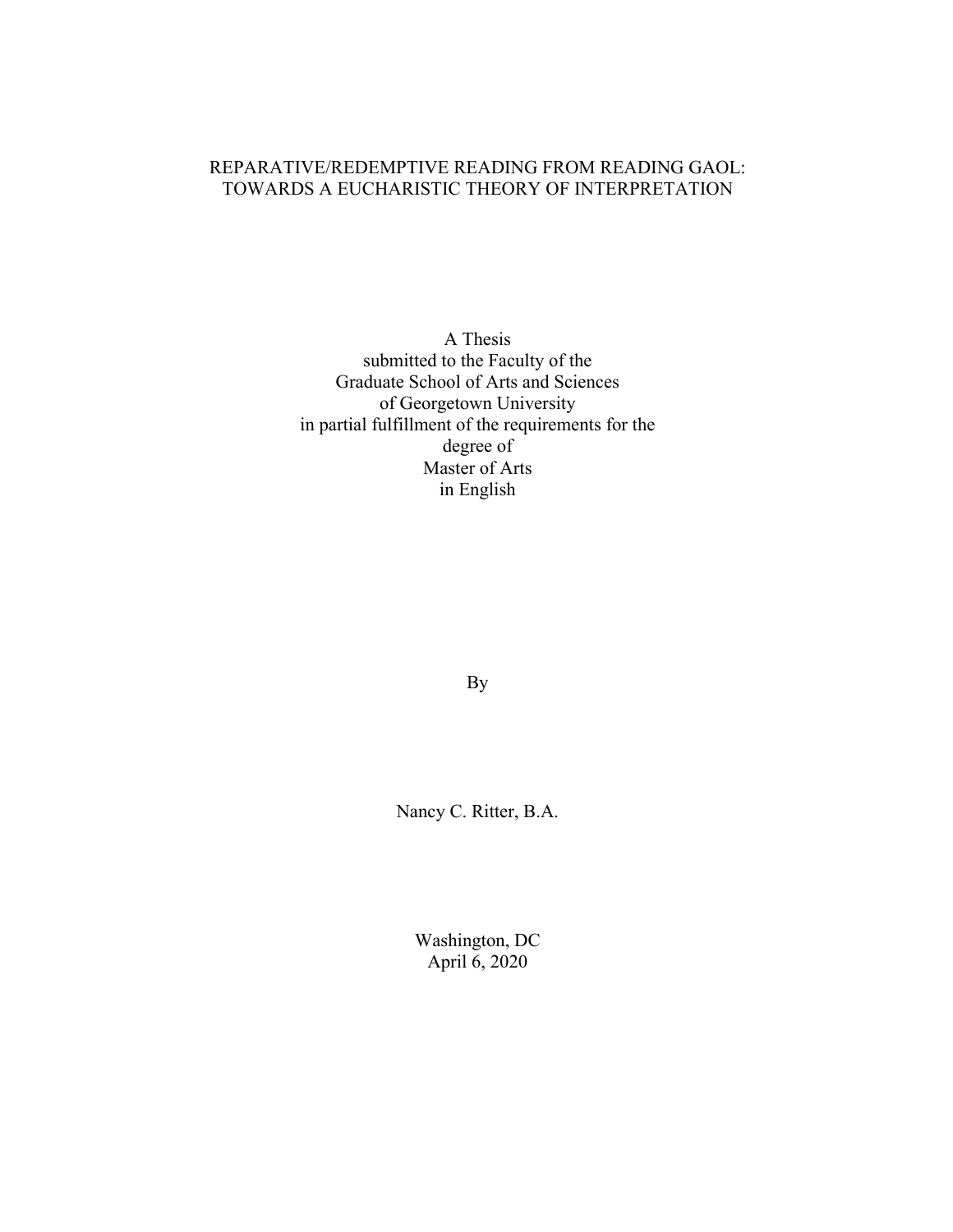Copyright 2020 by Nancy C. Ritter All Rights Reserved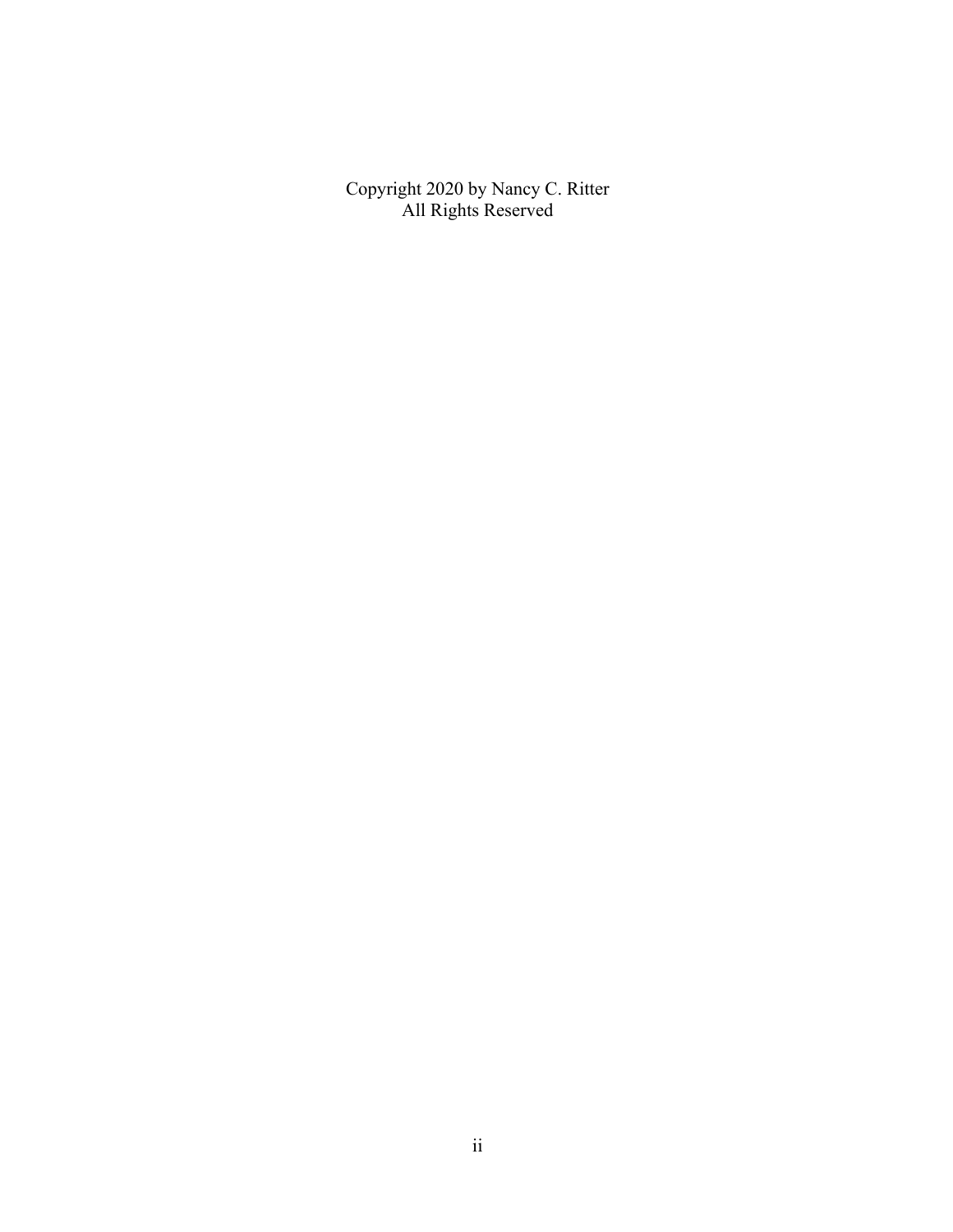### REPARATIVE/REDEMPTIVE READING FROM READING GAOL: TOWARDS A EUCHARISTIC THEORY OF INTERPRETATION

Nancy C. Ritter, B.A.

Thesis Advisor: Patrick R. O'Malley, Ph.D.

### ABSTRACT

This thesis argues that Oscar Wilde anticipates Eve Kosofsky Sedgwick's concept of reparative reading. In 2003's *Touching Feeling: Affect, Pedagogy, Performativity,* Sedgwick argues that the hermeneutics of suspicion – whereby the reader exposes the unjust power structures lying beneath the surface of a cultural object – has become endemic to literary studies in a way that limits scholars' political and interpretive impact. She offers reparative reading as an alternative approach that prioritizes the curatorial affects of hope and nurture, enabling scholars to find sustenance in cultural objects made with hostile intent.

Though a very different text from *Touching Feeling*, Wilde's *De Profundis* also articulates an approach to cultural objects that can productively be understood as reparative. Incarcerated for "gross indecency" with other men, Wilde refuses to accept the punitive and disciplinary intent of the prison system, instead re-envisioning its harsh mechanisms as means for spiritual growth and aesthetic development. In my introduction, I compare the two texts, arguing that both ultimately advocate a model of reading that I call Eucharistic. I then outline this Eucharistic model, drawing on Roman Catholic sacramental theology to crystallize the affective motives and political investments of Wilde and Sedgwick's projects. Finally, I situate this Eucharistic model in the current scholarly conversation on queer theory.

iii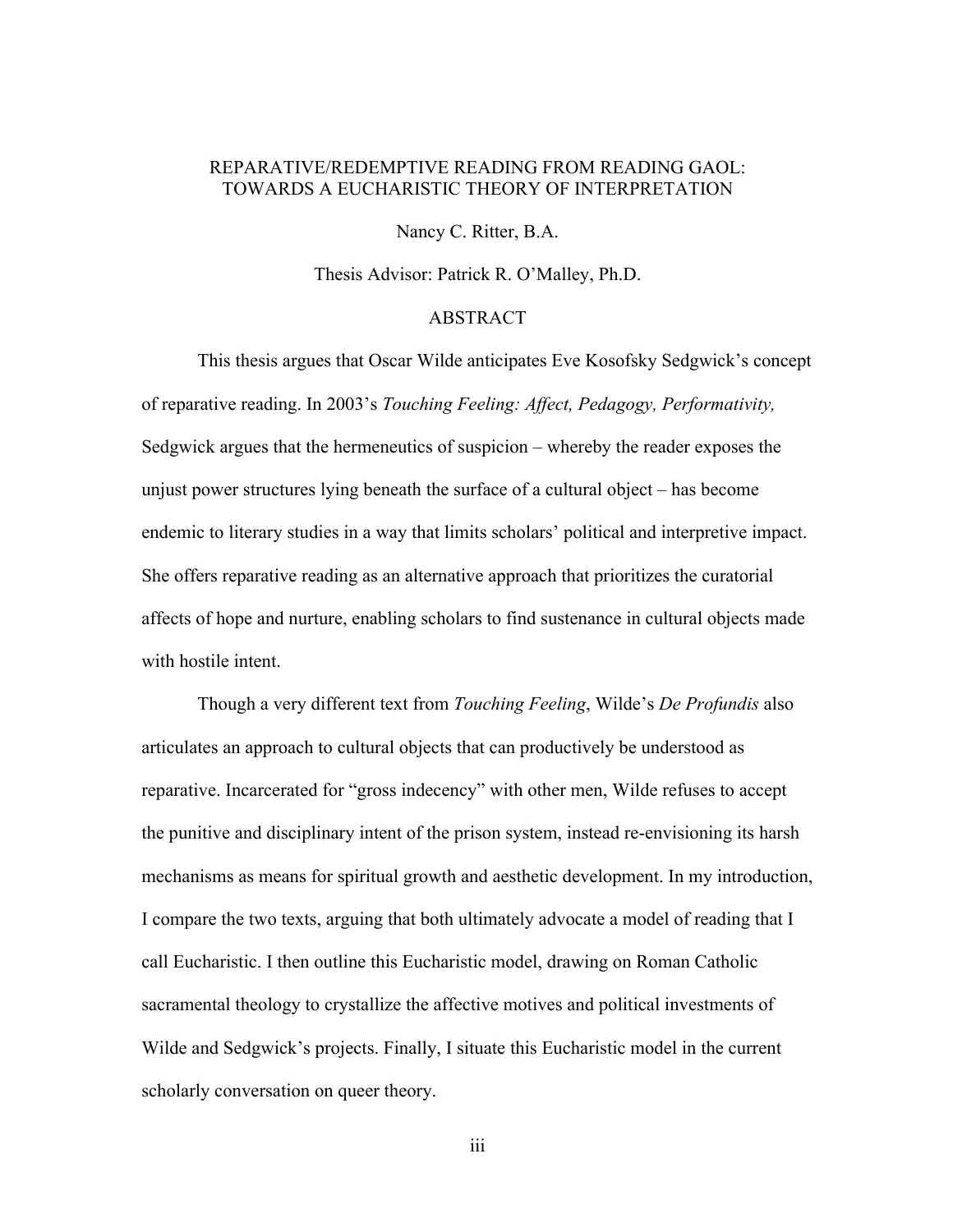In each of the chapters, I analyze how Wilde reparatively engages various aspects of the Christian tradition to nurture his identity as a queer man. The first chapter considers "The Fisherman and His Soul," a fairy-tale published in 1891's *A House of Pomegranates*, and argues that Wilde undermines the false binary between sensuality and spirituality by figuring a self-righteous priest and the titular lovestruck fisherman as doubles of one another. The second chapter argues that Wilde embeds baptismal and Eucharistic imagery in *The Importance of Being Earnest*, repackaging the eroticized Catholicism of earlier works to appeal to a mainstream, middle-class Anglican audience. My final chapter returns to *De Profundis*, arguing that we should see the letter as a reparative reworking of the biblical epistles of St. Paul.

Keywords: Oscar Wilde, Victorian, queer theory, religion, Catholicism, gender and sexuality studies, literature, reading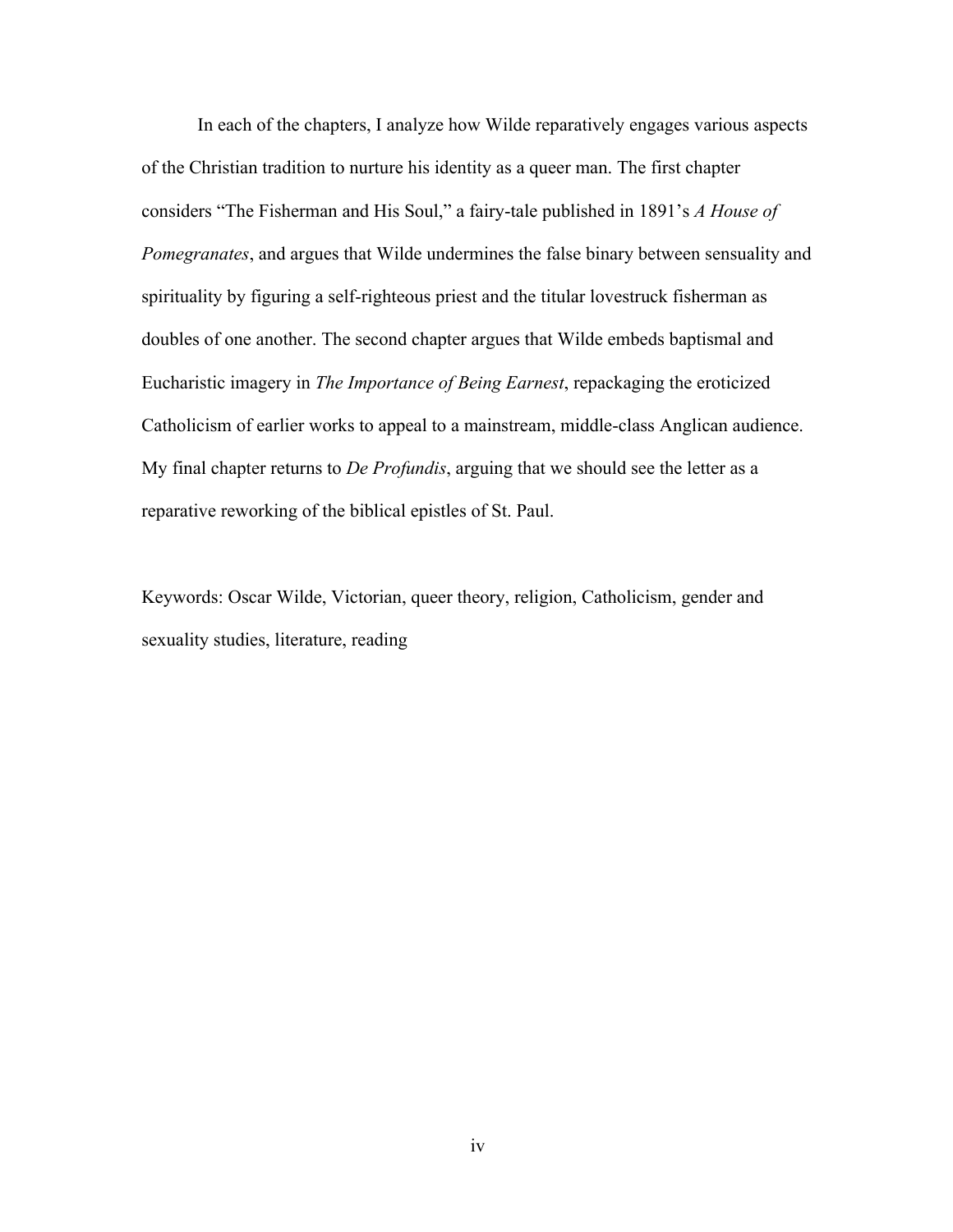#### ACKNOWLEDGEMENTS

Without the extraordinary network of peers, friends, and mentors that supported me over the past two years, this thesis would not exist. My greatest debt is to Professor Patrick O'Malley, whose incisive feedback, consistent encouragement, and endless patience during the drafting process enabled me to produce an argument far more ambitious than I would have originally anticipated. Our office hours were the highlight of my time at Georgetown. I am also grateful to Professor Cóilín Parsons, who directed me to several resources that proved invaluable to my theoretical conceptualization of this project and offered helpful perspective during the defense. My classmates also deserve thanks for their thoughtful comments during the thesis seminar, as do Professor Pamela Fox and Ms. Jessica Marr for helping me prepare this thesis for submission.

An enormous thank-you goes to my parents, who listened to my inarticulate but enthusiastic ramblings on critical theory and provided me with the snacks and emotional support I needed to finish this project. Thank you also to the group of friends whom I have lived and laughed alongside for over a decade, from high school to college and back to northern Virginia. Whether I was skipping our weekly dinner parties to work on the thesis, showing up and relaying whatever Wildean witticism I had stumbled across that week in my research, or reading his fairy tales aloud during a weekend getaway, you all bore my quirks and anxieties with good humor and grace. I am so deeply grateful to you all. Thanks also to S.K. – for everything.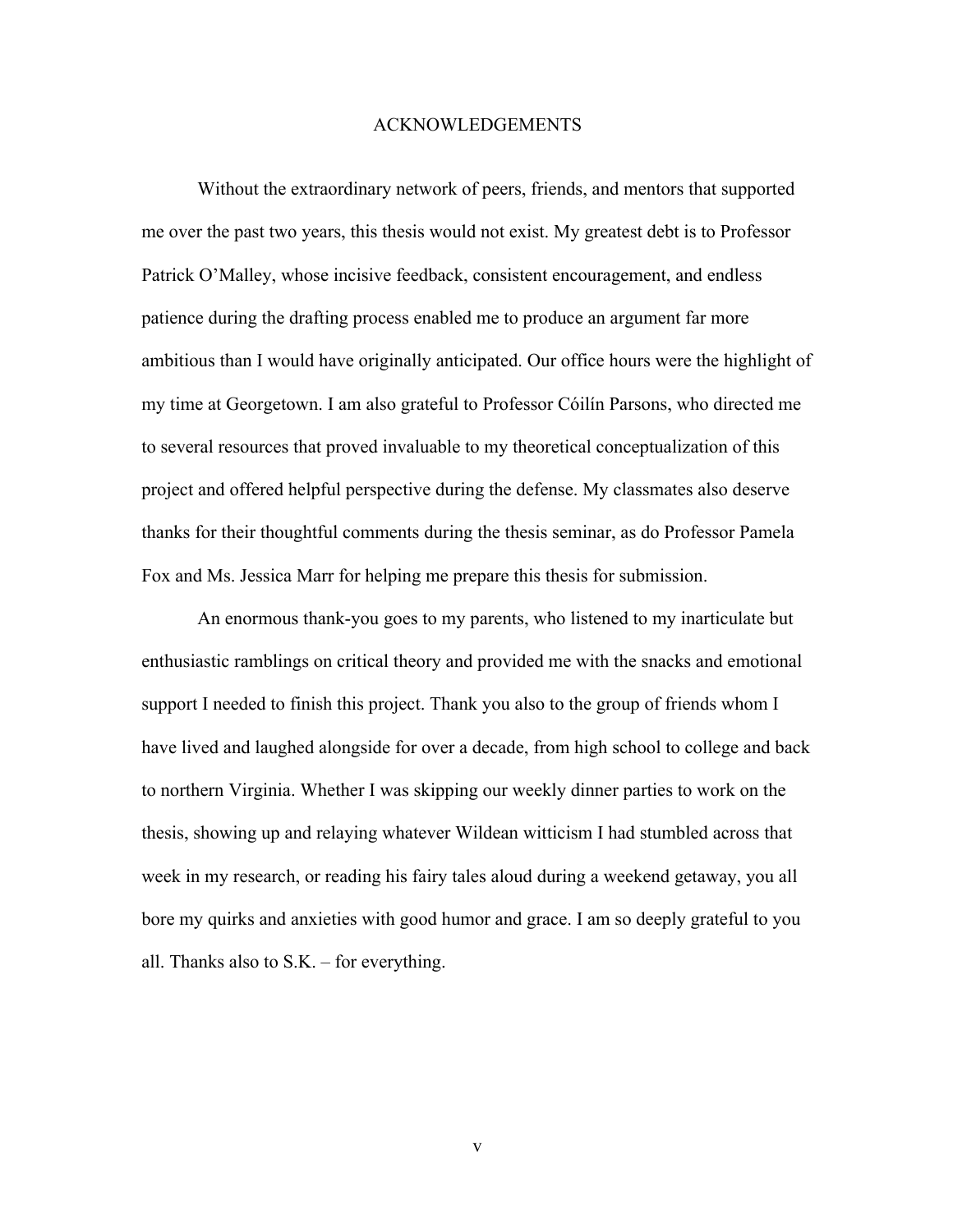# TABLE OF CONTENTS

| CHAPTER 1: "FISHERS OF MEN": EROTIC AND RELIGIOUS REPAIR IN "THE |
|------------------------------------------------------------------|
| CHAPTER 2: BUNBURYING AND BAPTISM, OR, THE IMPORTANCE OF BEING   |
| CHAPTER 3: "A PRISONER OF CHRIST JESUS": DE PROFUNDIS AS         |
|                                                                  |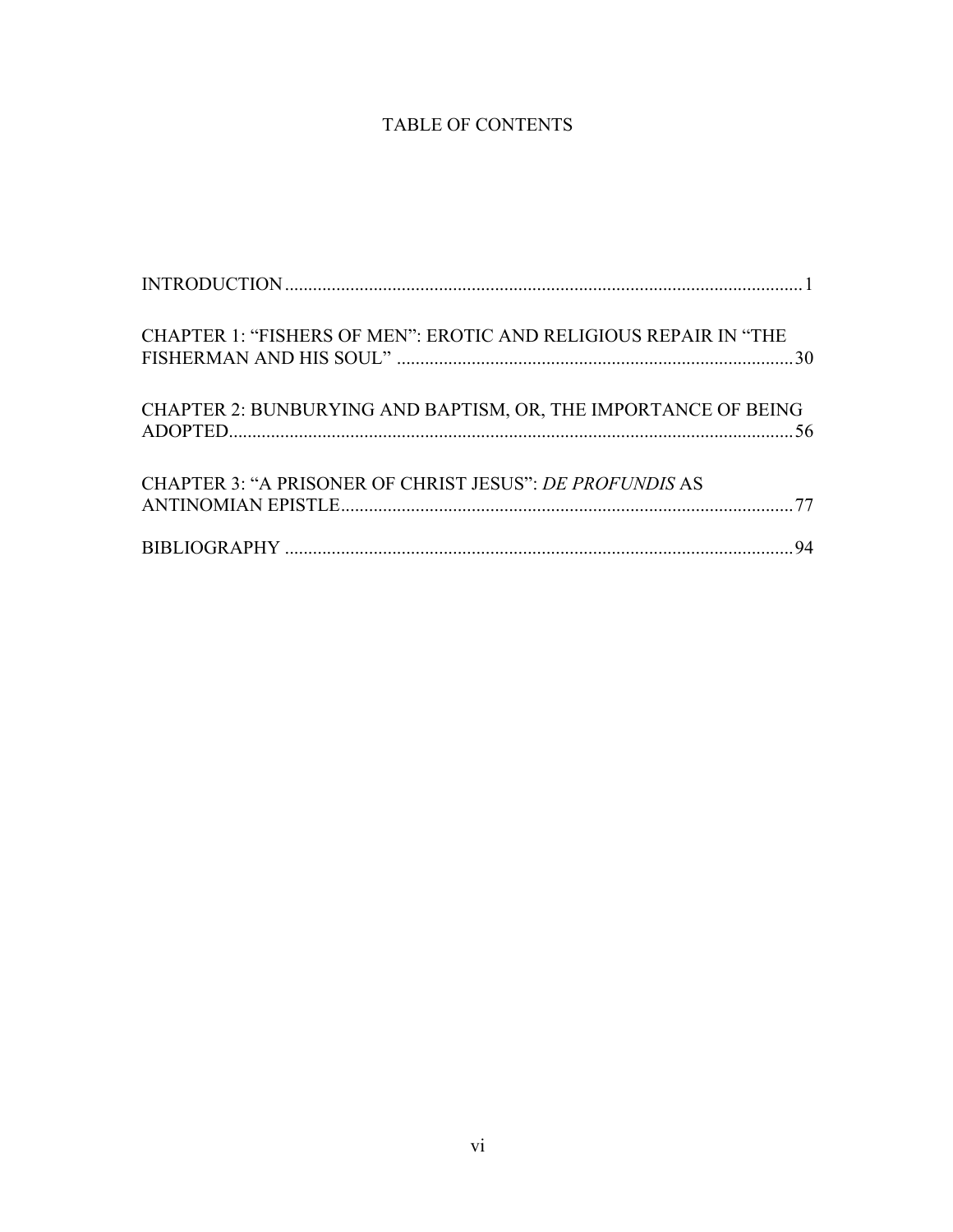#### INTRODUCTION

I.

"Wickedness," says Oscar Wilde, "is a myth invented by good people to account for the curious attractiveness of others."1 A characteristic example of what Eve Kosofsky Sedgwick calls Wilde's "anarchic wit," the phrase also encapsulates the methods of what in 2003's *Touching Feeling: Affect, Pedagogy, Performativity* she calls paranoid reading. 2 Authorized by the "masters of suspicion" Marx, Nietzsche, and Freud, paranoid reading demythologizes a culture's concepts of goodness and wickedness, attraction and repulsion, beauty and ugliness by exposing the power struggles hiding behind them.<sup>3</sup> The putative claims and incidental exclusions of a text can never be taken at face-value, but must instead be exposed through the tools of critical theory – or, in Wilde's preferred method, exploded through a witticism that reveals the destabilizing truths culture has disciplined us into denying.<sup>4</sup>

This anarchic wit led Sedgwick to place Wilde alongside these masters of suspicion in 1990's *Epistemology of the Closet*. In Sedgwick's account, Wilde identifies and inaugurates another struggle concealed behind twentieth-century identity and culture: the fraught, often violent production of the homo/hetero binary and the ensuing "definitional struggles" that occur

<sup>1</sup> Oscar Wilde, *Phrases and Philosophies for the Use of the Young*, in *The Complete Works of Oscar Wilde*, ed. Owen Dudley Edwards, Terence Brown, Declan Kiberd and Merlin Holland (London: HarperCollins Publishers, 2003), 1244.<br><sup>2</sup> Eve Kosofsky Sedgwick, *Epistemology of the Closet* (Berkeley: University of California Press, 1990), 148.<br><sup>3</sup> The phrase "masters of suspicion" comes from Paul Ricoeur, who names Marx, Nietzsche, and Freu

of the "hermeneutics of suspicion." Sedgwick uses this latter phrase in her discussion of paranoid reading, identifying these theorists as the progenitors of contemporary critical theory. See *Touching Feeling: Affect, Pedagogy, Performativity* (Durham: Duke University Press, 2003), 123-127, 138-139 for her engagement with Ricoeur and her account of how the hermeneutics of suspicion came to dominate critical theory; see 123-143 for her overview of the affective and intellectual characteristics of paranoid reading more generally. My summary of paranoid reading draws from this latter section.

<sup>4</sup> John Schad characterizes Wilde's wit as explosive and compares him to Nietzsche, noting that both took aim at the same objects (God and morality). Jonathan Dollimore similarly notes how Wilde uses humor to smash essentialism. See *Queer Fish: Christian Unreason from Darwin to Derrida* (Eastbourne: Sussex University Press, 2004), 112-115 and *Sexual Dissidence: Augustine to Wilde, Freud to Foucault* (Clarendon Press, Oxford, 1991), 73.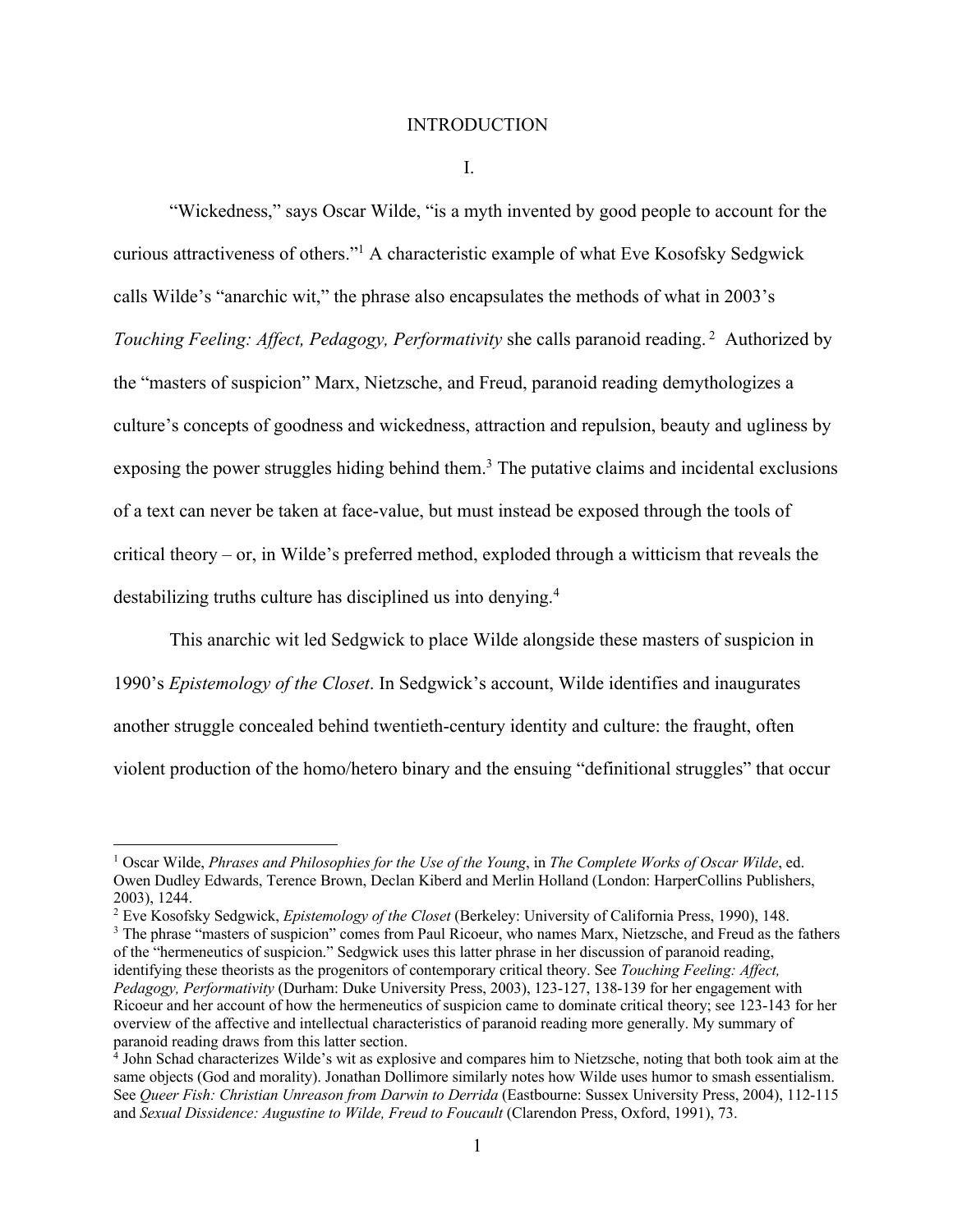within individual and cultural consciousness.<sup>5</sup> Seen through this paranoid lens, the silences and symbols of Wilde's texts articulate a struggle both to reveal and conceal same-sex desire.<sup>6</sup> Thus, for instance, the doubling of *The Picture of Dorian Gray* evinces the work of a nascent gay subjectivity to conflate desire with identification (i.e.: "I do not love him, I am him!");<sup>7</sup> the simultaneous suggestiveness and vagueness of Wilde's preferred adjectives "curious" and "subtle" both signal and obscure his sexual preferences.<sup>8</sup>

This paranoid methodology and the account of Wilde it produced have proven immensely influential. Jonathan Dollimore, among the more frequently cited Wilde scholars, "share[s] and strongly endorse[s]" Sedgwick's reading of Wilde, using her insights to advance his own analysis of Wilde as a thoroughgoing anti-essentialist.9 And while Paul K. Saint-Amour's description of paranoid reading – which casts the artist as "genius, curse-hurler, puzzle-maker, or remote, impersonal god" and the critic as "master decoder and defender of culture" – emerges primarily from his work on high modernism, it's hard not to see Wilde lurking in the background of such an account.10 At the height of his powers, Wilde allegedly entered the New World by addressing the customs officer with the words, "I have nothing to declare but my own genius."<sup>11</sup>

<sup>5</sup> In her chapter on Wilde and Nietzsche, Sedgwick discusses sentimentality's "pivotal place in the[ir] homo/heterosexual definitional struggles" (141). Her claim that the homo/hetero binary is constitutive of twentiethcentury Anglo-American identity and culture is made in the introduction; see *Epistemology*, 1-22.<br><sup>6</sup> Sedgwick observes, "[T]he collapse of homo/hetero with self/other must also have been attractive for the

protective/expressive camouflage it offered to distinctively gay content" (160-161). Throughout the chapter, she traces how several key binaries in twentieth-century aesthetics – such as Greek vs. Christian, art vs. kitsch,  $\frac{7}{2}$  Sedgwick, *Epistemology*, 162. The parenthetical phrase comes from her broader discussion of the slippage between desire and identification in Wilde and Nietzsche; see 157-163.<br><sup>8</sup> Sedgwick, *Epistemology*, 174.

<sup>&</sup>lt;sup>9</sup> Dollimore, *Sexual Dissidence*, 29. *10* Paul K. Saint-Amour, "Weak Modernism," *Modernism/Modernity* 24, no. 3 (2018): 456. I oversimplify Saint-Amour's words here somewhat. This description of the artist and critic comes in the context of his discussion of the "strong model of subjectivity" modernism remains "lingering[ly] attached" to (456). This strong model of subjectivity is related to the "strong modernism" Saint-Amour aims to correct through "weak modernism" (439). Weak modernism emerges from the weak theory that, in Saint-Amour's account, began in nineteenth-century studies. Sedgwick's rejection of paranoid reading in favor of reparative reading is one of several post-critical approaches that Saint-Amour places under the umbrella of "weak theory"; see 440, 443-445. 11 Richard Ellmann, *Oscar Wilde* (New York: Vintage Books, 1988), 160.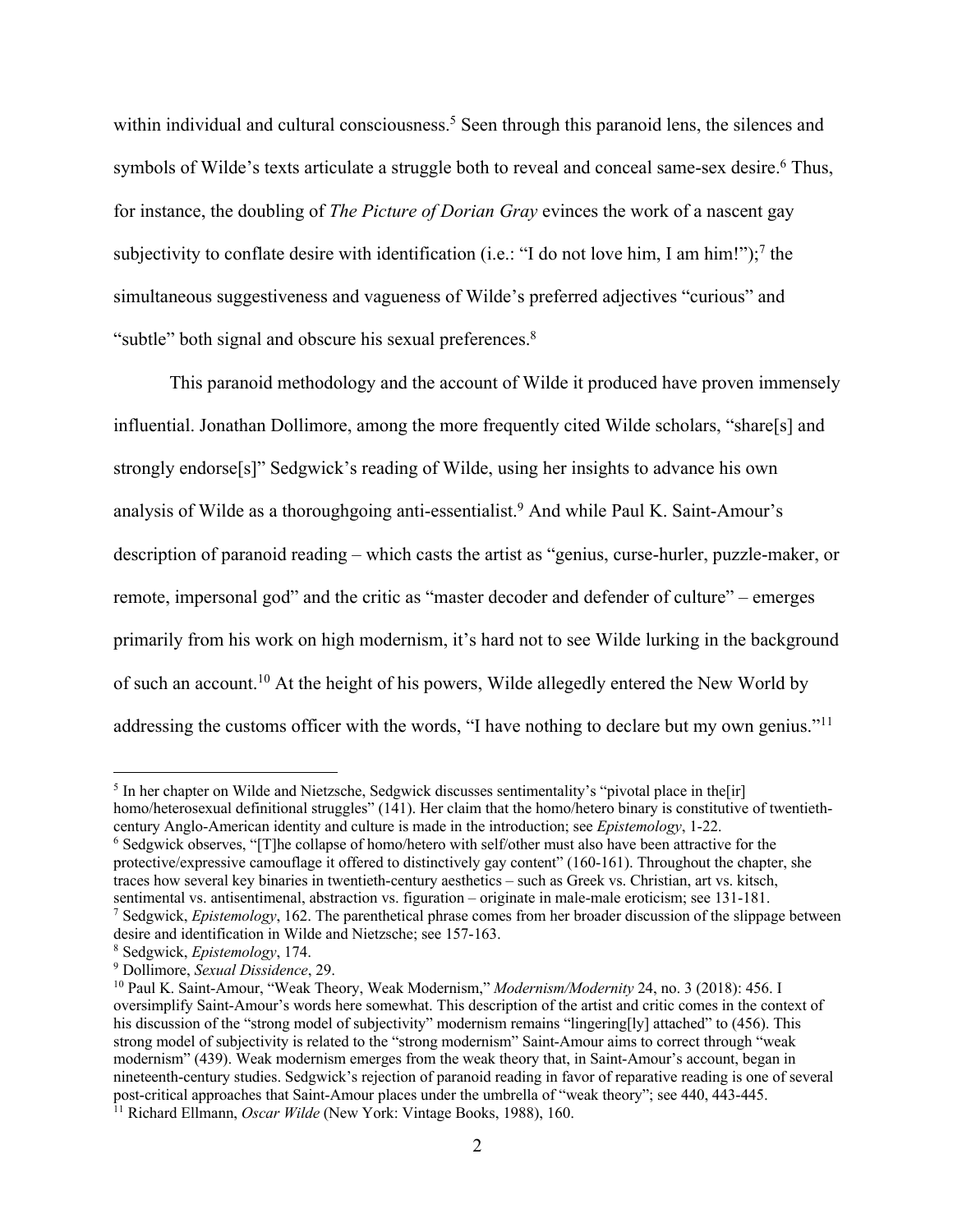At the height of his notoriety, he gave a speech from the stand that revealed "the love that dares not speak its name" as the secret lying behind the great achievements of Western culture.<sup>12</sup> Sedgwick borrows this approach in the *Epistemology*, listing the many canonical authors whose work manifests latent homoerotic desire and concluding that "no one can know in advance where the limits of a gay-centered inquiry are to be drawn, or where a gay theorizing of and even through the hegemonic high-culture of the Euro-American tradition may need or be able to  $lead.$ <sup> $, 13$ </sup>

Recent years, however, have shown that scholars may in fact have reached their limits. While the relentless suspicion demanded by gay theorizing of high culture has been generative for literary studies, $14$  it has proven shockingly ineffective at preparing actual queer communities and individuals for any productive political engagement.<sup>15</sup> The "predictive value [of suspicion]," writes Sedgwick in *Touching Feeling*, "…has been nil."16 Worse than nil: endless suspicion limits a reader's range and ultimately renders her less able to respond to the violent struggle she has worked so hard to foresee all along. "[T]he broad consensual sweep of such methodological assumptions…unintentionally impoverish the gene pool of literary-critical perspectives and skills," Sedgwick observes.<sup>17</sup> "The trouble with a shallow gene pool, of course, is its diminished ability to respond to environmental (e.g., political) change."18

<sup>&</sup>lt;sup>12</sup> "The Love that dare not speak its name' in this century is such a great affection of an elder for a younger man as there was between David and Jonathan, such as Plato made the very basis of his philosophy, and such as you find in the sonnets of Michelangelo and Shakespeare." Wilde qtd. Frederick S. Roden, *Same-Sex Desire in Victorian*  Religious Cultures (New York: Palgrave Macmillan, 2002), 146.<br><sup>13</sup> Sedgwick, *Epistemology*, 53.<br><sup>14</sup> Sedgwick characterizes the methods of paranoia as "very productive" for literary studies (124).<br><sup>15</sup> Sedgwick criticizes

violence" has grown increasingly irrelevant in a cultural context where, contrary to the predictions of critical theorists, violence has become quite visible; see *Touching Feeling*, 139-143.<br><sup>16</sup> Sedgwick, *Touching Feeling*, 142.<br><sup>17</sup> Sedgwick, *Touching Feeling*, 143-144.<br><sup>18</sup> Sedgwick, *Touching Feeling*, 144.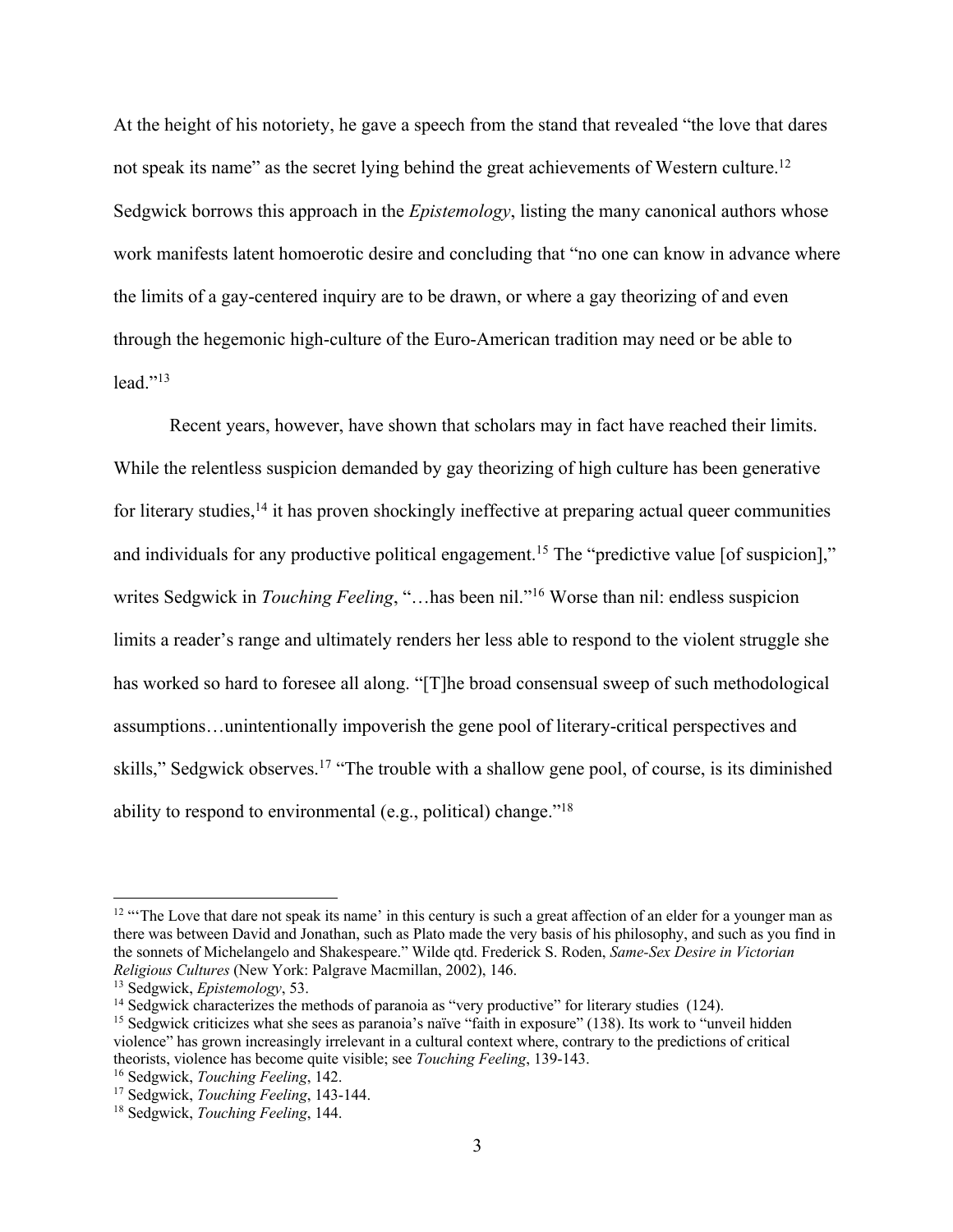Having approached the boundaries of critique, this thesis proposes that we should return to the canonical center for resources. It canonizes Oscar Wilde as the patron saint of reparative reading. Reparative reading, as Sedgwick defines it in *Touching Feeling*, permits the reader to relax from the anxious, suspicious posture demanded by paranoia and instead interpret from a posture of vulnerability and hope.19 Rather than exposing the violent conflict hidden behind a text's silences and symbols, the reader reinterprets those silences and symbols in such a way that they might nourish and sustain her.<sup>20</sup> Sedgwick acknowledges that this letting down of one's readerly defenses is a risky move, but given the failure of those defenses to predict an increasingly toxic political and cultural context, she suggests that the risk may be one worth taking as an alternative means of caring for oneself.<sup>21</sup>

Just as we must turn to Sedgwick's late work to find her developing this reparative approach, so too we must turn to the later Wilde to find him developing it as well. It is the Wilde of *De Profundis* that my project centers on – not the effervescent, flirtatious wit of the London social stage, but the mournful, contemplative inmate of Reading Gaol. In this lengthy letter to his lover, Lord Alfred Douglas, Wilde begins to do the same work that Sedgwick does in her chapter on paranoid and reparative reading in *Touching Feeling*. Amidst pain, vulnerability, and a burgeoning sense of mortality, both develop an approach to reading that I call Eucharistic.

The Eucharist is the central ritual in the liturgical life of the Roman Catholic Church.<sup>22</sup> It originates in the New Testament account of Christ's final meal with the twelve apostles.

<sup>&</sup>lt;sup>19</sup> Sedgwick, *Touching Feeling*, 146.<br><sup>20</sup> Sedgwick uses the language of nourishment and sustenance to characterize reparative reading; see *Touching Feeling*, 128, 137, 150, 151.<br><sup>21</sup> Sedgwick, *Touching Feeling*, 137.<br><sup>22</sup> Benedict XVI observes that "the Church…finds in the Eucharist the very centre of her life." *Sacramentum* 

*Caritatis*, apostolic exhortation, Vatican website, February 22, 2007, http://www.vatican.va/content/benedictxvi/en/apost\_exhortations/documents/hf\_ben-xvi\_exh\_20070222\_sacramentum-caritatis.html, sec. 2.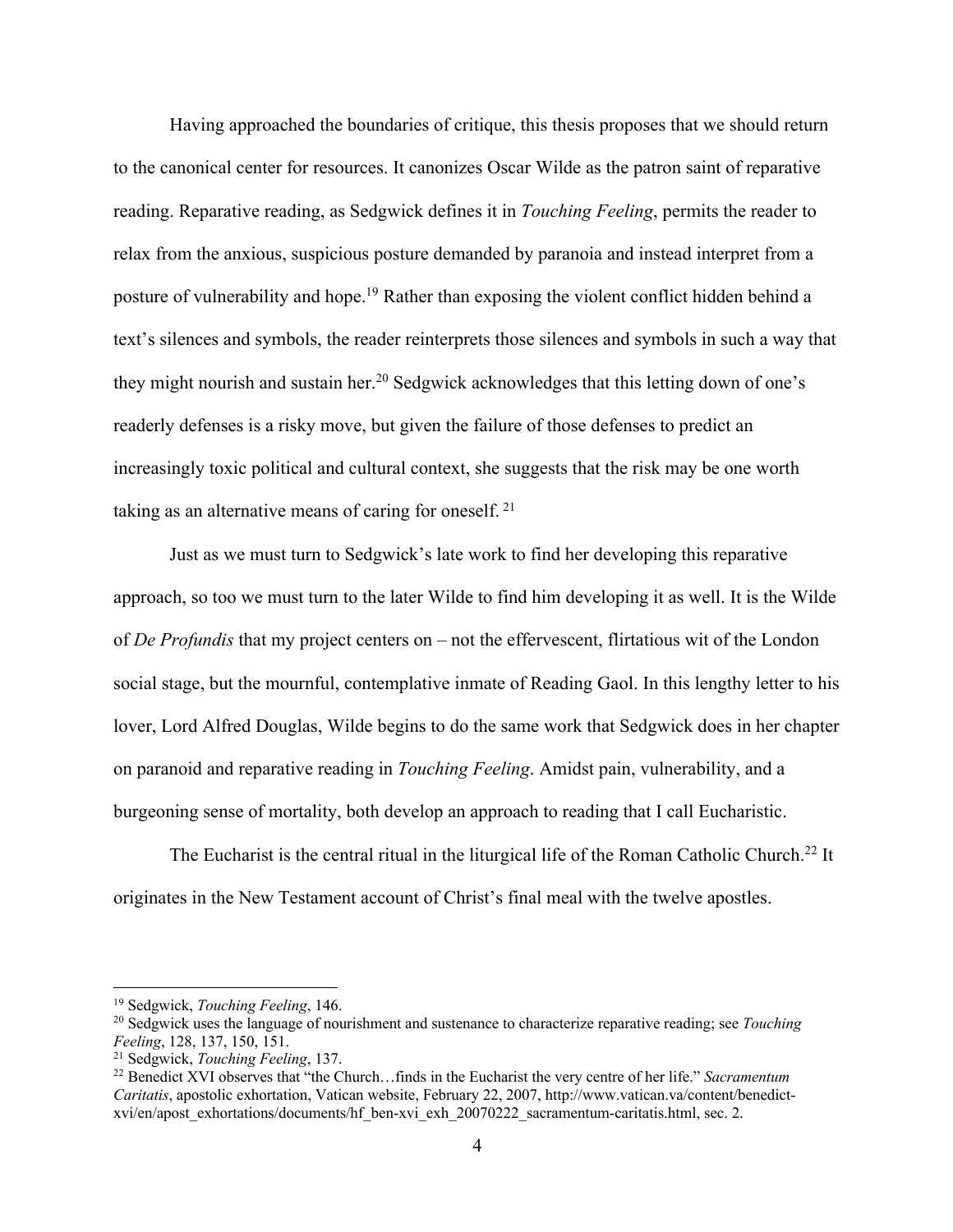Knowing that his crucifixion was imminent,<sup>23</sup> Christ breaks bread and gives it to the twelve with the words: "Take, eat: this is my body, which is broken for you: this do in remembrance of me."24 He then takes a cup of wine and passes it to them, saying: "[T]his cup is the New Testament in my blood: this do ye, as oft as ye drink it, in memory of me."25 The action symbolizes his impending death on the cross for the sins of the world and institutes a memorial ritual that Christian churches around the world have continued to celebrate to this day.26

The power of this ritual to capture the religious imagination of millions lies, paradoxically, in its rejection of power and acceptance of weakness.27 Take away the centuries of tradition and the gospel narratives, and the crucifixion is nothing more than a routine execution conducted on the fringes of an ascendant Roman empire. The church's choice to see salvation in this execution is therefore nothing less than a radical reinterpretation. Christ's death looks like weakness, violence, and defeat, but by the inverted logic of the gospel, weakness becomes strength, violence sustenance, and defeat triumph. Memorializing this act thus enables the Christian to find significance in her own sufferings; like Christ, she carries her cross not because she loves suffering for its own sake, but because she hopes that in submitting to it, she will transform it into a source of healing and nurture.<sup>28</sup> St. Paul summarizes this hope: "Therefore I

<sup>&</sup>lt;sup>23</sup> Catechism of the Catholic Church, 2nd ed. (Washington, D.C.: Libreria Editrice Vaticana, 1997), 1337.<br><sup>24</sup> 1 Corinthians 11:24 (King James Version). All scriptural references will come from the King James Bible.<br><sup>25</sup>

and Religion in Nineteenth-Century Studies Conference, Mason drew on Gianni Vattimo's Christologically informed account of weak thought to produce her own reading of Wordsworth. "Divine Pastoral: Wordsworth and the Weak Things of the World" (paper presented at the Ecology and Religion in Nineteenth-Century Studies Conference, University of Lancaster, Lancaster, UK, September 19, 2019). Mark Knight also discusses Vattimo's interest in Christ's *kenosis*, or self-emptying; see review of *Queer Fish: Christian Unreason from Darwin to Derrida*, by John Schad, and *The Puppet and the Dwarf: The Perverse Core of Christianity*, by Slavoj Žižek, *Christianity and Literature* 54, no. 2 (Winter 2005): 305.<br><sup>28</sup> "In the Eucharist the sacrifice of Christ also becomes the sacrifice of the members of his Body. The lives of the

faithful, their praise, sufferings, prayer, and work, are united with those of Christ…and so acquire a new value," *Catechism of the Catholic Church*, 1368.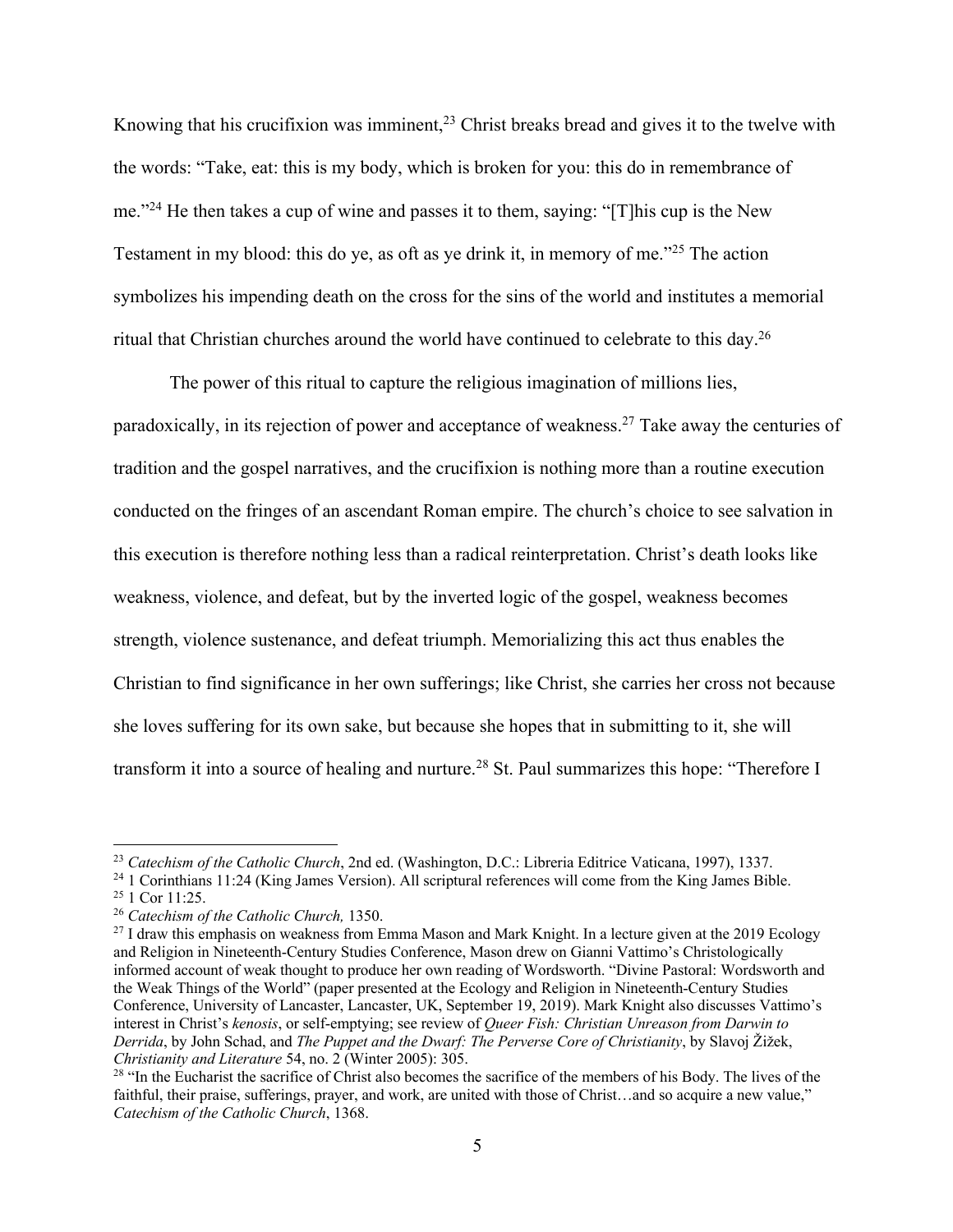take pleasure in infirmities, in reproaches, in necessities, in persecutions, in distresses for Christ's sake: for when I am weak, then I am strong."29

What differentiates the Roman Catholic practice of this ritual from that of other denominations is its unique account of what happens at the moment of consecration. Through a miracle called transubstantiation, the wafer and wine change into the suffering body and blood of Christ when the priest speaks the words of consecration.<sup>30</sup> The name "transubstantiation" is drawn from Aristotelian metaphysics, which distinguishes between an object's substance (its one, permanent, and unchanging essence) and its accidents (its many changing and incidental features, such as size, shape, color, and age).<sup>31</sup> Ordinarily, an object's substance remains the same, even if its accidents change; I remain myself, even as I begin to stoop and grow grey hairs. The miracle of transubstantiation, then, is the shocking inverse of nature. The wafer and wine retain their accidental features, looking, tasting, and smelling the same – but substantively and essentially, they are now the body, blood, soul, and divinity of Christ crucified.32 Many Catholic parishes place crucifixes above the altar in recognition of this miracle: To the eyes of faith, the present presentation of bread and wine and the historic sacrifice of body and blood are one and the same.<sup>33</sup>

I conceptualize Wilde and Sedgwick's models through the Eucharist because the sacrament crystallizes the similar affective drives and political investments of what are otherwise two very different texts. Incarcerated in an English prison for the "gross indecency" of loving

<sup>&</sup>lt;sup>29</sup> 2 Corinthians 12:10.<br><sup>30</sup> *Catechism of the Catholic Church*, 1376.<br><sup>31</sup> The explanation and analogies that follow approximate those found in "The Real Presence of Jesus Christ in the Sacrament of the Eucharist: Basic Questions and Answers," United States Conference of Catholic Bishops, accessed March 5, 2020, http://www.usccb.org/prayer-and-worship/the-mass/order-of-mass/liturgy-of-the-eucharist/the-real-<br>presence-of-jesus-christ-in-the-sacrament-of-the-eucharist-basic-questions-and-answers.cfm.

 $\frac{32}{32}$  Catechism of the Catholic Church, 1374.<br><sup>33</sup> "The Eucharist is thus a sacrifice because it re-presents (makes present) the sacrifice of the cross...The sacrifice of Christ and the sacrifice of the Eucharist are one single sacrifice," *Catechism of the Catholic Church,* 1366, 1367.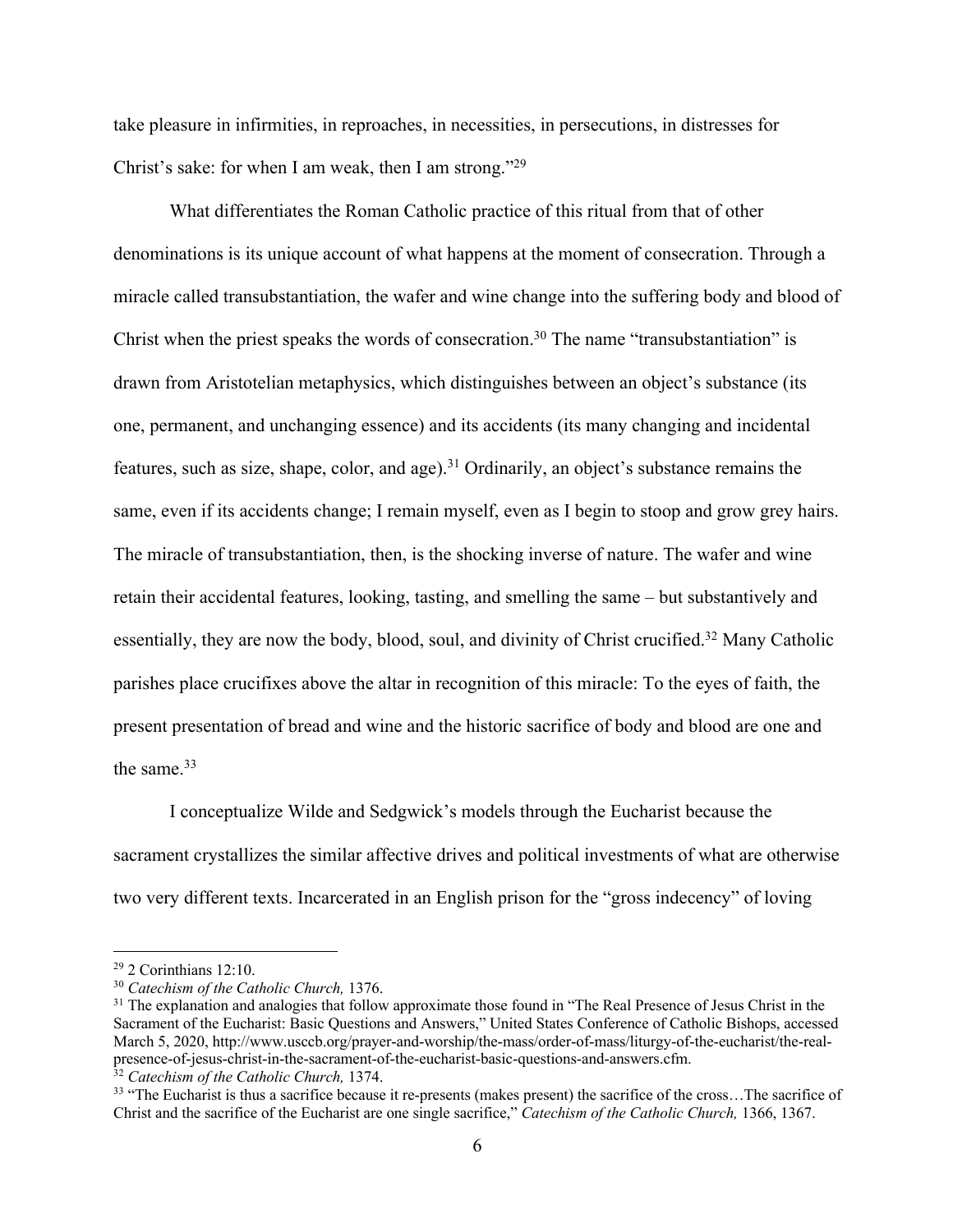other men, Wilde wrote his letter page by page, reliant on the generosity of a kind warden."34 Celebrated as one of the top scholars in her field, Sedgwick writes her essay as a tenured professor at a leading academic institution. Wilde directs his reparative energies towards the details of his own life; although he alludes to figures like Plato and Pater, his primary mode is autobiographical, recounting and re-envisioning himself and his experiences anew. Sedgwick, by contrast, directs her reparative energies towards the methods of literary theory; although she draws freely from her own life and experiences to make her argument, her primary mode is one of academic inquiry, alluding to and advancing the work of theorists such as Paul Ricoeur, Melanie Klein, and Sylvan Tompkins. Wilde, who conducted an on-again, off-again romance with the Catholic Church throughout his life, uses sacramental metaphors throughout the letter.<sup>35</sup> Sedgwick's metaphors are far more wide-ranging, from the ecological to the psychological, and she engages with religion only to bemoan that suspicion, once the prized weapon of progressive academia, is now cavalierly deployed by the "homophobic white-supremacist Christian Identity militia member who would as soon blow me away as look at me."36

These differences are not trifling, and my goal is not to cram the two texts into a theoretical framework that reduces their complexities or limits their potential relevance for a wide range of scholarly projects. Rather, I aim through the Eucharistic model to draw out their similarities in a way that advances our understanding of Wilde's religious imagination and usefully unites several diverse strands within contemporary queer theory. The constraints of the thesis mean I necessarily leave many of Sedgwick's most intriguing metaphors unexamined and

<sup>&</sup>lt;sup>34</sup> Ellmann, *Oscar Wilde*, 507, 511-13.<br><sup>35</sup> Sedgwick herself observes that Wilde "was never far from the threshold of Rome"; see *Epistemology*, 140.<br><sup>36</sup> Sedgwick, *Touching Feeling*, 143. In this same section, she al

humanism" seems to have evaporated in an America where "a vast majority of the population claims to engage in direct intercourse with multiple invisible entities such as angels, Satan, and God" (139, 140).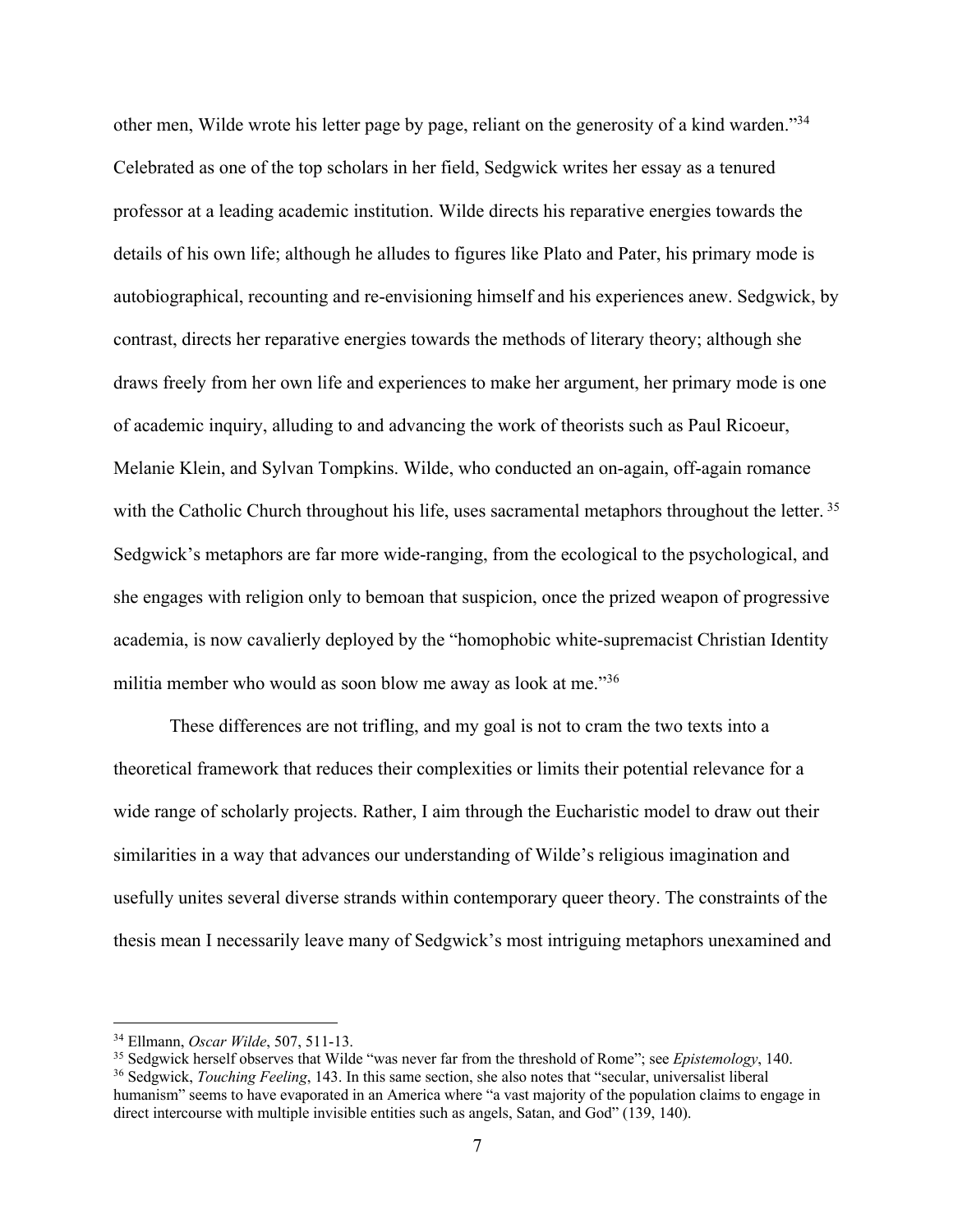leave large sections of the 30,000-word *De Profundis* untouched – fields ripe for other future scholarly harvest, but beyond the scope of my project. $37$ 

My project defines Eucharistic reading as a model whereby the reader transubstantiates cultural objects made with violent intent into sources of sustenance and healing through a posture of weakness. In the rest of this introduction, I outline how Wilde and Sedgwick develop and engage this Eucharistic theory, and then situate this model within scholarly conversations on queer theory. My chapters consider how this Eucharistic theory guides Wilde's engagement with the Christian religious tradition in "The Fisherman and His Soul," *The Importance of Being Earnest*, and *De Profundis*.

II.

#### *Eucharistic reading transubstantiates cultural objects made with violent intent*

It does not take a systematic theologian to link violence and Catholicism. Crucifixes and sacred hearts cover the walls of its churches; weeping Madonnas and bleeding saints form its pantheon of heroes. At the heart of it all is the Eucharist – an encounter with a violent act of political power. Far from shielding them from suffering, the Church invites its faithful to accept and even embrace it.

Wilde and Sedgwick likewise accept suffering in the face of political violence. Indeed, Wilde's letter is remarkable for its quiescence. Though he knows that "the laws under which [he] has been convicted are wrong and unjust laws, and the system under which [he] has suffered is a wrong and unjust system," this recognition does not prompt revolt.<sup>38</sup> On the contrary:

> I have got to make everything that has happened to me good for me. The plankbed, the loathsome food, the hard ropes shredded into oakum till one's finger-tips

<sup>37</sup> Jarlath Killeen notes the remarkable word count of *De Profundis*. *The Faiths of Oscar Wilde: Catholicism, Folklore, and Ireland* (New York: Palgrave MacMillan, 2005), 163.<br><sup>38</sup> Oscar Wilde, *De Profundis*, in *Complete Works of Oscar Wilde*, ed. Owen Dudley Edwards, Terence Brown,

Declan Kiberd and Merlin Holland (London: HarperCollins Publishers, 2003), 1020.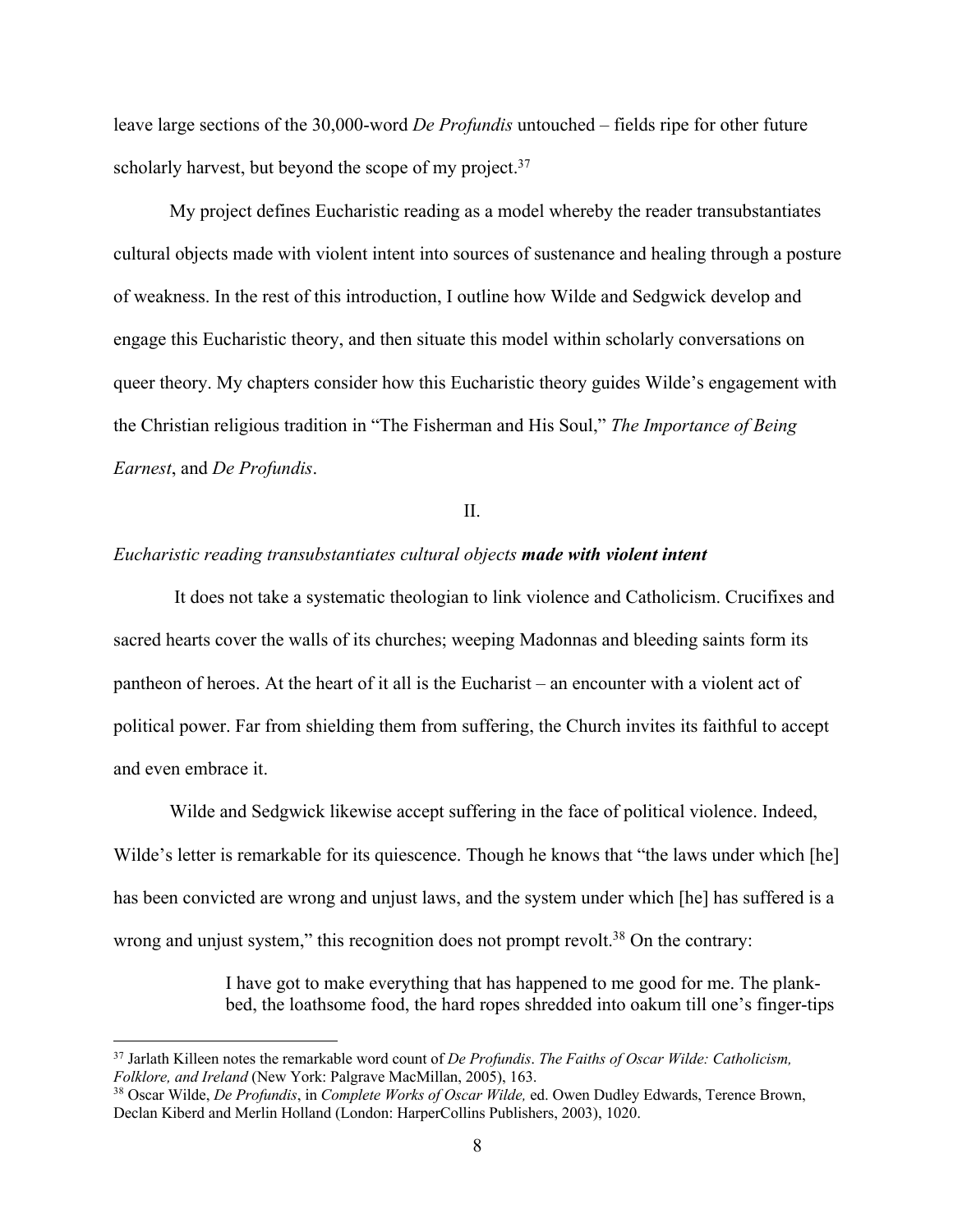grow dull with pain, the menial offices with which each day begins and finishes, the harsh orders that routine seems to necessitate, the dreadful dress that makes sorrow grotesque to look at, the silence, the solitude, the shame – each and all of these things I have got to transform into a spiritual experience. There is not a single degradation of the body which I must not try to make into a spiritualising of the soul.39

The minute detail with which Wilde here describes his sufferings recalls the prayer of medieval Christian mystics, who likewise linger on the details of Christ's mutilated limbs and wounded head. A far cry from the elusive Wildean wit of earlier years, the passage does not merely hint at suffering or pain, but fully plunges into both. 40

Sedgwick's response to state-sponsored violence is likewise characterized by a recognition that revolt is not the only possible path. She begins the chapter by reminiscing on a conversation with friend Cindy Patton. When asked what she thought about the possibility that the AIDS epidemic was a genocidal plot by the government to wipe out gay men, African Americans, and drug dealers, Patton's response was one not of disbelief, but of disinterest: "[E]ven suppose we were sure of every element of a conspiracy," she says, "…what would we know that we don't already know?"<sup>41</sup> In other words, as Sedgwick goes on to elaborate, what we know about violence and how we respond to it are, in fact, two distinct questions; having "an unmystified and angry view of large and genuinely systemic oppressions" does not necessitate that we spend every waking hour working to expose and dismantle them.<sup>42</sup>

This conversation informs Sedgwick's discussion of her own experiences in therapy. She contrasts her own reading of psychotherapy with that of D.A. Miller, who paranoiacally aims to reveal "the intensive and continuous 'pastoral' care that liberal society proposes to take of every

<sup>&</sup>lt;sup>39</sup> Ibid.<br><sup>40</sup> Sedgwick discusses this hinting, suggestive style in *Dorian Gray*, noting how the book at once combines the

<sup>&</sup>quot;extravagance of flamboyant display" of queer desire and "an extravagance of deniability"; see *Epistemology*, 165. 41 Sedgwick, *Touching Feeling*, 123. 42 Sedgwick, *Touching Feeling*, 124.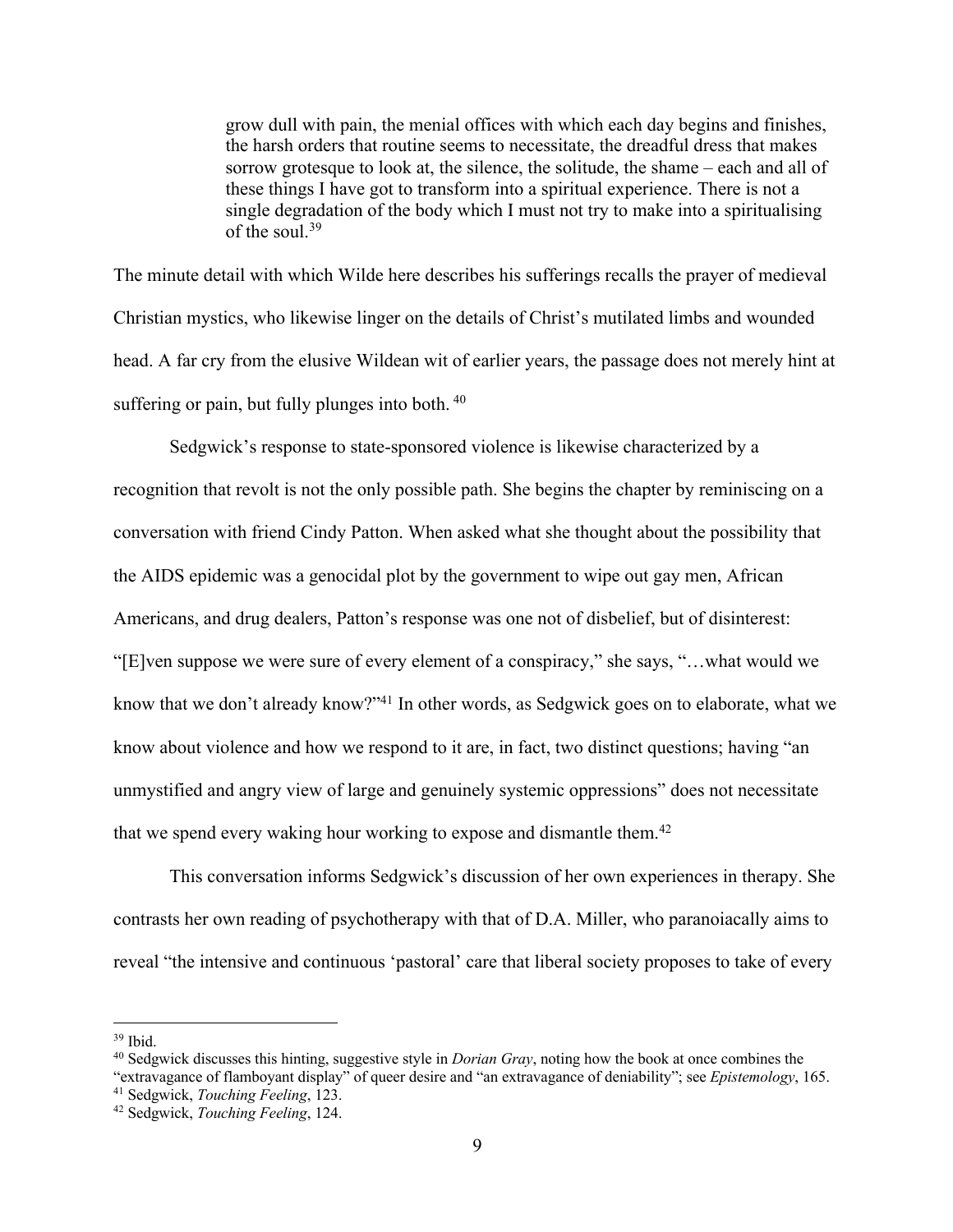one of its charges."43 Sedgwick has no patience for such suspicion, reacting, like Patton, with disinterest, even disdain. "As if!" she retorts. "I'm a lot less worried about being pathologized by my therapist than about my vanishing mental health coverage – and that's given the great good luck of having health insurance at all."44 She recognizes her therapist may well be pathologizing her – and that all therapy may operate with the same invasive, paternalistic intent of the penal system that punished Wilde. Nevertheless, she is willing to take that risk: Like Wilde, she consciously chooses to look beyond the sinister origins of the system surrounding her and instead make its resources – imperfect, limited, and damaging though they might be – "good for her."  $45$ Admittedly, her choice is a far easier one than his. The beneficiary of many decades of queer activism, Sedgwick grapples with her sexuality and her experiences on the comforts of a couch rather than in the confines of a cell. Despite these differences, however, both respond to "a world full of loss, pain, and oppression" not by uncovering even more subtle and hidden exercises of power, but by seeking to care for herself in spite of and even through them.46

*Eucharistic reading transubstantiates cultural objects made with violent intent into sources of* 

#### *sustenance and healing*

The Eucharist presents Christ's violent death as the bread of everlasting life, and Wilde and Sedgwick encourage an embrace of pain.<sup>47</sup> For Wilde, this recognition is steeped in Eucharistic imagery of memory, suffering, and embodiment. When urged by well-meaning

<sup>43</sup> Miller qtd. Sedgwick, *Touching Feeling*, 141.

<sup>44</sup> Sedgwick, *Touching Feeling*, 141.

<sup>45</sup> Sedgwick derives the language of paranoid and reparative from Melanie Klein, who distinguishes between the suspicious perspective the paranoid subject has on the world and the depressive position, where one releases anxiety and can find safety and nurture in the world. Reparative reading emerges from this latter position, and Sedgwick notes that the move from the paranoid position to depressive position, while risky, enables the subject to practice "what Foucault calls 'care of the self,' the often very fragile concern to provide the self with pleasure and nourishment in an environment that is perceived as not particularly offering them" (137).<br><sup>46</sup> Sedgwick, *Touching Feeling*, 138.

<sup>46</sup> Sedgwick, *Touching Feeling*, 138. 47 *Catechism of the Catholic Church,* 1338.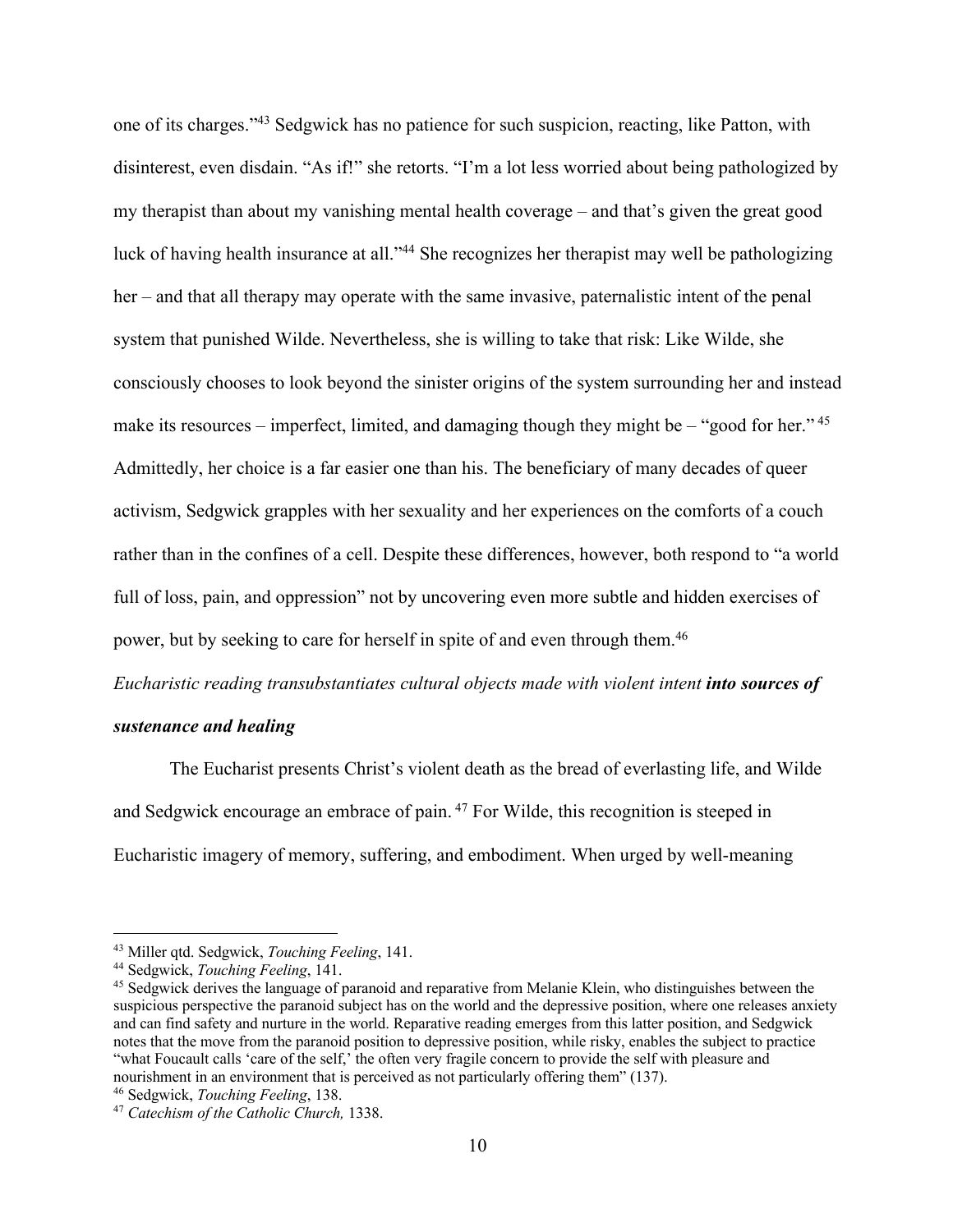friends to try to forget his incarceration upon his release, Wilde rejects such willful oblivion as inimical to his sense of self. "To reject one's own experiences is to arrest one's own development," he declares. "It is no less than a denial of the Soul."<sup>48</sup> This might at first seem like a counter-intuitive claim: Why perpetuate the memory of such traumatic suffering when it can only bring further pain and do greater damage? For Wilde, the answer lies in a secret, sacral power of the soul:

> For just as the body absorbs things of all kinds, things common and unclean no less than those that the priest or a vision has cleansed, and converts them into swiftness or strength…so the soul in its turn has its nutritive functions also, and can transform into noble moods of thought and passions of high import what in itself is base, cruel and degrading; nay, more, may find in these its most august modes of assertion, and can often reveal itself most perfectly through what was intended to desecrate or destroy.49

Though the passage's only direct reference to sustenance is in the word "nutritive," Wilde's reference to the cleansing power of a priest and a vision evokes the Eucharist. A priest transubstantiates "common" bread and wine into the body and blood of the crucified Christ, and "vision" alludes to that experienced by St. Peter in the Acts of the Apostles. When Peter resists God's command to eat food that, according to the Levitical law of the Old Testament, is considered unclean, God instructs him to "call not thou uncommon" "what God has cleansed."50 Taken together, the images suggest a redemptive spiritual power that overcomes the malicious designs of another, finding healing and nourishment where harm was meant.

Although her language is secular rather than sacred and psychological rather than sacramental, Sedgwick also envisions a kind of redemptive power enabling her reparative reader's analysis of cultural objects. She borrows from the object theory of Melanie Klein, which

<sup>48</sup> Wilde, *De Profundis*, 1020-1021. 49 Wilde, *De Profundis*, 1021. 50 Acts 10:15.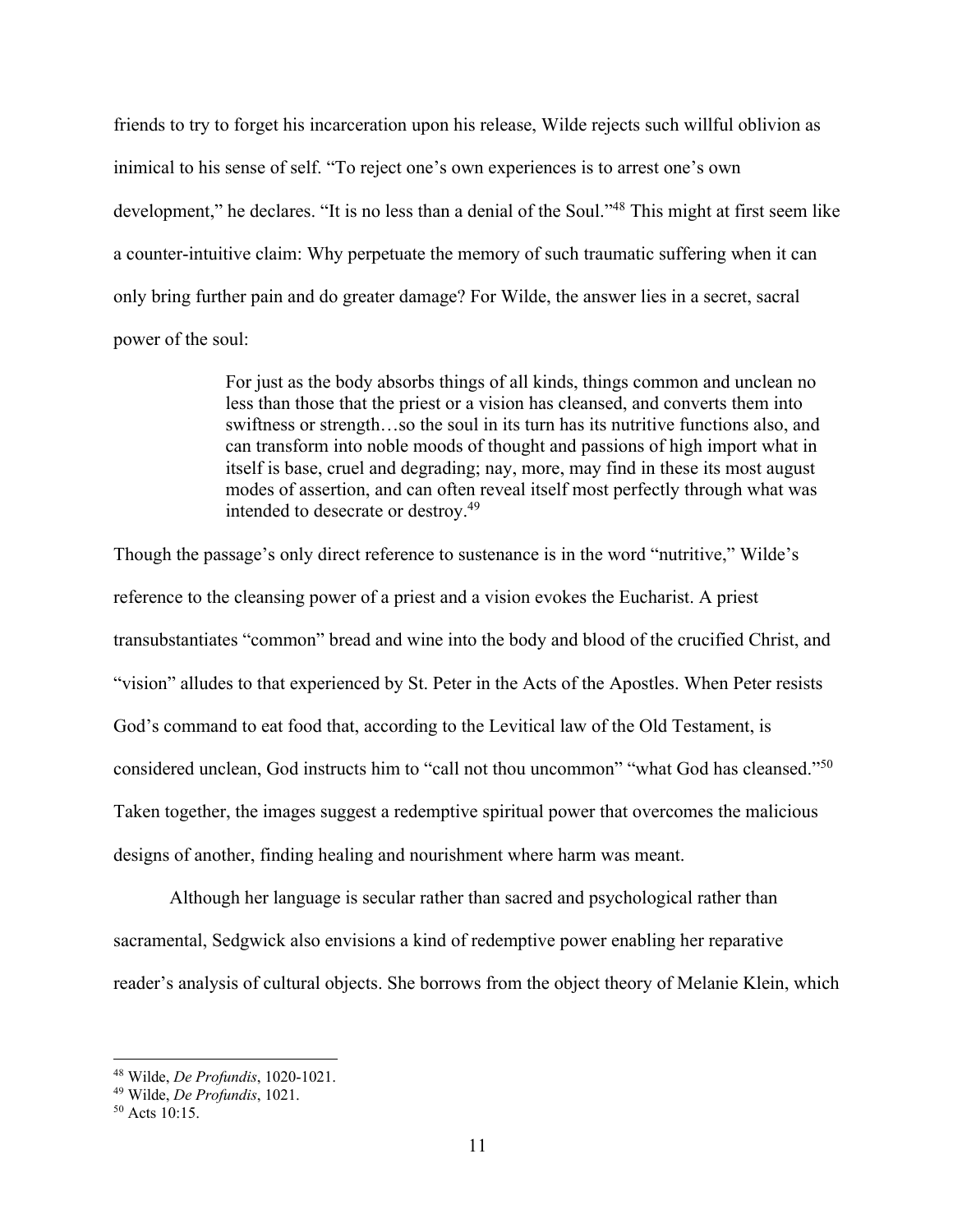outlines two possible responses to objects that exist outside oneself in the world. The first is the paranoid position, in which the subject regards such "murderous part-objects" with a "terrible alertness to the dangers" they pose to her.<sup>51</sup> The second is the depressive position, in which the subject regards those very same murderous part-objects with an eye to how she might re-arrange or "repair" them in such a way that they "offer [her] *nourishment* and comfort."52 Sedgwick aligns the paranoid position with the hermeneutics of suspicion, and views the depressive position as a starting point for her alternative, reparative approach to reading. From this depressive position, the reparative reader can illuminate "the many ways in which selves and communities succeed in *extracting sustenance* from the objects of a culture…whose avowed desire has been not to sustain them."53

Note the subtle similarities between the two texts: Both Sedgwick and Wilde recognize malicious intent on the part of those creating these cultural objects ("avowed desire…not to sustain"; "what was intended to desecrate or destroy") and both propose that, despite these intents, the reader can nevertheless find in these objects sources of dignity, selfhood, and care. Additionally, both use the language of food and nourishment when describing this process. Wilde writes of the "nutritive functions" of "the Soul" and Sedgwick writes of "extracting sustenance" from cultural objects. Although Wilde's imagery is more explicitly Eucharistic, both envision a kind of redemptive interpretive act, in which the reader's willingness to take risks and expose herself to pain paradoxically allows her to find nourishment and healing.<sup>54</sup>

<sup>51</sup> Sedgwick, *Touching Feeling*, 128. 52 Ibid, emphasis mine. 53 Sedgwick, *Touching Feeling*, 150-151, emphasis mine.

<sup>54</sup> I draw this emphasis on risk from Alan Jacobs, who in *A Theology of Reading: The Hermeneutics of Love* argues that if the Christian truly aims to love her neighbor in the act of reading, preventing errors or escaping temptation cannot be her highest goal. Instead, she must seek to read the text on its own terms, subjecting herself to the questions it poses and assessing herself by the standards it advocates. Drawing from the work of Mikhail Bakhtin, Jacobs writes: "[M]onological reading – reading the text in one's own voice, refusing to be put to the question by the other – is safer than dialogical reciprocity, but only because it does not risk anything in the act of reading. The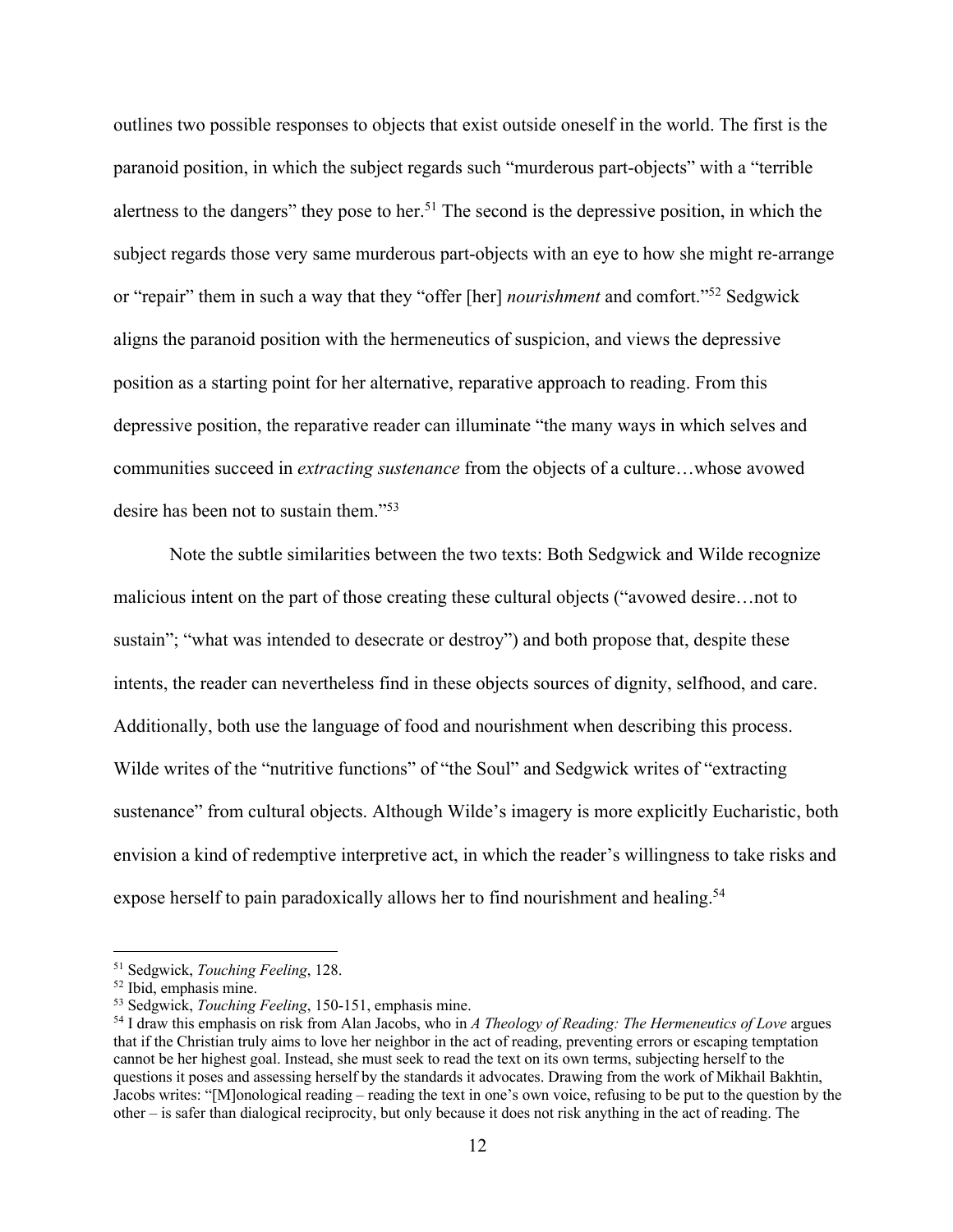# *Eucharistic reading transubstantiates cultural objects made with violent intent into sources of sustenance and healing*

Transubstantiation emerges from the belief that there is a deeper, truer reality beyond what appears on the surface. The wafer does not merely look like bread, taste like bread, and smell like bread, but – prior to consecration – *is* bread, in an essential and substantive sense. The miracle of the sacrament, however, is that this essence is not a permanent one; the words of the priest change what looks like bread, tastes like bread, and smells like bread into something else entirely. Eucharistic reading operates in a similar manner: While the reader does rely on a "depth" model of reading rather than a "surface" one, she does not presume that the meaning that arises from those depths is permanent or unchanging.<sup>55</sup> Though the "accidents" of the cultural object she interprets might remain the same, its substance can change through her reparative reading. To put it in literary, rather than metaphysical terms: Though the symbol might remain the same and retain its structure, form, or language, the meaning or content symbolized can change through interpretation.56

reading self is preserved inviolate, but at the cost of being unable to learn anything from the reading experience…It is a game in which one trades in the possibility of winning for the security of being immune to loss" (33-34). Though Jacobs makes his points in theological rather than in affective language, his argument strikes me as remarkably cognate with Sedgwick's. Sedgwick characterizes the hermeneutics of suspicion as a self-defensive "self-confirming" approach to reading: The reader, by unveiling ever-increasingly subtle and hidden acts of power, "demonstrate[s] that, guess what, you can never be suspicious enough" (136, 142). It is, in other words, an approach through which the reader can never lose, but  $-$  in its exclusive focus on negative affect and the exposure of sinister motives – it is also an approach through which the reader can truly never win (136-138). Reparative reading, by contrast, accepts risk as a necessary part of pursuing pleasure (137, 150) and is motivated by love: "Among Klein's names for the reparative process is love" (128). See "Contexts and Obstacles," in *A Theology of Reading: The Hermeneutics of Love* (New York: Routledge, 2018), 9-35 for Jacobs's argument.

<sup>&</sup>lt;sup>55</sup> This distinction between depth and surface reading comes from Stephen Best and Sharon Marcus's introduction to surface reading, which I will briefly address later on. "Surface Reading: An Introduction," *Representations* 108, no. 1 (Fall 2009): 1-21. 56 I here approximate the position of Gianni Vattimo, who writes: "[T]o think means only an enjoyable taking in of

the spiritual forms which are handed down…Truth is a product of interpretation." "Dialectics, Difference, Weak Thought" in *Weak Thought*, ed. Gianni Vattimo and Pier Aldo Rovatti, trans. Peter Carravetta (Albany: SUNY Press, 2012), 48, 50. Vattimo's thought will later enter into my argument more fully.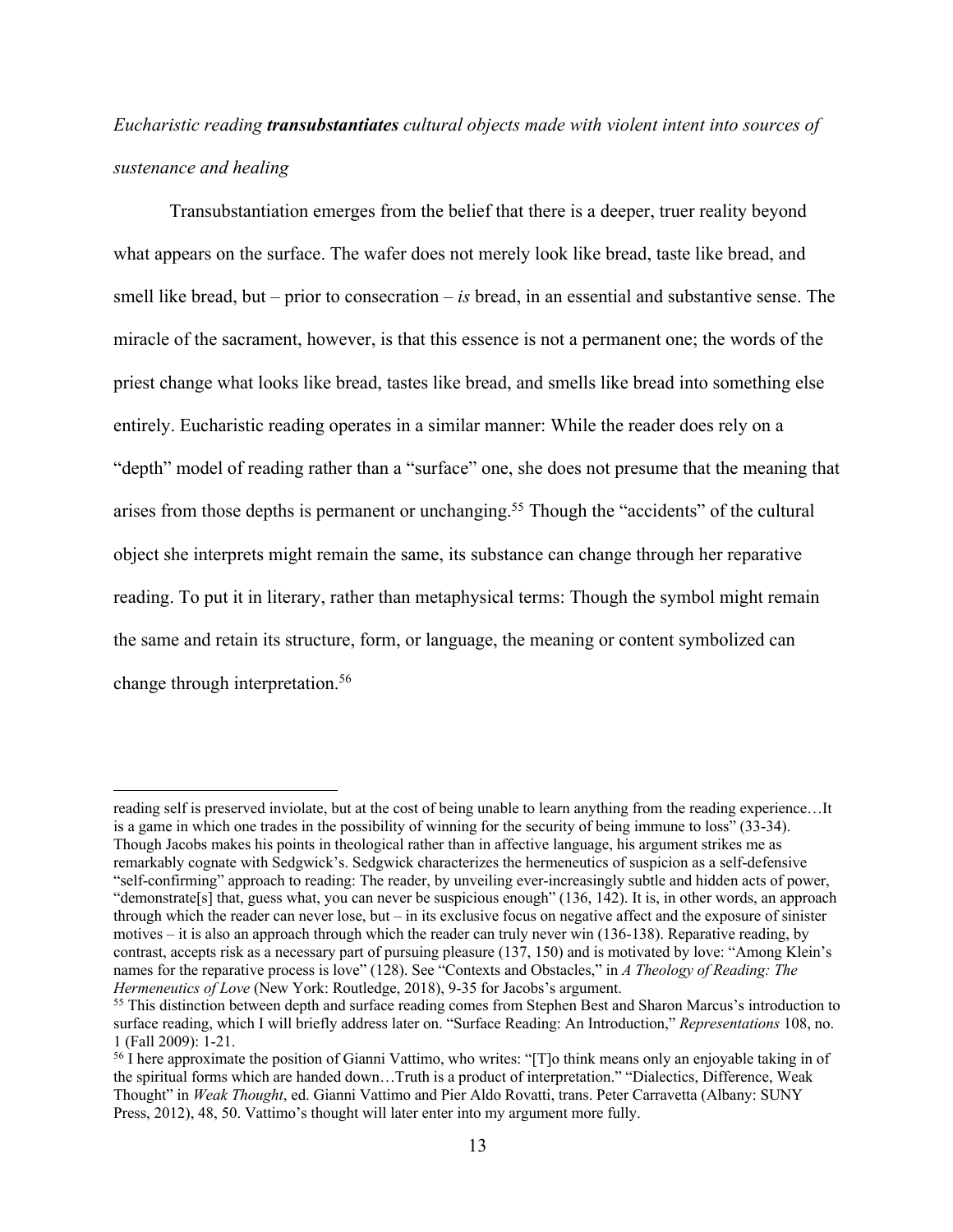Wilde not only engages in such Eucharistic interpretation, but he does so in explicitly sacramental language. Having identified "a fresh mode of self-realization" as his goal, he considers at length what role religion might play in developing that mode.<sup>57</sup> The passage is a characteristically contradictory one. Although keen to engage with religious symbolism in his project of self-realization, Wilde claims to reject the symbols of orthodoxy: "Everything to be true must become a religion…But whether it be faith or agnosticism, its symbols must be of my own creating. Only that is spiritual which makes its own form."58 Yet the passage belies his declaration of symbolic independence; only a few sentences prior, he envisions a religious order modeled on Catholicism:

> When I think about religion at all, I feel as if I would like to found an order for those who *cannot* believe: the Confraternity of the Fatherless, one might call it, where on an altar, on which no taper burned, a priest, in whose heart peace had no dwelling, might celebrate with unblessed bread and a chalice empty of wine.<sup>59</sup>

The image encapsulates Wilde's engagement with religion throughout the letter. Far from a clean break or a fresh start, he begins an extended meditation on Christ only a few pages later, reimagining him not as a god who dies to atone for the sins of the world, but as an artist who dies to deepen the aesthetic experiences of those who follow in his footsteps. <sup>60</sup> Emptying Catholic symbolism of its logocentric theological content, Wilde refills those same symbols with the meanings that will enable him to survive his time in prison. *De Profundis* might look like

<sup>&</sup>lt;sup>57</sup> Wilde, *De Profundis*, 1018.<br><sup>58</sup> Wilde, *De Profundis*, 1019-1021.<br><sup>59</sup> Wilde, *De Profundis*, 1019.<br><sup>60</sup> Wilde models the approach to cultural objects advocated by Gianni Vattimo who, as summarized by Peter Carravatta, holds that: "If…we no longer believe in…making *tabula rasa* of all that we inherited in order to seek some 'new' foundation…then our condition is that of dealing with the amass of existing interpretations which we can summon or even invent to make sense of the world. However, these interpretations will be marked by the gesture of appropriation and thus inevitably of distortion, or twisting…we might even say of misreading." "Introduction: What is 'Weak Thought'? The Original Theses and Context of *il pensiero debole*," in *Weak Thought*, ed. Gianni Vattimo and Pier Aldo Rovatti, trans. Peter Carravetta (Albany: SUNY Press, 2012), 4.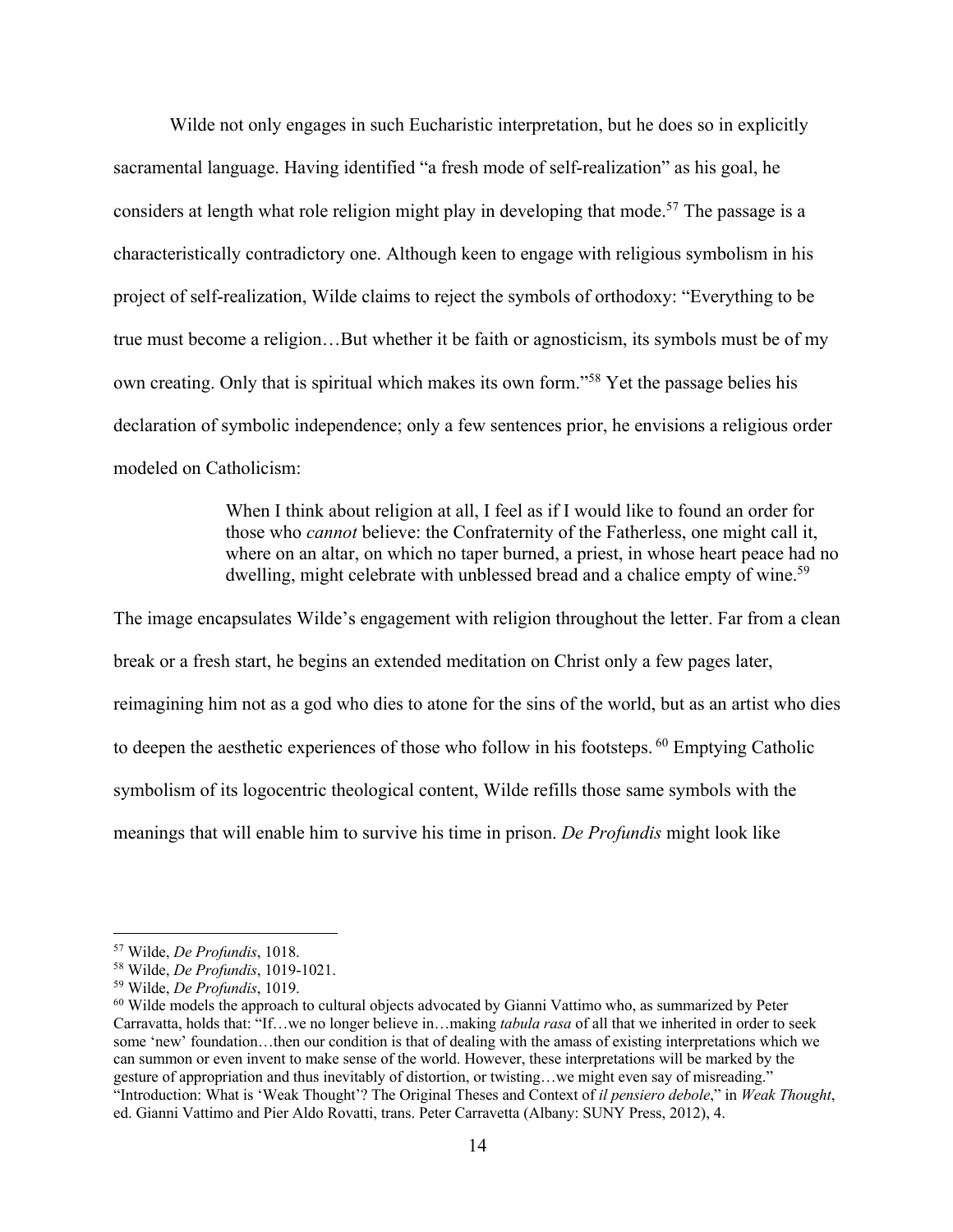religion, it might sound like remorse, it might smell like repentance – but essentially and substantively, it is something else entirely. $61$ 

Although the Kleinian images that Sedgwick adopts are far more abstract than Wilde's religious imagery, the readerly approach she advocates is essentially the same. Confronted with the "murderous part-objects" that exist in the world, the depressed Kleinian subject and the reparative Sedgwickian reader do not respond to this threat by seeking out new, non-murderous objects – as if one could ever find an object fully liberated from the violent forces of history. Rather, she makes use of the objects already present in the world around her, organizing them into a "whole" that she can "identif[y] with and [which] offer[s] her nourishment and comfort in turn."62 However, this whole, as Sedgwick is careful to stress, "is not like any pre-existing whole" – not, in other words, like the logocentric, transcendental whole of religious orthodoxy, nor even like the all-explaining ideological narratives of Marxism or psychoanalysis.<sup>63</sup> It is instead a "local" and "contingent" whole,<sup>64</sup> "assembled to one's own specifications" and entirely dependent on the unique needs and positionality of the subject in question.<sup>65</sup> The murderous-part objects, like the celebrant, chalice, and candle of Wilde's religious imagination, remain the same – but they now symbolize meanings conducive to self-care, self-recognition, and self-creation.

Indeed, as if to demonstrate her own theory, Sedgwick subtly transubstantiates the keyword of her essay. Although she lifts the word "reparative" from Klein, by the time the book was released in the early 2000s, it had acquired a far more sinister connotation for the gay

<sup>61</sup> Ellis Hanson highlights how Wilde reverses religious shame in *De Profundis*. His reading of the letter has guided my conceptualization of this thesis and my reading of the letter in Chapter 3. *Decadence and Catholicism* (Cambridge: Harvard University Press, 1997), 99-107, 291-296.

<sup>&</sup>lt;sup>62</sup> Sedgwick, *Touching Feeling*, 128.<br><sup>63</sup> Ibid. Paul K. Saint-Amour notes Sedgwick's frustration with the master metanarratives of Marx, Nietzsche, and Freud; see "Weak Modernism," 444. 64 Sedgwick, *Touching Feeling*, 124.

<sup>65</sup> Sedgwick, *Touching Feeling*, 128.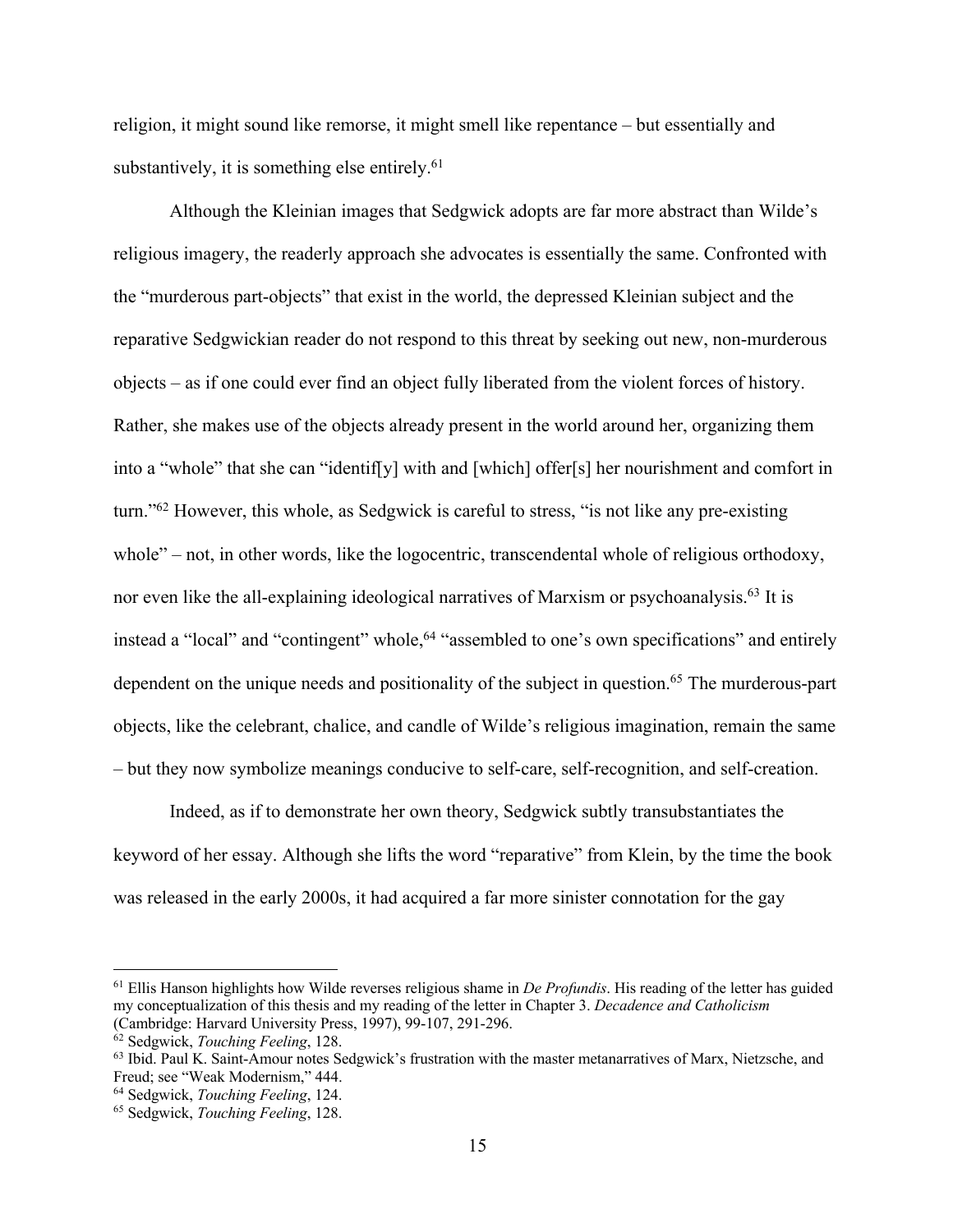community. The *OED* cites the use of the word "reparative" in a homophobic clinical context as early as 1965 and cites common usage of it as such by 1993.<sup>66</sup> Using the word at all is a risky choice from a queer woman who not only acknowledges seeing a therapist, but also admits that she's not especially interested in dismantling any "pastoral" or paternalistic drives animating modern therapeutic practice. But by taking this risk, Sedgwick envisions a reading practice centered not just on queer survival, but queer pleasure and queer hope, thereby repairing and redeeming and a term designed to damage. <sup>67</sup> "Reparative" sounds the same when spoken, looks the same on the page, and even smells of the therapeutic and curatorial – but essentially and substantively, it is something else altogether.

# *Eucharistic reading transubstantiates cultural objects made with violent intent into sources of sustenance and healing through a posture of weakness*

Veiled in linen, monstranced in gold, venerated by millions: The Eucharist is Catholicism at its strongest and most powerful – or so it would seem. The eyes of faith see through the gilded trappings and recognize the Eucharist for what it is: a show of weakness rather than strength and humility rather than mastery. Christ's death, re-presented in the sacrament, is the ultimate act of weakness. God chooses to surrender the strength and power of divinity, steps into the pain and oppression of human history, and suffers that pain and oppression through violent death. St. Paul names this choice in his letter to the Philippians, calling it *kenosis*, or self-emptying – a selfemptying mirrored in the posture of the believer during Mass, when she kneels, opens her mouth, and receives the tasteless bread on her tongue.<sup>68</sup>

<sup>66</sup> *Oxford English Dictionary*, s.v. "Reparative," accessed December 12, 2019, https://www-oedcom.proxy.library.georgetown.edu/view/Entry/162654?redirectedFrom=reparative&.

<sup>&</sup>lt;sup>67</sup> Sedgwick, *Touching Feeling*, 144, 146.<br><sup>68</sup> Philippians 2: 5-11. Mason cites this *kenosis* passage in her discussion of Vattimo, and Knight also mentions Vattimo's interest in *kenosis*; see note 27. Carravetta likewise evokes Christ's kenotic incarnation when, summarizing Vattimo, he writes: "Vattimo draws attention to the fact that...we are still ultimately human beings…participat[ing] in a world of relations marked by contracts, negotiations, limitations, beliefs, change, life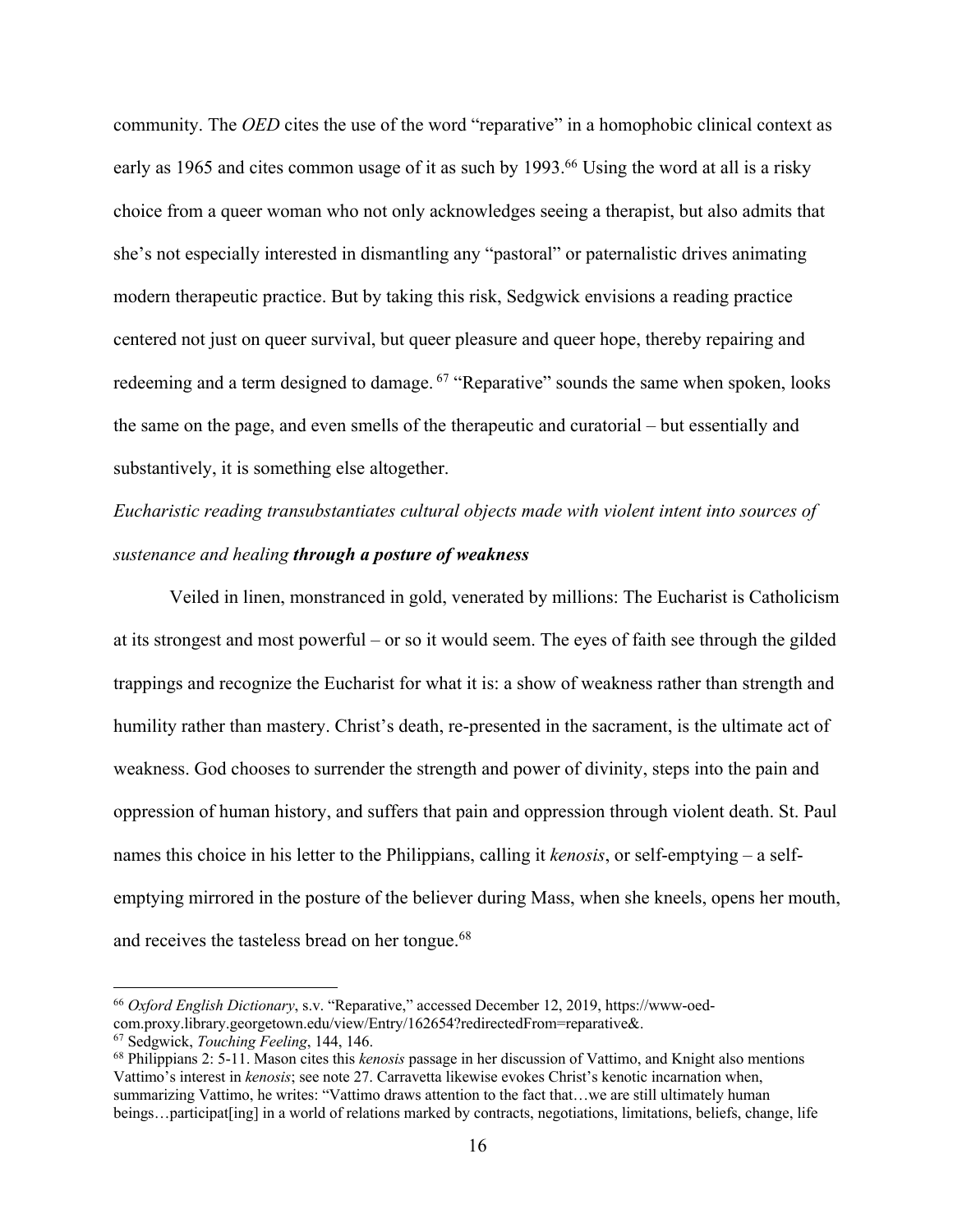Though Sedgwick and Wilde certainly write with force and intensity, they are allied in their critique of strength as a mode of thought. In a passage that recalls Pater's emphasis on ephemerality and transience, Wilde proclaims that the artist must only be "concerned with what a particular thing is at a particular moment to oneself."<sup>69</sup> Similarly, Sedgwick argues that strength is not the only, nor even the best way to understand cultural objects. Drawing from affect theorist Silvan Tomkins, she highlights the possibilities of weak theory. Rather than "insist[ing] that everything means one thing,"<sup>70</sup> weak theory looks to "unpack the local, contingent relations" between any given piece of knowledge and its narrative/epistemological entailments for the seeker, knower, or teller."<sup>71</sup> It resists the temptation to collapse all phenomena into one metanarrative and instead pays attention to the small, "everyday theory" we practice to make sense of our experiences and interactions with other people.<sup>72</sup>

What makes Wilde and Sedgwick's arguments so compelling is that they do not merely write *about* weakness as a hypothetical or possible heuristic, but rather, as Paul K. Saint-Amour writes, "theorize *from* weakness as a condition endowed with traits and possibilities of its own."73 Rather than writing with the critical distance one would expect of a leader in her field, Sedgwick frankly confesses her own implication in the paranoia she critiques, acknowledging that her previous work helped tighten its stranglehold on critical theory.74 More poignantly and vulnerably, she draws from her own experience of frailty as a woman with terminal breast

and death…[A] distortion is present in any act of communication or interpretation…The hallowed issue of truth, then, is brought down to earth, literally" (4, 7, 8). Hanson notes that Wilde associates the kneeling posture of the Eucharist with fellatio (249), as does Frederick Roden (152).

<sup>&</sup>lt;sup>69</sup> Wilde, *De Profundis*, 1020.<br><sup>70</sup> Sedgwick, *Touching Feeling*, 136.<br><sup>71</sup> Sedgwick, *Touching Feeling*, 124.<br><sup>72</sup> Sedgwick, *Touching Feeling*, 144, 145. Though Sedgwick's interest in "everyday theory" comes from Tom also resembles Vattimo's claim that "The experience to which we…must remain faithful is above all and largely that of the everyday, which is also and always historically qualified and culturally dense" (40). 73 Saint-Amour, "Weak Modernism," 439. 74 Sedgwick, *Touching Feeling*, 146.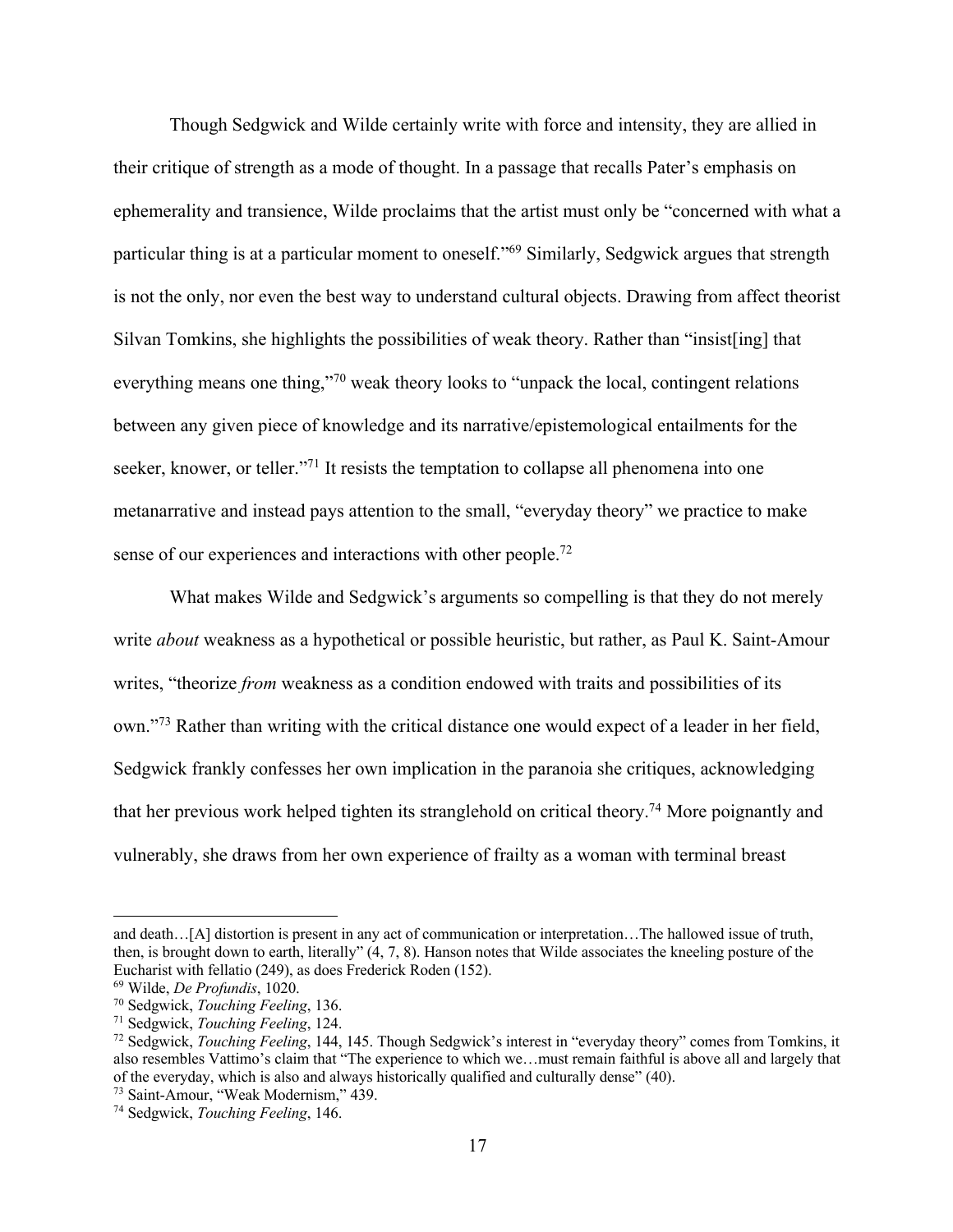cancer. Meditating on "three very queer friendships" she has formed – one with a healthy sexagenarian, one with a tricenarian with cancer, and one with a tricenarian with HIV – she writes that "the brutal foreshortening of...queer life spans"<sup>75</sup> means that these bonds will never fit the structures of heterosexual generation in which "an older person…love[s] a younger as someone who will someday be where she now is, or vice versa."76 Within fifteen years, the sexagenarian is the most likely to still be alive and thriving. But, absent the disciplinary force of these structures, the friends experience one another more "intensely," "intimately," and "immediately."77 The weakness, humiliation, and limitation of mortality enables greater attention to the "piercing bouquet of a…friend's particularity," as Sedgwick puts it in the *Epistemology* – a weakness and attention that the cultural critic, in the critical distance of her skepticism and suspicion, could stand to learn from the cancer patient.<sup>78</sup>

Attention to the particularity of "flower-like" friends is an apt summary of *De Profundis*; Wilde ruminates at great length on Christ – "the first person who ever said to people that they should live flower-like lives"<sup>79</sup> – and on Lord Alfred Douglas, whose title "ma[kes] his name sound like the name of a flower."<sup>80</sup> And as with Sedgwick, this attention to particularity is borne of weakness, humiliation, and limitation. Wilde is even less shy about his abjection than Sedgwick; he openly praises humility as the key to his "fresh mode of self-realization" and exhorts Douglas to "come down in the dust and learn it beside me."81 Weakness also shapes the form, or rather, formless-ness of the letter. Apart from the refrain, "whatever is realized is right," the letter shows virtually no discernable emotional or structural unity – a lack due at least in part

<sup>75</sup> Sedgwick, *Touching Feeling*, 148.

<sup>76</sup> Sedgwick, *Touching Feeling*, 149. 77 Ibid. 78 Sedgwick, *Epistemology*, 23. 79 Wilde, *De Profundis*, 1035. 80 Wilde, *De Profundis*, 1035.

<sup>81</sup> Wilde, *De Profundis*, 1018.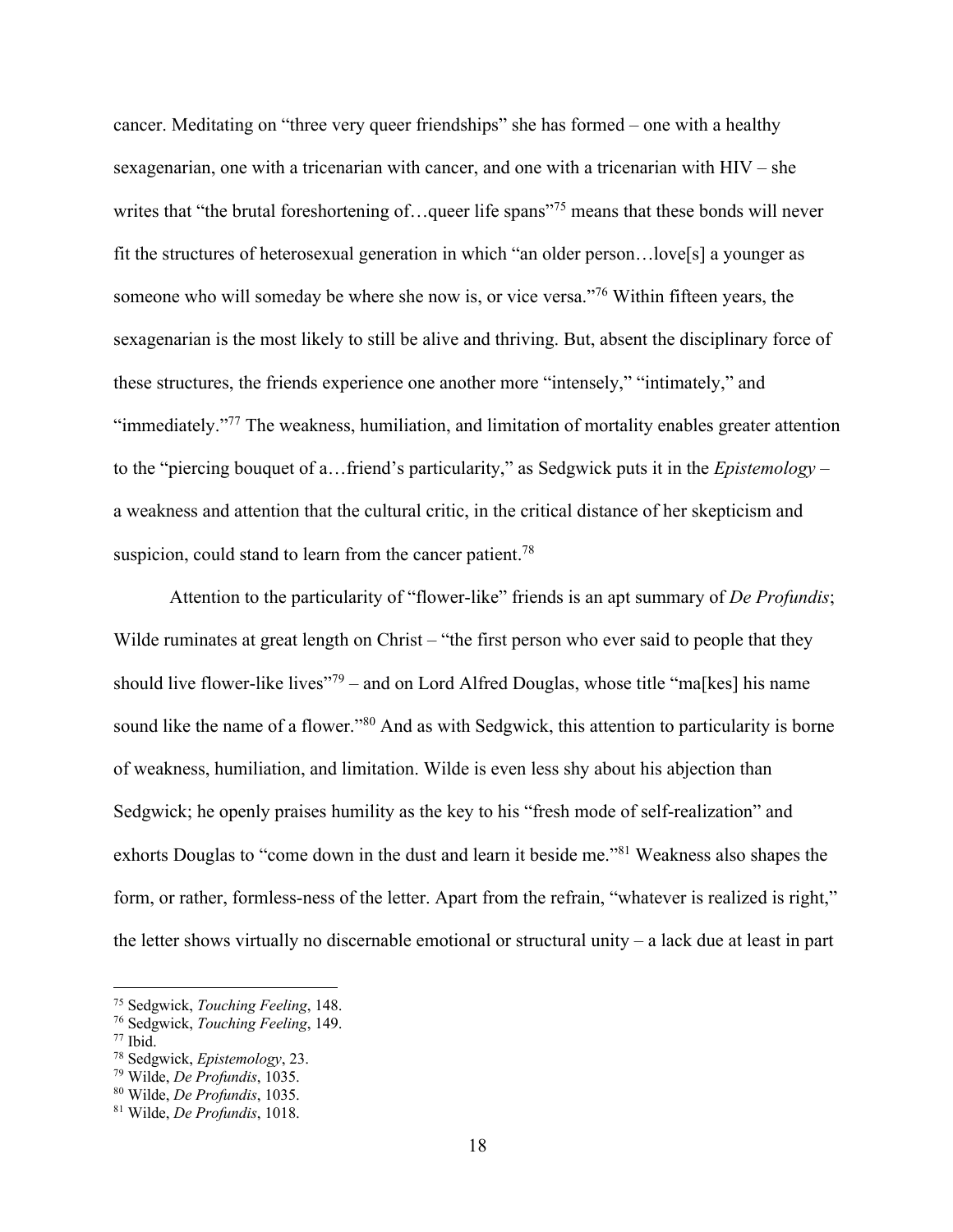to the exigencies of writing in a prison. <sup>82</sup> Wilde candidly acknowledges this failure for what it is as he concludes: "How far I am away from the true temper of soul, this letter in its changing, uncertain moods, its scorn and bitterness, its aspirations and its failure to realise those aspirations, shows you quite clearly."83 Yet even amidst these failures – and the inevitable tedium of Wilde's catalogue of Douglas's particular and petty cruelties – great beauties emerge. Conventional critical wisdom holds that distance and detachment produce the strongest insights. Wilde and Sedgwick suggest that those who look on them they love through tears may be those who see most clearly.

#### III.

Michel Foucault famously conceptualized the way we speak of sexuality and power through another Catholic sacrament: the confessional.<sup>84</sup> By demanding that the Christian identify and speak even his most fragmentary and ephemeral impulses, the Church "transform[ed]…desire into discourse."85 Such discourses have only multiplied and the sites of our confessions have only grown; we now confess to readers through the pages of a spicy novel or memoir, to our therapists and doctors, to the state and to technology companies. Moreover, these discourses have given birth to what Foucault calls "reverse discourses" – the redemptive turn by which individuals whose desires are subject to containment and control "speak [on their] own behalf, to demand that [their] legitimacy or 'naturality' be acknowledged, often in the same vocabulary, using the same categories by which [they] were disqualified."86 The sexual "secret" revealed by the reverse discourse is thus recast as a good one rather than a bad one, a reason for

<sup>82</sup> Wilde, *De Profundis*, 1020.<br><sup>83</sup> Wilde, *De Profundis*, 1059.<br><sup>84</sup> Foucault, *A History of Sexuality, Volume 1: An Introduction*, trans. Robert Hurley (New York: Vintage Books, 1990), 17-35, 58-73. The rest of this paragraph summarizes Foucault's general argument throughout the volume. 85 Foucault, *History*, 21. 86 Foucault, *History*, 101.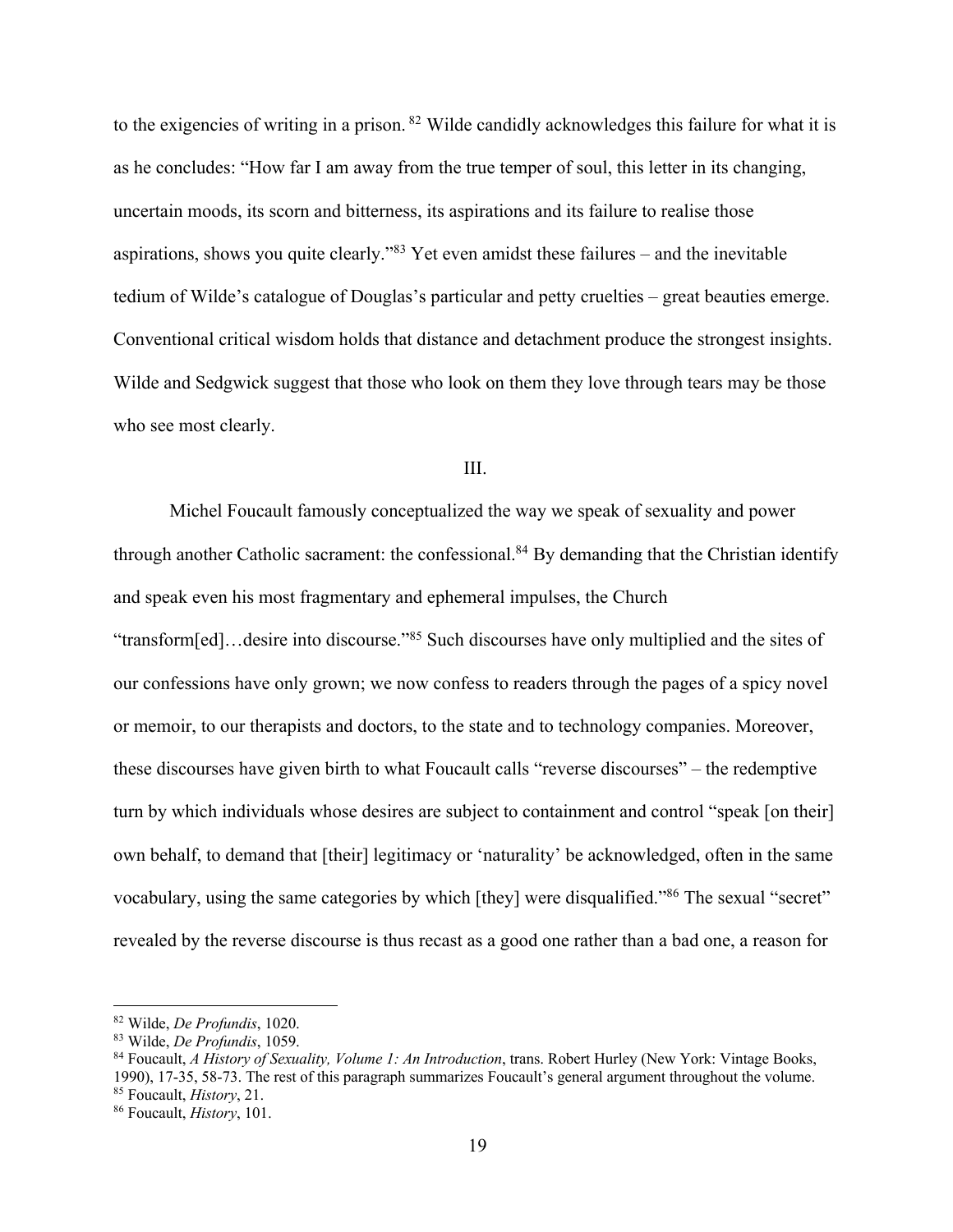joy rather than for shame. Speaking ones sins in the confessional is transformed into coming out of the closet.87

The reverse discourse has long been central both to queer theory and to Wilde studies. As Heather Love writes, "Homosexuality is indelibly marked by the effects of reverse discourse…Pride and visibility offer antidotes to the shame and legacy of the closet; they are made in the image of specific forms of denigration. Queerness is structured by this central turn…"88 Wilde incarnates this turn to perfection: he reworks Catholicism to help create "the homosexual as a species" from the chaos of decadent sexualities,<sup>89</sup> and in *De Profundis* radically reinterprets the figure of Christ to sustain himself during his time in prison.<sup>90</sup>

Given the impact this confessional/discursive model has had, the need for a Eucharistic model of reading may seem dubious. Admittedly, the change is a slight one. The central character (Wilde), the plot twist (redemption), and the setting (Catholicism) remain the same; the only change is moving from one sacramental metaphor (confession) to another (the Eucharist). How does a specifically Eucharistic model contribute to our understanding of Wilde, queer theory, and, potentially, of other texts?

My reasons are three. First – the Eucharistic model presumes "the good secret." Foucault contrasts the modern West's *sciencia sexualis* that emerged from the Catholic confessional with

 $87$  Hanson observes: "In the reverse discourse, confession is ironized as something like coming out" (292).<br><sup>88</sup> Heather Love, *Feeling Backward: Loss and the Politics of Queer History* (Cambridge: Harvard University Pre

<sup>2007), 203.</sup> Rasmus R. Simonsen also notes the centrality of a quasi-Christian redemptive turn for queer theory in an article on Wilde's "The Star Child." "Dark Avunculate: Shame, Animality, and Queer Development in Oscar Wilde's 'The Star-Child,'" Children's Literature 42, no. 1: 22-23.

<sup>&</sup>lt;sup>89</sup> The language of "homosexual as species" is borrowed from Foucault, who discusses a broad movement in the West from sexuality as act to sexuality as identity (42-43). Sedgwick observes that the *fin-de-siècle* could not have predicted this shift, and that the creation of the homo/hetero binary would have puzzled a generation where "a rich stew of male algolagnia, child-love, and autoeroticism, to mention no more of its components, seemed to have as indicative a relation as did homosexuality to the whole, obsessively entertained problematic of sexual 'perversion,' or more broadly, decadence"; *Epistemology*, 8-9. Hanson's book focuses on the ways in which decadent sexuality and Catholic sexuality mutually constructed one another. His introduction (1-26) provides a helpful overview of this process.

<sup>90</sup> Hanson specifically cites *De Profundis* as "a fine example of Foucauldian reverse discourse" (294).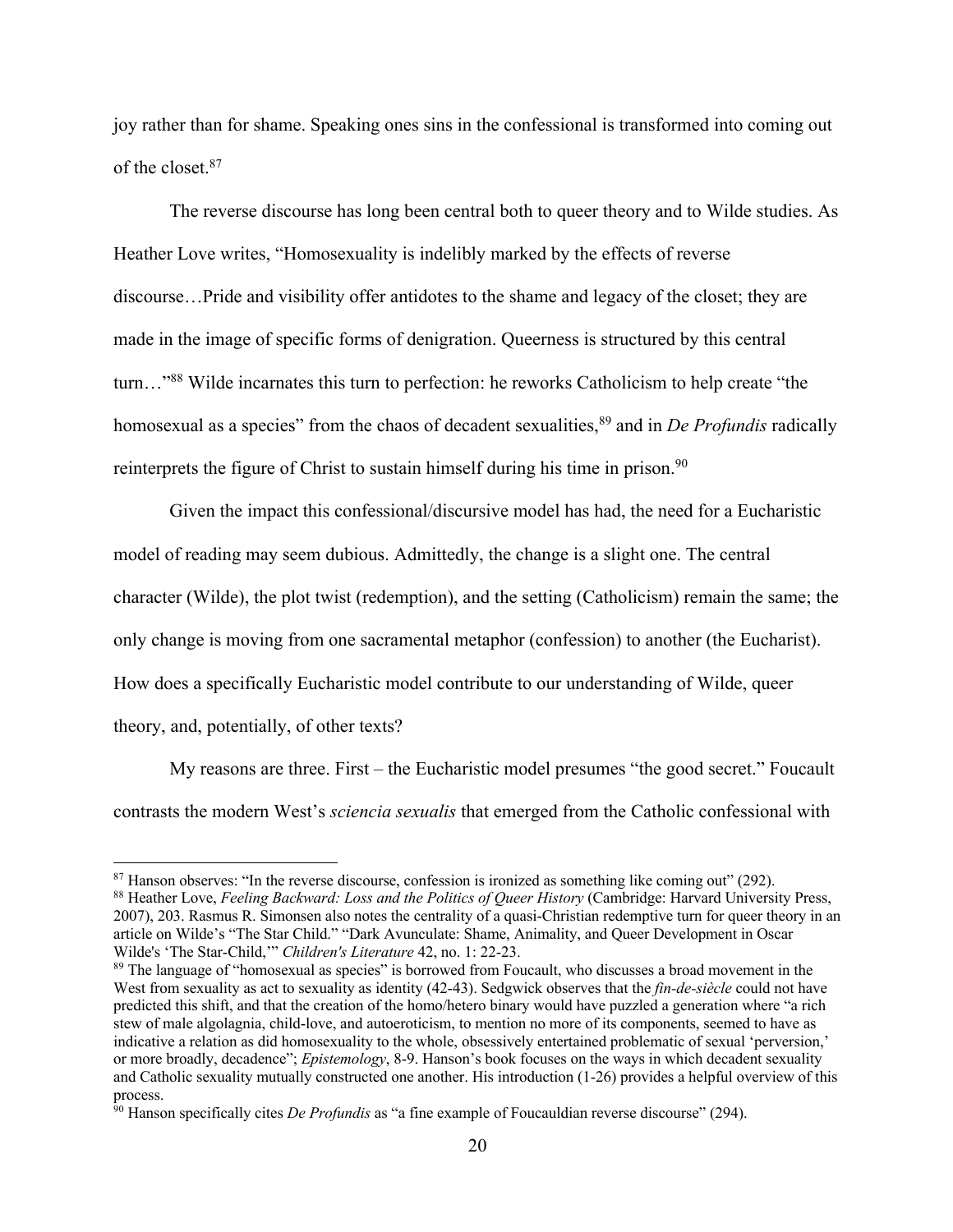the pre-modern, non-Western *ars erotica*, observing that while both rely on a secret in the production of truth, only the latter assumes that "truth is drawn from pleasure itself."91 The redemptive turn of the confessional relies on the revelation of an ugly secret; only when we speak the sinful truth hiding inside our souls do we receive forgiveness and absolution. In this respect, the confessional anticipates the paranoia of Freud and, to a lesser extent, Marx and Nietzsche. Just like the penitent who places his faith in the revelation of his secrets, so too does the paranoid reader place his faith, as Sedgwick puts it, in the exposure of ideology. Thus, while a reverse discourse might aim to proclaim "the good secret" of queer desire, it necessarily relies on a model that assumes all secrets are shameful.

The Eucharist is just the opposite: Its redemptive turn centers on the revelation of a good secret hidden beneath a painful and violent surface. The meal that appears insufficient and indifferent contains the secret of divinity and the body that appears defeated and disfigured contains the secret of salvation. In this respect, it better serves the reparative goals of the reverse discourse. As she moves from critiquing paranoia to envisioning the possibilities of the reparative, Sedgwick quotes an email from Joseph Litvak: "It seems to me that the importance of 'mistakes' in queer reading…has a lot to do with loosening the traumatic, inevitable-seeming connection between mistakes and humiliation…Doesn't reading queer mean learning, among other things, that mistakes can be good rather than bad surprises?"92 The Eucharist teaches that very same queer lesson, reparatively rereading all of history as a good, indeed a felicitous mistake.<sup>93</sup> Other scholars – including Foucault – have recognized these alternative affordances of

<sup>&</sup>lt;sup>91</sup> Foucault, *History*, 57.<br><sup>92</sup> Litvak qtd. Sedgwick, *Touching Feeling*, 147.<br><sup>93</sup> I refer here to the *felix culpa* – the Christian belief that the fall of Adam was a happy one because it revealed the more glorious redemption gained in Christ. *Oxford English Dictionary*, s.v. "Felix culpa, n.," accessed March 13, 2020, https://www-oed-com.proxy.library.georgetown.edu/view/Entry/242894?redirectedFrom=felix+culpa#eid.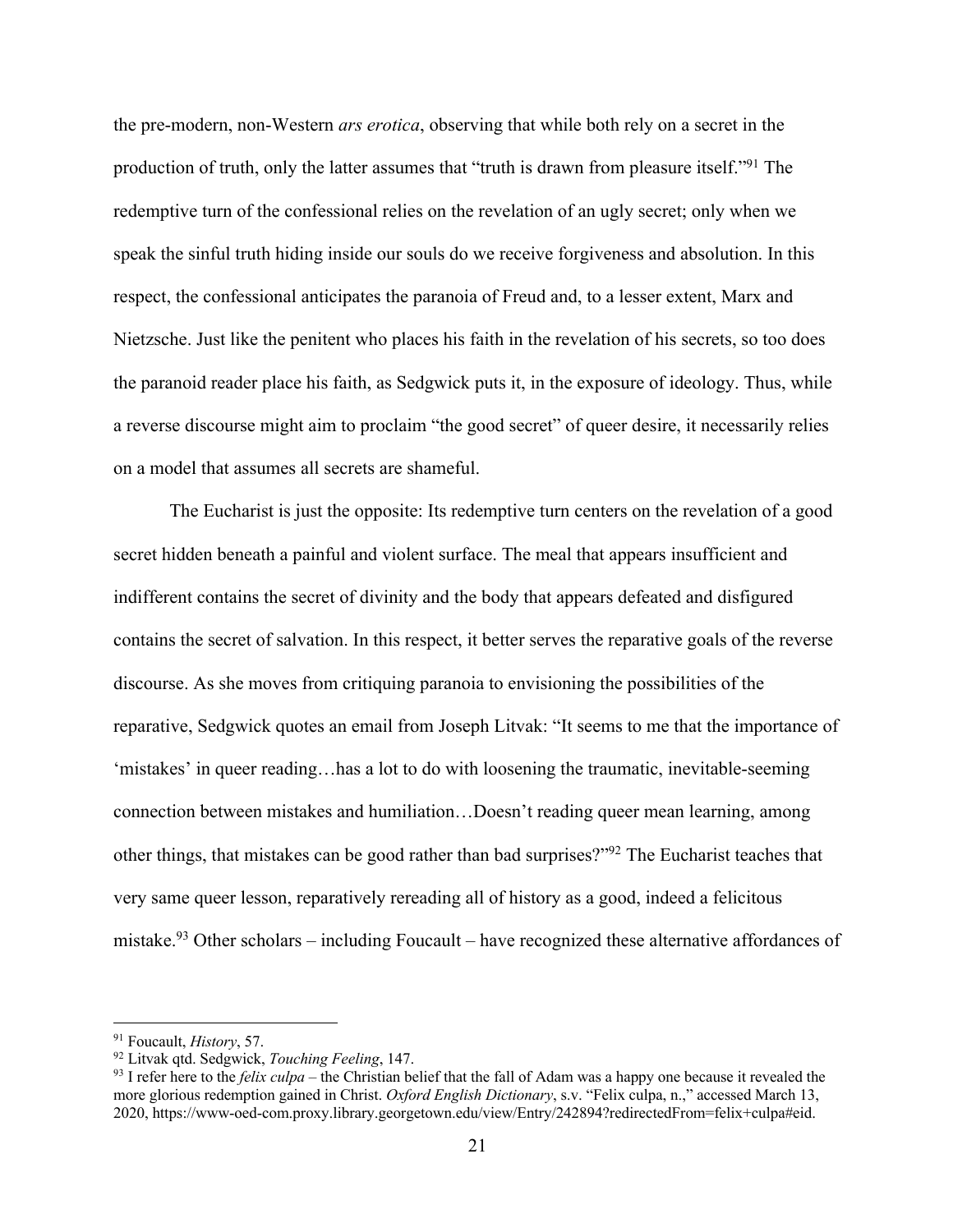religion for interpretation and theory, but none to my knowledge have actually proposed reclaiming them.94 This thesis aims to begin filling that gap, recovering the reparative resources of religion that critical theory has long – if understandably – neglected.

Second – the Eucharistic model fully embraces abjection. According to Foucault's account, the Church increased the rigors of the confessional in the wake of the Counter Reformation.95 No longer could a penitent merely name the commandments she had broken; instead, she must identify "all the insinuations of the flesh: thoughts, desires, voluptuous imaginings, delectations, combined movements of the body…and [their] effects must be pursued down their slenderest ramifications."96 The Church, to use Sedgwick's language, demanded a paranoid reading of one's inner self, a relentless, searching examination and exposure of the sin lying behind even one's most seemingly innocent thoughts. The Church's real power – and the power of the discourses of sexuality that followed in its wake – lay not in its forceful repression of sexuality, but in its ability to subtly and insidiously deploy sexuality.97

John Allen Quintus discusses the significance of this theological concept for Wilde. See "Christ, Christianity, and Oscar Wilde," *Texas Studies in Literature and Language* 33, no. 4 (Winter 1991): 525 and "The Moral Prerogative in Oscar Wilde: A Look at the Fairy Tales," The Virginia Quarterly Review 53, no. 4 (Autumn 1977): 715-716.<br><sup>94</sup> Foucault highlights the remnants of an *ars erotica* in the Catholic tradition: "But it should be noted that *erotica* did not disappear altogether from Western civilization…in the direction and examination of conscience…in the search for spiritual union and love of God…[in t]he phenomena of possession and ecstasy…were undoubtedly effects that had gotten out of control of the erotic technique immanent in this subtle science of the flesh" (70). Sharon Marcus and Stephen Best have also identified the alternative approaches afforded by religion. In their 2009 article on surface reading, they trace the origins of the symptomatic they reject in favor of surface reading. Symptomatic reading begins in the Gnostic and early Christian interest in allegory and hidden truth, but in the nineteenth century is repurposed by Marx and Freud, who seek to plumb hidden depths "not on the religious model of revealed meaning, but on the demystification of illusion" (5). It is worth noting that I disagree with Marcus and Best's interpretation of Sedgwick's reparative. In their reading, Sedgwick advocates "receptiveness and fidelity to a text's surface, as opposed to suspicious and aggressive attacks on its depths," thus anticipating their own model of surface reading (10-11). I see Sedgwick arguing not for the abandonment of a depth model of reading, but rather for a model that recognizes the faint but tantalizing possibility of a good surprise hidden (or created) beneath a text's surface. As she writes: "Because there can be terrible surprises there can also be good ones…Hope is among the energies by which the reparatively positioned reader tries to organize the fragments and part-objects she encounters or creates" (146).

<sup>95</sup> Foucault, *History*, 19-23. 96 Foucault, *History*, 19. 97 Foucault, *History*, 113-14.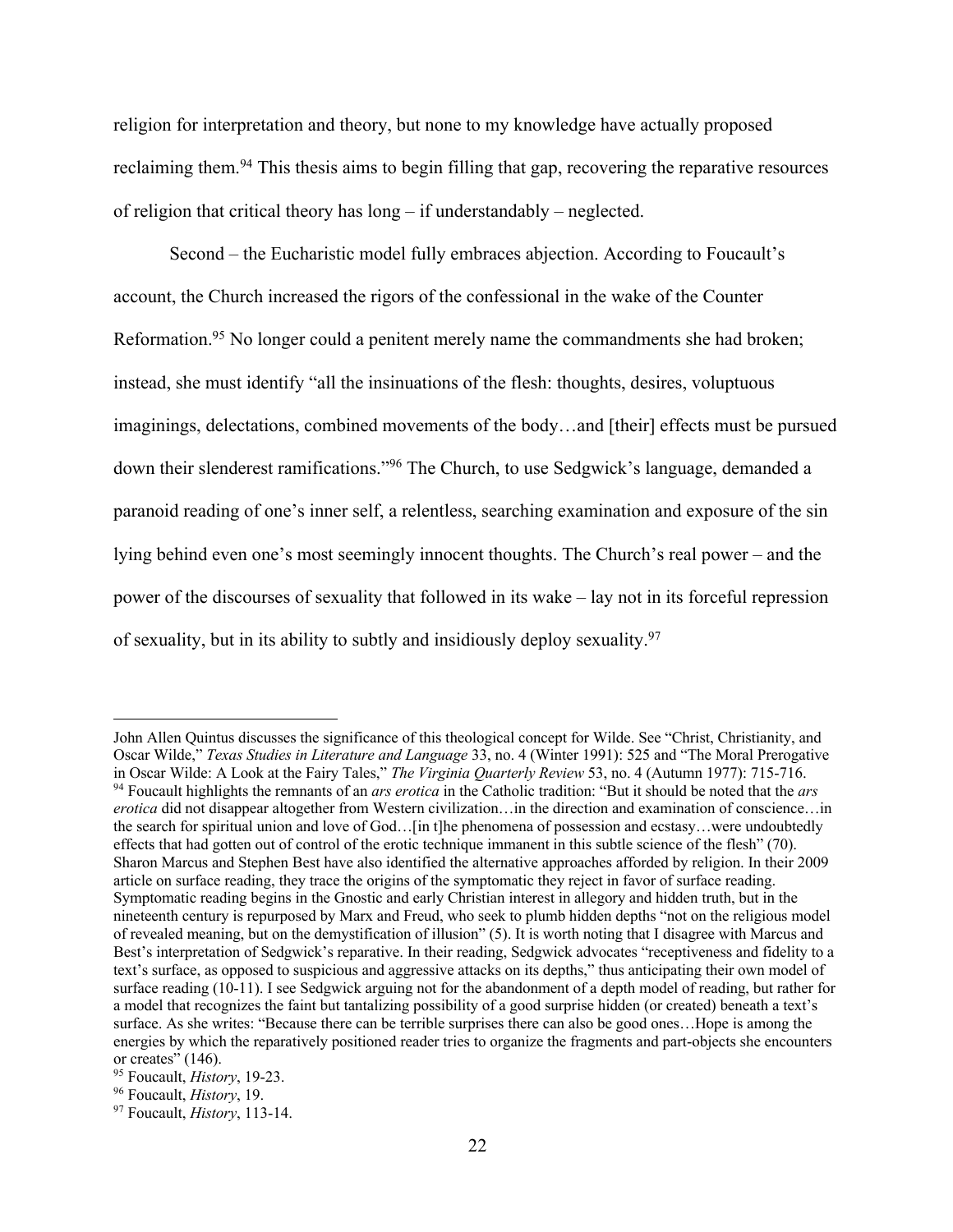But what happens, Sedgwick asks, when the deployment of discourse is not so subtle? What happens when the abjection demanded by power is more intense than that experienced by the penitent, quietly whispering the story of his sins to a priest sworn to silence? "[W]hile there is plenty of hidden violence that requires exposure," she admits, "there is also, and increasingly, an ethos where forms of violence that are hypervisible from the start may be offered as an exemplary spectacle rather than as a scandalous secret."<sup>98</sup> To me, writing from the vantage point of 2020, Sedgwick's account of "violence that was from the beginning exemplary and spectacular, pointedly addressed, meant to serve as a public warning or terror to members of a particular community" feels remarkably prescient, both in terms of U.S. politics and in terms of queer theory as a field.<sup>99</sup> Increasingly, scholars are considering what it might mean to theorize from "hypervisible," "exemplary and spectacular" abjection – precisely the kind of abjection celebrated in the Eucharistic, crucified Christ. Jack Halberstram, in his 2011 *The Queer Art of Failure*, imagines a model that, instead of "locat<sup>[ing]</sup> the plucky queer as a heroic freedom fighter in a world full of Puritans,"100 accepts "futility, sterility, emptiness, loss, negative affect in general, and modes of unbecoming."101 In 2007's *Feeling Backward: Loss and the Politics of Queer History*, Heather Love similarly attends to and reads from "feelings such as nostalgia, regret, shame, despair, ressentiment, passivity, escapism, self-hatred, withdrawal, bitterness, defeatism, and loneliness."102

Even scholars looking towards the possibilities and potentialities of queer future do not paint a sanitized queer *eschaton*, filled with an unending banquet of erotic delights and free from

<sup>&</sup>lt;sup>98</sup> Sedgwick, *Touching Feeling*, 140.<br><sup>99</sup> Ibid.<br><sup>100</sup> Jack Halberstram, *The Queer Art of Failure* (Durham: Duke University Press, 2011), 150.<br><sup>101</sup> Halberstram, *Queer Failure*, 23.<br><sup>102</sup> Love, *Feeling Backward*, 4.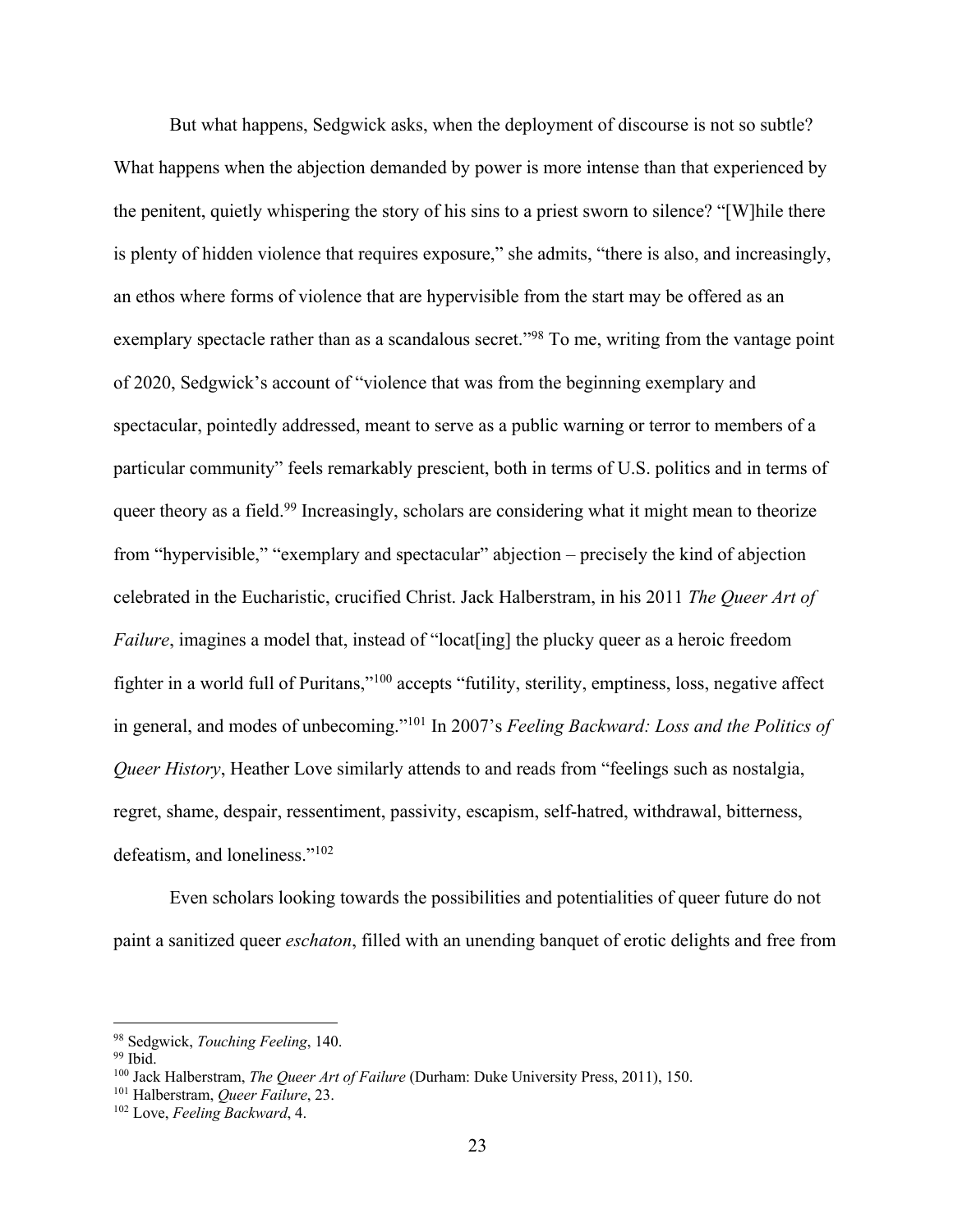violence, pain, or loss. In one of the most memorable chapters of his 2009 *Cruising Utopia: The Then and There of Queer Futurity*, José Esteban Muñoz draws on Amiri Baraka's grisly 1967 play *The Toilet* to cast his vision of a queer utopia, always becoming but never arrived. The play centers on two high-school boys, lovers, but pitted against each other in a bathroom fight after school. Foots, popular and surrounded by a posse, originally refuses to fight Jerry Karolis, as someone else has already done so and he has been dragged to the bathroom bloody and defeated. But Karolis, rising from a crumpled heap on the floor, declares that he "want[s] to fight" Foots.<sup>103</sup> He does so and nearly wins; Foots defeats him only with the assistance of his posse, and Karolis is left on the bathroom floor, bleeding and bruised once again. The play's final tableau is wordless: Foots returns to the bathroom alone and "kneels before the body, weeping and cradling the head in his arms."104

Muñoz locates queer futurity in this moment of "wounded recognition,"<sup>105</sup> seeing in its paradoxical fusion of tenderness and violence the possibility of new "horizons" that neither deny pain nor see it as the sole reality in a broken world.<sup>106</sup> He does not identify this moment as a Christian *pietà*, nor does he mention the intriguing fact that *The Toilet* was published the same year as *The Baptism*, another play by Baraka which explicitly takes on the interstices of religious expression and queer life.<sup>107</sup> But it is precisely these moments that Eucharistic reading explores, considering how spectacular moments of ugliness, vulnerability, and violence may reveal more than strength, suspicion, and mastery.

<sup>103</sup> Baraka qtd. José Esteban Muñoz, *Cruising Utopia: The Then and There of Queer Futurity* (New York: New York University Press, 2009), 89.

<sup>104</sup> Baraka qtd. Muñoz, *Cruising Utopia*, 90. *Cf.* John 19:37. 105 Muñoz, *Cruising Utopia*, 90.

<sup>&</sup>lt;sup>106</sup> Muñoz, *Cruising Utopia*, 91.<br><sup>107</sup> "Amiri Baraka," Poets.org, American Academy of Poets, accessed March 23, 2020, https://poets.org/poet/amiribaraka.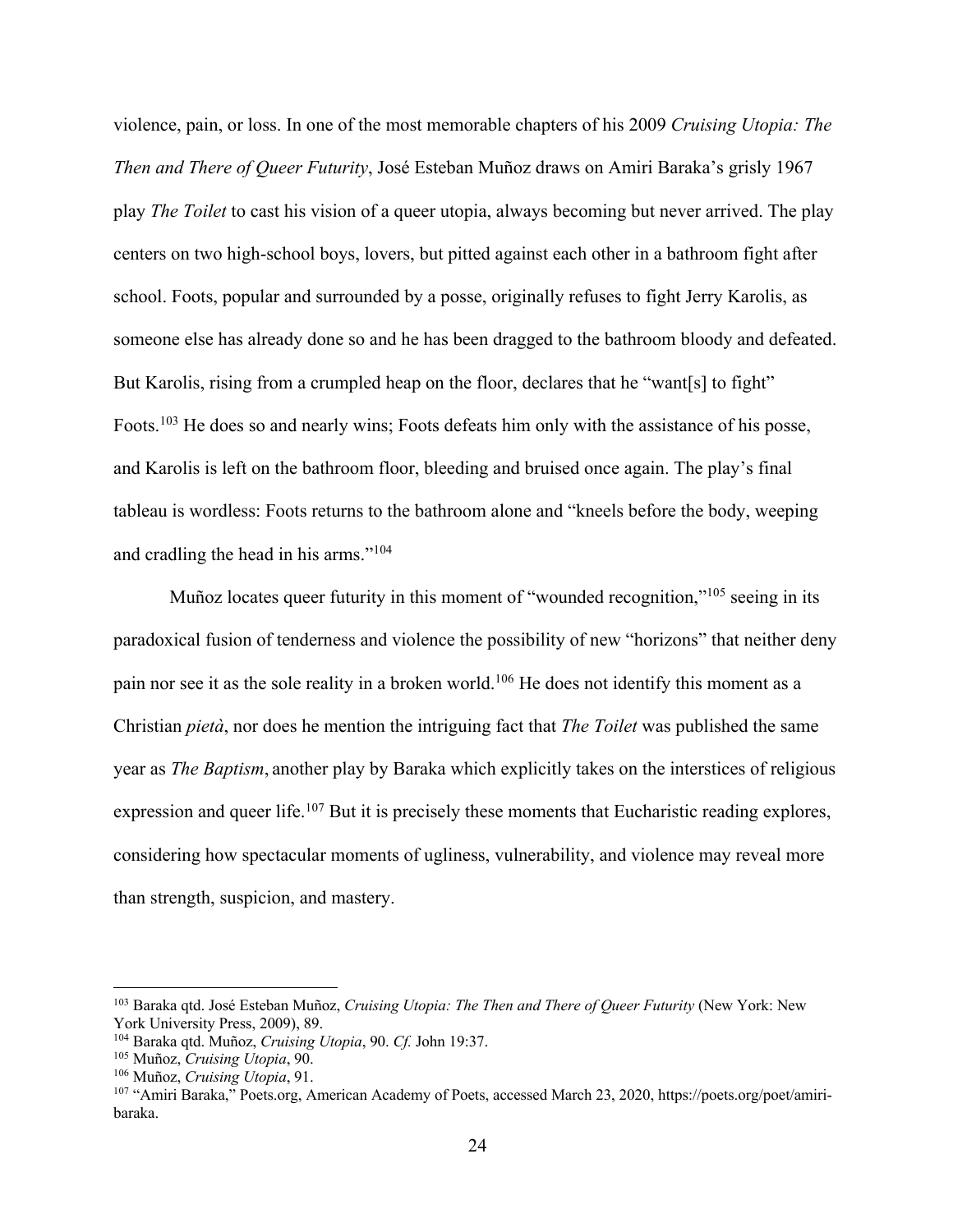Third – Eucharistic reading accepts limits. If to make a confession is to perform a paranoid reading of oneself, that confession can quickly become limitless. Foucault quotes a seventeenth-century confession manual: "Examine diligently, therefore, *all* the faculties of your soul: memory, understanding, and will. Examine with precision *all* your senses as well… Examine, moreover, *all* your thoughts, every word you speak, all your actions. Examine even unto your dreams, to know if, once awakened, you did not give them your consent."108 Such a task, as penitents like Martin Luther and Ignatius of Loyola found, is paralyzing; the self, ever suspect, is overwhelmed by the endlessness of its desires and the limitlessness of its imagination – desires far beyond what confession can articulate and analysis can reveal.109

Eucharistic reading, by contrast, accepts limitations. "The perversity of Christian theology," writes Mark Knight, "lies in the way that it undermines an understanding of God as transcendent."110 Eucharistic reading continues this project of undermining, seeing in the crucified Christ divinity evacuated of power and humanity freed from the need to produce master metanarratives or track down and expose all the hidden workings of power. It takes its cues from Gianni Vattimo, an Italian philosopher known for his concept of *pensiero debole*, or "weak thought." Truth, for Vattimo, emerges not from temporal correspondence to transcendental essences or structures, but is "a product of interpretation" created through our constant dialogue with "what has been handed down to us as our heritage."<sup>111</sup> He analogizes this process to the ways in which different generations interact with the beautiful "monuments" of their history: "individuals, groups, societies, and epochs recognize" the beautiful, "seeing themselves within

<sup>108</sup> Segneri qtd. Foucault, *History*, 20. Emphasis mine.<br><sup>109</sup> The scrupulosity of Luther and St. Ignatius is well-documented and is frequently mentioned in contemporary texts on mental health. See, for example, Walter Sinnott-Armstrong and Jesse S. Armstrong, *Clean Hands:* 

*Philosophical Lessons from Scrupulosity* (Oxford: Oxford University Press, 2019), 19-20.<br><sup>110</sup> Knight summarizes Slavoj Žižek's reading of Christianity in *The Puppet and the Dwarf: The Perverse Core of Christianity* (309

<sup>&</sup>lt;sup>111</sup> Vattimo, "Weak Thought," 50, 49.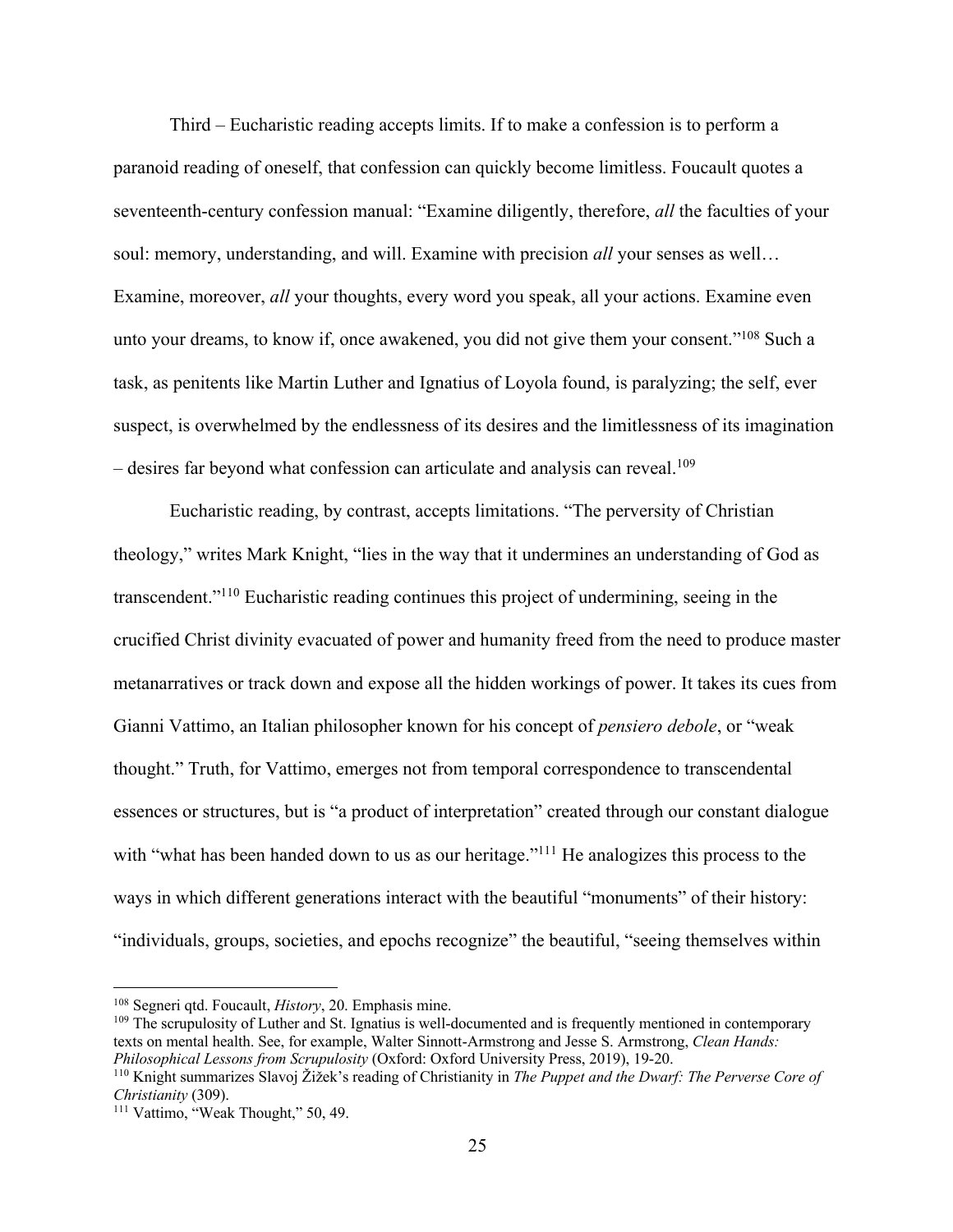it…and thereby constituting themselves as groups."112 However, while the beautiful monuments might stay the same, the meanings that they symbolize to these different groups and ages do not; Vattimo recognizes "the possibility for [the monuments] to include other contents and traditions."113 This interpretive construction of truth is a "weak" process in that it does not aspire to step outside the limitations of history "to a fundamental normative structure,"114 but in a Heideggerian act of humility, accepts history's "controlling horizon[s]" and recognizes that "no one ever starts from scratch, but rather from a faith, a belonging to, a bond."115 Vattimo names the affective drive to engage in this process of humility and relationality *pieta*. The name deliberately recalls the *kenotic* self-emptying of Christ, who likewise cedes his claim to divine transcendence and willingly enters into history out of *pietà* for humanity.116 It also recalls the Eucharistic meal of the Catholic, who holds the bleeding, broken body of Christ in her hands and, recognizing herself in him, reinterprets his suffering to sustain her as she navigates her own. Though perhaps the least well-recognized of these theorists, Vattimo recognizes and articulates what the rest of them cannot or do not: that an acceptance of life's contingencies and particularities is not a radical departure from canonical Christian heritage, but rather a return to the queer, paradoxical claim at its core.

### IV.

When I first suggested the idea of this project to a classmate, he immediately objected. Citing Sedgwick's harsh words on the American religious and political climate, he cautioned against a religious reading of her project. The same objection could well be applied to Wilde.

<sup>112</sup> Vattimo, "Weak Thought," 49.<br>
113 Ibid.<br>
<sup>114</sup> Ibid. 114 Ibid.<br>
<sup>116</sup> See notes 27 and 68 for more on Vattimo's engagement with *kenosis*.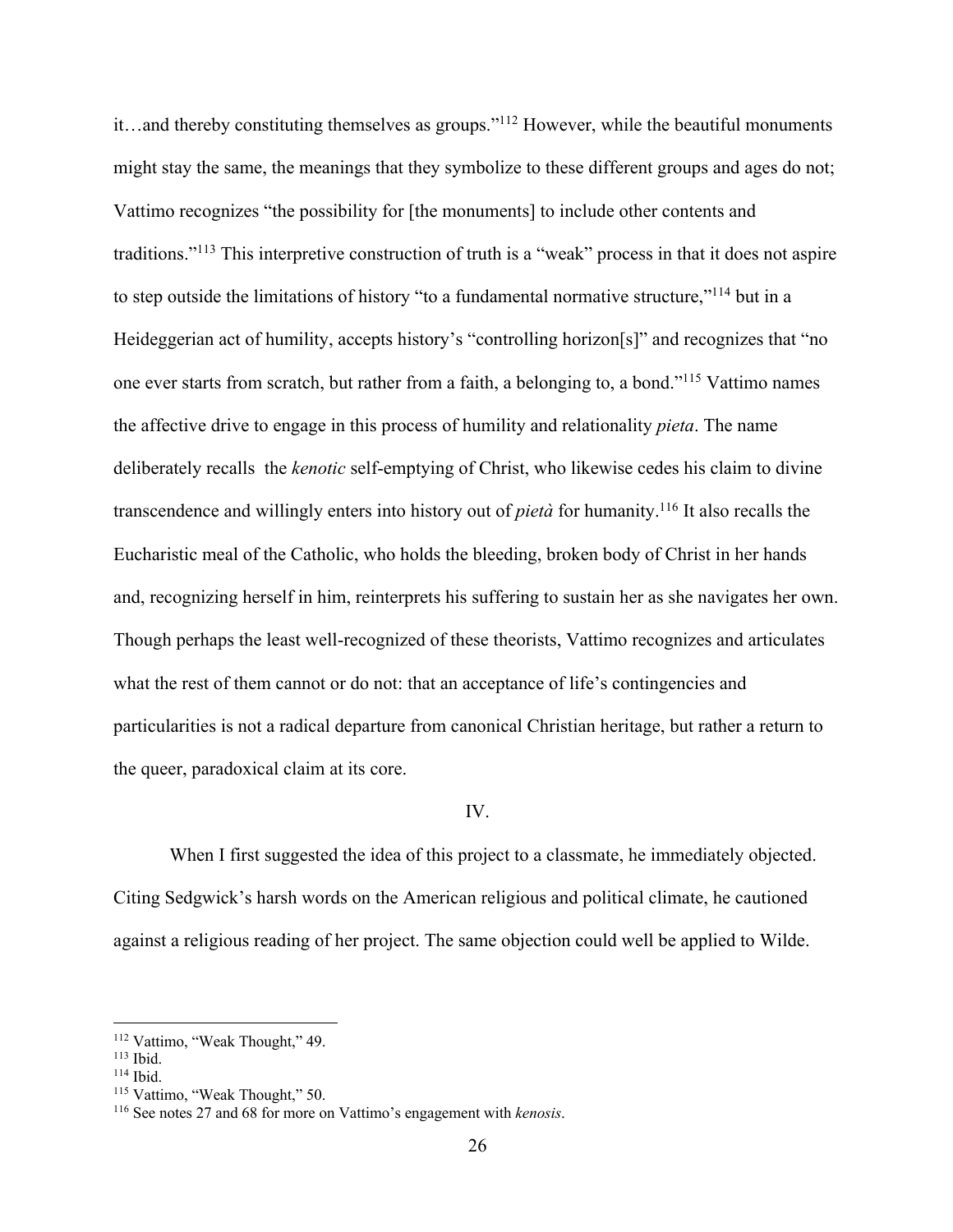Some readings of his life view his deathbed baptism not as a genuine conversion, but a violation – an anxious attempt by Robert Ross to cleanse his friend and former lover of his sins and secure him a seat among the church triumphant.<sup>117</sup> By considering Sedgwick through a Eucharistic lens, am I baptizing her against her will as well? And does reading *De Profundis* through a religious lens of repair only reinforce Ross's misinterpretation of Wilde's life and death and force a prodigal, preposterous son into a false posture of repentance?

Possibly. I will return to the question of Wilde's deathbed baptism in later chapters, but for the purposes of this introduction, let me address this question as it relates to Sedgwick. In his introduction to *Modernism/Modernity*'s recent edition on weak theory, Paul K. Saint-Amour does not explicitly link Sedgwick's work on weak theory to any sort of religious tradition, but he does link her to Vattimo. Although they have different views on the so-called "masters of suspicion" – Sedgwick reads Marx, Nietzsche, and Freud as perpetuating strong theory, while Vattimo reads them as enabling weak thought – they concur in their argument that we must abandon strength, instead adopting a localized approach that looks for the contingent, ephemeral ways authors eke out healing, hope and selfhood from unlikely sources.<sup>118</sup> By teasing out the religious possibilities of Sedgwick's reparative reading, therefore, I aim to advance a conversation initiated by Saint-Amour and other scholars working in this post-critical space.

Moreover, while Sedgwick does not explore the reparative possibilities of religion in *Touching Feeling*, we see what I would argue are the beginnings of a reparative reading of Catholicism in the midst of the paranoid project that is *Epistemology of the Closet*. She argues

<sup>&</sup>lt;sup>117</sup> Quintus, for example, comments: "His deathbed conversion to Catholicism was as abrupt as the last-minute reversals that so often occur in his poems and essays; the conversion was the act of a frightened and dying man, not an announcement of new-found faith. (He was nominally Roman Catholic for less than a day.) See "Christ, Christianity," 526.

<sup>118</sup> For Saint-Amour's outline of the differences between these two figures, see "Weak Modernism," 440-444.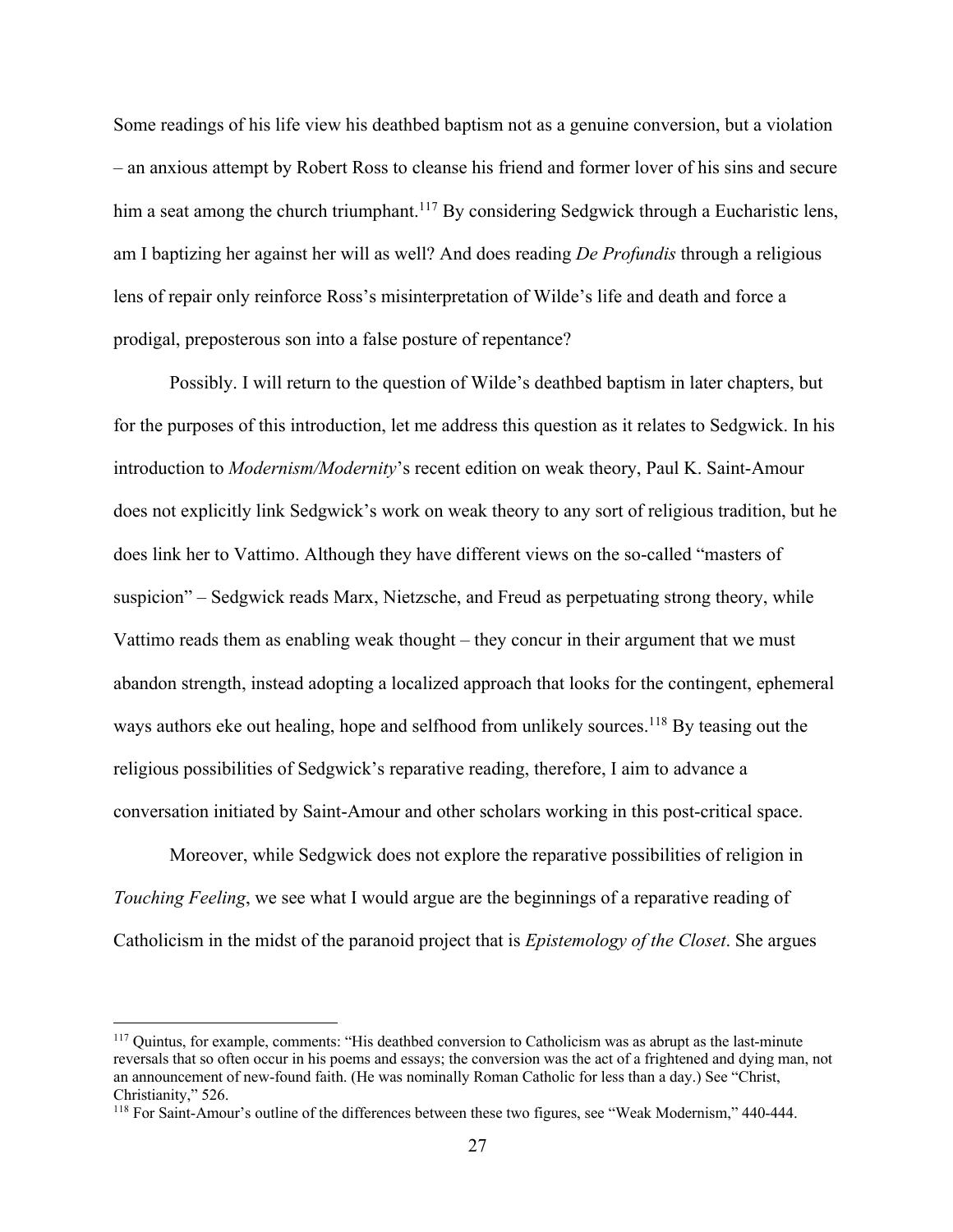that for all its ostensible prohibition of same-sex love, the Catholic Church actually promotes such love in its members. In her chapter on Wilde, Nietzsche and the sentimental, she writes:

> The assumption I have been making so far, that the main impact of Christianity on men's desire for the male body – and the main stimulus it offers to that desire – is prohibitive, is an influential assumption beyond Wilde and Nietzsche. It is also an assumption that even (or especially) those who hold and wield it, including Wilde…know is not true. Christianity may be near-ubiquitous in modern European culture as a figure of phobic prohibition, but it makes a strange figure for that indeed. Catholicism…is famous for giving countless gay and proto-gay children the shock of the possibility of adults who don't marry, of men in dresses, of passionate theatre, of introspective investment, of lives filled with what could…be called the work of the fetish…And presiding over all are the images of Jesus…often in extremis and/or in ecstasy, prescriptively meant to be gazed at and adored.<sup>119</sup>

It is a provocative re-reading: Here, instead of yet another one of the master metanarratives to be exposed by the reader, Catholicism looks uncannily like a source of gay-identity formation, comparable to camp. Dozens of Wilde scholars, such as Frederick Roden, Ellis Hanson, and Jarlath Killeen, have reacted to Sedgwick's provocation, producing ever-more curious and subtle readings of the ways in which Wilde reworks various elements of the Catholic tradition to suit his own needs as a gay man and artist.<sup>120</sup>

It is in this specific religious subfield of Wilde studies that my thesis intervenes. I draw both on Sedgwick and on these Wilde scholars throughout, considering how the patterns, images, and symbols they identify may be read reparatively.121 And just as the work of such Wilde scholars has stood or fallen on the effectiveness of their close readings, so must my project.<sup>122</sup> Having identified the Eucharistic interpretive theory I see Wilde articulating in *De Profundis*, I

<sup>&</sup>lt;sup>119</sup> Sedgwick, *Epistemology*, 140.<br><sup>120</sup> Sedgwick draws out these words in Wilde's own writing; see *Epistemology*, 174.<br><sup>121</sup> Thus, for instance, while Sedgwick's work in the *Epistemology* to identify themes such as v 157), identification (157-163), secrecy (163-167), and addiction (171-78) in Wilde proved invaluable for my own reading of him, I often recast these insights in a more hopeful and reparative fashion.

<sup>&</sup>lt;sup>122</sup> Sedgwick talks about "fascination" when discussing Wilde; see *Epistemology* 166, 174.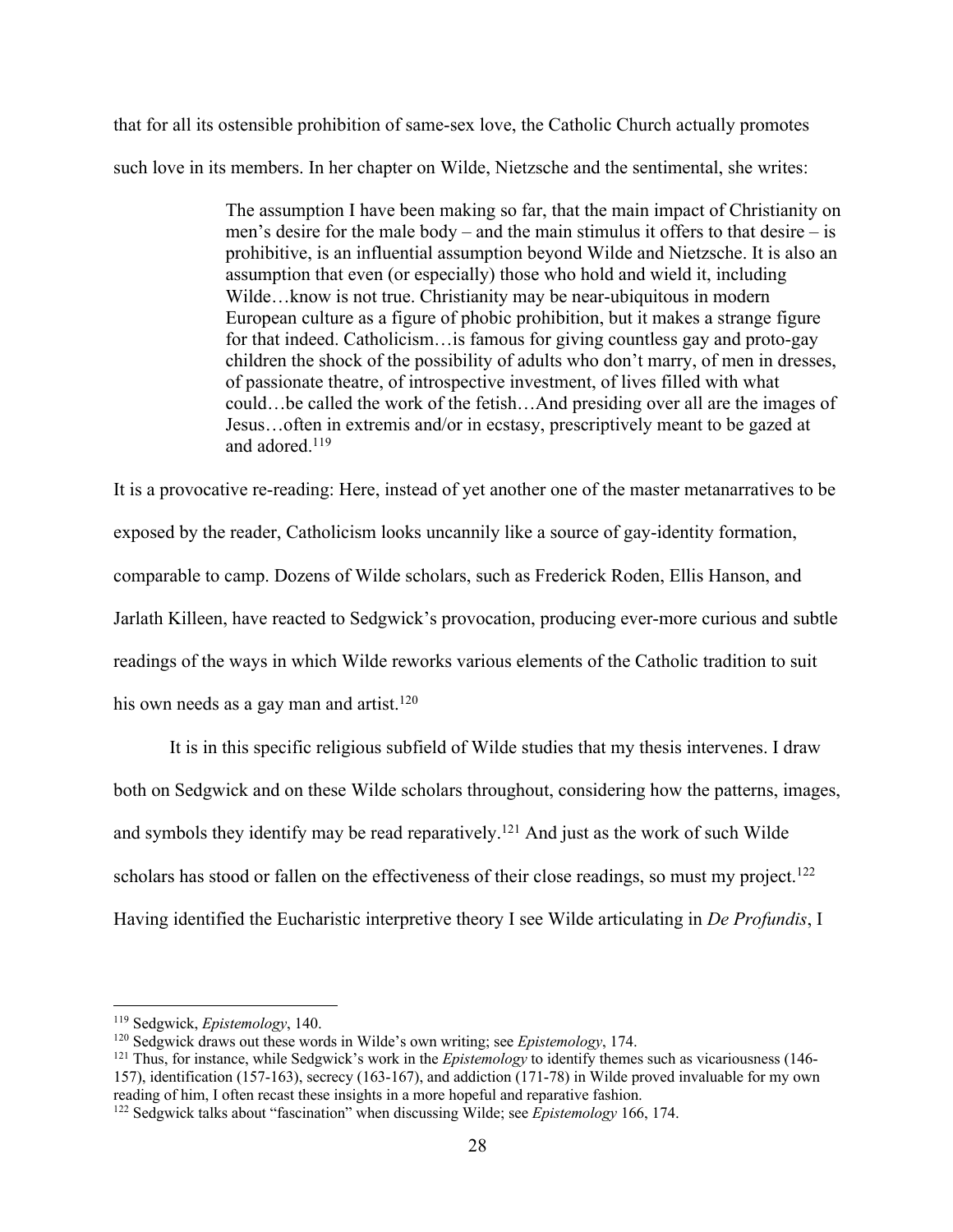will use it to consider earlier texts, highlighting how he reconfigures religion to help develop his identity and sense of self. If these close readings feel as though they're bringing us closer to Wilde's whimsical, perverse spirit – if they give us a better sense of his remarkable religious imagination – if they bring sorrow, delight and surprise, then I've succeeded in my aims. Sedgwick writes that the goal of the paranoid is to stave off negative affect and stop a reader from being caught off-guard by an unexpected instance of oppression hiding beneath the surface of a seemingly innocuous or enjoyable text.<sup>123</sup> The reparative, by contrast, actively pursues such enjoyment, risking the realities of violence to seek out joy and pleasure – a pursuit comparable, one might argue, to that of Christ, "who," according to St. Paul, "for the joy that was set before him endured the cross, despising the shame."<sup>124</sup> My reading of Wilde and Sedgwick certainly takes such risks. Whether or not it will vindicate itself remains to be seen.

<sup>&</sup>lt;sup>123</sup> Sedgwick, "Paranoid/Reparative," 130-131, 136-138.<br><sup>124</sup> Hebrews 11:2.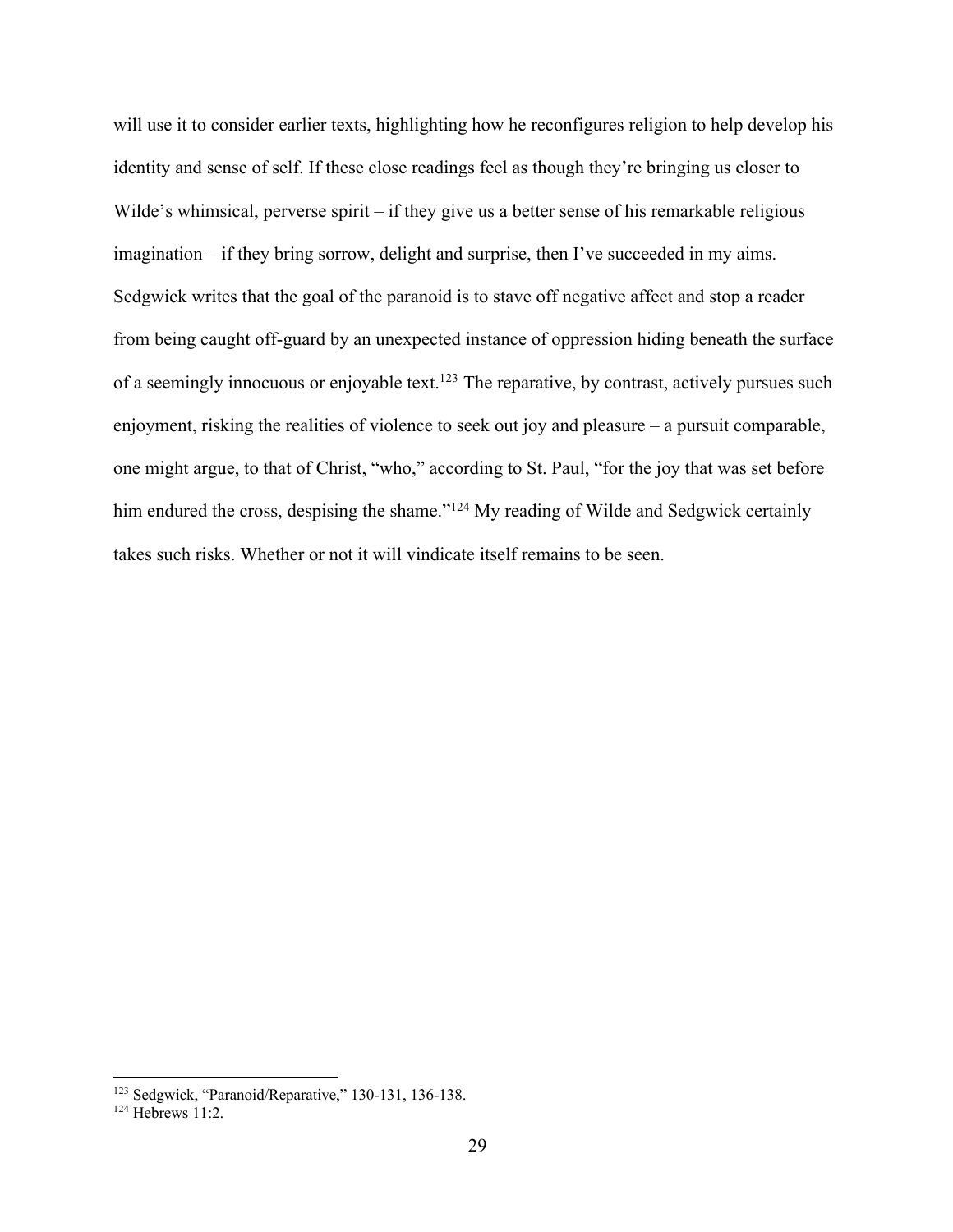# CHAPTER 1 "FISHERS OF MEN": EROTIC AND RELIGIOUS REPAIR IN "THE FISHERMAN AND HIS SOUL"

The year was 1886. Oscar Wilde had comfortably established himself as a bourgeois Londoner.<sup>1</sup> His home, immaculately designed and impeccably furnished, welcomed the city's brilliant and beautiful. His wife, a burgeoning advocate of dress reform and other proto-feminist causes,<sup>2</sup> had given birth to their two sons, christened Cyril and Vyvyan in the Church of England.3 His wit, famously exercised from the lecture stand, was now turned on other authors and artists in the pages of the *Pall Mall Gazette* and the *Dramatic Review*. 4

The foundations of the House Beautiful, however, were soon to be shaken.<sup>5</sup> Wilde met a young man named Robert Ross on a visit to Oxford in 1886,<sup>6</sup> and by the following year, invited him to live with the family in their Tite Street home.<sup>7</sup> The invitation would change his life. Ross, a precocious seventeen-year-old boy with "the face of Puck," seduced Wilde into what biographer Richard Ellmann and many other scholars believe was his first gay encounter.<sup>8</sup>

In a certain sense, the affair marked a new phase in Wilde's aesthetic and literary development. His productivity skyrocketed in the years following; beginning in 1887 with *The Canterville Ghost*, he published a story or dialogue every year until the final version of *The* 

<sup>&</sup>lt;sup>1</sup> Richard Ellmann observes: "For more than two years Wilde had restlessly performed his roles as husband and father. Whistler dubbed him 'le bourgeois malgré lui..." Oscar Wilde (New York: Vintage Books, 1988), 275.

 $^2$  Ellman, *Oscar Wilde*, 283-84. I say "burgeoning" because Constance Wilde's formal speaking and advocacy engagements took place after the birth of their two sons.

<sup>&</sup>lt;sup>3</sup> Ellmann, *Oscar Wilde*, 266.<br><sup>4</sup> Ellmann, *Oscar Wilde*, 286, 288.<br><sup>5</sup> Using the title of one of Wilde's essays, Ellmann refers to the Tite Street home Wilde shared with his family as "the House Beautiful" (258).

<sup>&</sup>lt;sup>6</sup> Ellmann, *Oscar Wilde*, 275.<br><sup>7</sup> Although Maureen Borland, Ross's biographer, indicates that Ross's mother "arranged" his boarding at Tite Street, an invitation from Wilde himself was presumably extended at some point. *Wilde's Devoted Friend: A Life of Robert Ross* (Oxford: Leonard Publishing, 1990), 19. 8 Ellmann, *Oscar Wilde*, 275.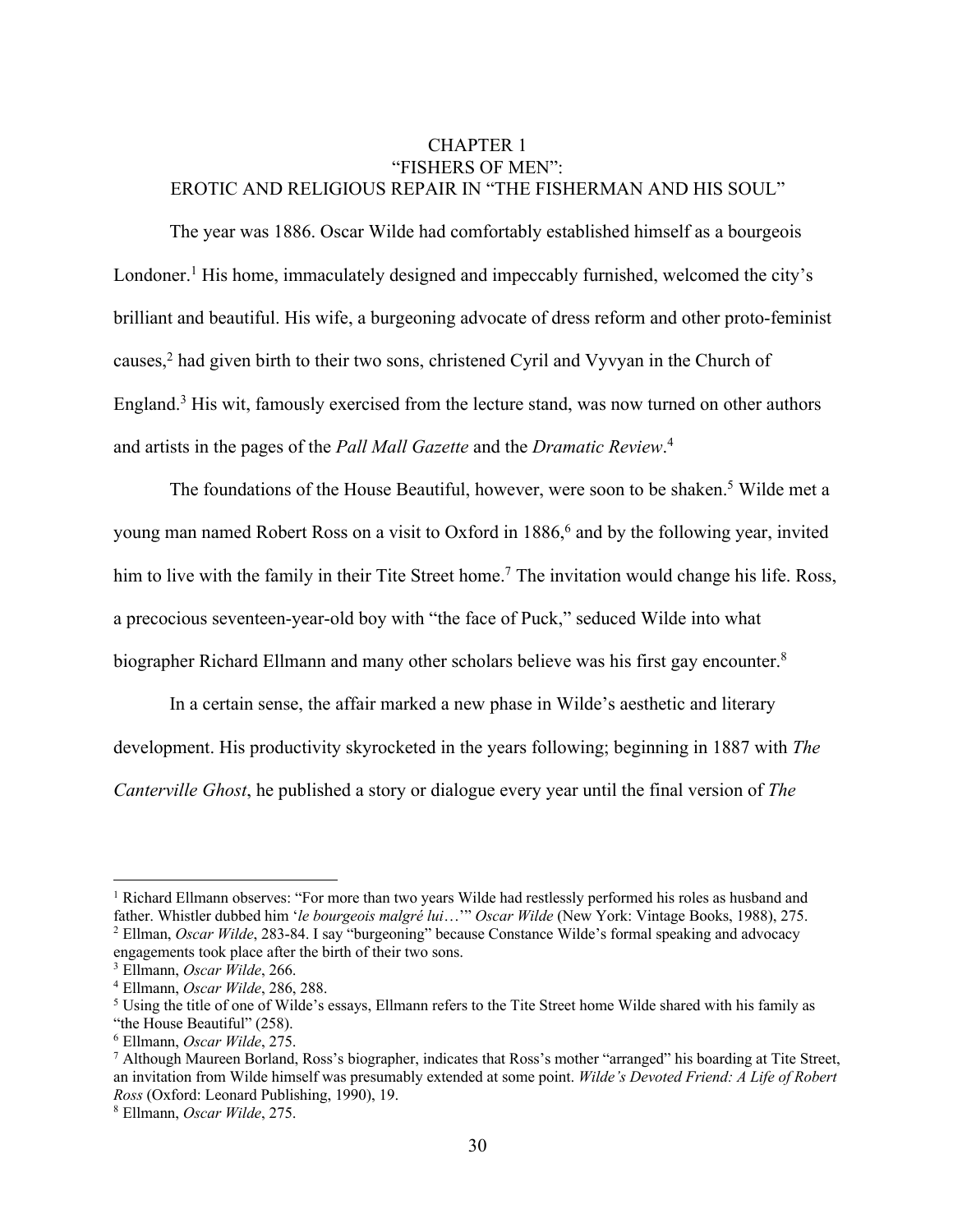*Picture of Dorian Gray* was printed in 1891.9 As Ellmann writes: "At Oxford, Wilde had made the problem of becoming or not becoming a Roman Catholic the nub of much of his verse. He was able to make his experience of marriage and counter-marriage the center of his career in prose. Homosexuality fired his mind. It was the major stage in his discovery of himself."10

Yet in another sense, Wilde's initiation into queer love marks the culmination of a journey started long ago. From his student days, Wilde's imagination linked same-sex eroticism and Catholicism.<sup>11</sup> Many of his Oxonian friends had or would swim the Tiber, and though Wilde would not take the plunge until his deathbed, he repeatedly dipped his toes in the river.<sup>12</sup> An early letter to friend William Ward hints at the erotic undertow drawing him Romeward. "I rise sometimes after six," he described his morning routine, "but don't do much but bathe, and although always feeling slightly immortal when in the sea, feel sometimes slightly heretical when good Roman Catholic boys enter the water with little amulets and crosses round their necks and arms that the good S. Christopher might hold them up."13 Far from stifling or repressing his desires, Catholicism gave him a language to identify and articulate them.

In light of these proclivities, it is unsurprising that Wilde's deflowering would occur at the hands of "Little Robbie," whom he met at Oxford and who would eventually convert to Catholicism himself. <sup>14</sup> Though Ellmann frames Wilde's engagement with Catholicism and his

<sup>&</sup>lt;sup>9</sup> "Appendix A: Chronological Table," in *The Complete Works of Oscar Wilde*, ed. Owen Dudley Edwards, Terence Brown, Declan Kiberd and Merlin Holland (London: HarperCollins Publishers, 2003), 1248.

<sup>&</sup>lt;sup>10</sup> Ellmann, *Oscar Wilde*, 281.<br><sup>11</sup> Many scholars have noted the eroticism of Wilde's early Catholic poetry and letters. See, for example, Frederick

Roden, *Same-Sex Desire in Victorian Religious Culture* (New York: Palgrave MacMillan, 2002), 129-137. <sup>12</sup> Ellmann notes that the conversion of David Hunter Blair prompted several other Magdalen students to follow in his

<sup>&</sup>lt;sup>13</sup> Wilde qtd. *Frederick Roden, Same-Sex Desire in Victorian Religious Culture* (New York: Palgrave MacMillan, 2002), 129. Roden observes: "Catholicism…is an opportunity to suggest homoeroticism" (129). Chris Mounsey also quotes this passage to demonstrate the link between eroticism and Catholicism in Wilde's mind; see *Being the Body of Christ: Towards a Twenty-First Century Homosexual Theology for the Anglican Church* (New York: Routledge, 2014), 27.

<sup>14</sup> Wilde qtd. Ellmann, *Oscar Wilde*, 277; Borland, *Devoted Friend*, 156.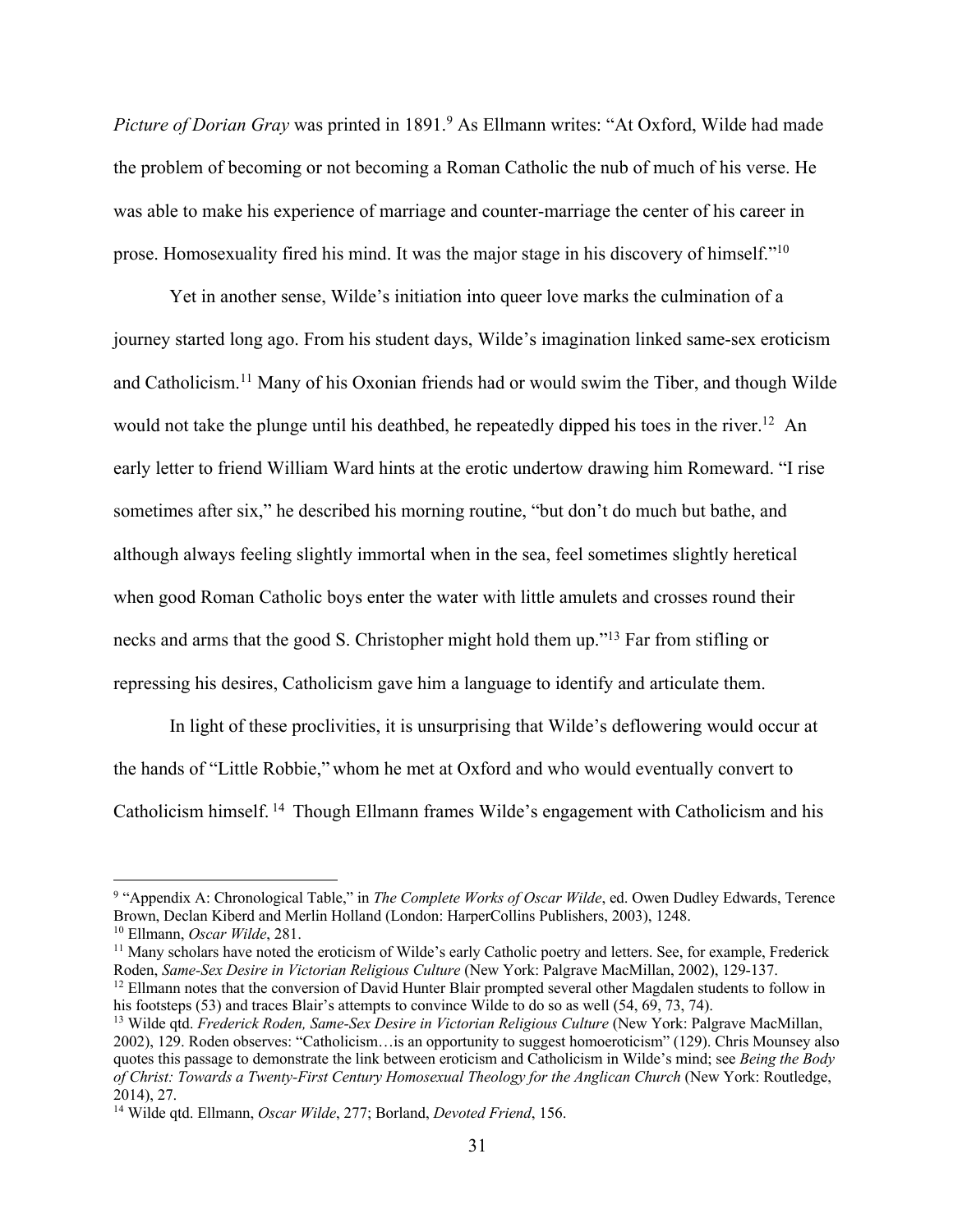engagement with homosexuality as two distinct phases in his artistic and personal development, the ongoing resonances between the two complicate such a linear account.<sup>15</sup> Ross's boyish charms resurrected not merely the erotic desires that Wilde had buried beneath the trappings of bourgeois felicity, but the religious yearning as well.

It is in this context that I want to consider "The Fisherman and His Soul," one of the four tales in *A House of Pomegranates*, Wilde's 1891 collection of fairy stories. Along with Elizabeth Goodenough and John-Charles Duffy,<sup>16</sup> I argue that the story should be situated in the wake of Wilde's first same-sex experience and thus, as Chris Mounsey puts it, "represents the topos for his paradoxical dealings with the church and with sexuality."<sup>17</sup> However, while Mounsey helpfully suggests that "The Fisherman and His Soul" operates as a variation on *Salomé*, <sup>18</sup> he falls prey to the pitfalls of Foucault's repressive hypothesis and reads the tale assuming that "sex and religion are vitally but mutually exclusively important."<sup>19</sup> The binary is not so pure, nor the story so simple. As Ellis Hanson observes, Wilde constantly operates in a "dialectic of shame and grace," where sin and saintliness, sensuality and spirituality, erotic and divine love fuel one another. <sup>20</sup> Thus, although the tale features the "familiar Victorian dichotomy between pagan sensuality and Christian asceticism," with the Fisherman representing the former and the priest

<sup>&</sup>lt;sup>15</sup> Other critics, even those interested in Wilde's religious imagination, tend follow this narrative arc. Ellis Hanson, for instance, lists several periods in Wilde's life where his Romish leanings are more pronounced – a list from which the 1880s and early 1890s is curiously absent. Hanson, *Decadence and Catholicism* (Cambridge: Harvard University Press, 1997), 257. Roden likewise argues that the Catholic poetry and letters of the 1870s represent Wilde's inability to combine "sensual nature and stark religion" (137) and that the 1880s were a period where Wilde's aesthetics were "Hellenic" (137). This trend is quite puzzling, given the work that these critics have done to illuminate Wilde's religious imagination, and I use their insights to correct what strikes me as an incorrect biographical arc.

<sup>&</sup>lt;sup>16</sup> Elizabeth Goodenough, "Oscar Wilde, Victorian Fairy Tales, and the Meanings of Atonement," The Lion and the *Unicorn* 23, no. 3 (1999): 339 and John-Charles Duffy, "Gay-Related Themes in the Fairy Tales of Oscar Wilde," *Victorian Literature and Culture* 29, no. 2 (2001): 327.<br><sup>17</sup> Chris Mounsey, *Being the Body of Christ: Towards a Twenty-First Century Homosexual Theology for the* 

*Anglican Church* (New York: Routledge, 2014), 31. 18 Mounsey, *Being the Body*, 30. 19 Mounsey, *Being the Body*, 17.

<sup>&</sup>lt;sup>20</sup> Hanson first introduces this phrase on page 29; it serves both as a title for one of his chapters (27-107) and the lens through which he reads all of Wilde.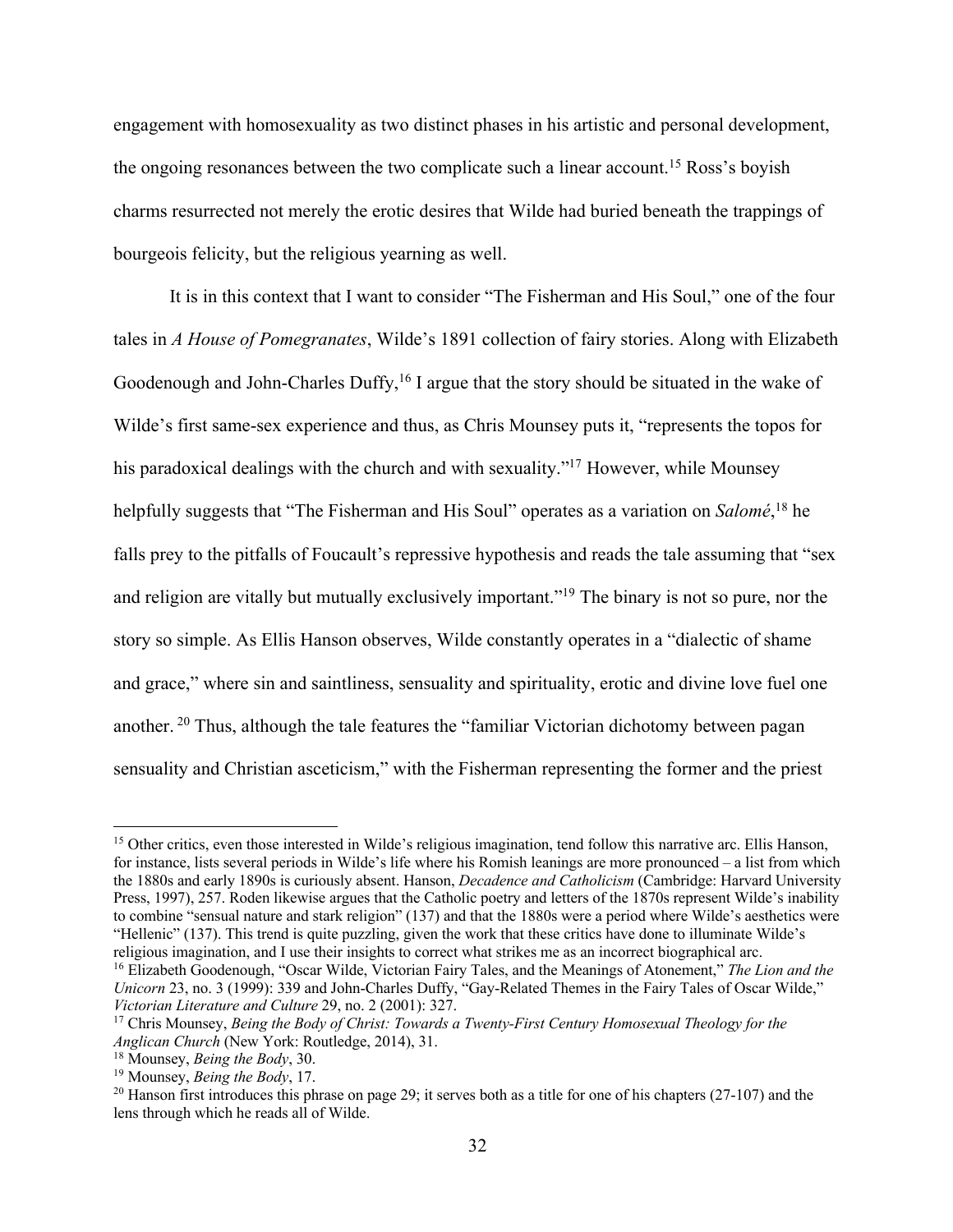representing the latter, Wilde shows that the dichotomy "is a false one," "resolved" by the story's miraculous conclusion.21 I build on Hanson's argument in this chapter, highlighting how Wilde complicates the false binary of sensuality and aestheticism by embedding subtle parallels between the Fisherman and the priest not just at the conclusion, but throughout the entire story. The two characters function as inverted doubles of one another; virtually everything that the Fisherman does in pursuit of the Mermaid correlates either to the sacramental duties or theological convictions of the priest. This inversion advances the reparative project that began at Oxford and, as critics have discussed, would reemerge in *Salomé*, <sup>22</sup> *The Picture of Dorian*  Gray,<sup>23</sup> and the prison writings,<sup>24</sup> namely, recasting the Christian tradition as paradoxically reliant on the very queer love it aims to exclude and eliminate. Writing on "The Happy Prince," the titular tale of an earlier collection of fairy stories, Robert K. Martin says, "Wilde clearly points out... [that] it is Eros which lies at the heart of Agape."<sup>25</sup> "The Fisherman and His Soul"

<sup>&</sup>lt;sup>21</sup> Hanson, *Decadence*, 98. Hanson's discussion of the story may be found on pages 97-99.<br><sup>22</sup> As I mention in note 18, Mounsey first directed my attention to the possibility that "The Fisherman and His Soul" could be seen as a version of *Salomé*. However, because I disagree with his central premise – that religion and sexuality are "mutually exclusively important" (17) – the reading of *Salomé* that informs my analysis of this fairytale comes from Hanson, who conversely argues that Salomé represents Wilde's belief that "ethics and aesthetics, spiritual belief and sensual beauty are by no means mutually exclusive" (275). His discussion of the play may be found on pages 262-279.<br><sup>23</sup> Donald L. Lawler and Charles E. Knott discuss "The Fisherman and His Soul" as a nascent version of the themes

of doubling, body, and soul that Wilde would consider in *Dorian Gray*. "The Context of Invention: Suggested Origins of 'Dorian Gray,'" *Modern Philology* 73, no. 4 (June 1976): 389-398. John Allen Quintus likewise links the stories on the basis of these themes. "The Moral Prerogative in Oscar Wilde: A Look at the Fairy Tales," *The Virginia Quarterly Review* 53, no. 4 (Autumn 1977): 710.<br><sup>24</sup> Wilde himself identifies the link between the fairy tales and his later work. Having finally realized the importance

of suffering in his ethical and aesthetic development, he observes in *De Profundis* that he had intuited this earlier on: "The other half of the garden [i.e.: suffering] had its secrets for me also. Of course all this is foreshadowed and prefigured in my art. Some of it is in 'The Happy Prince': some of it is in 'The Young King,'…a great deal of it is hidden away in the note of Doom that like a purple thread runs through the cloth of *Dorian Gray*:…it is one of the refrains that make *Salomé* so like a piece of music and bind it together as a ballad." *De Profundis*, in *The Complete Works of Oscar Wilde*, ed. Owen Dudley Edwards, Terence Brown, Declan Kiberd and Merlin Holland (London: HarperCollins Publishers, 2003), 1026. For other critics who have noticed the link between the fairy tales and the prison writing, see Quintus, "Moral Prerogative," 715; Goodenough, "Meanings of Atonement," 340; Hanson, *Decadence*, 99; and Jarlath Killeen, *The Faiths of Oscar Wilde: Catholicism, Folklore, and Ireland* (New York: Palgrave MacMillan, 2005), 173.

<sup>25</sup> Martin, "Oscar Wilde and the Fairy Tale: The Happy Prince as Self-Dramatization," *Studies in Short Fiction* 16 (1979): 74.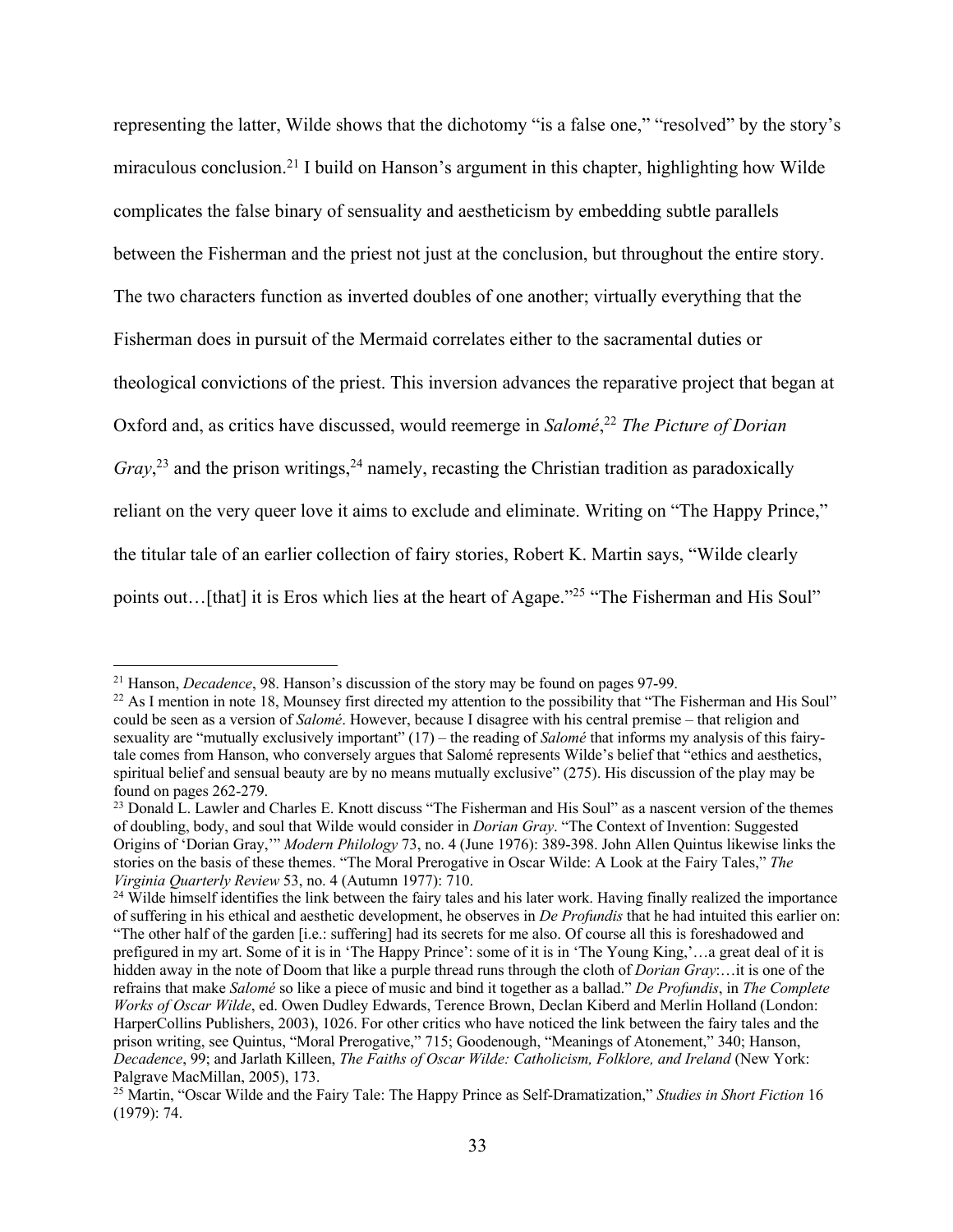makes the same essential point, thereby nurturing an identity whose desires lay outside the boundaries of its ostensible orthodoxy.

Wilde's inversion begins on the level of plot. As many commentators on the story have observed, the plot of "The Fisherman and His Soul" is a defiant inversion of Hans Christian Andersen's "The Little Mermaid."26 Andersen's tale tells the story of a young mermaid who yearns not only to marry a human prince with whom she has fallen in love, but through their marriage to gain the immortal soul that she lacks. Though she fails to win the prince's heart, her devotion is rewarded: She ascends into the heavens and joins "the daughters of the air," a group of ethereal beings who may eventually earn an immortal soul if they do good deeds for 300 years.27 Wilde's Fisherman, by contrast, sheds his soul with the help of a wicked witch and descends into the depths of the sea to give his heart to the mermaid whom he loves. His Soul, now heartless, travels across the earth in search of wisdom and wealth. It returns once each year to tell the Fisherman of its discoveries, in hopes that the Fisherman will abandon the mermaid and reunite with it.

The Fisherman resists the Soul's temptations twice, but when the Soul tells him of a dancing girl with beautiful feet in a nearby city, he leaves the Mermaid to go see her. While on the way, the Soul successfully deceives the fisherman into theft and violence. Appalled by the

<sup>26</sup> Duffy, "Gay-Related Themes," 333; Mounsey, *Being the Body*, 30; Christopher S. Nassaar, "Wilde's *The Happy Prince* and Other Tales and *A House of Pomegranates*," *The Explicator* 60, no. 3 (2002): 142; Christopher S. Nassaar, "Andersen's 'The Shadow' and Wilde's 'The Fisherman and His Soul': A Case of Influence," *Nineteenth-Century Literature* 50, no. 2 (Sept. 1995): 218; Kate Pendlebury, "The Building of *A House of Pomegranates*," *Marvels & Tales* 25, no. 1 (2011): 133. Pendlebury further contextualizes Wilde's inversion in the *fin-de-siècle* moment. She quotes Martha Vicinus's observation that queer writers of this period often "drew on Classical myth and Bible stories for inspiration, 'reinterpret[ing] common myths, den[ying] or revers[ing] familiar metaphors and privileg[ing] the mannered, the irrational, and the inexplicable" (133). Naomi Wood also quotes this point in her discussion of the fairy tales; see "Creating the Sensual Child: Paterian Aesthetics, Pederasty, and Oscar Wilde's Fairy Tales," *Marvels & Tales* 16, no. 2: 161.<br><sup>27</sup> Hans Christian Andersen, "The Little Mermaid," in *Hans Andersen's Fairy-Tales*, Second Series, ed. J.H.

Stickney (Boston, 1915; Project Gutenberg, 2010), https://www.gutenberg.org/files/32572/32572-h/32572-h.htm.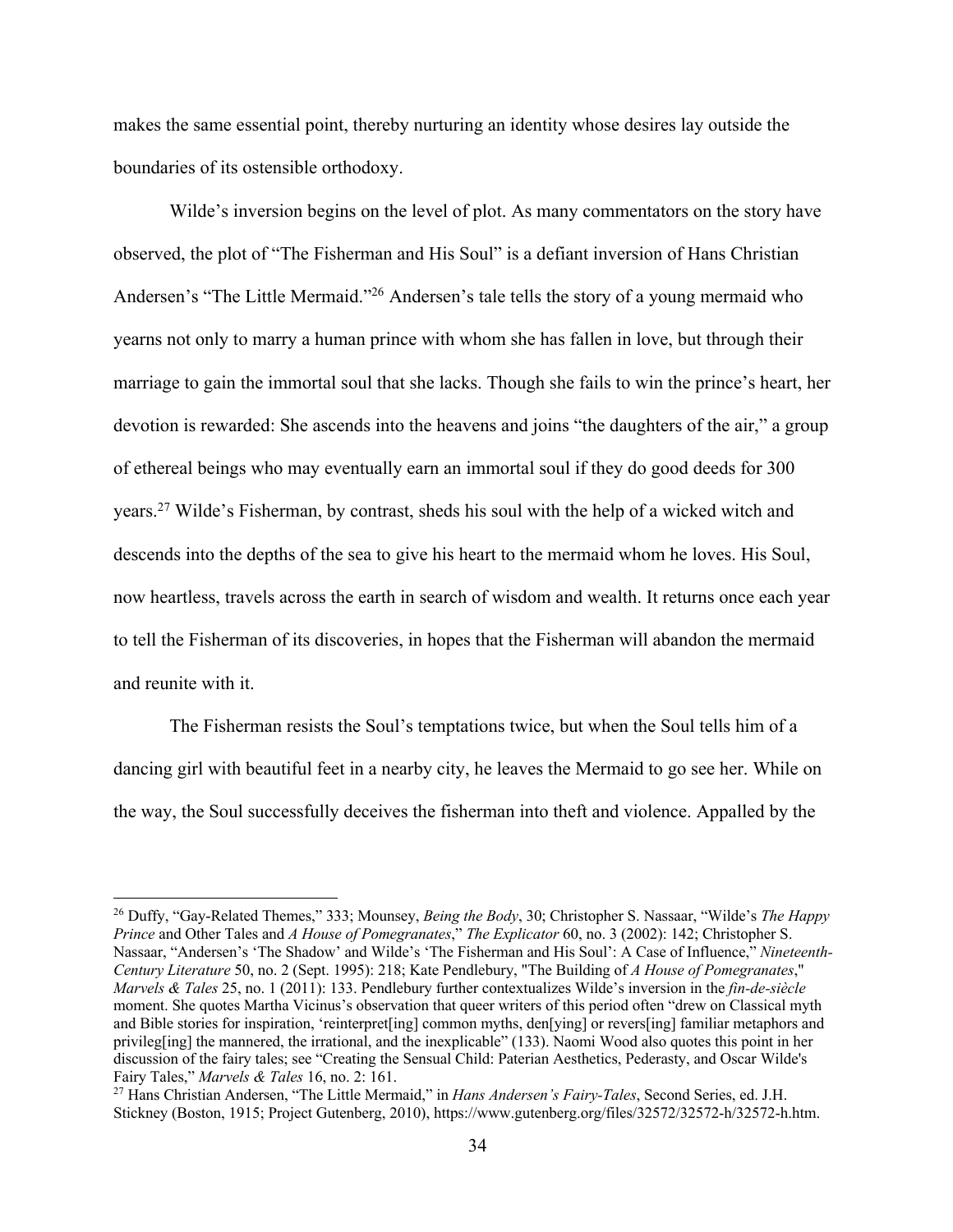evil of his Soul, the fisherman returns to the seashore, only to find that the mermaid has died and her body has washed up on the shore. Holding her in his arms as the tide comes in, his heart breaks and the Soul rejoins his body as he drowns. When the lovers are found, they are buried in unconsecrated ground at the order of the village priest, who hates the Sea-folk and condemns the Fisherman for relinquishing his soul to be with the Mermaid. Later, however, flowers bloom over the grave and are brought into the chapel where the priest conducts a service. Inexplicably moved by them, he preaches on the love of God rather than the wrath of God and blesses the sea and all the Sea-folk. The benediction, though poignant, is ineffectual: Flowers never blossom again over the grave, nor do the Sea-folk stay in the bay, moving on to another part of the sea.

At first glance, the story might seem like typical Wildean parody and critique. The generic and narratological conventions of fairy-tale correlate with Wilde's role as a middle-class man of the house; indeed, he dedicated *A House of Pomegranates* as a whole to his wife and individual stories to various women of his acquaintance.<sup>28</sup> But even as he operates within these conventions, Wilde subverts them: The Fisherman sinks – quite literally – to the Mermaid's level rather than raising her to his;<sup>29</sup> the Soul leads the Fisherman astray rather than on the straight and narrow;<sup>30</sup> and the death of the lovers fails to generate any sort of lasting communal or individual transformation. Andersen concludes "The Little Mermaid" with a moral call to action: "good child[ren]" can lessen the time that the daughters of the air spend toiling to gain their souls with

<sup>28</sup> "Appendix C: List of Original Dedications in Wilde's Published Works," in *The Complete Works of Oscar Wilde*, ed. Owen Dudley Edwards, Terence Brown, Declan Kiberd and Merlin Holland (London: HarperCollins Publishers, 2003), 1254. Goodenough contextualizes the tales in Wilde's experiences as a new father (39).  $^{29}$  Pendlebury comments: "Andersen's plot is inverted, for it is not the mermaid who must gain a soul to marry an

earthly prince, but a young fisherman who must lose his to be united with a beautiful mermaid in the mysterious idyll of the sea folk" (133).

 $30$  Pendlebury notes that "the soul...partake[s] of paradoxically unspiritual behavior" (133).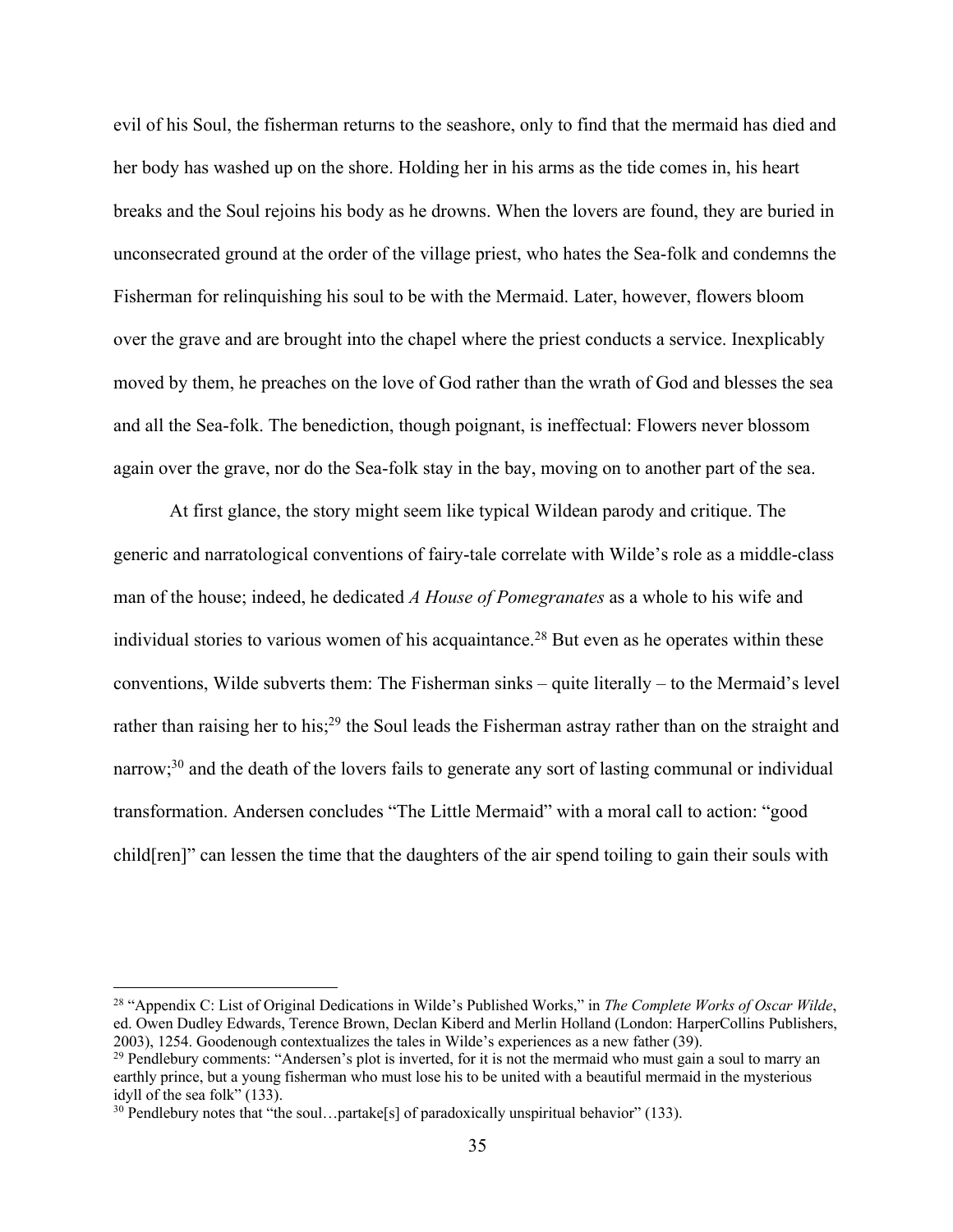"good conduct."<sup>31</sup> Wilde's story, by contrast, seems amoral at best, immoral at worst.<sup>32</sup> Early reviewers commented on this lack of moral clarity,33 leading Wilde to snipe that he had written *A House of Pomegranates* with "about as much intention of pleasing the British child as . . . the British public."<sup>34</sup> It is a characteristically apt rejoinder: Wilde did not aim to please these readers at all, but rather to disrupt their expectations and conceptions of what constituted fit reading material for children.35

If, however, Wilde did not aim to please his public, he certainly did aim to please

himself. Though he deploys inversion as a mode of critique in "The Fisherman and His Soul,"

his most important work in the story is not critical, but constructive. While Wilde's inversion of

Andersen enables him to eviscerate the trite morality of bourgeois domesticity,<sup>36</sup> his inversion of

Christian symbolism enables him to do something far more positive and far more radical: to

<sup>&</sup>lt;sup>31</sup> Andersen, "The Little Mermaid."

<sup>&</sup>lt;sup>32</sup> Several readers have commented on the ethical ambiguity of the tales. Pendlebury argues that the tales avoid the neat moral resolutions of Christianity, and that the pomegranate's complex status in both classical and Christian mythology indicates this lack of ethical clarity (124-141). Justin T. Jones contends that the tales reject middle-class morality as a bridle on artistic freedom. Characters either resist morality altogether, die when they accept morality, or accept an aesthetic where beauty comes from Christ's image, but not Christ himself. Though the tales participate in the genre of Christian fairy tales, they ultimately show the reader whatever the reader wants them to show. "Morality's Ugly Implications in Oscar Wilde's Fairy Tales," SEL 51, no. 4 (Autumn 2011): 883-903. Michelle Ruggaber contrasts the relatively simplicity and moral clarity of *The Happy Prince and Other Tales* with the moral ambiguity of *A House of Pomegranates*, arguing that the former was intended to instruct children and the latter intended to prod adults into questioning their concepts of ethics and aesthetics. "Wilde's *The Happy Prince* and *A House of Pomegranates* : Bedtime Stories for Grown-Ups," *English Literature in Transition, 1880-1920* 46, no. 2 (2003): 141-153.

 $33$  Wood cites several early reviewers who recognized the sensuality and unusual morality of the tales (167-168). *The Pall Mall Gazette* noted that the stories were "unsuitable for children," though this was primarily for the overwhelming amount of aesthetic detail that Wilde includes. "Unsigned review, *Pall Mall Gazette*, 30 November 1891, p. 3." in *Oscar Wilde: The Critical Heritage*, ed. Karl Beckson (New York: Routledge, 2005), 125.  $34$  Wilde qtd. Pendlebury, "Building," 130. Ruggaber also cites this response (143).<br><sup>35</sup> Ruggaber claims: "A House of Pomegranates consists of stories of a dark nature with complex plots, which, while

they can still be enjoyed by children, are meant to challenge and destabilize the expectations of adults" (132). 36 Jones observes that Wilde's fairy tales "resist the authority of shallow, bourgeois morality by flouting t conventions of the conventional fairy-tale" (885). Duffy counterpoises "the Victorian middle-class ideal of the 'gentleman' or the 'manly Christian'" with the child-like sensibility of the tales, arguing that the rejection of the former and the valorization of the latter in the fairy tales is one of Wilde's responses to homophobic religious discourse (345).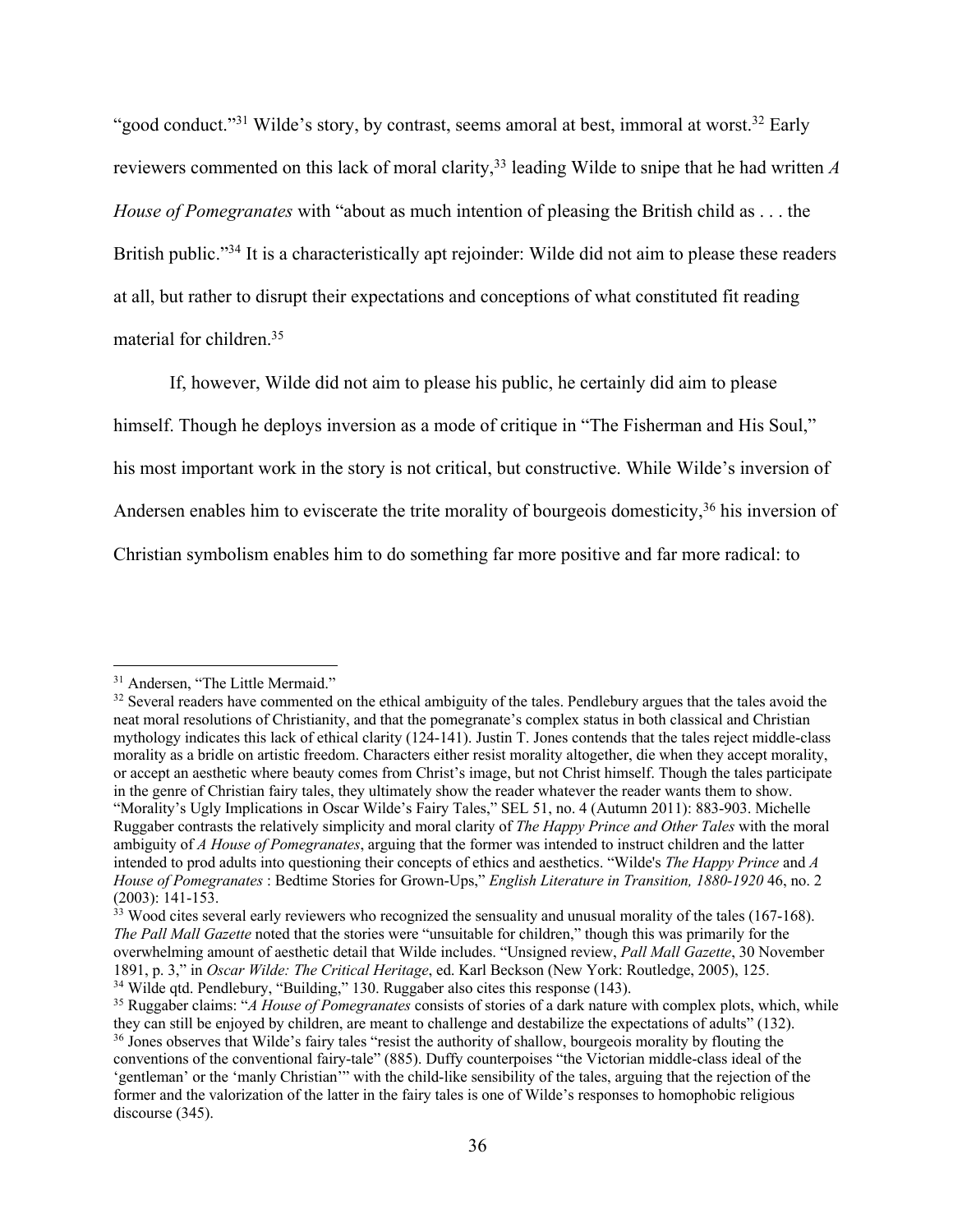imagine how the queer love represented by the Fisherman and the Mermaid might sustain and be sustained by Christianity.<sup>37</sup>

That queer love sustains Christianity is obvious enough from the story's conclusion. The flowers that blossom on the grave of the fisherman and the mermaid mysteriously move the priest to speak on God's love rather than on his wrath and to extend the blessings of the church to the Sea-folk and other mythological creatures whom he earlier anathematized.<sup>38</sup> As Ellis Hanson and John Allen Quintus observe, Wilde lifts this image from *Tannhäuser* and reuses it in *The Ballad of Reading Gaol*, where it takes on an even more explicitly Christian association. <sup>39</sup> The poem's narrator, having watched a harrowing execution, imagines flowers growing out of the dead man's grave as a sign of divine compassion for his suffering: "They think a murderer's heart would taint/Each simple seed they sow./It is not true! God's kindly earth/Is kindlier than men know,/…/Out of his mouth a red, red rose!/Out of his heart, a white!/For who can say by what strange way,/Christ brings his will to light."<sup>40</sup> Marginalized by the rigid morality of the priest, the love of the Fisherman and the Mermaid returns as the story's moral and emotional core. 41

<sup>&</sup>lt;sup>37</sup> Because the Fisherman is male and the Mermaid is female, it may seem like a stretch to characterize their love as "queer." However, as John-Charles Duffy observes, their love transgresses the boundaries between species and, since the Mermaid has a tail rather than a vagina, it is non-reproductive and therefore sodomitical (333, 342). Andersen resolves the difficulties of cross-species love by giving the little mermaid legs (and, by implication, female sex organs); Wilde, by contrast, pointedly refuses to resolve the morphological differences between the Fisherman and the mermaid. Naomi Wood also notes the perverse nature of the Fisherman and the Mermaid (166).  $^{38}$  Critics who claim that the flowers indicate God's blessing of the Fisherman and the Mermaid's love include Duffy, "Gay-Related," 342-43; Nassaar, "Andersen's 'The Shadow,'" 224; Quintus, "Moral Prerogative," 715 and "Christ, Christianity, and Oscar Wilde," Texas Studies in Literature and Language 33, no. 4 (Winter 1991): 523.<br><sup>39</sup> Hanson observes "the Priest of his tale has become the criminal justice system" (98). Quintus's compariso The Ballad of Reading Gaol may be found in "Moral Prerogative," 714-15 and "Christ, Christianity," 523.<br><sup>40</sup> Oscar Wilde, *The Ballad of Reading Gaol*, in *The Complete Works of Oscar Wilde*, ed. Owen Dudley Edwards, Terence Brown, Declan Kiberd and Merlin Holland (London: HarperCollins Publishers, 2003), 895.

<sup>&</sup>lt;sup>41</sup> Duffy mentions "marginalization" as another gay-related theme that Wilde takes on in the fairy tales (333).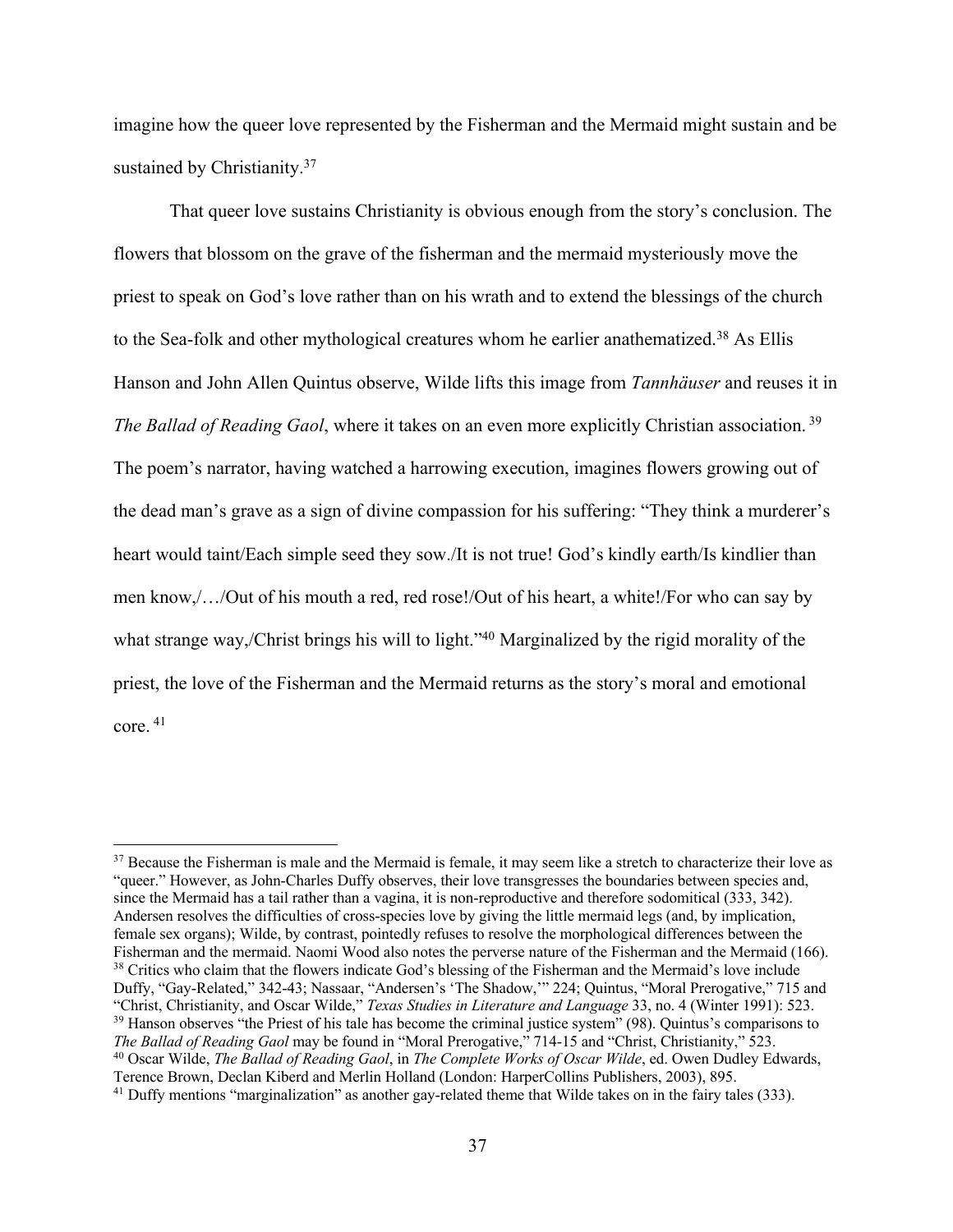It is not merely the flowers themselves that reveal the queer undertones inflecting Wilde's theology, however, but the specific adjectives that he selects to describe them. Writing on *The Picture of Dorian Gray*, Eve Kosofsky Sedgwick situates the text in an emerging discourse of homosexuality that correlated same-sex desire with the "unnatural" craving for drugs and counterpoised it to the "natural" hunger for food.<sup>42</sup> In this context, the Paterian adjectives Wilde uses again and again in the novel – "curious and subtle," "monstrous, strange, and terrible" – suggest not merely the decadence that was increasingly being linked with homosexuality, but the deviancy of the drug addict as well.<sup>43</sup> Hanson notes that these "Paterian" adjectives" are precisely the words used to describe both the flowers and their affective influence on the priest:44 "…he saw that the altar was covered with *strange* flowers that he had never seen before. *Strange* they were to look at, and of *curious* beauty, and their beauty troubled him, and their odor was sweet in his nostrils…the beauty of the white flowers troubled him, and their odour was sweet in his nostrils."45

Given these broader discursive resonances, the flowers play a doubly perverse and doubly powerful role at the story's conclusion. The priest offers his congregation the purest and most sacred of food: He unveils the Eucharist for them to adore and preaches the word of God for them to read, mark, and inwardly digest. Yet he does so under the influence of the "strange," "curious," and, by extension, "unnatural" influence of the flowers, an influence so potent that it drives him and all the congregation to excess. "The people we[ep]" at his words and the priest's

<sup>&</sup>lt;sup>42</sup> Sedgwick, *Epistemology of the Closet* (Berkeley: University of California Press, 1990), 174.<br><sup>43</sup> See Sedgwick, *Epistemology*, 174, 175, respectively.<br><sup>44</sup> Hanson, *Decadence*, 98. Hanson later discusses how Wilde (266-270). Naomi Wood notes the presence of these adjectives in the fairy tales more broadly, and also highlights Sedgwick's analysis of them as indicators of "unnatural and vitiated appetites" for drugs and transgressive sexuality (162).

<sup>45</sup> Wilde, "The Fisherman and His Soul," in *The Complete Works of Oscar Wilde*, ed. Owen Dudley Edwards, Terence Brown, Declan Kiberd and Merlin Holland (London: HarperCollins Publishers, 2003), 258.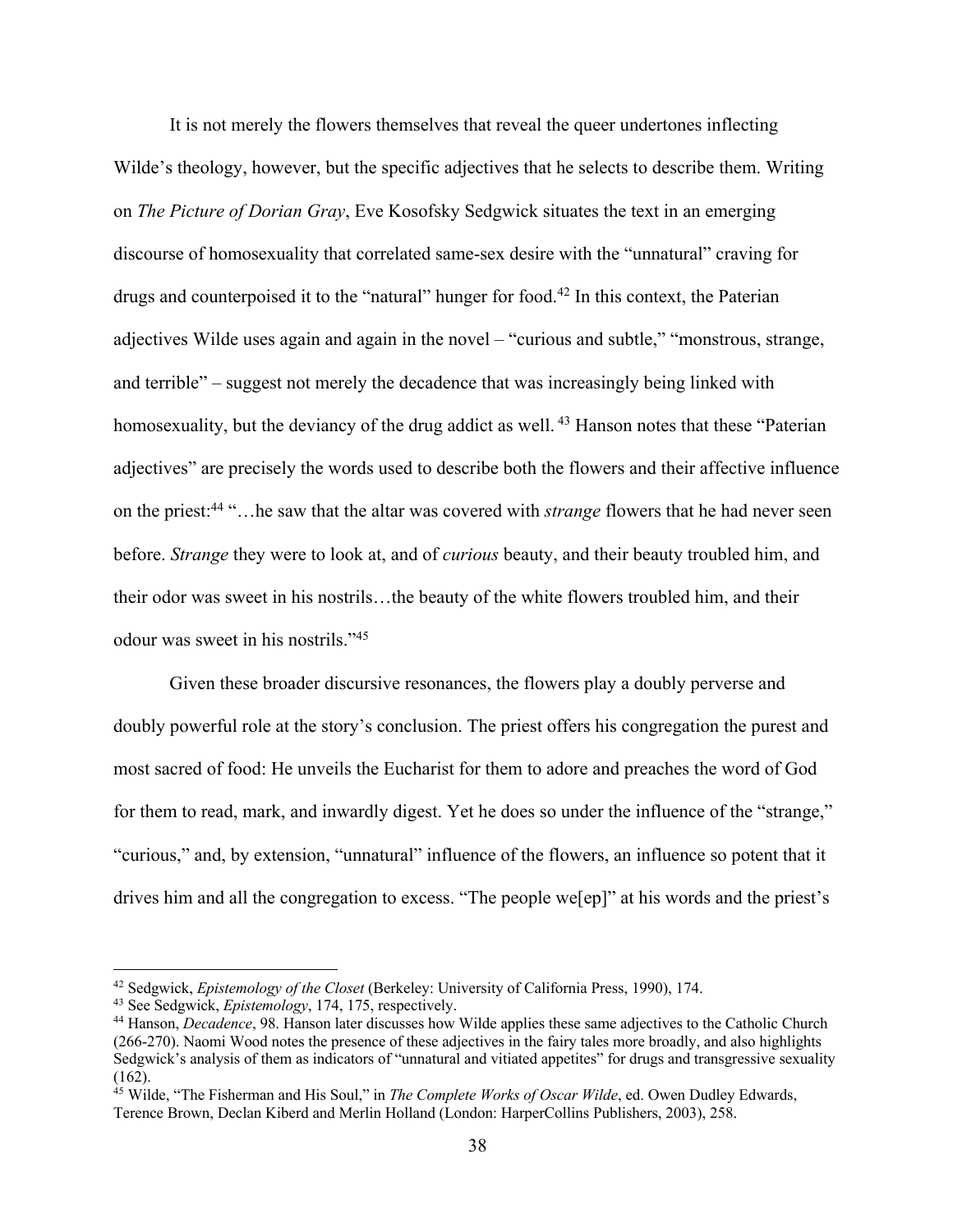eyes are "full of tears,"46 bathed in the same salt water that streams down the Fisherman's face as he cradles his dead beloved and in which she swam before he broke her heart and ended her life.<sup>47</sup> And when the priest learns from the deacons that the flowers come from the corner of the Fuller's Field where the Fisherman and the Mermaid are buried, his excess only grows. The next morning, he goes to the sea "with the monks and the musicians, and the candlebearers and the swingers of censers, and a great company, and c[omes] to the shore of the sea, and bless[es] the sea, and all the wild things that are in it. The Fauns also he blesse[s], and the little things that dance in the woodland, and the bright-eyed things that peer through the leaves."<sup>48</sup> The sheer abundance of the participants and the list-like prodigality of the sentences reflect the wide, allencompassing embrace of Wilde's queer theology. "All the things in God's world he blessed," the scene concludes, "and the people were filled with joy and wonder."49 Queer love not only enables Christian faith, but extends it, influencing the priest to bless even more people with the boundless and bounteous depths of God's love.<sup>50</sup> As Duffy writes: "The tale...presents the realm outside the pale of Christian blessedness as precious in its own right…that which a traditional Christian sensibility would judge accursed (homosexuality) yields an unsurpassed and 'curious beauty' which leaves the circle of Christian respectability looking...bleak by comparison."<sup>51</sup>

If the story's ending clearly illustrates that queer love might sustain Christianity, the converse – that Christianity might sustain queer love – is far less clear. Wilde begins the story by

<sup>&</sup>lt;sup>46</sup> Ibid.<br><sup>47</sup> Mounsey characterizes the as "the outcast medium" "where [the Fisherman] had been happiest" (33). The salt tears of the priest and the congregation thus mark another moment where what has been declared outcast returns to the center.

<sup>&</sup>lt;sup>48</sup> Wilde, "Fisherman," 258-9.<br><sup>49</sup> Wilde, "Fisherman," 259.<br><sup>50</sup> Pendlebury notes that the final scene "gesture[s] to a more encompassing ethic" (136).<br><sup>51</sup> Duffy, "Gay-Related," 344. Wood likewise notes that the fairy "immersion in sensual experiences" and situates this advocacy in the pro-pederasty discourse of Oxford Hellenism (167).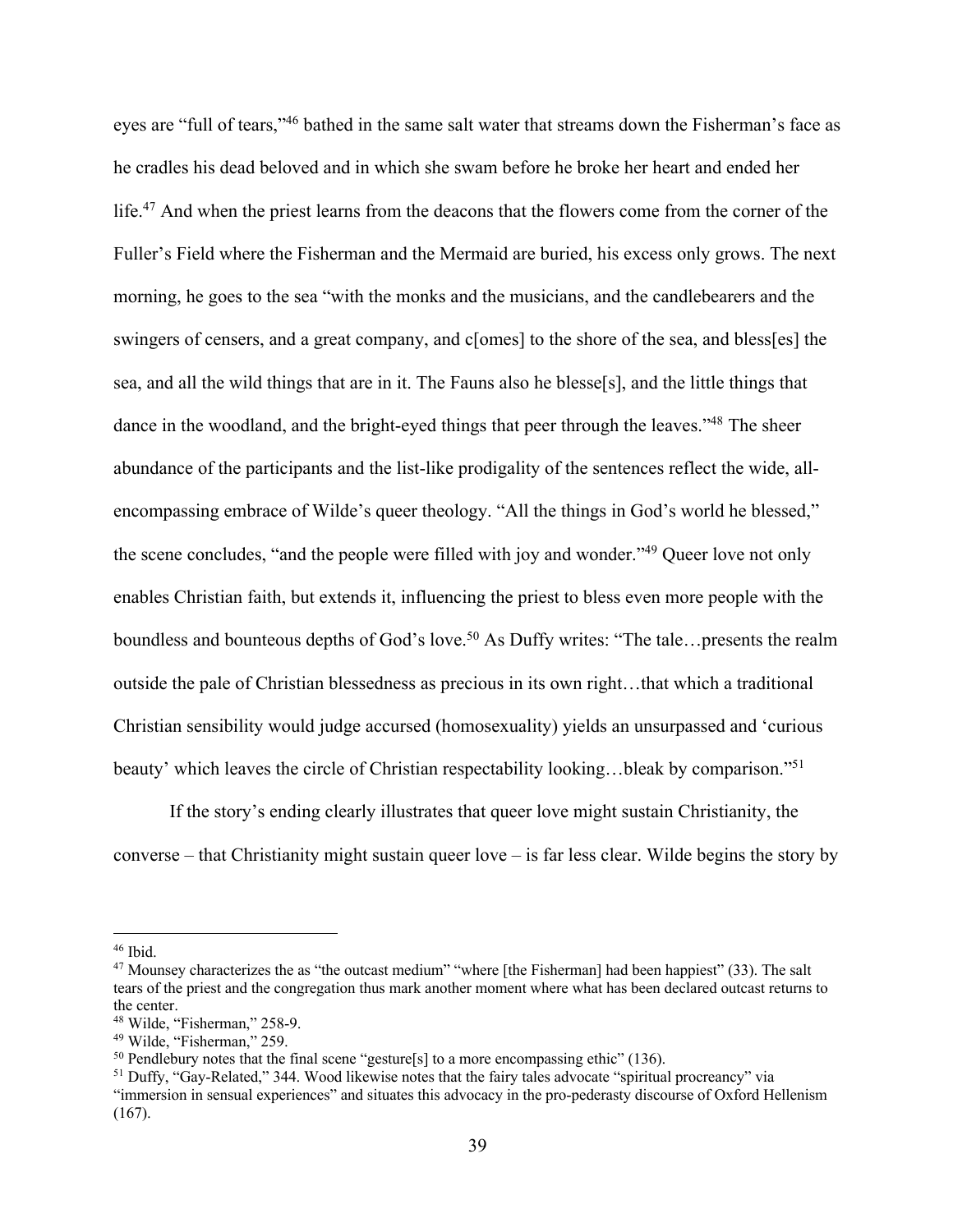opposing the love of the fisherman with the faith of the priest; all that the Fisherman does for love of the mermaid, the priest rejects out of faith in God. While the Fisherman opens his ears to the nightly songs of the mermaid and delights in her sensuous descriptions of life under the sea, the priest condemns the mythological creatures that come to his house at night and closes his ears to the "perilous joys" they whisper through his window.<sup>52</sup> The Fisherman would gladly give his soul to possess the body and the love of the Mermaid; the priest decries "the love of the Body [as] vile" and proclaims the Soul to be "the noblest part of man...given to us by God that we should nobly use it."53 Unsurprisingly, when the Fisherman comes to the priest to ask him how he can lose his soul, the priest reacts with shock and anger. "Away! Away!" he rebukes the Fisherman, chasing him out of the house, "Thy leman is lost, and thou shalt be lost with her."<sup>54</sup> The religious austerity of the priest thus serves as a foil to the erotic sensuality of the Fisherman; to pursue one set of desires precludes pursuing the other.

Yet for all this apparent opposition, Wilde figures the priest and the Fisherman as doubles of one another. Hanson comments, "Wilde's most important strategy for making his own God was to rewrite or reinterpret the Bible" – a strategy that is particularly pronounced in "The Fisherman and His Soul."55 The whole story may be seen as a reversal not merely of "The Little Mermaid," but of Christ's claim that "it shall profit a man [nothing] to gain the whole world and lose his soul."<sup>56</sup> The Fisherman twists these words as he begs the priest to help him get rid of his

<sup>52</sup> Wilde, "Fisherman," 238. Hanson, writing on *Salomé*'s Jokanaan, notes that his "speech has an erotic flair, even though it is a panegyric against…sexual transgression" (272); like the saints of the Catholic tradition, the Baptist's words evoke the very sins he finds so offensive (16-18). The priest's words function much the same way, belying the revulsion the mythological creatures arouse in him and revealing his underlying desire for the delights they offer.  $53$  Wilde, "Fisherman," 238.<br> $54$  Wilde, "Fisherman," 239.

<sup>&</sup>lt;sup>55</sup> Hanson, *Decadence*, 233. Pendlebury (127, 133), Wood (160-61), and Goodenough (340) likewise note Wilde's strategy of biblical inversion and subversion in the tales. Duffy discusses the specific verses Wilde alludes to at length (333); where relevant, I cite him.

<sup>56</sup> Mark 8:36.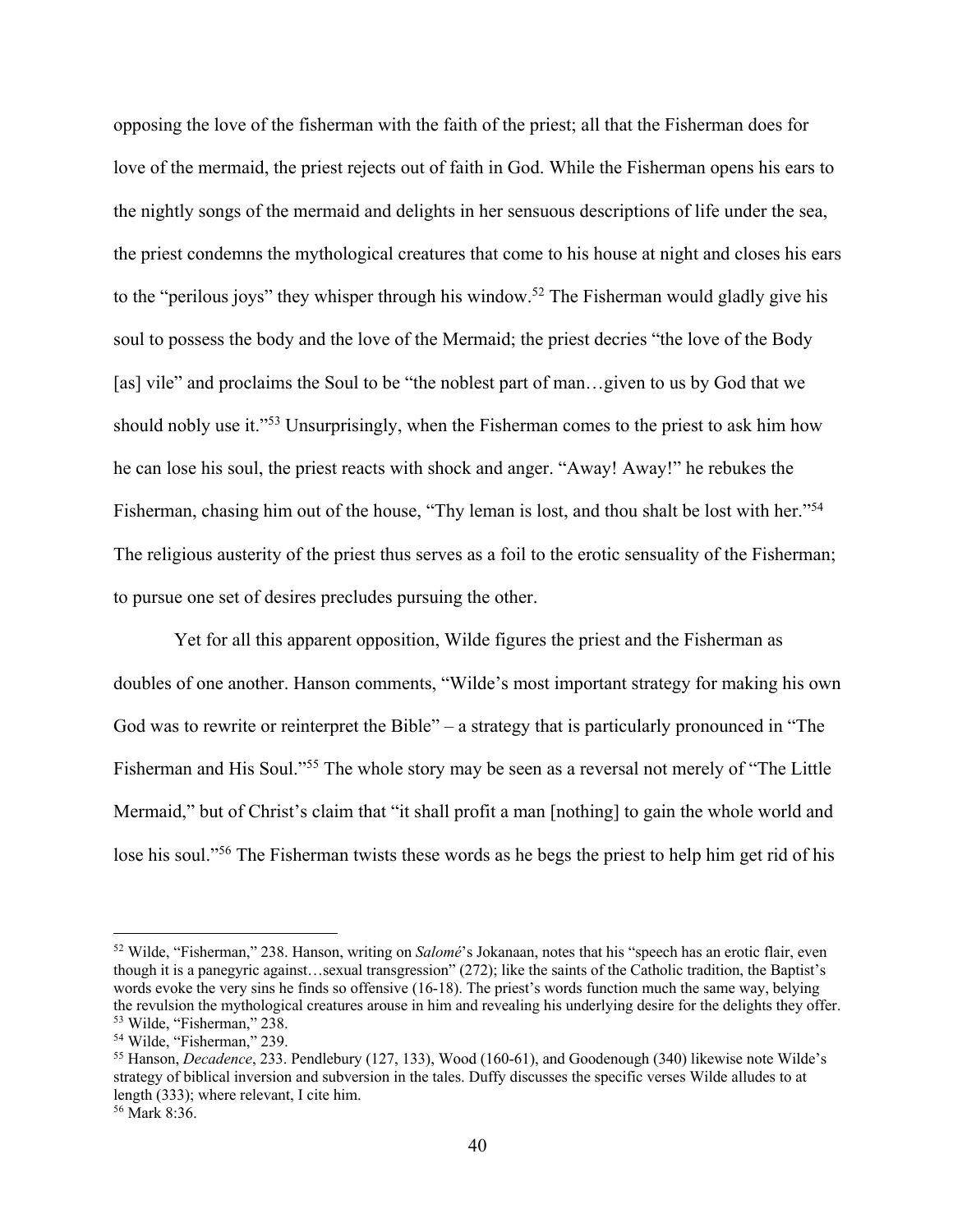soul, turning Christ's radical call to obedience on its head to justify radical disobedience to the call of the priest: "Father, the Fauns live in the forest and are glad, and on the rocks sit the Mermen with their harps of gold. Let me be as they are, I beseech thee, for their days are as the days of flowers. And as for my soul, what doth my soul profit me, if it stand between me and the thing I love?"<sup>57</sup>

This seeming disobedience, however, contains within it a paradoxical form of obedience. The Fisherman's desire to be like the Sea-folk and live his days "as the days of flowers" reads at first like a mere repetition of his desire to live life without a soul, as plants and animals do.<sup>58</sup> But as Wilde will eventually observe in *De Profundis*, <sup>59</sup> it is precisely this kind of "flower-like" life that Christ commands his listeners to lead in the Sermon on the Mount: "Consider the lilies of the field…they toil not, neither do they spin, and yet I say unto you, that even Solomon in all his glory was not arrayed like one of these…if God so clothe the grass of the field, which today is, and tomorrow is cast into the fire, shall he not much clothe you, O ye of little faith?"60 The imagery foreshadows the redemptive flowers that blossom at the story's end, but it also gestures towards the obedience that enables the flowers to grow in the first place. Although the priest does not recognize it, the Fisherman's desire to exchange his soul for the love of the Mermaid is a deeply Christian one. Concerned neither for the past nor the future, nor even for eternity, the Fisherman abandons his nets and the livelihood they provide, joyfully giving up all to pursue a present life with the Mermaid. Such reckless abandon finds justification in the aesthetic contributions of Wilde's contemporaries, recalling "the tragic *Liebestod* endings"<sup>61</sup> of Wagner

<sup>57</sup> Wilde, "Fisherman," 238.

 $58$  Wilde, "Fisherman," 238.<br> $59$  Wilde, *De Profundis*, 1035.

<sup>&</sup>lt;sup>60</sup> Matthew 5:28-30. Wilde alludes to this passage in *De Profundis* (1034).<br><sup>61</sup> I pull this quote from Wood (160), who focuses on Pater's influence in the stories and briefly mentions Wagner as another homoerotically-resonant influence. She does not, however, discuss how these figures' queer approach to temporality manifests in the stories.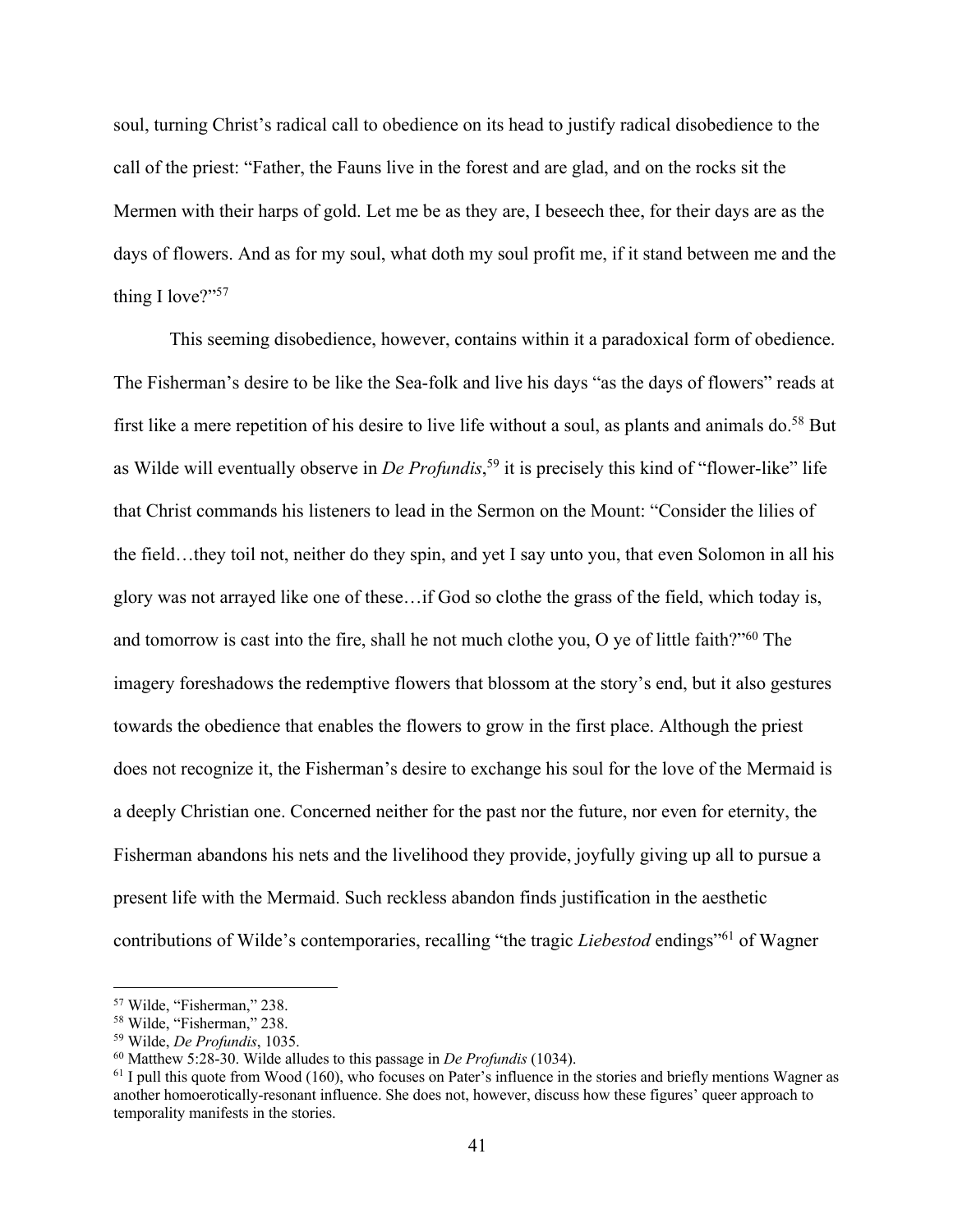and Pater's description of art as that which "profess[es] frankly to give nothing but the highest quality to your moments as they pass, and simply for those moments' sake."62 But it also, through Wilde's inverted readings of the Bible, finds justification in the Sermon on the Mount and the choice of the apostles to "straightaway I[eave] their nets" and follow Christ.<sup>63</sup>

Indeed, for all his outrage and disgust at the Fisherman, the priest fails to remember that the founder of his order began his career as a fisherman and that his first appearance in the gospels is in a boat, casting his net into the sea – exactly where we find the Fisherman at the story's beginning. Wilde, never above a pun on names, may well have had the gospel passage in mind when Christ summons Peter and Andrew from their boat by saying, "Follow me, and I will make you fishers of men."64 If so, it would mark another instance where the Fisherman paradoxically obeys Christ's commands better than the priest does. He does not catch a man in his net – that would be too overt – but he does catch a half-human, half-otherworldly being in his net and pursues her with reckless abandon. The priest, by contrast, has no converts to his name, and his anger at the disruptions of the Fauns and Sea-folk during his nightly prayers suggest that he places greater importance on maintaining his own purity and piety than in ministering to the needs of his congregation.

If the Fisherman is a kind of priest, he likewise celebrates a kind of mystic sacrifice. Roman Catholic theology claims that the priest stands "in persona *Christi Capitis*," that is, in the place of Christ the head, as he administers the sacraments of the church.<sup>65</sup> Though the theological claim certainly serves to reify the disciplinary powers of the church, making obeying

<sup>62</sup> Walter Pater, *Studies in the History of the Renaissance*, ed. Matthew Beaumont (Oxford: Oxford University Press, 2010), 121.

<sup>63</sup> Matthew 4:20. 64 Matthew 4:19. 65*Catechism of the Catholic Church*, 2nd ed. (Washington, D.C.: *Libreria Editrice Vaticana*, 1997), 1548.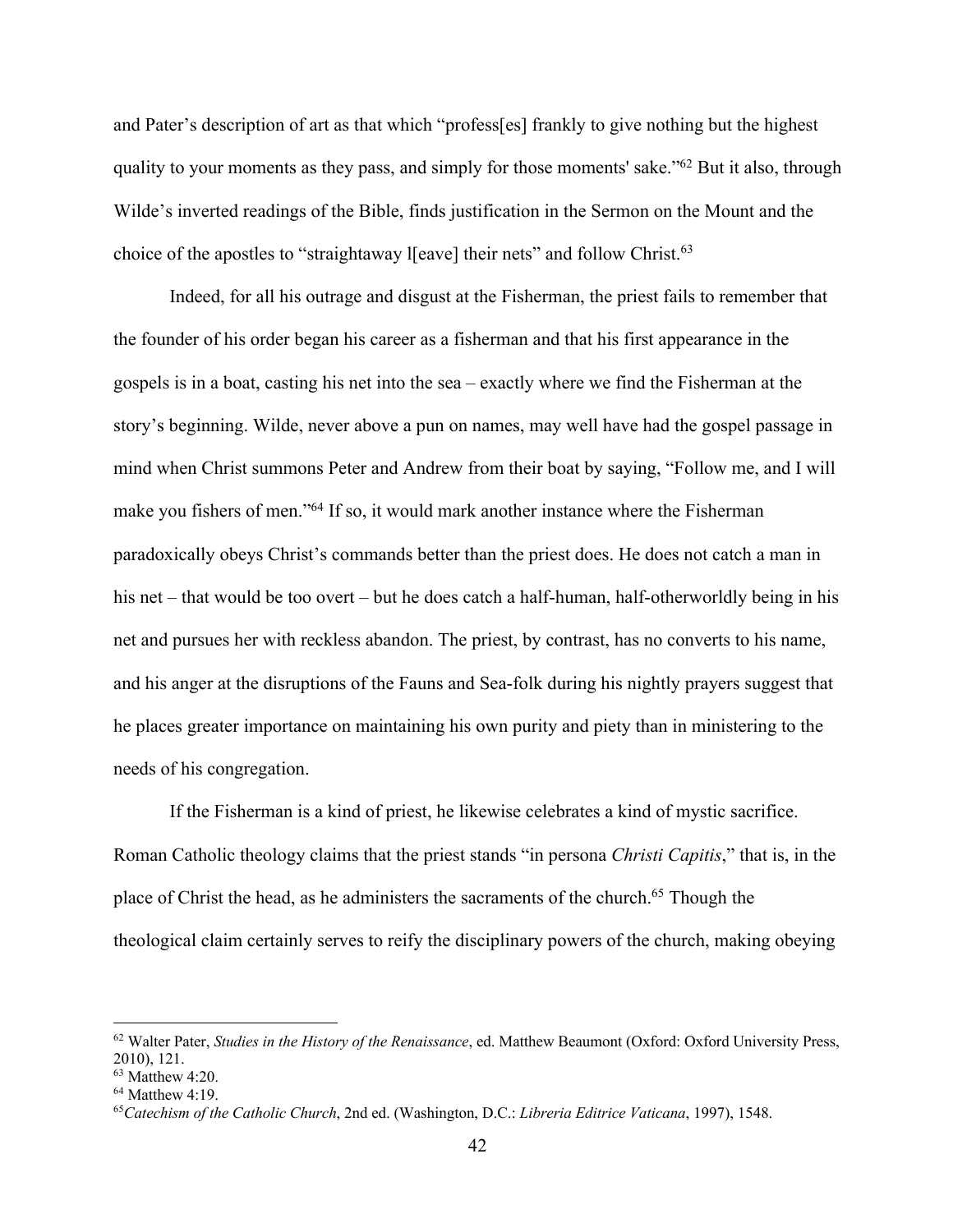one's priest equivalent to obeying Christ, it also reveals the paradoxical role of the priest during Mass. The priest not only acts in the place of Christ, but sacrifices Christ as well; the act of consecration converts the wafer into the crucified Christ, bringing his sacrificial death into the present. Thus the priest, in a certain sense, sacrifices a double of himself – a double with whom he is immediately reunited by ingesting the Host into his body.

Seven years after the publication of *A House of Pomegranates*, Wilde would articulate this theme of doubling and expiation far more directly. Drawing on his own experience of watching the execution of a British trooper for murdering his wife, Wilde writes *The Ballad of Reading Gaol* – a poem that is as theological as it is autobiographical.<sup>66</sup> As Hanson and Jarlath Killeen observe, Wilde apotheosizes the British trooper, figuring his sufferings as coextensive with the sufferings of Christ on the cross and represented in the Mass.<sup>67</sup> The poem's refrain names the theological principles of identification and expiation that undergird the sacrament: "And all men kill the thing they love,/By all let this be heard,/…/The coward does it with a kiss/The brave man with a sword!"<sup>68</sup> The statement, though striking for its directness, is not a new idea for Wilde; he had long conflated Christ, kisses, and knives.<sup>69</sup> As many scholars have noted, *The Picture of Dorian Gray* also contains these Eucharistic images of doubling and

<sup>&</sup>lt;sup>66</sup> Ellmann discusses the autobiographical background for the poem (503-504).

<sup>67</sup> Hanson identifies these themes not just in *The Ballad*, but in *De Profundis* as well (98-107); Killeen*, Faiths*, 162, 180-185. Goodenough writes that the fairy tales "are…sad and graphic portrayals of expiation and renunciation, failure and death" (340). Sedgwick also discusses the religious valences of vicariousness and identification in Wilde. Though she does not explicitly name the Catholic Mass in her discussion of *Dorian Gray*, *The Ballad*, and *De Profundis*, she does note that Wilde's "framing and display of the male body [is] placed in the explicit context of the displayed body of Jesus…as a visual index of vicarious expiation" (148). In her reading of Wilde, the slippage between identification, vicariousness, and suffering all become part of the (implicitly gay) twentieth-century concepts of "the sentimental," "the prurient," "kitsch," etc. that are scorned by modernism (62, 131-181). Her identification of these themes has proven invaluable to my own analysis.<br><sup>68</sup> Oscar Wilde, *The Ballad of Reading Gaol*, in *The Complete Works of Oscar Wilde*, ed. Owen Dudley Edwards,

Terence Brown, Declan Kiberd and Merlin Holland (London: HarperCollins Publishers, 2003), 899.

<sup>69</sup> Hanson comments on *The Ballad* and *De Profundis*: "Evidently, Wilde was the sort who killed with kisses and flattering words, though knives also play an important part in the prison writings…Like the knife of the surgeon, the knife that kills can also make us whole" (102-3).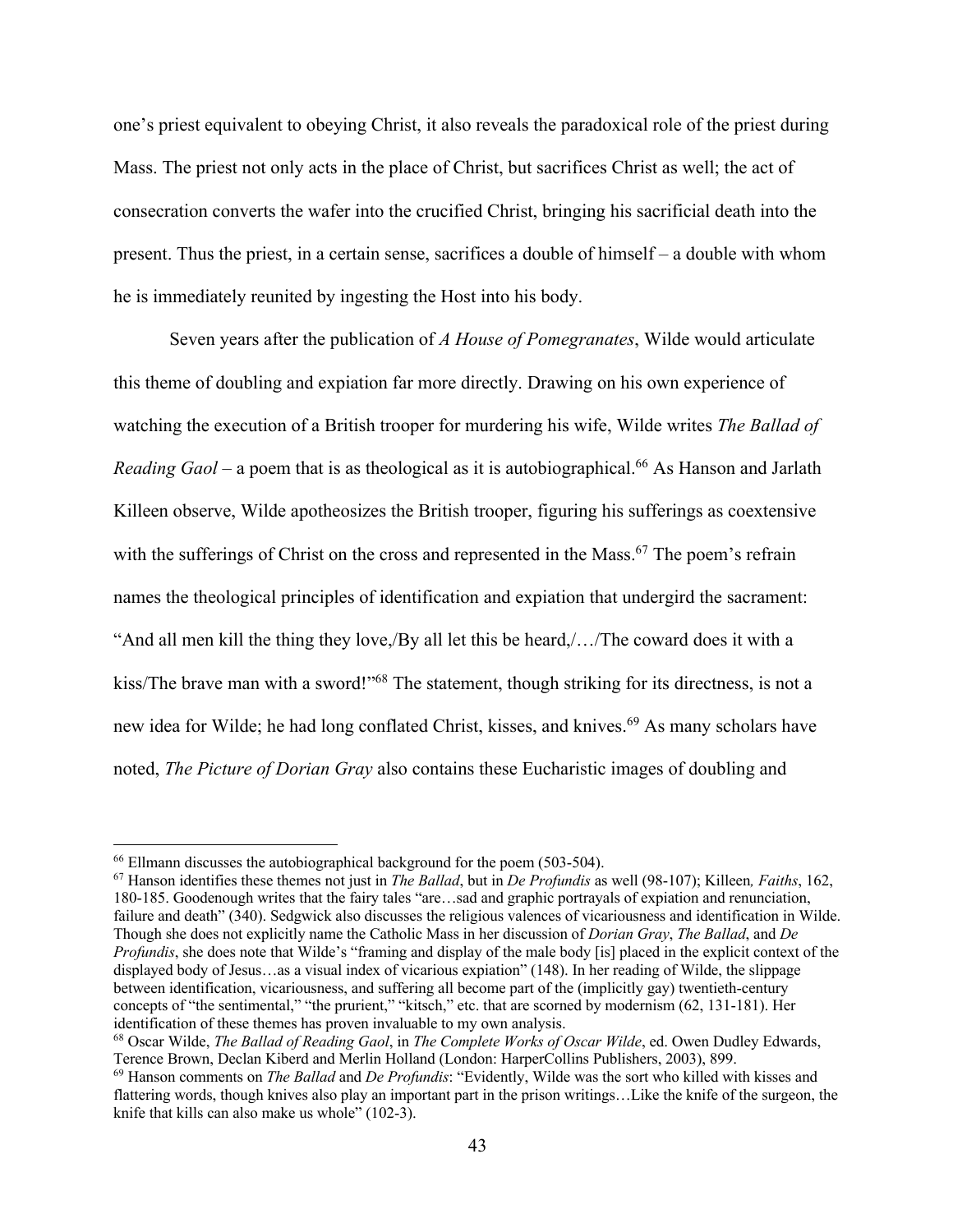expiation.70 Donald L. Lawler and Charles E. Knott observe that the portrait represents Dorian's soul, manifesting the effects of crime, sin, and aging while Dorian himself retains his youth and beauty.71 This testament to his deeds eventually so disgusts Dorian that he decides to eradicate it and attacks it with a knife. But rather than eliminating the scapegoat portrait, the act reunites him with it: His soul re-enters his body, bringing his sins with it, and the spotless beauty of the portrait is restored.

*Salomé* also considers these themes, albeit somewhat more obliquely.<sup>72</sup> Like Dorian, she too finds herself enticed and repelled by the voice of conscience, represented in her case by Jokanaan, the play's name for John the Baptist.73 And like Dorian and the portrait, Salomé and the Baptist are, as Ellis Hanson argues, "inverted mirror image[s]" of one another;<sup>74</sup> the "sensuous body of the saint" is realized in him and the "unexpected spirituality of the hedonist" in her.75 So overpowering is Salomé's lust for Jokanaan and so intense her anger at his rejection of her advances that she demands that this double have his head cut off with a sword. It is only as she cradles his severed head in her arms and weeps over his death that she at last attains her desire and kisses his blood-stained mouth. Small wonder that the British public rejected both of these texts so vehemently. Not only did the plots of both foreground erotic passion and sexual sin, but they reenacted the drama that the English had long ago expelled from their churches: the

<sup>70</sup> See, for example, Roden, *Same-Sex*, 142-145 and John Schad, *Queer Fish: Christian Unreason from Darwin to Derrida* (Eastbourne: Sussex Academic Press, 2004), 96-97, 102. Schad names other *fin-de-siècle* writers who connected homoeroticism and the Eucharist and may have inspired Wilde and, like Sedgwick, links Dorian's portrait with the crucifixion.

<sup>71</sup> Lawler and Knott, "Context," 395-97; the following sentences reproduce Lawler and Knott's argument. John Allen Quintus also notes "the doppelganger theme" of separation between body and soul in *Dorian Gray*; see "Moral Prerogative," 710.<br><sup>72</sup> Mounsey argues that *Salomé* can be seen as a version of "The Fisherman and His Soul"; see note 18.

<sup>&</sup>lt;sup>73</sup> Lawler and Knott argue that *Dorian has removed his conscience from himself by wishing that the portrait would* age instead of him (395).<br><sup>74</sup> Hanson, *Decadence*, 275.

<sup>&</sup>lt;sup>75</sup> Hanson, *Decadence*, 277. See pages 274-79 for his discussion of how the two are doubles of one another.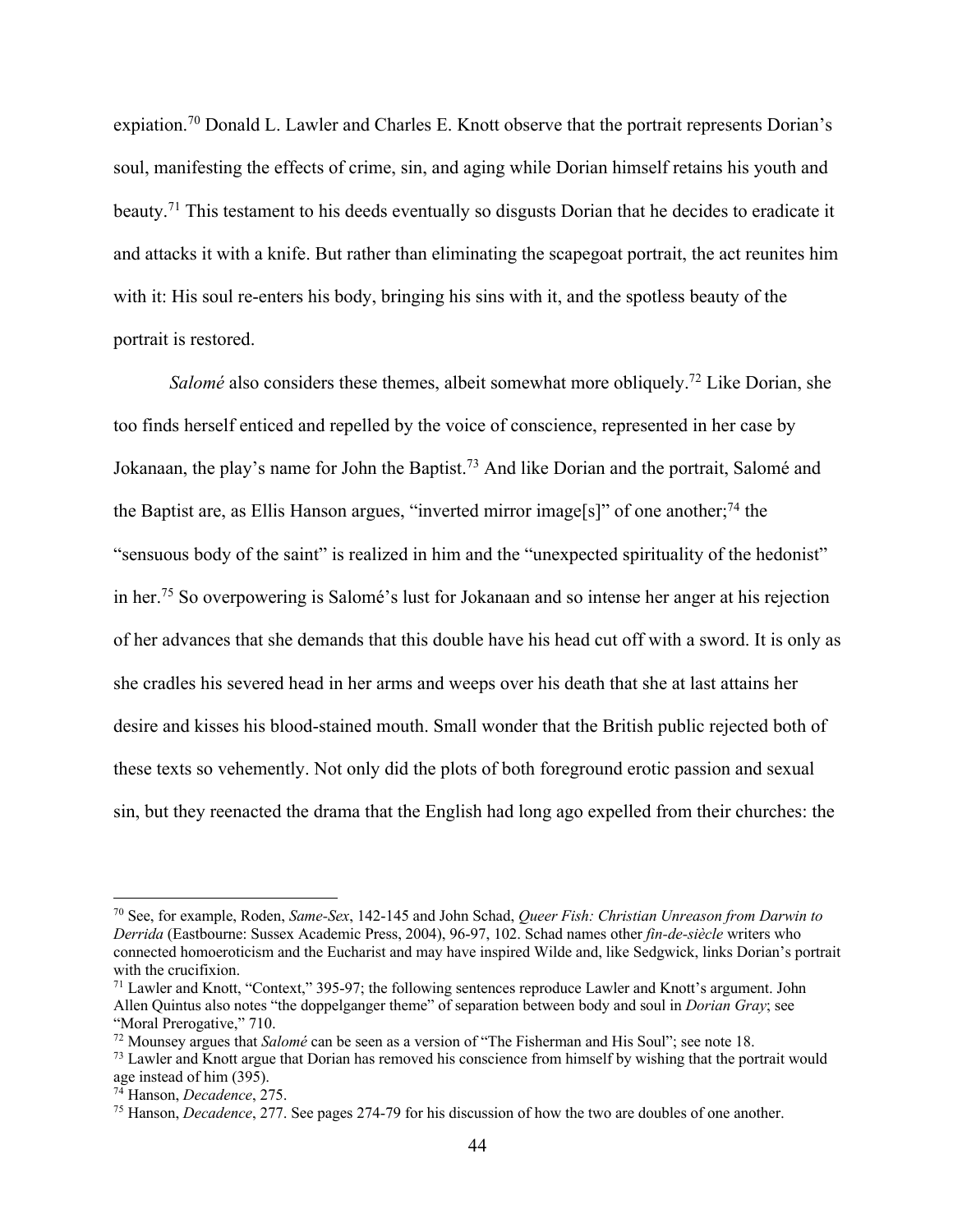Roman Catholic Mass.76 Strictly confined to the pages of the Bible and the spirit of the believer by the 39 Articles,<sup>77</sup> Christ's passion returns to the present in Wilde's texts, invading the bourgeois bookshelf through the pages of *Dorian Gray* and proposing to tread the boards of the London stage in *Salomé*. 78

Or, in the case of "The Fisherman and His Soul," to be read to middle-class children at bedtime. The same patterns that Wilde would develop in these later works are present in this earlier text. As in *Salomé*, Wilde opposes the ascetic and the aesthetic; the priest's contempt for the flesh and sexuality echoes that of Jokanaan, and the Fisherman's adoration of the body of his beloved echoes that of Salomé. And as in *Dorian Gray*, Wilde creates for his protagonist a double at once spiritual and sensual, who must be destroyed before an expiatory reunion can occur. The Fisherman, like Dorian, takes a knife to his Soul; per instructions from a witch, he stands on the seashore at moonlight and cuts his shadow away from him, thereby releasing his soul from his body.<sup>79</sup> The Soul, once released, strongly resembles the portrait of Dorian: not only does it look exactly like the Fisherman, the same way that Dorian's portrait at first looks exactly

<sup>&</sup>lt;sup>76</sup> Hanson notes that Christ's invitation to eat his body and drink his blood is "oddly Salomesque" (274).<br><sup>77</sup> The 39 Articles explicitly reject transubstantiation as "repugnant to the plain words of Scripture" and "giv

occasion to many superstitions," instead declaring that "the Body of Christ is given, taken, and eaten…only after a heavenly or spiritual manner." "Articles of Religion," in *The Book of Common Prayer, And Administration of the Sacraments, and Other Rites and Ceremonies of the Church, According to the Use of The Church of England; Together with the Psalter or Psalms of David* (Cambridge: John Baskerville, 1762), 680, https://play.google.com/books/reader?id= sYUAAAAQAAJ&hl=en&pg=GBS.PA19-IA284.

<sup>&</sup>lt;sup>78</sup> Schad argues that *The Importance of Being Earnest* subtly evokes a Christ who had been metaphorically forced offstage by a secular culture, and then observes that *Salomé* was literally forced offstage for representing biblical characters (109-110, 112). I would argue that, for *Salomé* at least, the rejection springs not from secularism, but from the anti-Catholicism endemic in Victorian Britain. Hanson suggests the converse: Salomé's attraction to Jokanaan is the spiritual attraction of the eventual convert, an attraction experienced by the many Victorians who first were drawn to Catholicism because of its sensuous beauty (274).

<sup>79</sup> Lawler and Knott identify "The Fisherman and His Soul" as a potential source-text for *Dorian Gray* and highlight that both Dorian and the Fisherman attack their souls, the latter using a knife to remove his soul from his body and the former stabbing the picture that represents his soul with a knife, thereby enabling his soul to reenter his body (395-397). Although he does not mention the stabbing that occurs in both texts, Quintus likewise notes that *Dorian Gray* features the same separation of body and soul that "The Fisherman and His Soul" does; see "Moral Prerogative," 710.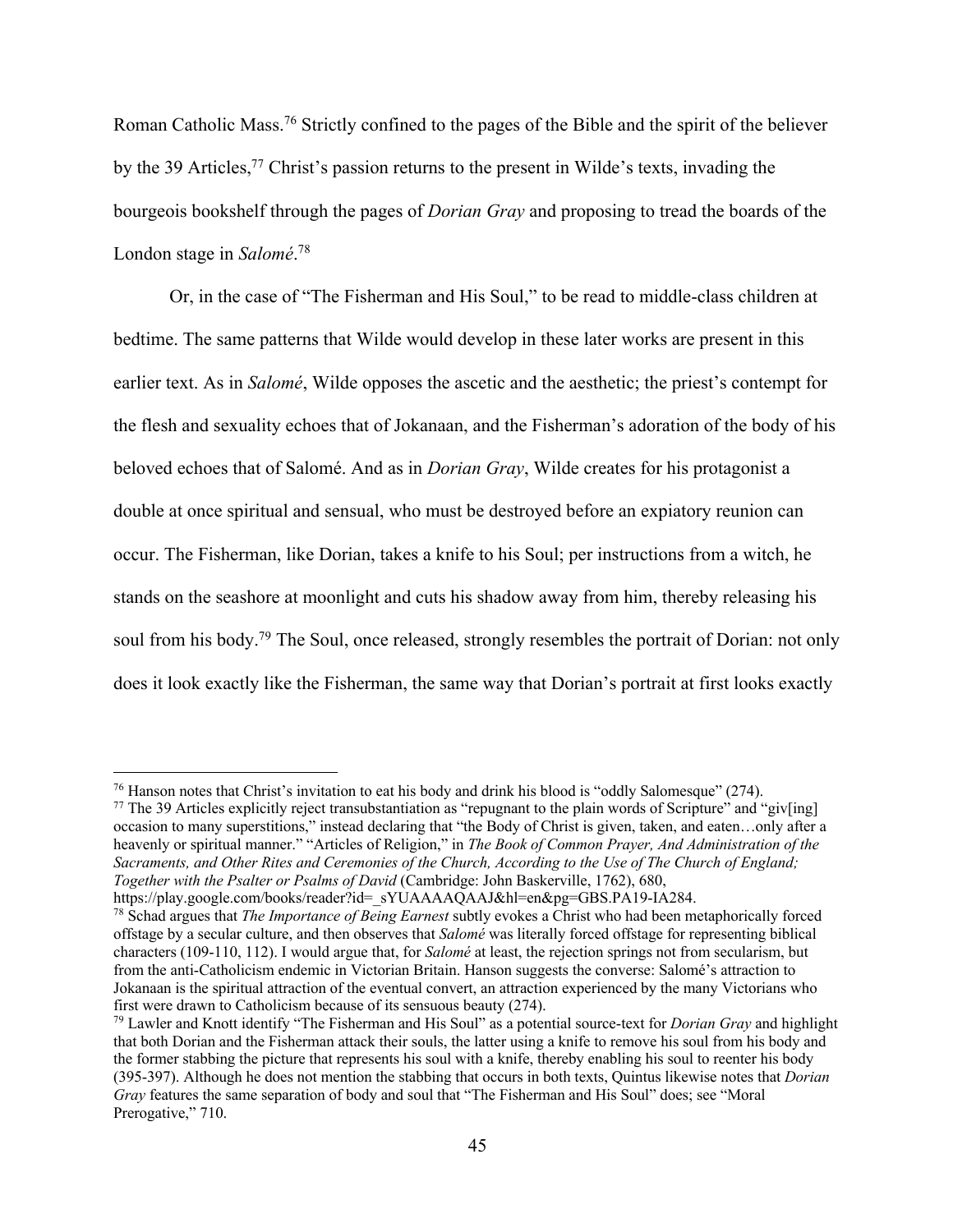like him, but it also evokes the same kind of classical comparisons.<sup>80</sup> Lord Henry delights in Dorian Gray's "beauty such as old Greek marbles kept for us," and Basil Hallward likewise declares that "What…the face of Antinous was to late Greek sculpture…the face of Dorian Gray will some day be to me."<sup>81</sup> As the Fisherman arrives on the shore and prepares to remove his soul, the narrator describes him as "Bronze-limbed and well-knit, like a statue wrought by a Grecian," and after he cuts his Soul away from him, it shifts from a shadow into a human shape that is "even as himself."82 And just as Dorian casts his soul away from him, hiding it up in the attic so it cannot interfere with his life of pleasure, so too the Fisherman sends his soul away, leaving it to wander across the world in search of hidden knowledge and secret treasure that will entice him to unite with it once more.<sup>83</sup>

These peregrinations, and the violent act that precedes them, mirror the sins of Dorian Gray and Salomé. The former wanders through the opium dens, churches, and brothels of London after murdering Basil; the latter commands the execution of her beloved Baptist, who before his captivity wandered in the wilderness, proclaiming the name of the Lord. More importantly, however, they recall the sins of the Israelites, who in the atoning liturgy prescribed

<sup>80</sup> Lawler and Knott note that both *Dorian Gray* and "The Portrait of Mr. W.H." mention the Greek ideal of friendship as a resource for art (394); they do not mention that this Greek aesthetic ideal recurs in "The Fisherman and His Soul."

<sup>81</sup> Oscar Wilde, *The Picture of Dorian Gray,* in *The Complete Works of Oscar Wilde*, ed. Owen Dudley Edwards, Terence Brown, Declan Kiberd, and Merlin Holland (London: HarperCollins Publishers, 2003), 39, 12. The link between the classical aesthetic and erotic ideal and the Christian Eucharist may seem like a strained one, as the two traditions are generally opposed. However, many critics have noted that the two traditions informed and stimulated one another in Wilde's imagination. See, for example, Sedgwick, *Epistemology*, 136-141 and Roden, *Same-Sex*, 128-137, 141, 149, 151; Hanson, Decadence, 258-61. Critics who situate Wilde's combination of classical and allusions in the context of Oxford and/or Oxford Hellenism include Goodenough (341), Hanson (237-39), Roden (155), Duffy (328), and Kate Pendlebury (127), and Wood (156-170).

<sup>&</sup>lt;sup>82</sup> Wilde, "Fisherman," 243.<br><sup>83</sup> Lawler and Knott link the Soul's "adventures in the world" with "the misadventures of Dorian's soul" as reflected in the portrait, noting that split between the body and soul that both Dorian and the Fisherman experience results in one half of the split turning to evil (396-97). Roden and Hanson also suggest a theme of wandering in *Dorian Gray*, the former noting that Wilde wrote the novel "while…travelling within the London homosexual subculture" (141) and the latter describing the novel's protagonist "wandering through London streets at night in search of mysterious sins" (326). Schad highlights that the theme of Christ's wandering in Egypt in Wilde's poem "The Sphinx" (111).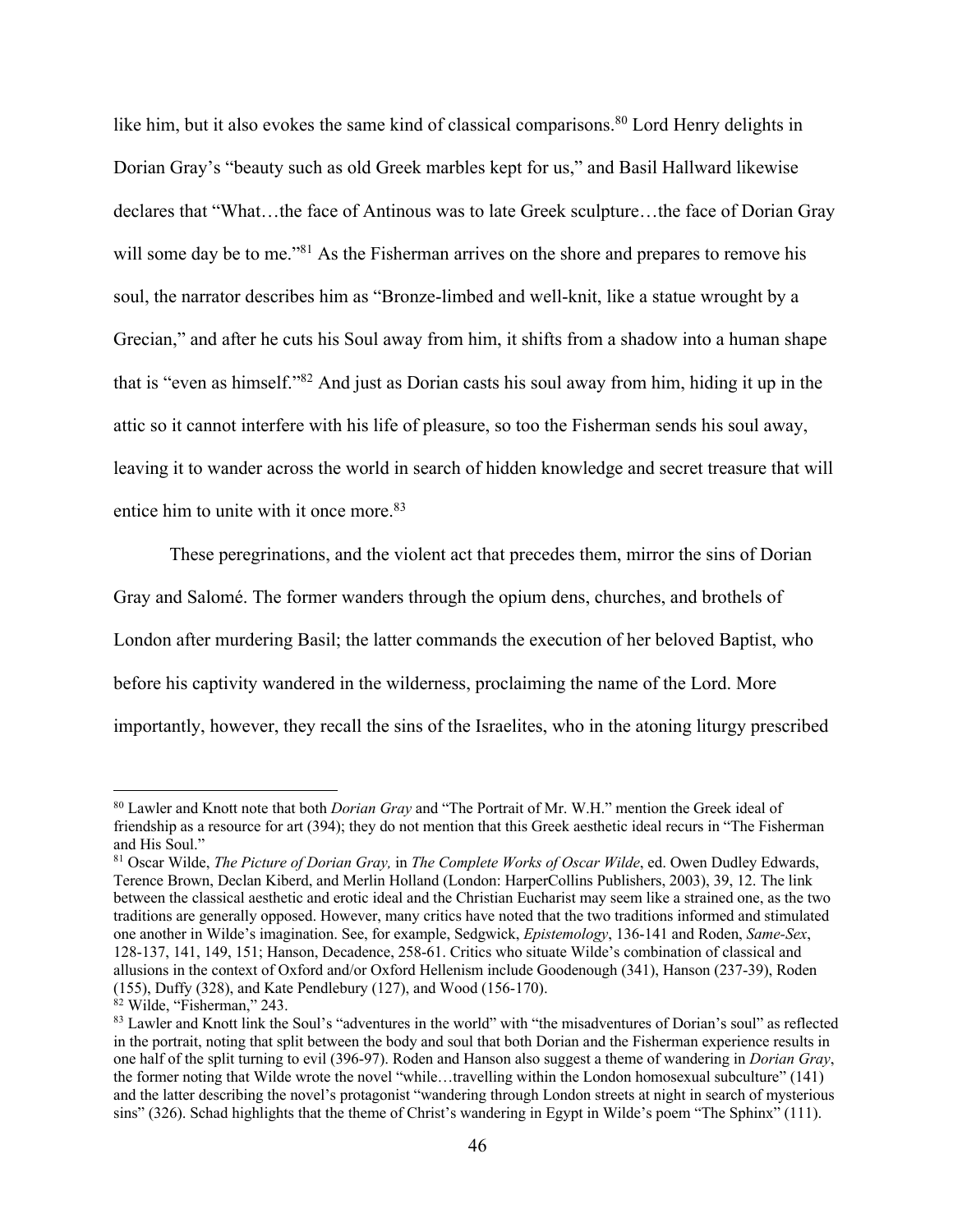by Leviticus, place their sins through the hands of a priest on the head of a goat, who is then sent to wander in the wilderness, exiled for the sins of the people.<sup>84</sup> This Levitical liturgy is reenacted by the priest, who, himself acting as Christ the head, places his hands over the chalice and the wafer and consecrates them – an act that both brings Christ the crucified scapegoat into the church and releases the sins of the people onto the scapegoat.85 Wilde does not show us this act in "The Fisherman and His Soul," but we know it occurs because the priest in the final scene raises a consecrated Host for the people to worship. These resonances account for the phobic reaction of the priest when the Fisherman asks him how he can be rid of his soul: his rejection stems from the recognition that is at the heart of fear. Like Salomé and the Baptist, and like the portrait and Dorian, the Fisherman shows the priest himself, refracted back through a mirror that reveals transgressive passion as the invert of Christian love and the carnal sensuality that animates the strictest asceticism.86

Rejection, however, is not the final word; the Soul's journey continues and eventually ends with the meeting of the lovers. In this section of the story, the parallels between the priest and the Fisherman grow even more marked. Like the Christ in whose person the priest stands, the Fisherman undergoes a series of three temptations designed to entice him away from his beloved. The Fisherman successfully overcomes the first two temptations with language

<sup>84</sup> Leviticus 16:1-34. 85 "Canon," The Holy Mass, accessed February 1, 2020, http://www.theholymass.com/part3.htm.

<sup>86</sup> Hanson (103) and Killeen (164, 181) highlight the importance of the scapegoat for Wilde in the prison writings. Ann Astell reads Wilde as the example par excellence not merely of the Christian conception of the scapegoat, but of René Girard's concept of scapegoating as the root of all culture: "Wilde gestures toward what Girard, in his description of the scapegoat mechanism, calls a *méconnaissance*, society's 'misrecognition of its injustice'… For Wilde, Christ is the victim par excellence in whom all the scapegoats, the outcast artists, find their true identity." "'My Life is a Work of Art: Oscar Wilde's Novelistic and Religious Conversion," *Renascence* 65, no. 3 (Spring 2013): 188-205. Sedgwick also cites Girard in the *Epistemology*; his observation about the mimeticism inherent in calling someone a snob (i.e.: it takes one to know one) guides her assertion that the homophobic practice of sentimentality-attribution works in the same mimetic fashion (152). She does not, however, draw from Girard's religious understanding of mimeticism, despite discussing religion's role in Wilde's thought.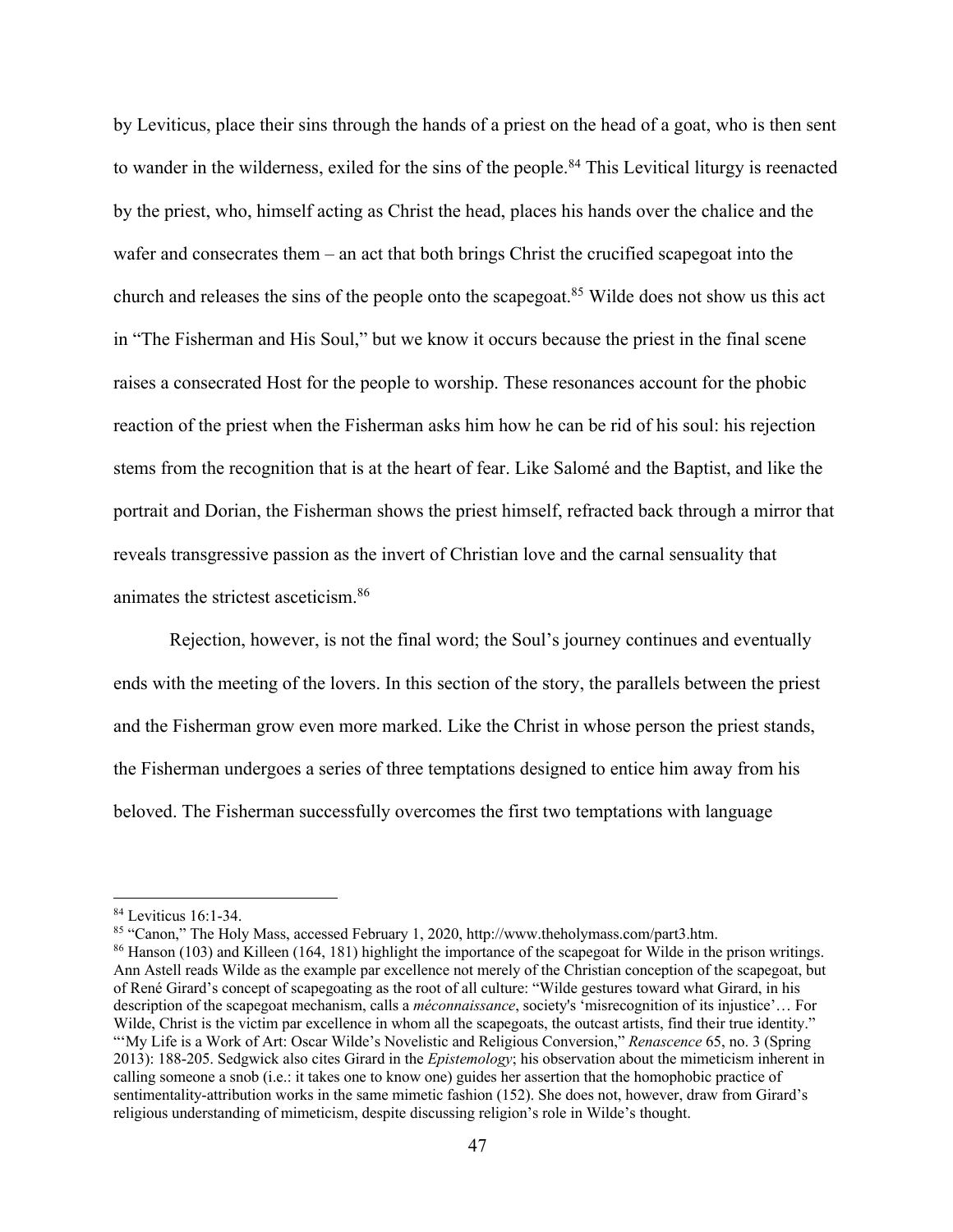reminiscent of Paul's letter to the Corinthians, responding to the first temptation by declaring that "Love is better than wisdom" and to the second by proclaiming that "Love is better than riches."87 The third temptation, however, he ultimately yields to; leaving the sea, he returns to the shore, where the Soul "g[ives] a great cry of joy…r[uns] to meet him, and enter[s] into him."<sup>88</sup> Reunited, the two venture to see a young maiden who, like Salomé, dances with veils and "naked...feet...like little white pigeons."<sup>89</sup> The Soul, however, has deceived the Fisherman. Instead of taking him to see the dancing girl, he takes him to a series of cities and directs him to commit a crime in each: stealing a silver cup, smiting a child, and eventually killing a man who offers them hospitality.

Horrified at the state of his Soul, the Fisherman decides to return to the Mermaid. In order to withstand the influence of his Soul, he temporarily takes on a kind of asceticism. "I will bind my hands that I may not do thy bidding," he tells the Soul, "and close my lips that I may not speak thy words, and I will return…to the little bay where she is wont to sing, and I will call to her and tell her the evil that I have done and the evil thou has wrought upon me."<sup>90</sup> Here, as when he professes his love of the Mermaid to the priest, his words echo Christ's in the Sermon on the Mount. After telling his auditors that "whosoever looketh on a woman to lust after her hath committed adultery with her in his heart" – the very sin that drew the Fisherman away from the Mermaid – he says, "if thy right eye offend thee, pluck it out, and cast it from thee…and if thy right hand offend thee, cut it off, and cast it from thee, for it is profitable that one of thy members should perish, than that thy whole body be cast into hell."<sup>91</sup> Even more strikingly,

<sup>&</sup>lt;sup>87</sup> Wilde, "Fisherman," 248, 252. Duffy notes these same biblical allusions here (333).<br><sup>88</sup> Wilde, "Fisherman," 252.<br><sup>89</sup> Ibid. In *Salom*é, this phrase technically refers to the moon, but since Salomé herself is freque moon, it may by extension be applied to her; see *Salomé*, in *The Complete Works of Oscar Wilde*, ed. Owen Dudley Edwards, Terence Brown, Declan Kiberd and Merlin Holland (London: HarperCollins Publishers, 2003), 583.  $90$  Wilde, "Fisherman," 255.<br> $91$  Matthew 5:28-30.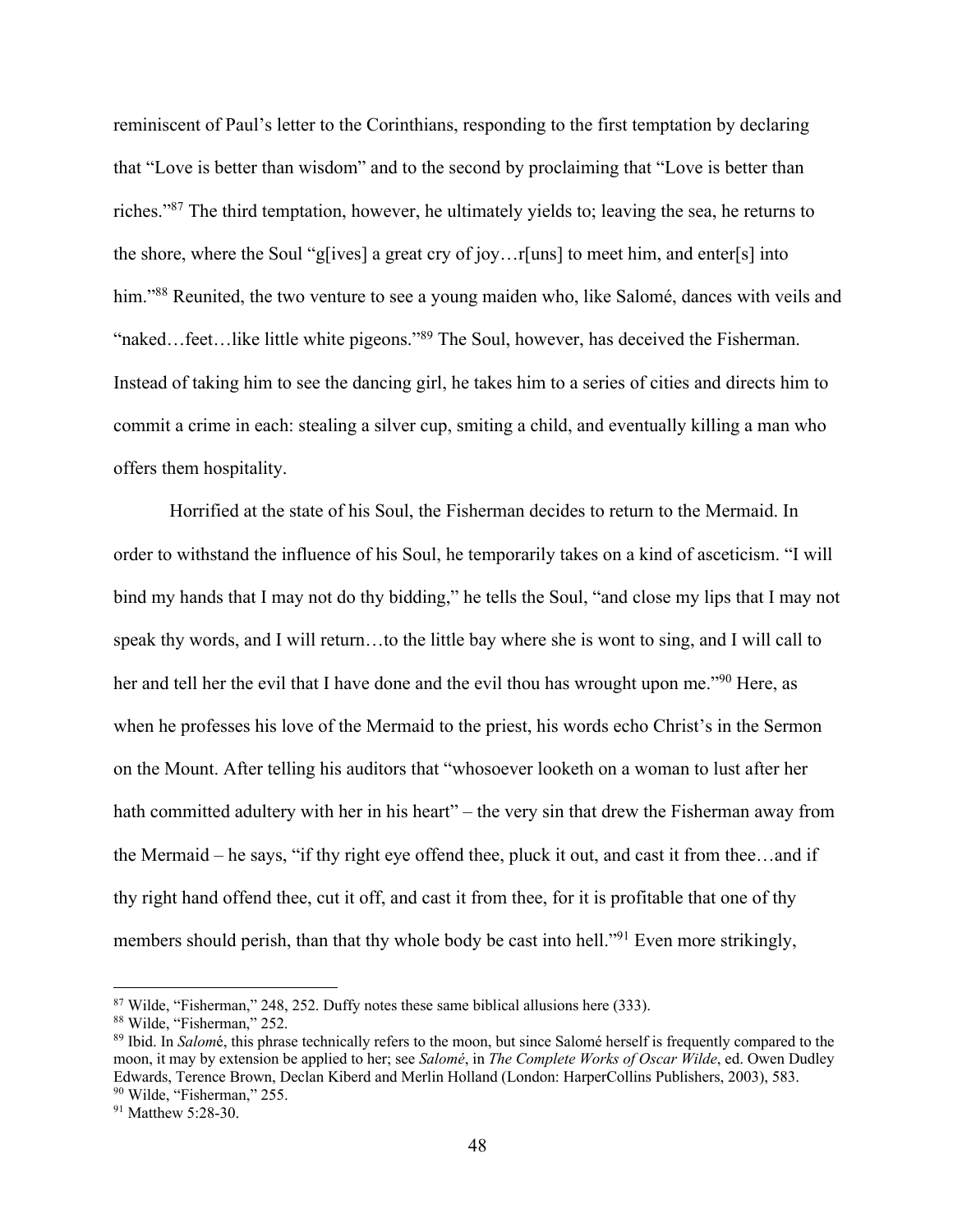however, his words echo those of Jokanaan to Salomé, who commands her to go to the shore of the sea and confess her sins to the Son of Man: "Go seek Him. He is in a boat on the sea of Galilee, and He talketh with His disciples. Kneel down on the shore of the sea, and call unto Him by His name. When He cometh to thee (and to all who call on Him He cometh), bow thyself at His feet and ask of Him the remission of thy sins."<sup>92</sup> Though earlier in the story, the Fisherman seems like Salomé's double, with his overwhelming desire to possess the body of the Mermaid and his willingness to violate religious prohibitions to do so, here he seems far more like the double of the Baptist, eschewing the temptations of the senses and naming his sins on the shore of the sea to one who has the power to forgive them.

Ultimately, however, the confession on the shore commanded by the saint and the kiss demanded by the sinner are, for Wilde, one and the same.<sup>93</sup> The Fisherman returns to the shore and lives the life of a hermit for two years, building himself a house of wattles and doing daily devotions to the Mermaid, calling for her to return to him every morning, noon, and night. At the beginning of the third year, his prayer is answered: the Mermaid's body floats across the waves "like a flower" and washes up on the shore.<sup>94</sup> As the Fisherman holds her in his arms and weeps over her, Wilde's language grows distinctly sacramental:

> Weeping as one smitten with pain, he flung himself down beside it, and he kissed the cold red of the mouth…weeping as one trembling with joy, and in his brown arms he held it to his breast. Cold were the lips, yet he kissed them. Salt was the honey of the hair, yet he tasted it with a bitter joy. He kissed the closed eyelids, and the wild spray that lay upon their cups was less than salt to his tears.

> And to the dead thing he made confession. Into the shells of its ears he poured the harsh wine of his tale. He put the little hands round his neck, and with his fingers

<sup>92</sup> Wilde, *Salomé*, 591.

 $93$  Both Hanson (274) and John Schad (95) quote an observation from one of Wilde's letters: "But the saint and the artistic Hedonist certainly meet – touch in many parts." Schad builds on this quote, noting that "ten years later, [the saint and the sinner] also kiss" (95) when Wilde kisses a seminarian behind the altar in Palermo. This latter observation directed by attention to the confluence of these images in "The Fisherman and His Soul." 94 Wilde, "Fisherman," 257.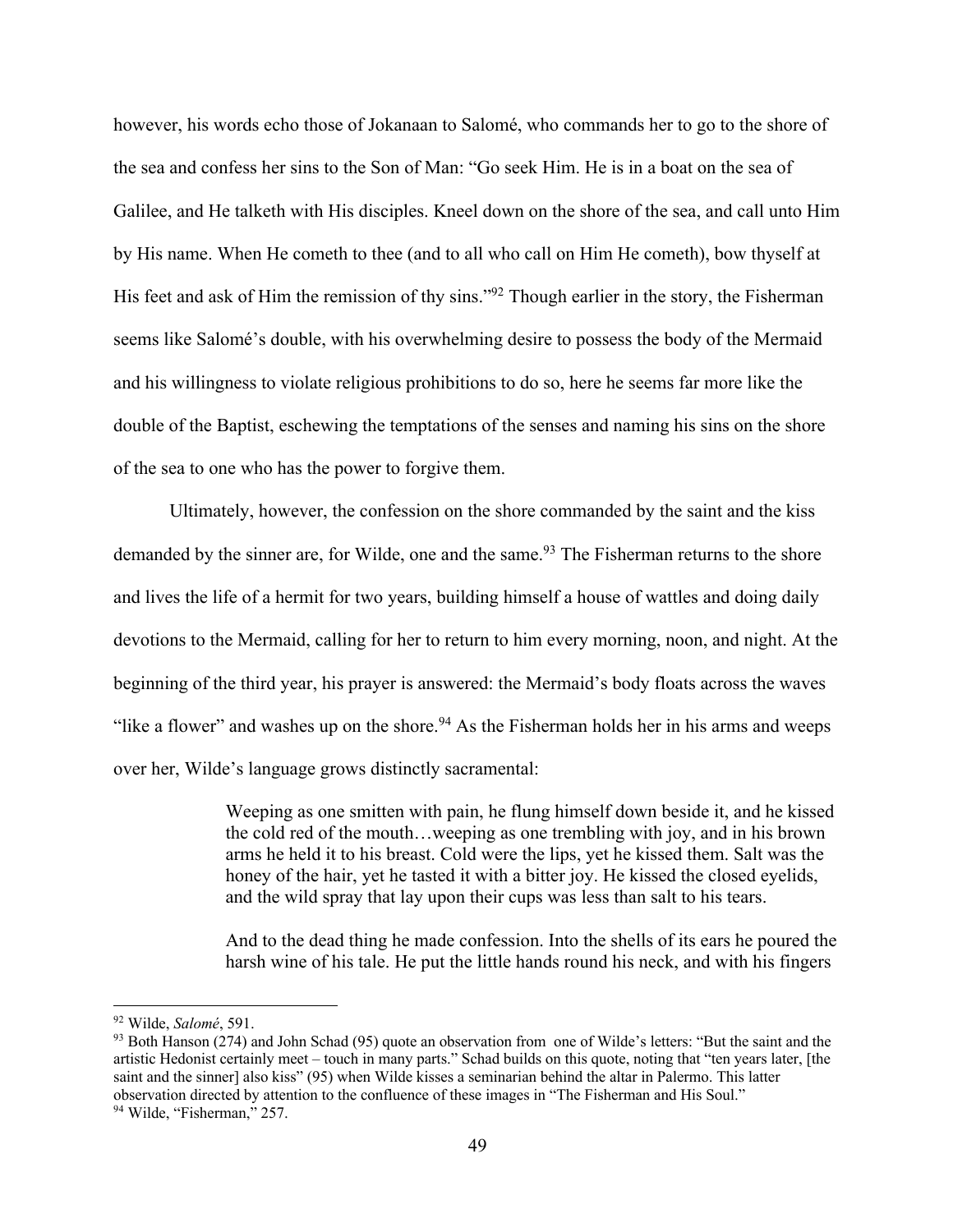he touched the thin reed of the throat. Bitter, bitter was his joy, and full of strange gladness was his pain…

But the young Fisherman…called on the little mermaid and said, "Love is better than wisdom, and more precious than riches, and fairer than the feet of the daughters of men. The fires cannot destroy it, nor can the waters quench it. I called on thee at dawn, and thou didst not come to my call. The moon heard thy name, yet hadst thou no heed of me. For evilly had I left thee, and to my own hurt had I wandered away. Yet ever did thy love abide with me, and ever was it strong, nor did aught prevail against it, though I have looked upon evil and looked upon good. And now that thou art dead, surely I will die with thee also."95

By having the Fisherman make a confession to the Mermaid, Wilde invokes one of the fiercest controversies in the Victorian religious landscape: auricular confession. As Hanson discusses in some detail, the concept of auricular confession shocked many Victorian Protestants, as it inserted a mediator between the individual Christian and God and compromised the modesty of Victorian women and children by directing them to confess their sins to an unmarried man.<sup>96</sup> By having the Fisherman not merely make a confession, but find pleasure in it,  $97$  Wilde simultaneously foreshadows Dorian's fascination with the "dim shadow[s]" of the "black confessionals…[where] men and women whisper through the worn grating the true stories of their lives" and stokes the worst evangelical fears about the nature of the confessional.98 The dead mermaid who listens to the story of his sins not only resembles Salomé, whose "final, necrophilic kiss spiced with the taste of blood" concludes the play, but also resembles the Catholic Church of the Protestant imagination.<sup>99</sup> Variously compared to a vampire, a pagan cult, and the biblical whore of Babylon, Catholicism was not merely a religious but a specifically

<sup>&</sup>lt;sup>95</sup> Wilde, "Fisherman," 257.<br><sup>96</sup> Hanson, *Decadence*, 280-296. Hanson views *The Picture of Dorian Gray* and *De Profundis* as "reversal[s]" of the "redemptive and disciplinary intention of auricular confession" (296); the deliberate vagueness with which Wilde describes his sins and the sins of his characters constitutes a revision of the sacrament that anticipates postmodernity's skepticism about language's capacity to represent truth.<br><sup>97</sup> Hanson discusses the pleasures of the confession (291).<br><sup>98</sup> Wilde, *Dorian Gray*, 101. Hanson discusses Dorian's fascination with the confessional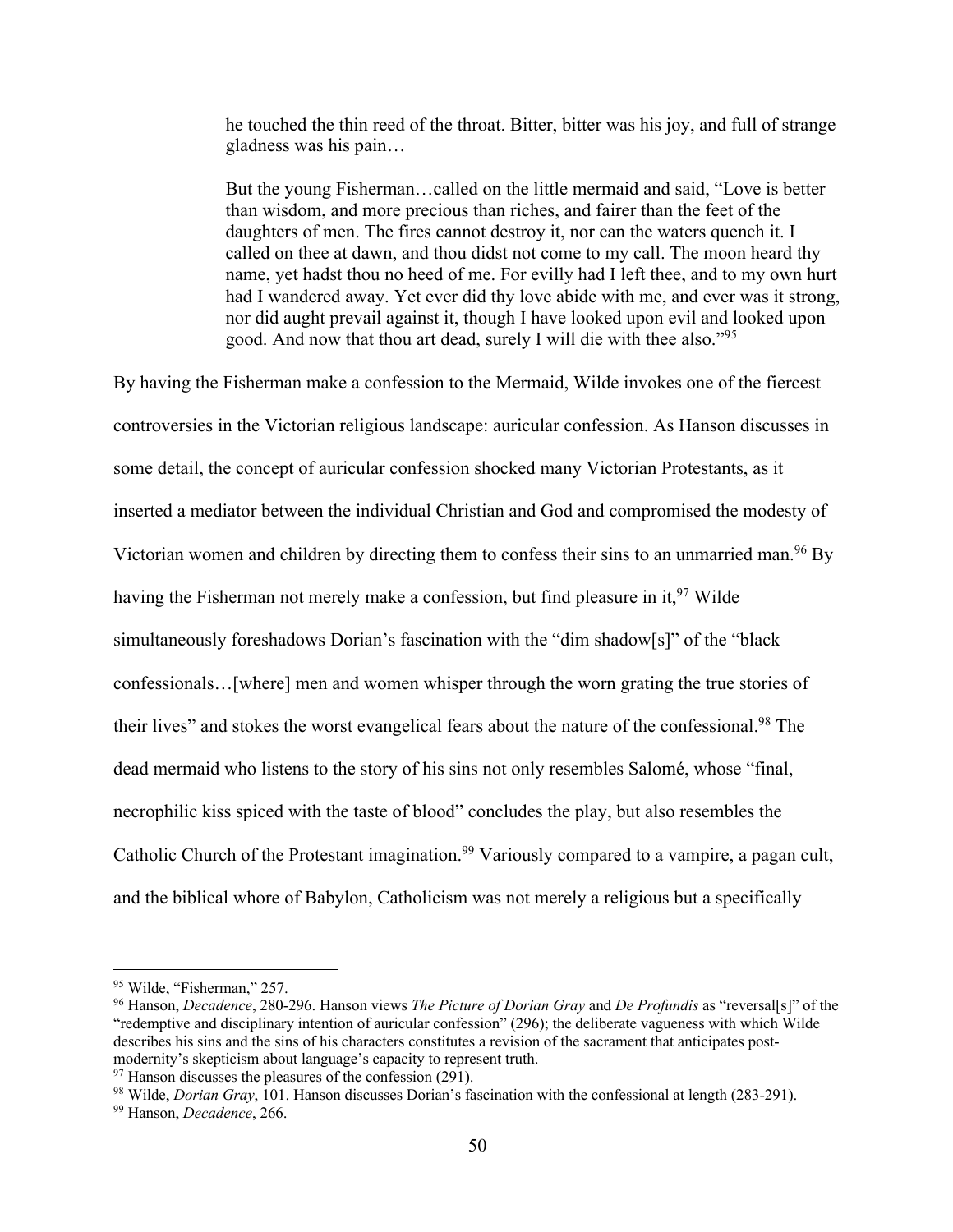sexual threat in the eyes of the Protestant establishment.<sup>100</sup> Replacing the priest with a dead beloved suggests that a physically non-generative, even decaying love might, paradoxically, be the most fruitful and spiritually generative. $101$ 

That suggestion, as Wilde knew, was as Catholic as it was queer. The imagery in the passage – a bitter-tasting cup, a confession like "harsh wine," and a heart broken in love's supreme sacrifice – connotes the dying, Eucharistic Christ as well as the sacrament of confession. This converts the scene into a kind of *pietà*, as the biblically infused language of love that the Fisherman speaks to the dead mermaid evokes Christ's mother.<sup>102</sup> As Duffy and Hanson note,<sup>103</sup> the Fisherman's words resemble those of the beloved young bride in the Song of Songs, who declares that "Love is as strong as death…the coals thereof are fire, which hath a most vehement flame. Many waters cannot quench love, neither can the floods drown it."104

These Old Testament words, through the often-torturous gymnastics of patristic and medieval typological interpretation, become those of the New Testament church, speaking passionately of Christ her lover and, through this ecclesiological interpretation, they become those of Mary his mother as well.105 Hanson, writing on *Salomé*, notes the similarly odd juxtaposition of bridal desire and virgin purity as she holds the head of the Baptist in her arms: "Salomé also resembles the Blessed Virgin…[she] makes much of her virginity, as she sees in it the mirror of the moon…Her final long monologue, spoken to the dismembered head…[she]

<sup>&</sup>lt;sup>100</sup> Hanson, *Decadence*, 263-267.<br><sup>101</sup> Duffy highlights the "unproductive love" shared by characters of different species across several of the fairy tales (333-335). 102 Hanson notes the final *pietà* at the conclusion of Wilde's play *The Duchess of Padua*, where two adulterous

lovers receive God's forgiveness and die in one another's arms (95).<br><sup>103</sup> Duffy, "Gay-Related," 333; Hanson, *Decadence*, 278.

<sup>&</sup>lt;sup>104</sup> Song of Songs 8:6-7.<br><sup>105</sup> Many theologians and church historians discuss the dual interpretation of the beloved in the Song of Songs as a figure who foreshadows the both Virgin Mary and Christ's bride, the Church. See, for example, Ann W. Astell, *The Song of Songs in the Middle Ages* (Ithaca: Cornell University Press, 1990), 42-72.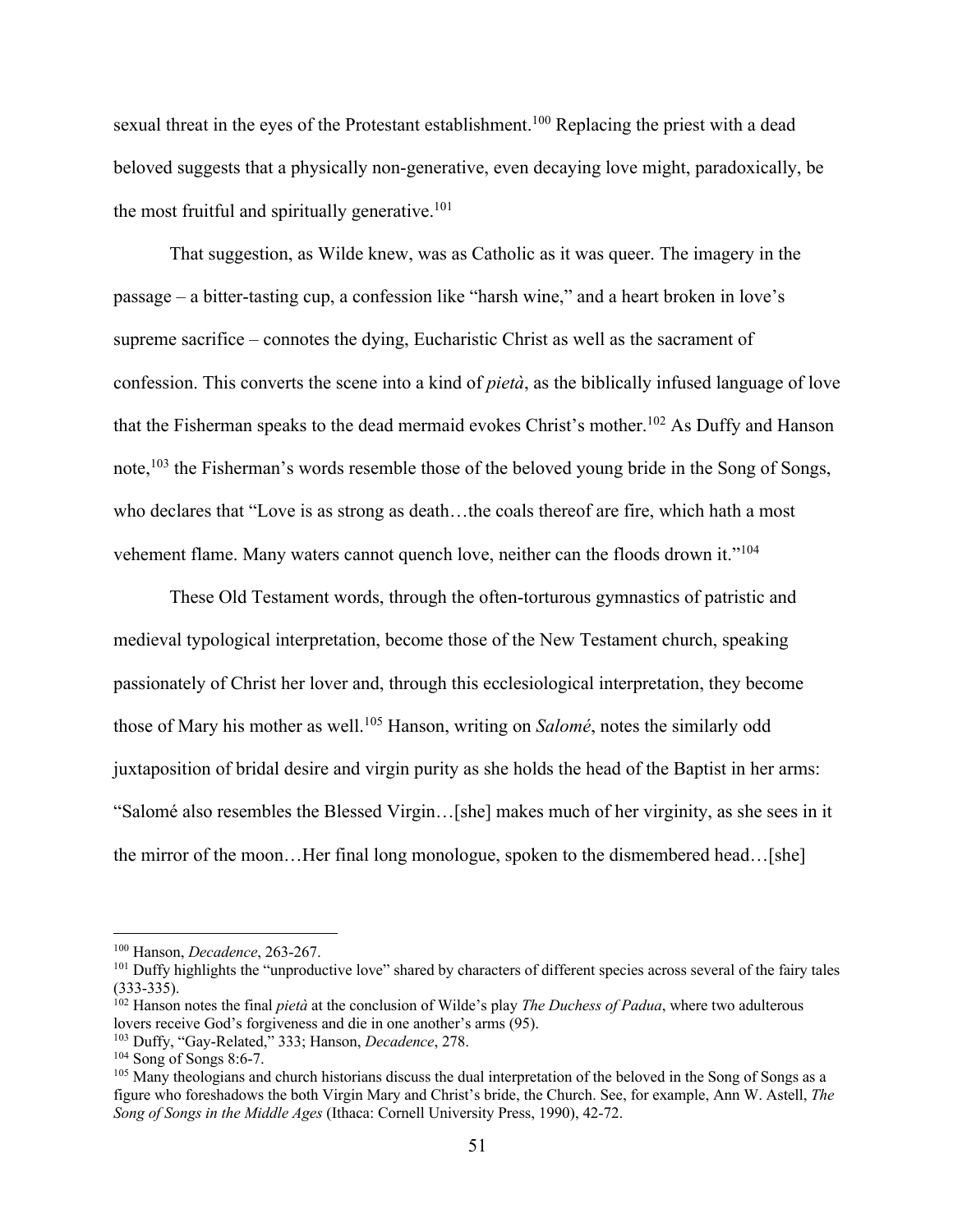could have quoted almost word for word from the Shulamite bride."106 Wilde glides along the chain of these symbols in the passage above, arousing discomfort as they signify lover and beloved, male and female, mother and son, virginity and iniquity all at once. That discomfort only increases when the Soul, seeing in the broken heart an entrance for itself, reunites fully with the Fisherman, penetrating him as the waves pound the shore and send all three – finally united as one body, heart, and soul – to their watery grave. The priest's command that they be buried in an unmarked grave at the corner of the Fuller's Field only confirms the inverted erotics that quicken Wilde's theological imagination.

As we have seen, however, what the priest marginalizes returns to the center. In John's Gospel, Christ declares, "Verily, verily, I say unto you, except a corn of wheat fall into the ground and die, it abideth alone: but if it die, it bringeth forth much fruit."107 The Fisherman, the Mermaid, and the Soul do not abide alone, but die together, and bring forth not fruit, but a flower. This flower changes very core of the priest's sacramental life; no longer proclaiming a God of wrath, the substance of his sermon changes to reveal a God of love. The revelation carries him beyond the walls of the church and to the shores of the sea, where he grants the blessings of the church to the depths that brought forth the Fisherman and his beloved. "Love only should one consider," says Salomé in her penultimate lines of the play – words that could well have concluded the priest's sermon.<sup>108</sup> Just as the priest blesses "all the things in God's world," so too Wilde baptizes all the loves in God's world, loves sacred or profane, violent or gentle, sensualist or ascetic, or  $-$  as is most often the case in his works  $-$  loves that bind both up in one.

<sup>106</sup> Hanson, *Decadence*, 278. 107 John 12:24. 108 Wilde, *Salomé*, 604.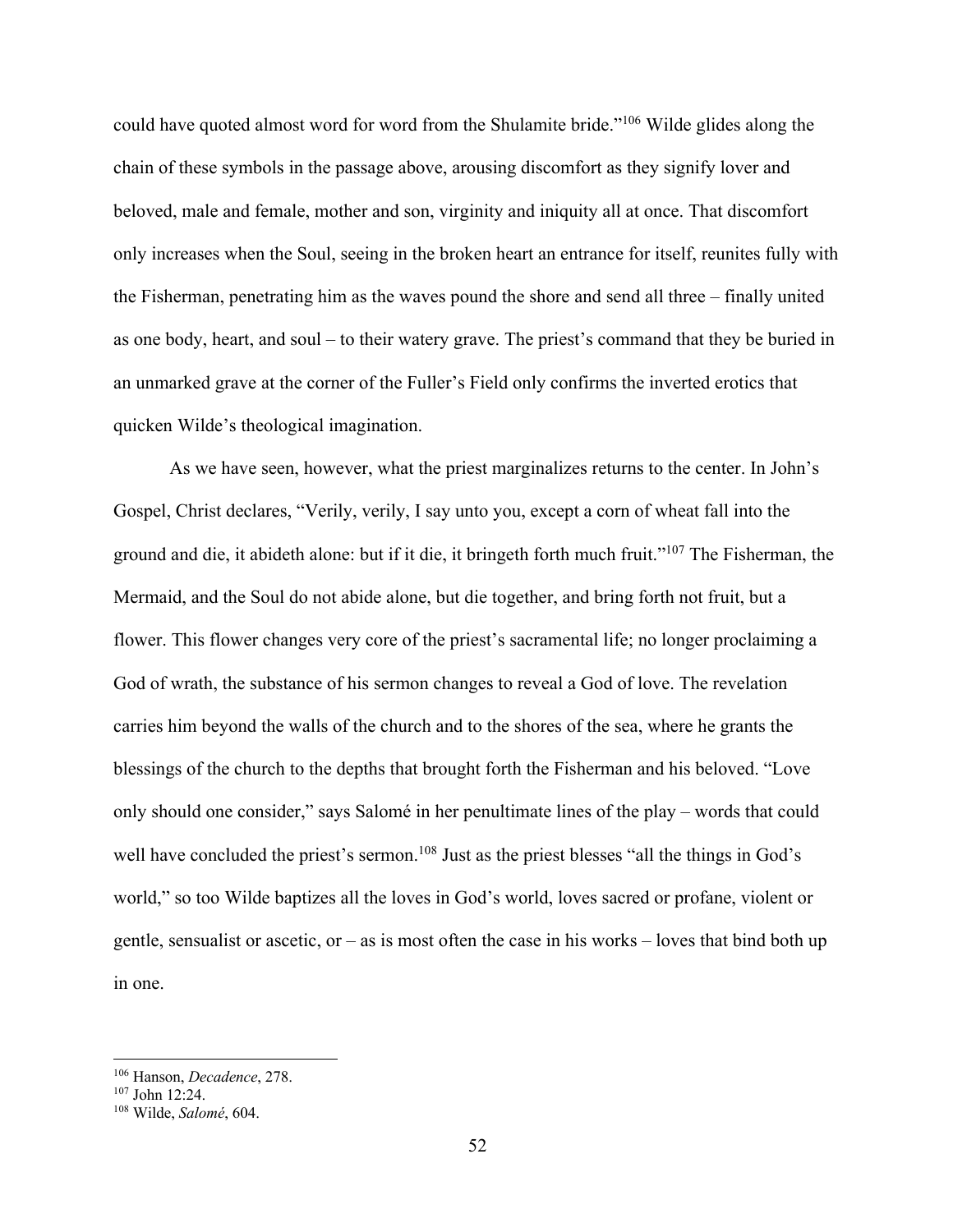Yet neither Salomé nor the priest is given the final word. Wilde repeatedly denies the efficacy of his Eucharistic miracles; as Michelle Ruggaber observes, the tales prompts readers to question "the efficacy of religious institutions."109 Salomé is crushed to death by soldiers at Herod's command; Dorian's reunion with his soul leaves him lifeless on the attic floor; the flowers that bloom out of the heart of the executed trooper exist only in the imagination of the narrator of *The Ballad*; and the flowers that blossom over the grave of the Fisherman and the Mermaid never arise again, nor do the blessings of the church keep the sea-people in the bay.<sup>110</sup>

Scholars have speculated on the significance of these grim endings. Justin T. Jones argues that even the fairy tales that seem the most redemptive ultimately fail to produce any "authentic moral transformation"; the tales thus reflect Wilde's commitment to "the artist's aesthetic prerogative over ugly reality and its moral authority."111 Mounsey declares that the ending of "The Fisherman and His Soul" indicates Wilde's "exit from organized religions,"<sup>112</sup> while Quintus observes that "sudden reversals" are characteristic of Wilde's endings and that,  $^{113}$ even if the endings are "without consequence," they still reflect the Christian imagination of their author.114 Kate Pendlebury notes that ephemerality and ambiguity characterize the morality of tales,115 and Elizabeth Goodenough similarly sees Wilde as the rare believer honest enough to admit that "whatever sacred moments of sacrificial love arise amid the world's wanton cruelty …come as fleeting miracles."116

<sup>&</sup>lt;sup>109</sup> Ruggaber, "Bedtime Stories," 145.<br><sup>110</sup> Hanson, *Decadence*, 98.<br><sup>111</sup> Jones, "Ugly Implications," 895, 895.<br><sup>112</sup> Mounsey, *Being the Body*, 34.<br><sup>113</sup> Quintus's words here describe the ending of Wilde's poem "The Sp tales as well. See "Christ, Christianity," 520.

<sup>&</sup>lt;sup>114</sup> Quintus here comments on the Nightingale's death in "The Nightingale and the Swallow," noting that the sacrifice of the titular Nightingale represents Christ even if her death is not ultimately efficacious. See "Christ, Christianity," 519.<br><sup>115</sup> Pendlebury, "Building," 129, 136-140.

 $116$  Goodenough, "Meanings of Atonement," 348.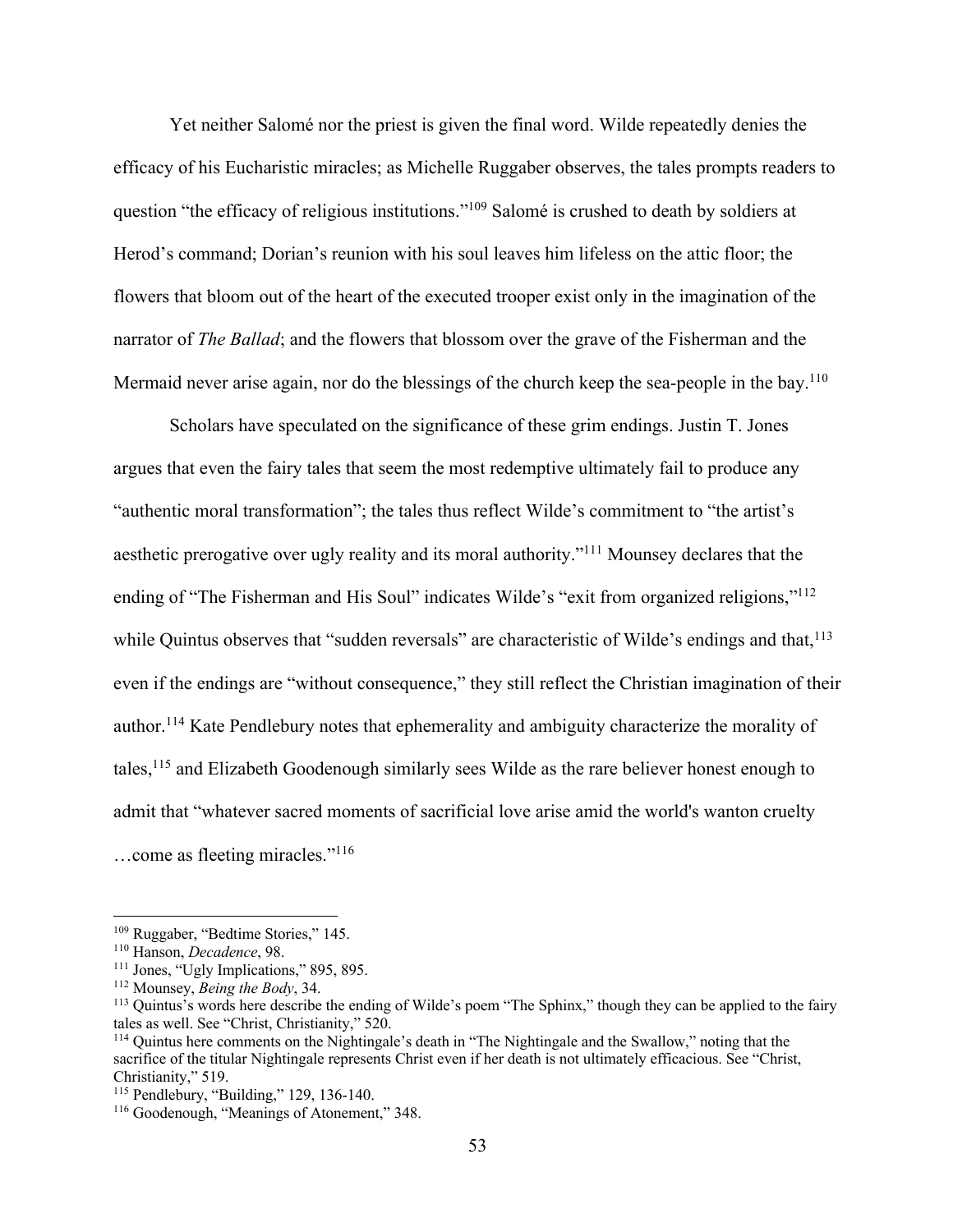To these persuasive interpretations, I would only add a brief biographical and theoretical remark. Though Ross's presence certainly marked a return of Catholicized eroticism to Wilde's life, neither man would commit to the Church as any serious source of spiritual truth or sustenance until years later, Ross in 1894 and Wilde, if at all, in 1900. "The Fisherman and His Soul" emerges from an intrigued, exploratory posture towards these rediscovered erotic and religious delights. Publicly, Wilde still wore the mask of the respectable married man, even as his disgust at Constance's bloated post-partum body pulled them further and further apart.<sup>117</sup>

Such softness, such weakness, such tentativeness, also characterizes his approach to the Eucharistic expiation and reunion that recurs in his texts from this period. Willing to flirt with the possibility of individual instances or moments of transformation, Wilde cannot persuade himself of their permanent or fixed significance. Watching Dorian watch the Mass, the novel's narrator revels in the sensuous details of the drama that presents the "pallid wafer that at times, one would fain think, is indeed the 'panis caelestis' the bread of angels."118 "At times," "fain think" – this is not the confident conviction of the priest's pre-Eucharistic prayer that proclaims, "It is truly fitting and just, proper and beneficial, that we should *always and everywhere* give thanks unto Thee, holy Lord, Father *almighty*, *everlasting* God, through Christ our Lord."119 Wilde had neither interest in or need for such absolute, atemporal claims at this point in his aesthetic and religious development. Moving past the marked sensuality and eroticism of the fairy tales, *Dorian Gray*, and *Salomé*, Wilde disguises himself even more cunningly in the costume of bourgeois respectability. He turns his eyes from the mythical past to modern present and from tragedy to comedy, burying homoeroticism and Catholicism even more deeply beneath

<sup>&</sup>lt;sup>117</sup> Ellmann, *Oscar Wilde*, 266.<br><sup>118</sup> Wilde, *Dorian Gray*, 135.<br><sup>119</sup> *Resources for the Extraordinary Form of the Mass*, "Latin-English Hand Missal for the Traditional Latin Mass," http://www.extraordinaryform.org/handmissals/HandMissal.pdf.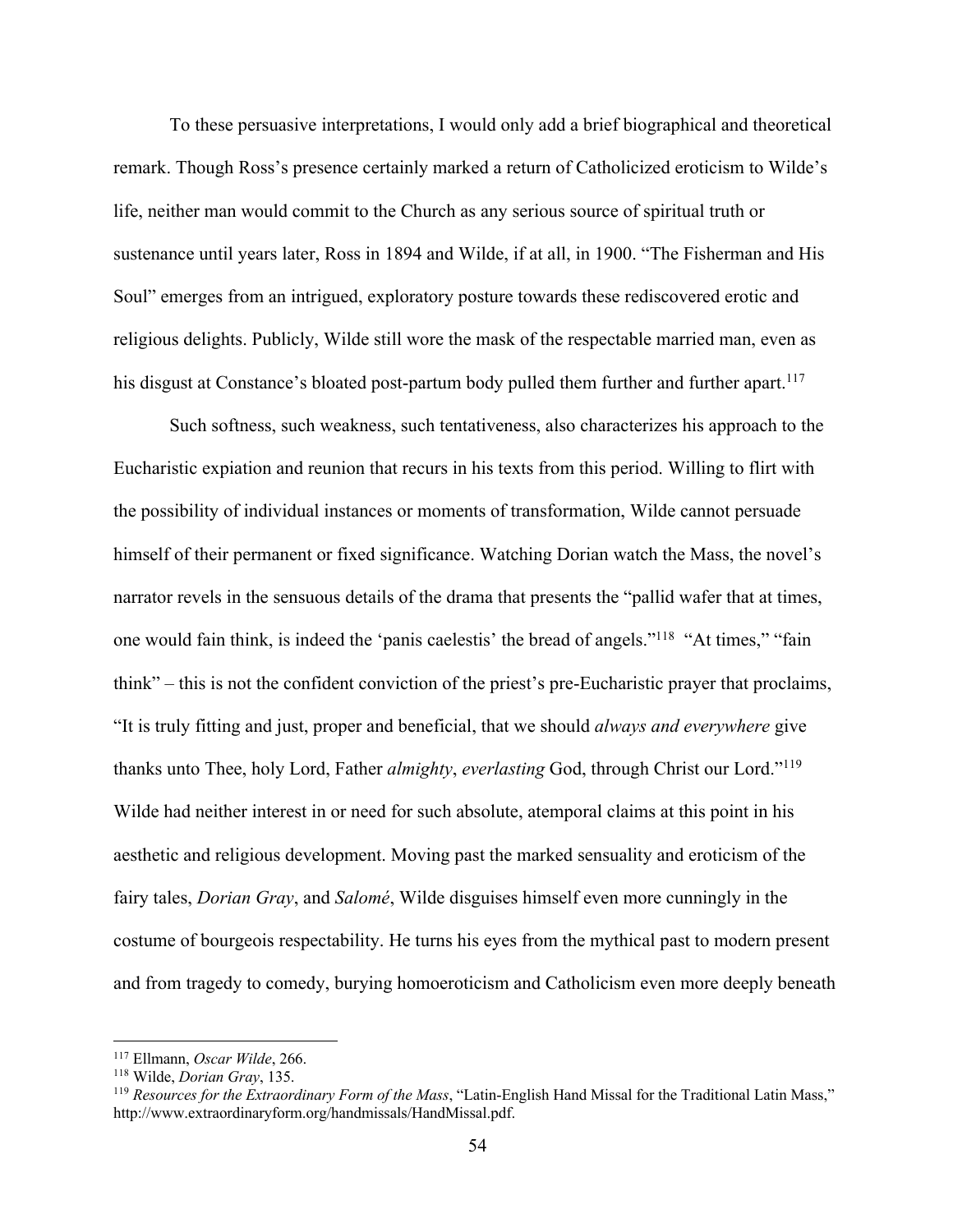the parody and mockery that skirts across the surface of his society plays. And, as we shall see in the next chapter, the bearer of this buried burden is an invisible, phantom-like fool whose name, fittingly enough, is "Bunbury."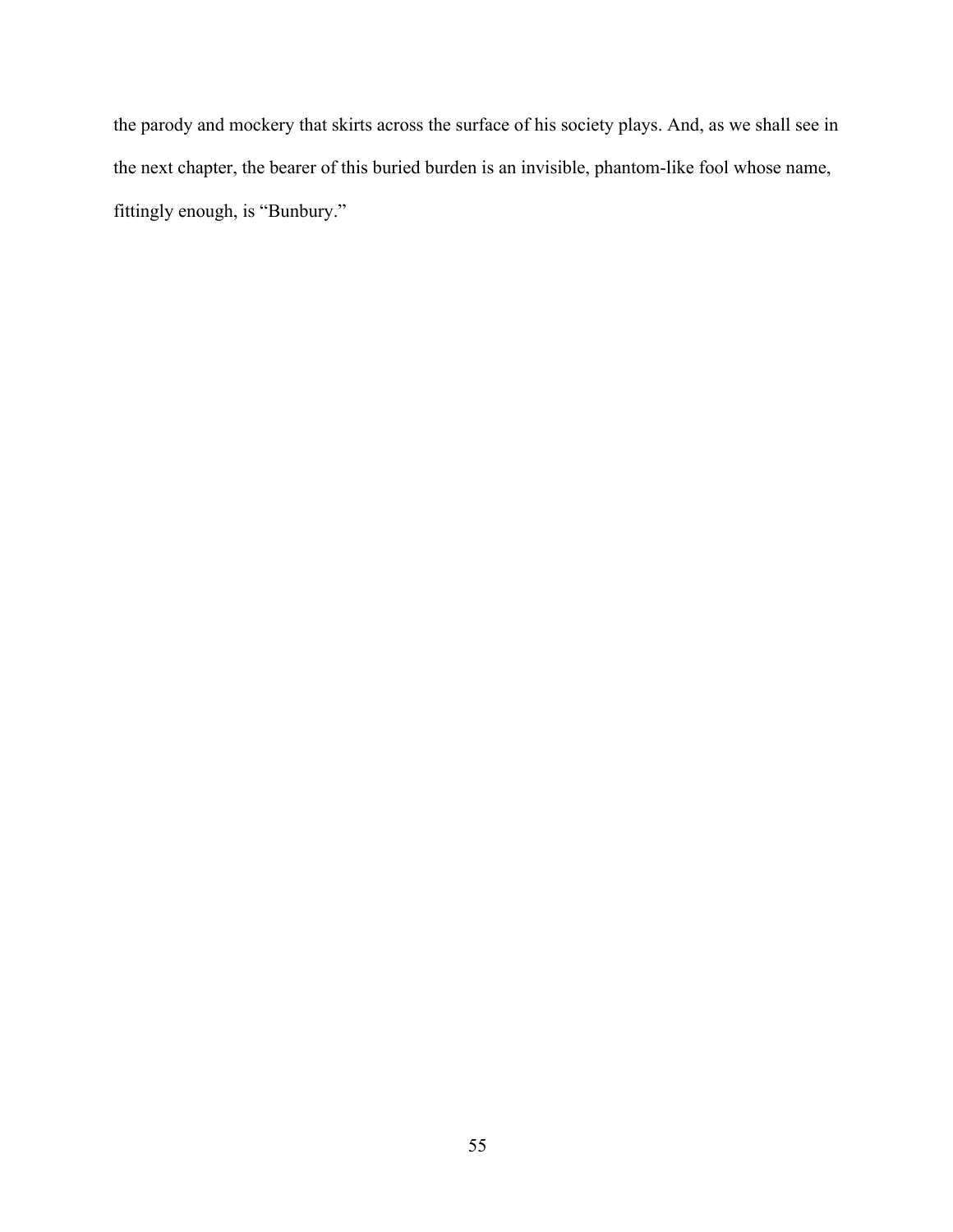## CHAPTER 2 BUNBURYING AND BAPTISM, OR, THE IMPORTANCE OF BEING ADOPTED

In December of 1894, John Francis Bloxham published "The Priest and the Acolyte" in the first – and only – edition of *The Chameleon*. <sup>1</sup> Placed next to Wilde's "Phrases and Philosophies for the Use of the Young" and Lord Alfred Douglas's "Two Loves," Bloxham's story is deliberately designed to shock.<sup>2</sup> An Anglo-Catholic priest falls in love with his young acolyte, who requites with equal ardor. Upon being discovered, the two decide to consecrate their love in death. The priest poisons the chalice containing the sacrament and administers it to the acolyte and himself. The story concludes with the two lovers locked in erotic, Eucharistic embrace: "The sad-faced figure of the crucifix hung there in its majestic calm. On the steps of the altar was stretched the long, ascetic frame of the young priest robed in the sacred vestments; close beside him…lay the beautiful boy in scarlet and lace. Their arms were round each other; a strange hush lay like a shroud over all."3 It's hard to imagine a story more perfectly pitched to please the author of *Salomé* and "The Fisherman and His Soul."

Yet Wilde remained unimpressed. "The story is, to my ears, too direct: there is no nuance: it profanes a little by revelation," he wrote to friend Ada Leverson. "God and other artists are always a little obscure."4 Such obscurity would characterize Wilde's own portrayal of Bloxham in *The Importance of Being Earnest*. As Christopher Craft observes, Wilde transforms the "undergraduate of strange beauty" into a "lady considerably advanced in years": John Francis Bloxham becomes Lady Bloxham, the woman to whom Jack lets his house in Half-Moon Street.<sup>5</sup>

<sup>&</sup>lt;sup>1</sup> Richard Ellmann, *Oscar Wilde* (New York: Vintage Books, 1987), 428.<br>
<sup>2</sup> Ellis Hanson, *Decadence and Catholicism* (Cambridge: Harvard University Press, 1997), 298-299.<br>
<sup>3</sup> John Francis Bloxham, *The Priest and the* 

<sup>&</sup>lt;sup>4</sup> Wilde qtd. Ellmann, *Oscar Wilde*, 428. *Secure quarties as a Wilde qtd. Ellmann, Oscar Wilde, 428.* 5 Christopher Craft, *Another Kind of Love: Male Homosexual Desire in English Discourse*, 1850-1920 (Berkeley: University of California Press), 123.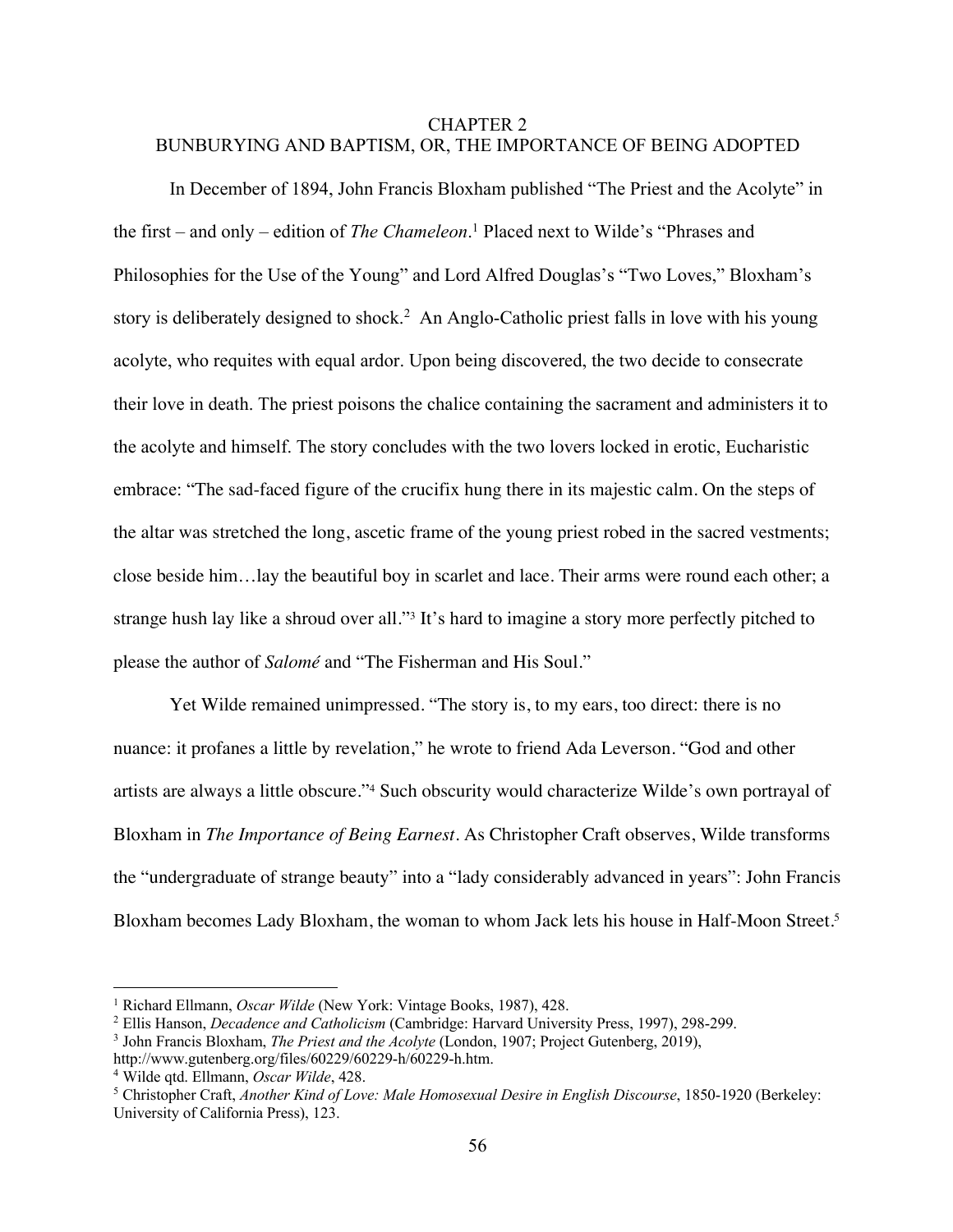Bloxham's presence is thus changed beyond recognition and inaudible to all but those who have ears to hear.<sup>6</sup>

This transformation guides my reading of *The Importance of Being Earnest*. The play hinges on two crucial absences: the absence of Bunbury and the absence of Jack's real father.<sup>7</sup> Critics have made sense of these absences in a number of ways. Jonathan Dollimore argues the play demonstrates Wilde's anti-essentialism; human subjectivity is no more sincere or substantial than the masks that Jack and Algernon wear in their pursuit of pleasure and marriage.<sup>8</sup> Similarly, Craft sees the play as "a withering critique of the political idea…that anyone's sexuality, inverted or otherwise, could be natural or unnatural at all."<sup>9</sup> Brigitte Bastiat suggests that Wilde anticipates the contributions of Judith Butler, enacting a kind of gender parody.10 Wilde thus emerges as a proto-postmodernist, constructing subjectivity as pure performativity and truth as nothing but disguises.

Other critics, however, detect a note of sincerity hidden behind all the puns and plot twists. John Schad places the play in Wilde's overall critique of secularization, arguing that Wilde makes "an intuitive link between being queer and being Christian" in a context where religion was growing increasingly nominal.<sup>11</sup> Jarlath Killeen contends that Anglo-Catholicism's

scholarship on the play. My aim merely is to produce a (somewhat) new account of these absences.

<sup>8</sup> See Jonathan Dollimore, *Sexual Dissidence: Augustine to Wide, Freud to Foucault* (Oxford: Clarendon Press, 1991), 6-18 for an overview of Wildean anti-essentialism; see pages 16-17 for these themes in *Earnest*, where Dollimore highlights Wilde's ironic use of mask imagery.

<sup>&</sup>lt;sup>6</sup> *Cf*. Matthew 11:15. Craft notes the importance of hearing in the play (124), arguing that the homophonics of the play's central pun connote its homoerotics (130-139).<br><sup>7</sup> It should go without saying that this insight about absences is not original to me, but turns up repeatedly in

<sup>9</sup> Craft, *Another Kind*, 112.

<sup>10</sup>Bastiat, "*The Importance of Being Earnest* (1895) by Oscar Wilde: Conformity and Resistance in Victorian Society," *Cahiers Victorians and Édouardiens* 72 (2010): 55. Bastiat acknowledges that the play invites multiple readings – including an anti-essentialist reading in which Wilde "debunk[s] the very notion of seriousness" (59) and a satirical reading in which Wilde "tackle[s] serious subjects but did not believe his public would understand his attempts at turning traditions and preconceived notions upside down" (59).<br><sup>11</sup> John Schad, *Queer Fish: Christian Unreason from Darwin to Derrida* (Eastbourne: Sussex Academic Press,

<sup>2004), 96.</sup> For Schad's discussion of *Earnest*, see pages 95-6, 105-6, and 109-113.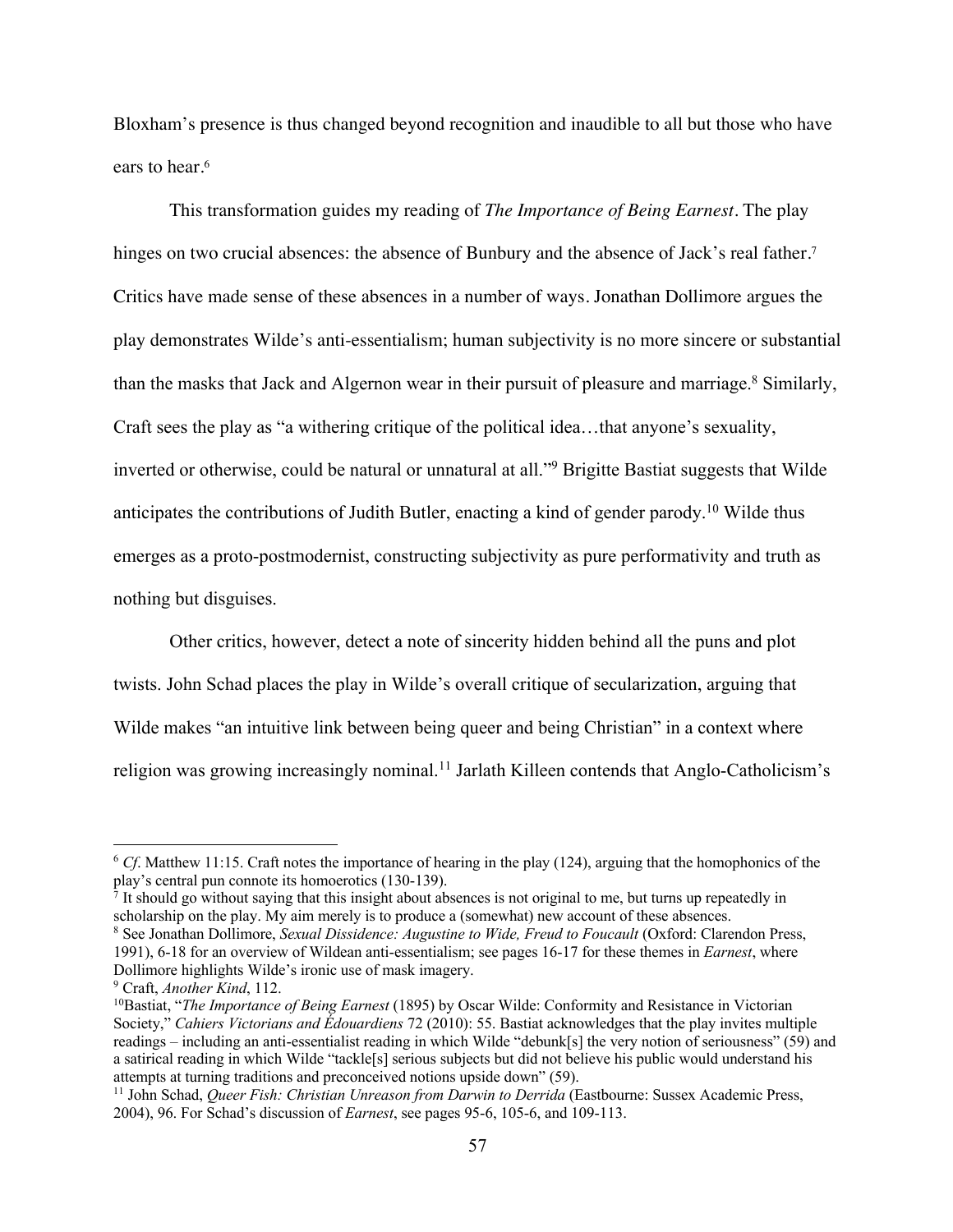rejection of the gender norms and nuclear family of mainstream Victorian Anglicanism shapes its homosexual subtext.12 Ellmann notes that Wilde was under a good deal of psychological duress during the composition of *Earnest* and that his escalating conflict with the Marquess of Queensberry made him transpose the themes of sin, repentance, and regeneration that appear in *Dorian Gray*, *Salomé*, and *An Ideal Husband* into a high-comic key.13

I ally myself with this latter group of critics, seeing in *The Importance of Being Earnest* traces of the Catholic themes that had preoccupied Wilde in earlier works, obscured and twisted almost beyond recognition. However, I rely repeatedly on the anti-essentialist Craft throughout my analysis, not only because his reading is so persuasive, but because the arc of his argument mirrors the arc of the Christian narrative: the queer excess and anti-essentialism represented by bunburying, by punning, by the nonsense Algernon repeatedly talks are "ritually expelled" in favor of marriage, of inheritance, of the "name of the Father" – only to have these despised and rejected queer elements return and reunite within the heterosexual happy ending.<sup>14</sup> Craft's language glancingly and tantalizingly alludes to the religious resonances hidden deep within *Earnest*, but his analysis of them remains underdeveloped; on the rare occasion where he does discuss the religious language in the play, he reads it as a mere signifier for queer desire rather than as the product of an imagination whose religious and erotic elements mutually stimulate one another.

<sup>&</sup>lt;sup>12</sup> Jarlath Killeen, *The Faiths of Oscar Wilde: Catholicism, Folklore and Ireland* (New York: Palgrave Macmillan, 2005), 138-161.

<sup>&</sup>lt;sup>13</sup> Ellmann, *Oscar Wilde*, 417-423.<br><sup>14</sup> Craft, *Another Kind*, 115. Craft uses the language of resurrection to describe this process: "Passing away only to be passed on, Bunbury is buried, and buried alive, within the duplicitous precincts of the presumptively 'natural' male subject…Apparently not every explosion, however terminal, implies a death. In Bunbury's end is Ernest John's beginning" (138). I include this quote to indicate why Craft's argument was so suggestive to me. For the sake of space, I will not mention every instance where his language is religiously inflected, but his rhetoric informs my argument throughout this chapter.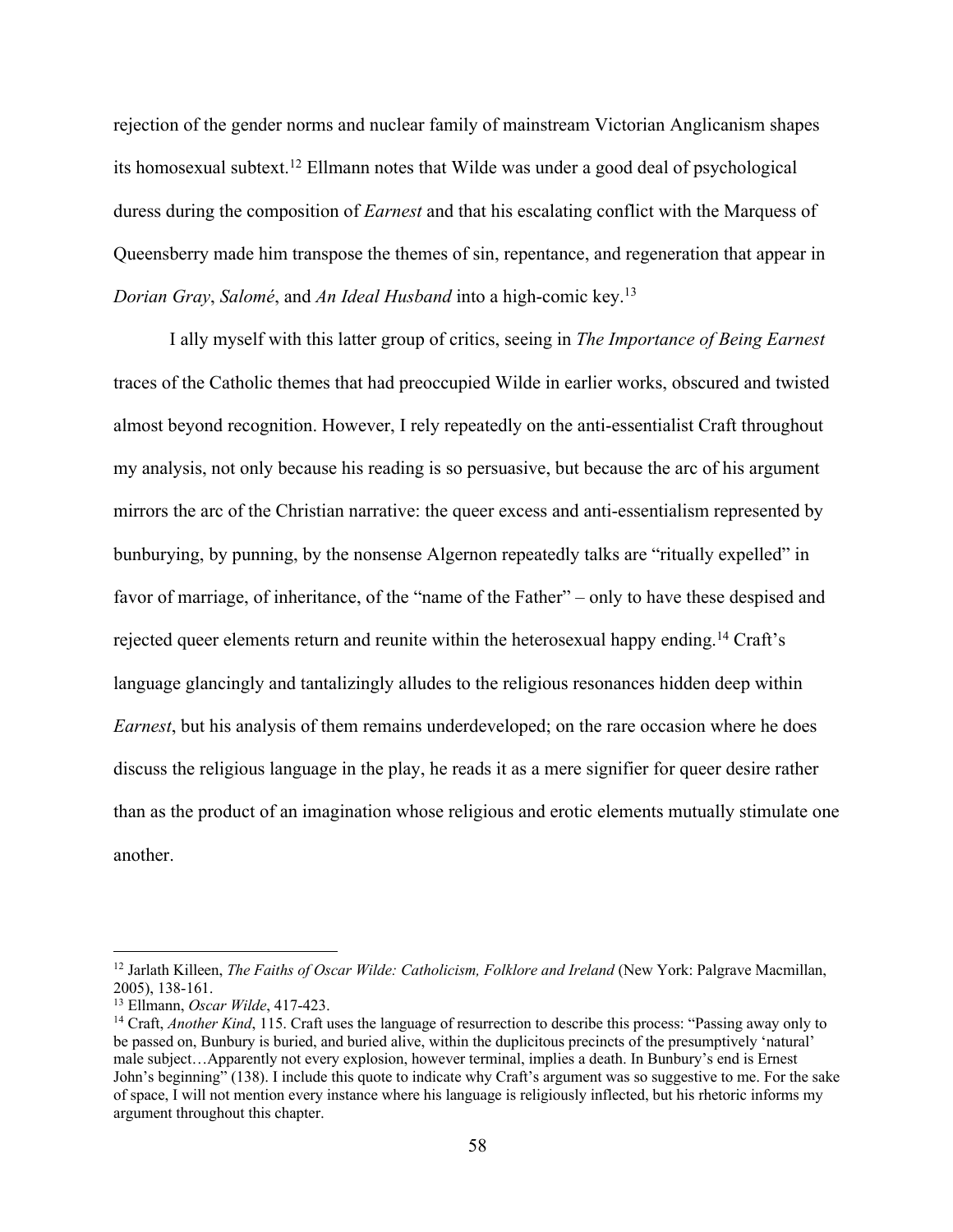I also rely on Killeen, to whose reading of the play I am indebted. Like him, I see Wilde resisting the gender norms of Protestantism's patriarchal "muscular Christianity" by embedding the queer valences of Catholicism throughout the play.15 However, while Killeen sees Wilde drawing on the resources of the specifically Anglo-Catholic tradition to stage his resistance, I argue that he also uses the resources of the very same biblical, prayer-book Protestantism he mocks. Building on the work of these critics, this chapter rereads *The Importance of Being Earnest* with an eye to the ways in which Wilde cunningly repackages Catholic and erotic themes of earlier works to make them palatable to an Anglican audience. Though he famously derided consistency as "the last refuge of the unimaginative," in *Earnest* Wilde consistently and imaginatively engages the Eucharistic and baptismal images that repeatedly emerge in his work, queering them more subtly than in any earlier text.<sup>16</sup>

Halfway through the first act, Algernon delivers one of the play's best-known axioms: "All women become like their mothers. That is their tragedy. No man does. That's his."17 It may be a tragedy for Algernon, but for the audience, men's inability to become like their mothers forms the central comedy of the play. *The Importance of Being Earnest* focuses on the strategic ways women make the constraints of patriarchy work in their interests.<sup>18</sup> For Wilde, women have

<sup>&</sup>lt;sup>15</sup> Killeen's discusses Anglo-Catholicism's resistance to muscular Christianity (140-156).

<sup>&</sup>lt;sup>16</sup> Wilde qtd. Jure Gantar, *The Evolution of Wilde's Wit* (New York: Palgrave Macmillan, 2015), 128.<br><sup>17</sup> Oscar Wilde, *The Importance of Being Earnest*, in *The Norton Anthology of English Literature*, ed. Carol T. Christ, Alfred David, et. al (New York: W.W. Norton & Company, 2006), 2234. Patrick M. Horan flags this quote as evidence of the high regard in which Wilde held his mother, using it as the epigraph for the introduction to his study of "Maternal Presence in the Works of Oscar Wilde"; see *The Importance of Being Paradoxical: Maternal Presence in the Works of Oscar Wilde* (Cranbury, NJ: Associated University Presses, 1997), 13. However, it was Victoria White's scholarship on Wilde that first directed my attention to Wilde's depiction of the maternal. She offers a searing critique of Wilde's sexism, arguing that any feminism in his work stemmed from his ambivalent admiration of his mother, whose classist tendencies powerfully influenced her son. "Women of No Importance: Misogyny in the Work of Oscar Wilde," in *Wilde the Irishman*, ed. Jerusha McCormack (New Haven: Yale University Press, 1998), 159.

<sup>&</sup>lt;sup>18</sup> My argument here parallels Killeen's. Killeen contrasts the behavior of Jack and Algernon, who constantly try to hide their duplicity, with that of the women characters, who "are comfortable and at ease with paradox and contradiction" (155). He attributes Jack and Algernon's need for duplicity to their attempt to live up to "the muscular Christian ideals" of respectability and duty (152), and he attributes the women's comfort with duplicity to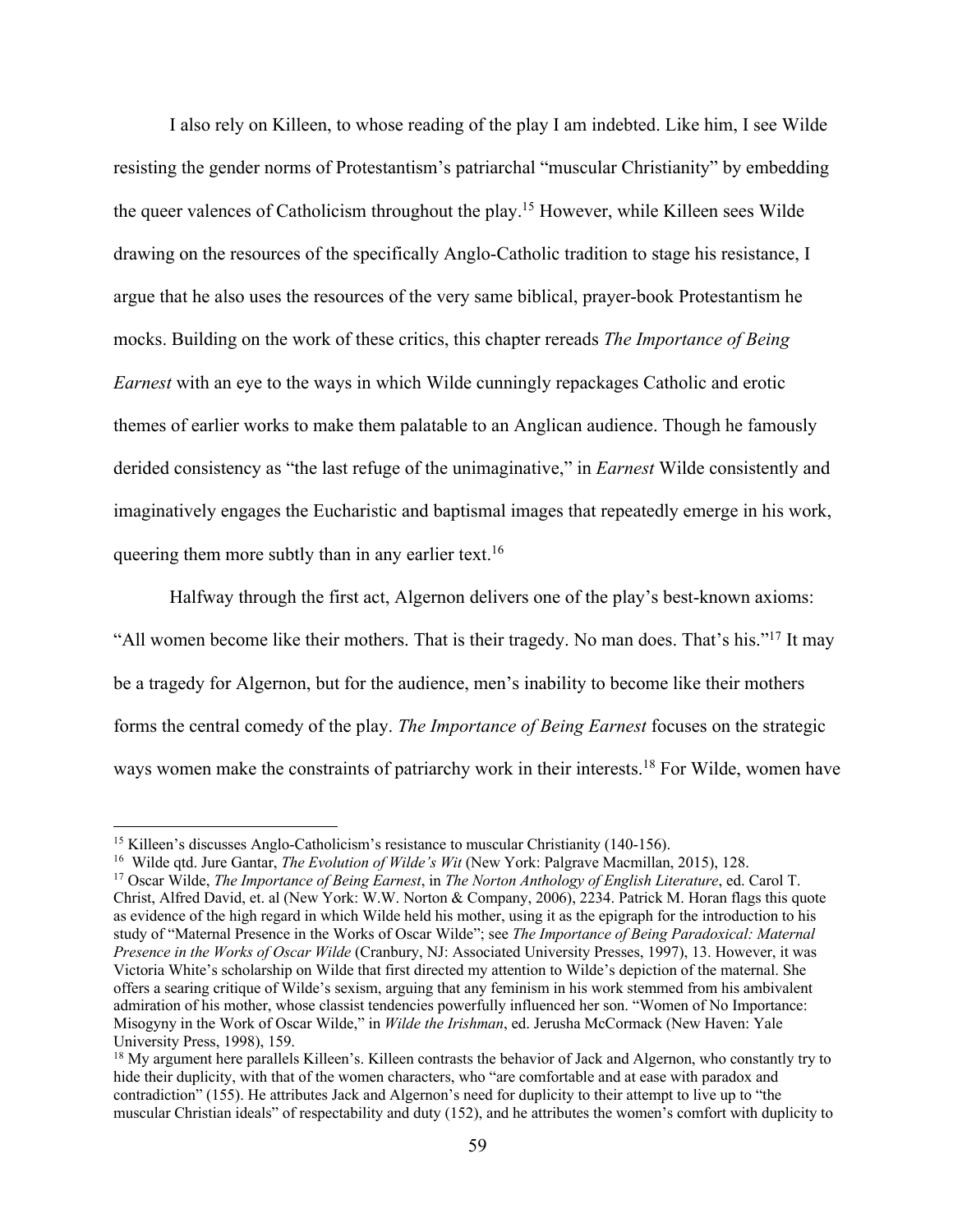a unique ability to reinvent themselves through marriage. When a woman marries, she erases the identity she was given at birth, gaining a new name and new identity through her husband; when a man marries, by contrast, he perpetuates the identity he was given at birth, passing his father's name on to a wife and children.19 Though *Earnest* postdates the spike in bigamy-plot sensation novels of the 1860s and 1870s, it nevertheless engages the same themes of feminine artifice and subversion.20 Lady Bracknell begins by rejecting Jack's request for Gwendolyn's hand out of genteel horror at his handbag heritage and speaks throughout the play as the voice of Victorian social norms and class prerogatives. But in one of the many third-act revelations, we learn that Lady Bracknell comes to this role not by birth, but by marriage.<sup>21</sup> In Act III, she reveals that she married Lord Bracknell with "no fortune of any kind" – and, since aristocratic titles pass from husband to wife but not from wife to husband,  $2<sup>2</sup>$  it's equally possible that she married him with "no title of any kind" as well. $23$ 

Anglo-Catholic Ritualism. Ritualism not only ignores the dictates of nature through its account of the sacraments, but it also was, in the account of its detractors, a movement of effeminate priests and forceful women (147-156). Ritualism thus enables the female characters to succeed not by blatantly rejecting gender norms and "nature," but "by working within Victorian conventions…[and] continually exploiting them for their own purposes" (152). Jack and Algernon must therefore abandon their "schizoid muscular Christian" lives and "become Ritualists like the other characters" (152). While I agree that the play advocates the subversion of society's expectations from within and that the women are much better at this subversion than the two male protagonists, I argue that marriage, rather than Ritualism, is the source of the women's subversive power. Though Wilde will draw on Catholicism at other points in the play, he in this instance lampoons the Victorian Protestant obsession with marriage. 19 I draw this emphasis on escaping the identity given at birth from Craft, who traces how Wilde's anti-essentialist

project defies patriarchal logocentrism and "delegitimates any claim of ontological authority or natural reference" through queer, proto-Derridean puns and a plot that "installs a death or termination at the origin of male subjectivity" (109). He also notes that the state permitted Constance Wilde to legally change her own last name and that of their two children to "Holland," thus "rescinding Wilde's right to propagate the Name of the Father" (139). Craft's argument about the erasing the "paternal signifier" and the "Name of the Father" may be found on pages 109-139.<br><sup>20</sup> Maia McAleavey identifies 270 novels from 1850 onwards that adhere to what she calls bigamy plot, and notes

that while the plot gradually waned in popularity over the course of the century, 53 bigamy plot were nevertheless published in the 1890s. *The Bigamy Plot: Sensation and Convention in Victorian Novels* (Cambridge: Cambridge University Press, 2015), 1, 2, 168.<br><sup>21</sup> Bastiat also notes that Lady Bracknell married into her upper-class position (57).

<sup>&</sup>lt;sup>22</sup> Hannah Furness, "Civil partners of knights and peers should get honorary title just like wives do, MP argues," *The Telegraph*, July 2, 2012, https://www.telegraph.co.uk/news/politics/9368303/Civil-partners-of-knights-and-peersshould-get-honorary-title-just-like-wives-do-MP-argues.html. 23 Wilde, *Earnest*, 2258.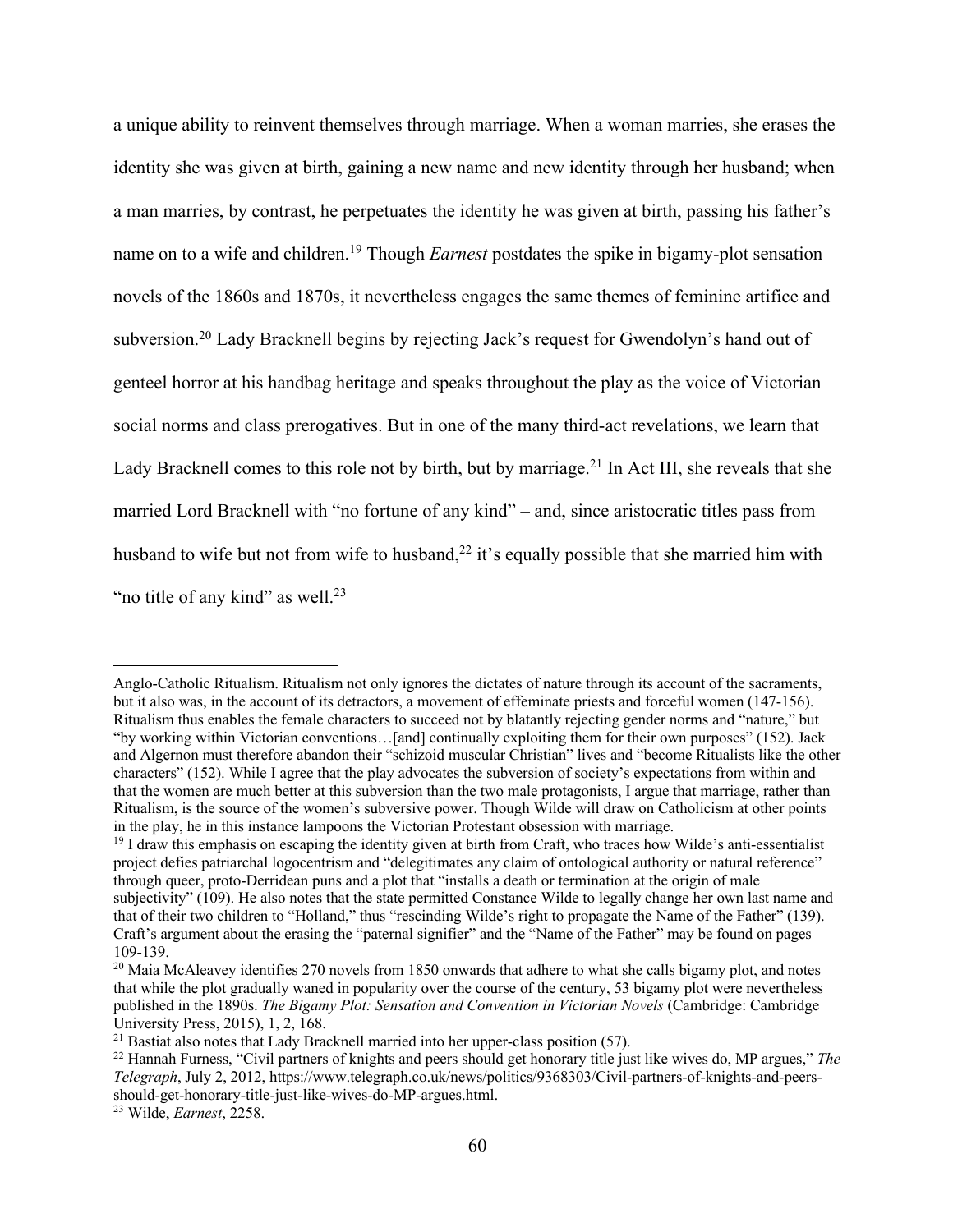Indeed, Lady Bracknell is the only character whose originary identity we are never privy to; although we know the full name – Christian, maiden and family – of every single other character, we never are told what Lady Bracknell's full name was at birth. More than Gwendolyn, more than Cecily, more even than bunburying Algernon and John Jack Ernest Worthing Moncrieff, Lady Bracknell has thoroughly eradicated her given identity and created a new one for herself.24 This triumph accounts for the praise of mothers scattered throughout the play – praise that, given Lady Bracknell's continual efforts to frustrate the courtship of Jack and Gwendolyn, would otherwise be baffling – as well as the fierceness with which Gwendolyn and Cecily compete for the coveted title of Mrs. Ernest Worthing.25 In what Tony W. Garland calls a "contest of naming," the two women begin their teatime tête-à-tête by calling one another by their Christian names and a variety of endearments, thus avoiding the paternal inscription and the name of the father. <sup>26</sup> When each learn, however, that the other threatens her quest to become Mrs. Ernest Worthing, they immediately revert to calling each other "Miss Fairfax" and "Miss

<sup>&</sup>lt;sup>24</sup> Horan's study demonstrates that Lady Wilde performed similar acrobatics of identity and name-shifting. Much like Lady Bracknell, her origins are somewhat mysterious: Her baptismal record has never been found and scholars remain uncertain of the exact date and location of her birth (17). Nevertheless, just as Lady Bracknell "never dream[s] of allowing" her lack of fortune "to stand in the way" of her social climbing, so too Lady Wilde didn't allow her uncertain origins to hold her back from developing new ones. She was an accomplished poet, using the pseudonym "Speranza" (16). Additionally, Horan writes, "she knew that a noble family lineage was a prerequisite for social ascendency; consequently, she popularized the nation that her ancestral name Elgee was a corrupt form of 'Alighieri,' thereby claiming descent from Dante. In actuality, her great-grandfather Charles Elgee was a bricklayer from County Durham" (17).

<sup>&</sup>lt;sup>25</sup> Although Jack calls Lady Bracknell "a Gorgon" and "a monster, without being a myth," in the four-act version of the play, he is far more complimentary to mothers: "After all, what does it matter whether a man has ever had a father and mother or not? Mothers, of course, are all right. They pay a chap's bills and don't bother him. But fathers bother a chap and never pay his bills. I don't know a single chap at the club who speaks to his father" (2234, 2233n6). Killeen also argues that Lady Bracknell's acceptance of duplicity makes her the true hero and victor of the play (148-152)<br><sup>26</sup> Garland argues that Wilde gives men some power of naming, but not nearly as much as he gives women: "Men

may name themselves," but it is women who "name others to exert power and ultimately provide the inevitably happy ending." "The Contest of Naming Between Ladies in *The Importance of Being Earnest*," *The Explicator* 70, no. 4 (2012): 272. Bastiat similarly observes that is Lady Bracknell who has "the power of decision, the power of money, and the power of language" (57). Killeen also notes the remarkable power she possesses over the fates of other characters (150).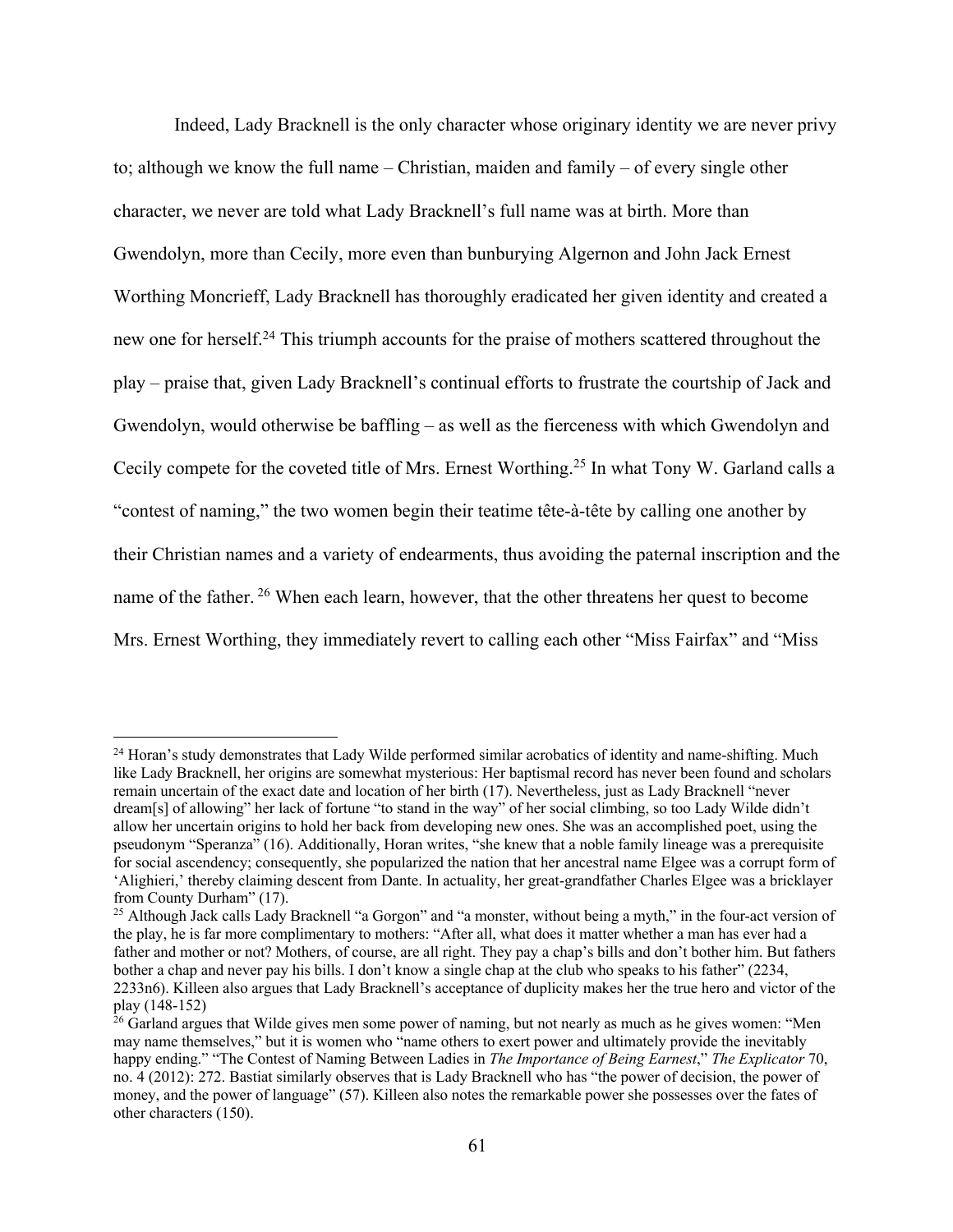Cardew" – a sharp reminder that while escape from the originary, paternal identity is possible, it hasn't occurred for either yet.<sup>27</sup>

But while marriage might be the strategy by which Gwendolyn, Cecily, and Lady Bracknell reinvent themselves, it holds no such possibilities for Jack and Algernon. Perhaps inspired by the subversive ingenuity of the marital model, they look to the church for resources and select baptism as the means by which they will remake themselves. When Jack tells Algernon that he has come to London to propose to Gwendolyn, the other replies with distaste: "I thought you had come up for pleasure? I call that business."28 It may begin as business, but the business of marriage quickly skids into the sacrament of baptism for both of them. "Gwendolyn, I must get christened at once – I mean we must be married at once," Jack fumblingly proclaims to his beloved.<sup>29</sup> In the next act, Algernon likewise bumbles through his response to Cecily: "I must see [Dr. Chasuble] at once on a most important christening – I mean a most important business."30

Like marriage, this at first may seem like an odd choice: Why choose as a means of escape from the name of the Father the very process that perpetuates it? But even as Wilde collapses the dreary duties of the bourgeois man – finding a profession (business) and finding a wife (marriage) – into a single sacramental task, he imbues that task with distinctly queer resonances. In several four-act versions of the play, Dr. Chasuble speaks what Craft describes as "an outrageous chain of gay metonyms" that recall Wilde's own erotic exploits:

> Oh, I am not by any means a bigoted *paedobaptist*...You need have no apprehensions [about immersion]...*Sprinkling* is all that is necessary, or indeed, I

<sup>&</sup>lt;sup>27</sup> Garland notes that the switch to the use of last names serves as "an attempt to secure the other woman's unmarried status" (273).

<sup>&</sup>lt;sup>28</sup> Wilde, *Earnest*, 2244.<br><sup>29</sup> Wilde, *Earnest*, 2230.<br><sup>30</sup> Wilde, *Earnest*, 2247. Craft observes: "In the shuttle of self-representation, being itself must slip on a name or two" (128). The same may be said of the play's sacramental economy: In the shuttle of self-representation, being itself must slip on a sacrament or two.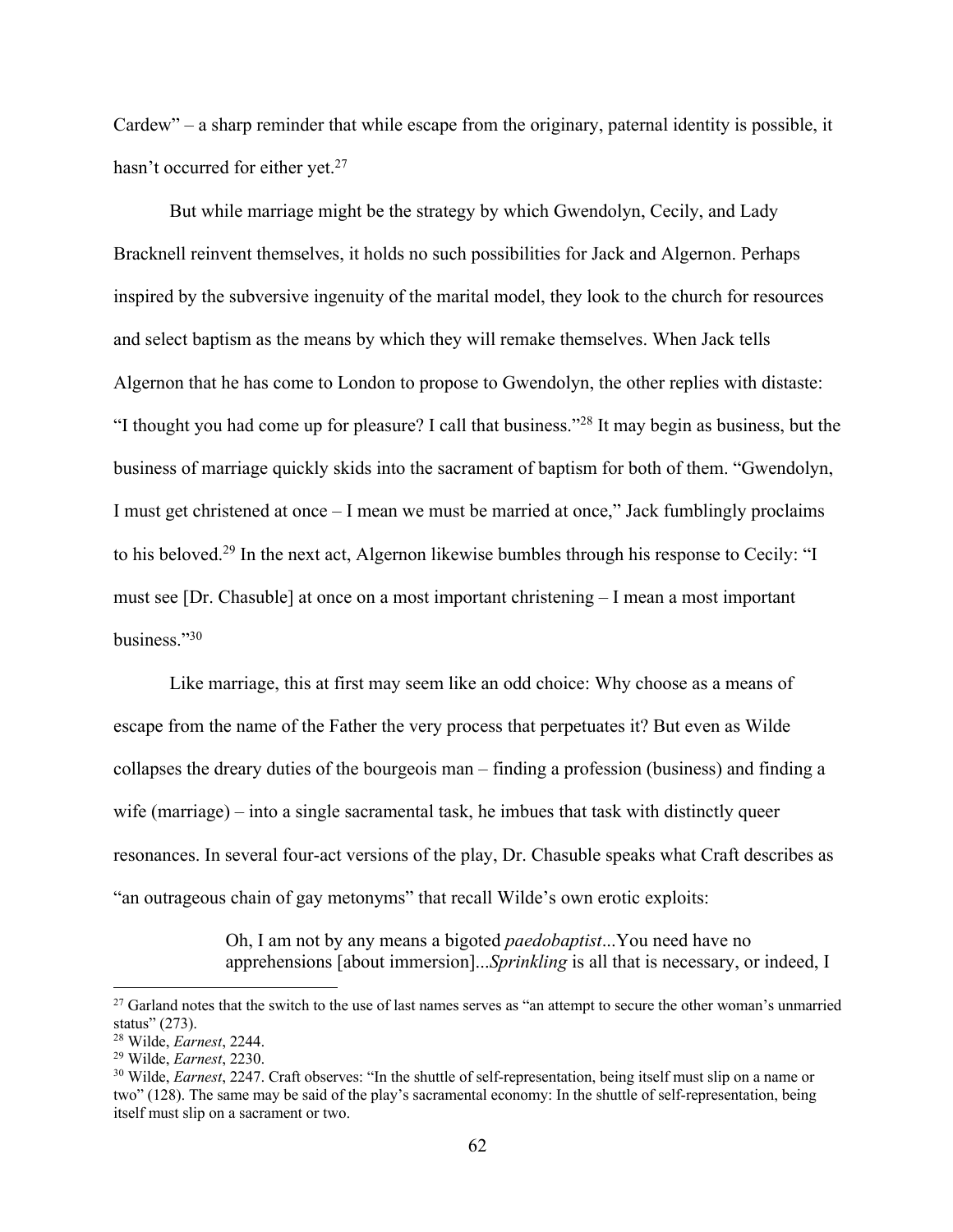think, advisable...I have two similar ceremonies to perform...A case of twins that occurred recently *in one of the outlying cottages* on your estate...I don't know if you would care to *join them at the Font*. Personally I do not approve myself of *the obliteration of class distinctions*. 31

"[T]he obliteration of class distinctions" becomes in Craft's reading a gesture to Wilde's frequent patronization of young male prostitutes, and "paedobaptism" and "join[ing] at the Font" a euphemism for the acts of gross indecency he would perform with them.<sup>32</sup> Even the seemingly innocent word "cottages" corresponds to an accusation of Queensberry's: "at a house called 'The Cottage' in Goring….[Oscar Wilde] did solicit and incite...the said acts."33 Wilde thus inserts "Bunburied significations" throughout his sacramental symbolism,<sup>34</sup> leading Dr. Chasuble to comment that "corrupt readings seem to have crept into the text."35

Yet while Craft's reading is provocative, he does not dig quite deep enough in search of the buried Mr. Bunbury. The "corrupt," queer readings that have "crept" into the text are neither original to Wilde, nor unique to his erotic experiences. Craft highlights how the play teeters between "natural," teleological marriage and "unnatural," queer Bunburying, ultimately integrating them in an "irreducible isomorphism."36 A closer look, however, reveals another binarism integrated into an "irreducible isomorphism": that of the "unnatural" family structure of adoption and the "natural" family structure of blood relations – an isomorphism authorized by the sacrament of baptism itself. From the very beginning of his gospel, St. John establishes baptism as kind of non-sexual reproduction: "But as many as received [Christ], to them [God] gave the power to become sons of God...Which were born not of blood, nor of the will of the

 $31$  Craft pulls together a series of quotes from earlier drafts of the play (125). He does not emphasize these phrases in the block quote, but discusses each of them individually in the paragraph following the block quote.

<sup>&</sup>lt;sup>32</sup> Craft, *Another Kind*, 125.<br><sup>33</sup> Oueensberry gtd. Craft, *Another Kind*, 125.

<sup>&</sup>lt;sup>34</sup> Craft, *Another Kind*, 125.<br><sup>35</sup> Wilde qtd. Craft, *Another Kind*, 125.<br><sup>36</sup> Craft, *Another Kind*, 137.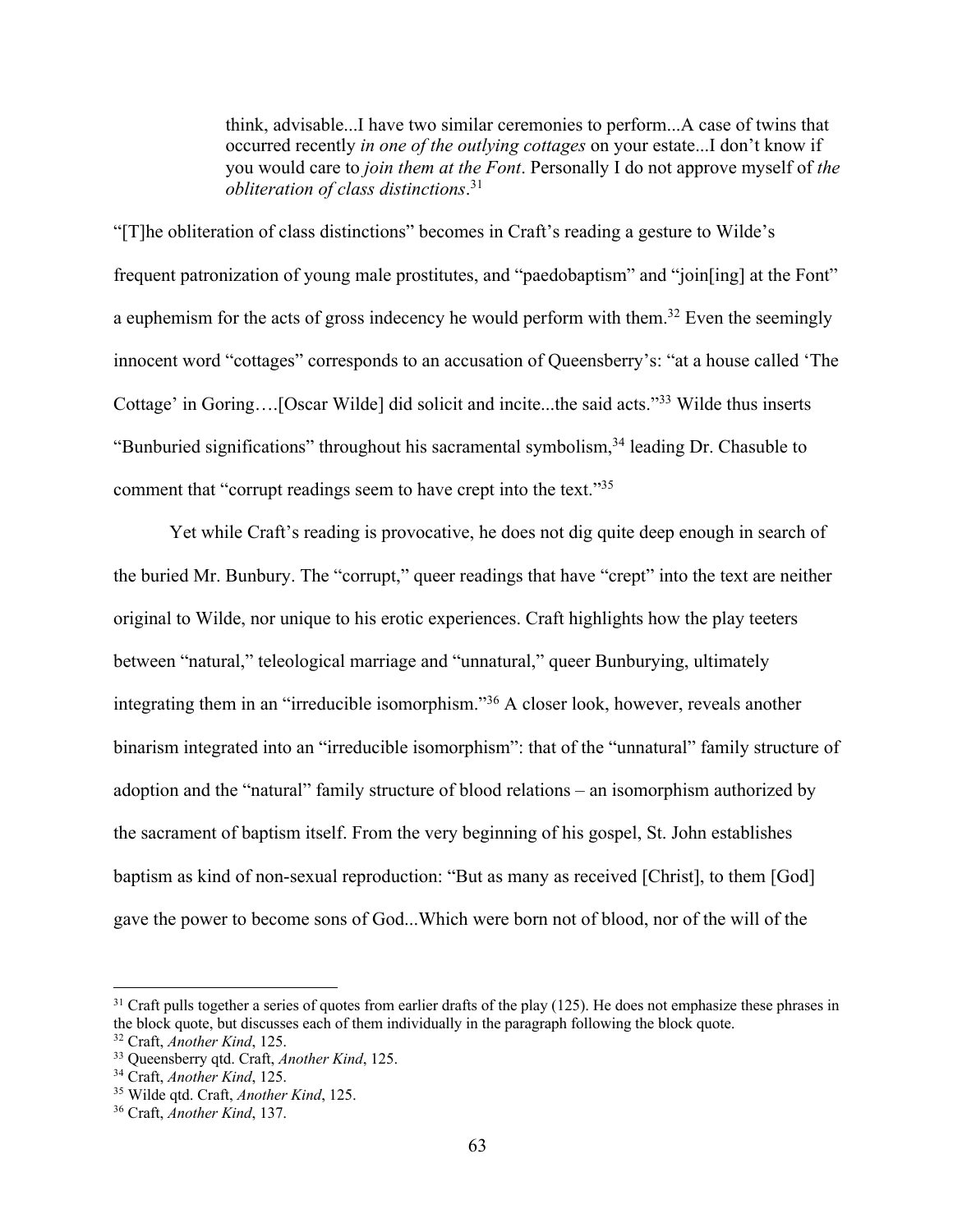flesh, nor of the will of man, but of God."<sup>37</sup> Similarly, St. Paul describes baptism in terms of adoption, writing in the epistle to the Galatians that "when the fullness of time was come, God sent forth his Son…that we might receive adoption as sons" and in the epistle to the Romans that the Christian has received "the Spirit of adoption" from God.38 *The Book of Common Prayer* echoes these images: In the order for paedobaptism, the minister baptizes the child, prays for him, and then announces to the congregation that "this child is regenerate and grafted into the body of Christ's Church" – a biblical, ecological image of adoption that connotes unnatural, artificial insertion and penetration.<sup>39</sup> Far from "creeping" into the text, Wilde's "corrupt readings" of baptism merely revive the queer potentiality that has lain dormant within the tradition all along.

This queer potentiality governs Jack's character arc throughout the course of the play. Although born with the name Ernest John Moncrieff, he eludes the name of the father not through any efforts of his own, but instead through the intervention of "an old gentleman of a very charitable and kindly disposition," Mr. Thomas Cardew. <sup>40</sup> Tellingly, although Cardew does endow Jack with some property, he does not give him his own name, instead naming him for the destination of the "first-class [train] ticket…in his pocket."41 Yet even this new identity proves insufficient to escape the paternal inscription. As Cecily's guardian, Jack has been placed in the position of adoptive father. This position, as he explains to Algernon, forces him to "*adopt* a very high moral tone" when in the country and to adopt an altogether new identity when in in town.<sup>42</sup>

<sup>&</sup>lt;sup>37</sup> John 1:12-13.<br><sup>38</sup> Galatians 4:4-5, Romans 8:15.<br><sup>39</sup> "The Ministration of the Publick Baptism of Infants to be used in the Church," in *The Book of Common Prayer*, *And Administration of the Sacraments, and Other Rites and Ceremonies of the Church, According to the Use of The Church of England; Together with the Psalter or Psalms of David* (Cambridge: John Baskerville, 1762), 332, https://play.google.com/books/reader?id=\_sYUAAAAQAAJ&hl=en&pg=GBS.PA19-IA284. 40 Wilde, *Earnest*, 2232.

<sup>41</sup> Wilde, *Earnest*, 2232.

<sup>42</sup> Wilde, *Earnest*, 2226, emphasis mine.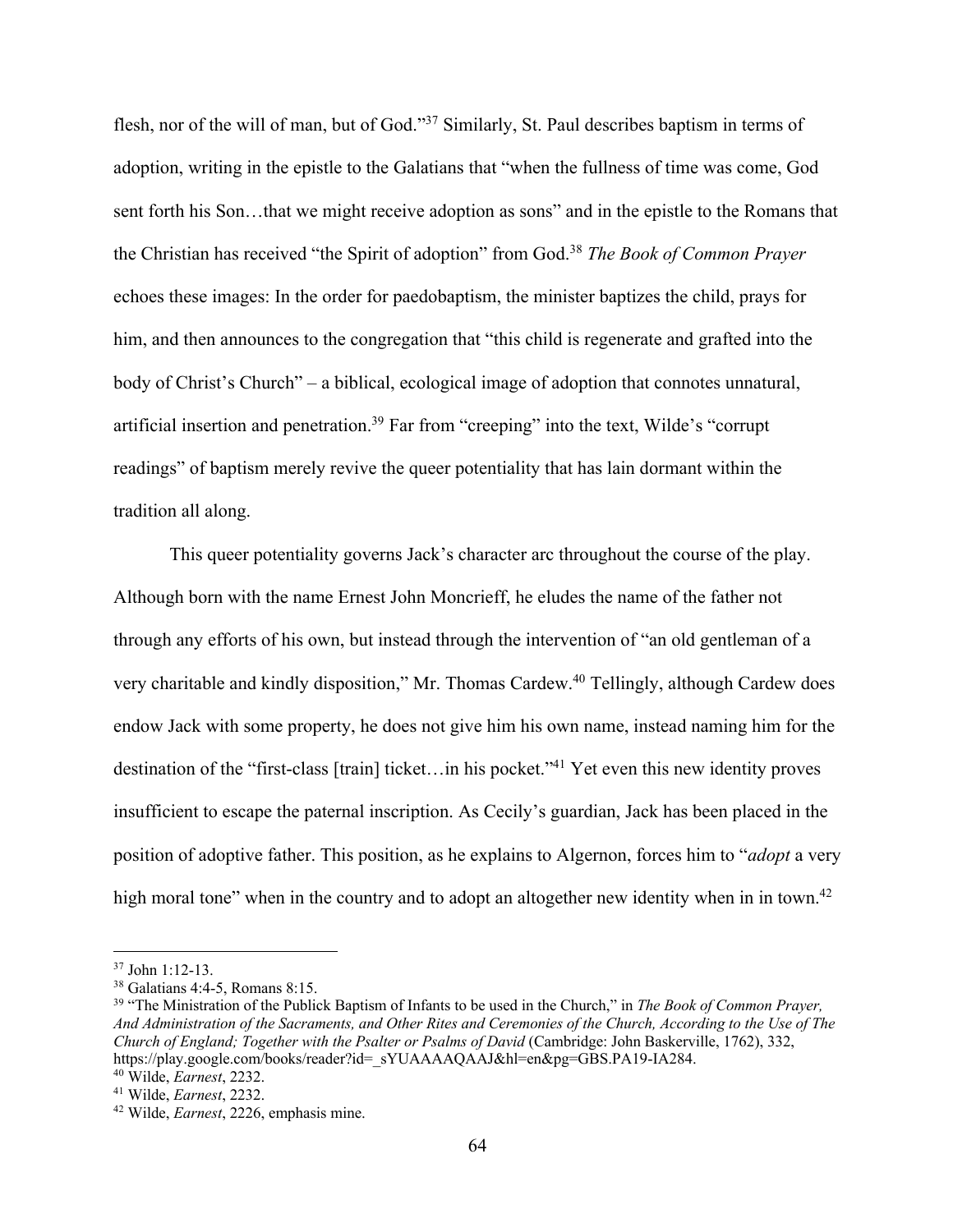Upon learning that Gwendolyn will only marry a man "of the name of Ernest," he seeks to permanently inscribe this latter adopted identity upon himself through christening – a form of adoption.43

Algernon's status as adopted is far less obvious than Jack's, but the play hints at it as well. Algernon attempts to assert his cousinly authority over Gwendolyn by objecting to her private conversation with Jack at the end of Act I. Gwendolyn quickly reminds him that he has no natural authority in the situation and uses the language of adoption to do so. "Really, Gwendolyn, I don't think I can allow this at all," Algernon says, to which she quickly retorts: "Algy, you always *adopt* a strictly immoral attitude towards life. You are not quite old enough to do that."44 And like Jack, Algernon adopts the identity of Ernest Worthing and seeks to seal that identity upon himself through baptism.

Ultimately, however, these attempts to erase the paternal inscription and establish a new identity come to nothing. Jack learns that his adopted identity of Ernest isn't, in fact, adopted: He was given his father's name, Ernest John Moncrieff, at birth. But while the play appears to thwart Jack's escape from the paternal inscription and fix the name of the father on him forever,

<sup>43</sup> Wilde, *Earnest*, 2230. I am far from the first to observe the crucial role baptism plays in *The Importance of Being Earnest* in the attempts of the characters to create a new identity. Peter Raby, for instance, notes that "With all its artifice, Earnest concludes with a spectacular set piece of pleasure and affirmation, in which the self-created John Worthing christens himself to his own immense satisfaction…The self-christening certainly triumphs – although, as the four-act version indicates, a more thorough re-birth may be appropriate." "Wilde, and How to Be Modern: or, Bags of Red Gold" in *Wilde Writings: Contextual Considerations*, ed. Joseph Bristow (Toronto: University of Toronto Press, 2003), 158-159. Similarly, John Sloan observes that "One of the play's central images, as one commentator has pointed out, is baptism – the symbolic reminder of man's guilt and spiritual rebirth, here comically overturned by characters who, reclaiming the past are allowed effectively to rebaptize and name themselves." *Authors in Context: Oscar Wilde* (Oxford: Oxford University Press, 2003), 163. Brigitte Bastiat sees baptism as the means by which the characters enact a Butlerian gender parody; Jack and Algernon's attempts to baptize themselves as Ernest "imitate a model with no origin since Ernest never existed in the first place." "The Importance of Being Earnest (1895) by Oscar Wilde: Conformity and Resistance in Victorian Society," *Cahiers Victoriens & Édouardiens* 72 (2010): 55. Bastiat's argument ultimately proved most helpful in forming my own. Viewing baptism as a non-originary origin dovetails with Craft's reading of the play as a Derridean comedy in which the "natural" origin of bourgeois heterosexism is exposed as "an irreducible secondariness that...should but cannot authorize all that comes after" (109). I address the non-originary origins of baptism later on. 44 Wilde, *Earnest*, 2235, emphasis mine.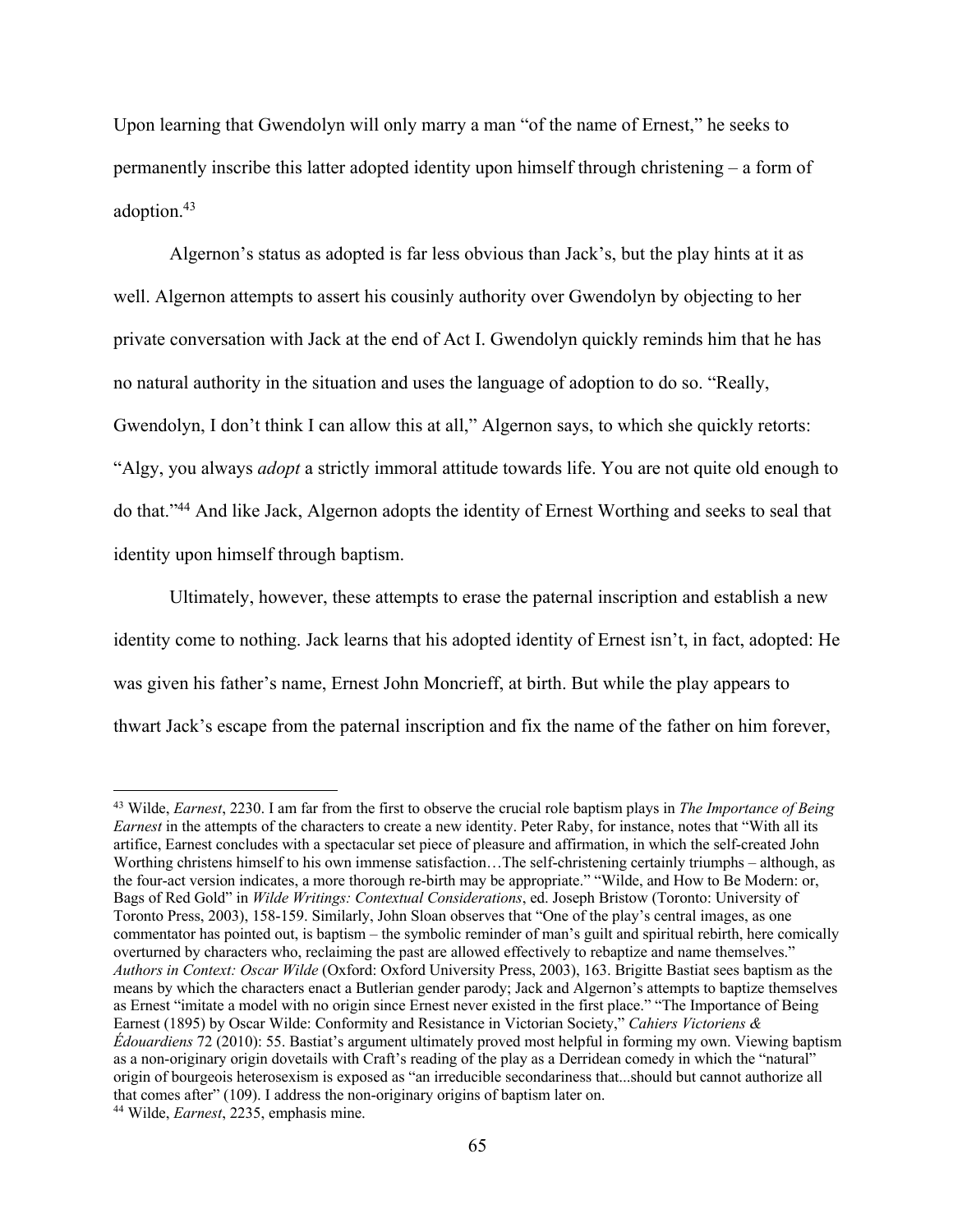in reality, it actually affirms and enables that escape. Jack's real name is Ernest John, which, as Craft points out, is merely a combination of the two names he adopted while Bunburying.<sup>45</sup> Moreover, he discovers this identity not through the direct intervention of a father, but through a series of circuitous enquiries to mother figures – first to Miss Prism, then to Lady Bracknell, and then, finally, to the army lists.<sup>46</sup> Even in these lists, Jack finds a maternal rather than a paternal presence; as Joel Fineman points out, "all the names of the fathers in the list that [he] reads begin with the name of the mother... 'Mallam, Maxbohm, Magley, Markby, Migsby, Mobbs, Moncrieff."<sup>47</sup> The escape continues to the final word of the play, where Jack simultaneously confirms the heterosexist order by claiming the name he inherited from his father and undoes it by making a pun on the double, homonymic meaning of "earnest/Ernest"<sup>48</sup> – a pun being that which, in Craft's words, "cunningly erases...the semantic differential by whose contrary labor the hetero is both made to appear and made to appear natural, lucid, self-evident."<sup>49</sup>

It is not simply Jack's name itself that simultaneously confirms and undoes the heterosexist order, however; the process by which he receives his name does so as well. The only way the Christian name of the natural father can be inscribed on a son is through an act that imitates the supernatural, adoptive fatherhood of an invisible, silent God – God being one of the play's many absent fathers, along with General Ernest John Moncrieff and Lord Bracknell. John Schad observes: "British theatre censorship clearly prohibited the portrayal of any biblical character…in this sense, the Victorian Christ was forever offstage, confined to the page…the house of the theatre is lonely…God is *not* in the house and the Bible and its characters can*not* be

<sup>&</sup>lt;sup>45</sup> Craft, *Another Kind*, 115.<br><sup>46</sup> Garland highlights how Wilde gives "the authority to name...to the matriarchal figure of Lady Bracknell" in the final scene; instead of having Dr. Chasuble christen Jack, it is Lady Bracknell who informs him of his true identity and "sanction[s] his existence as Ernest" (274).

<sup>47</sup> Joel Fineman, "The Significance of Literature: 'The Importance of Being Earnest," *October* 15 (1980): 82.

<sup>48</sup> Craft, *Another Kind*, 133-138. 49 Craft, *Another Kind*, 133.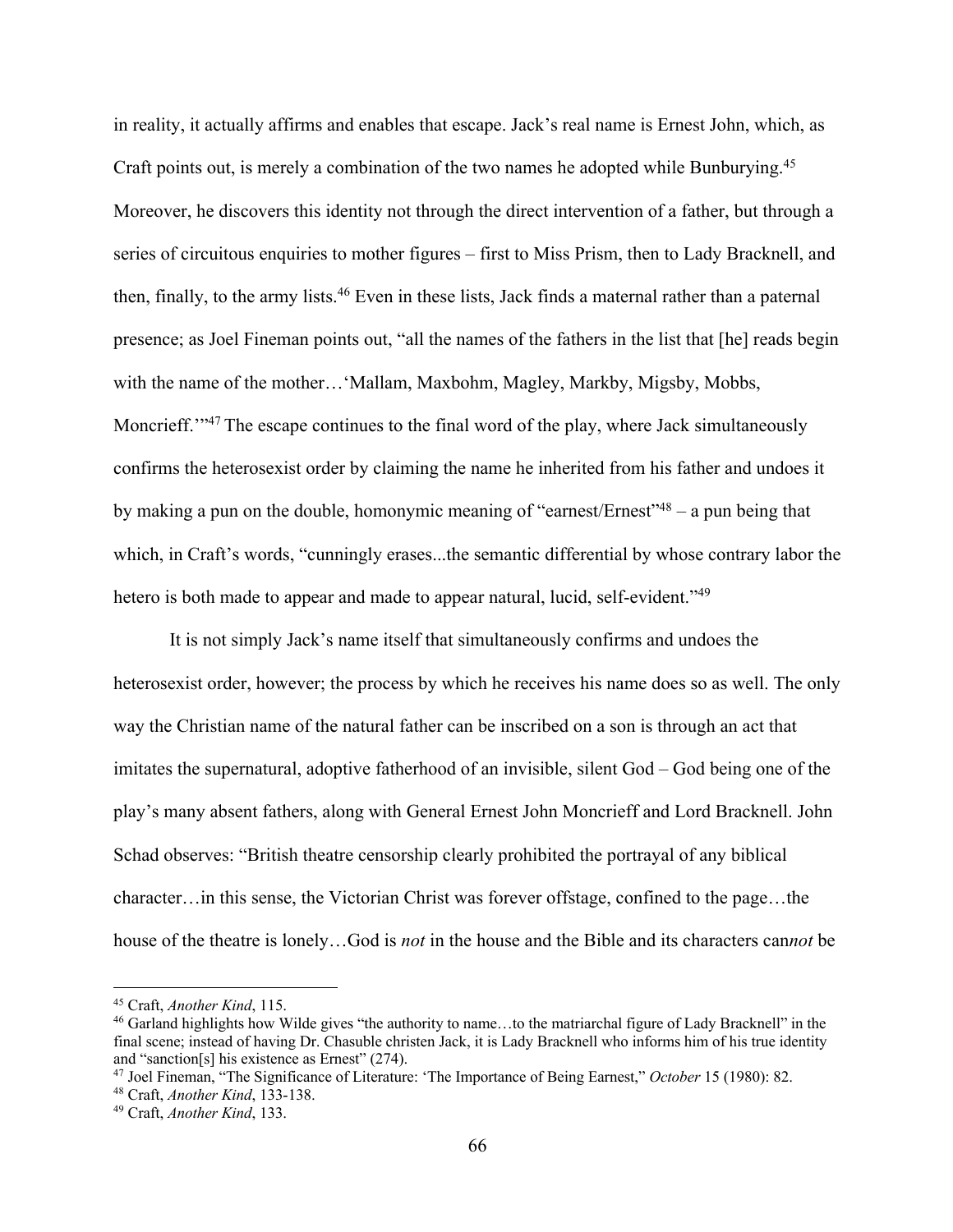staged."<sup>50</sup> *Earnest*, therefore, may be seen as a subtle retort to the censor.<sup>51</sup> Having fused his erotic and religious desires in *Salomé* and had his attempt to display them denied by the censor,<sup>52</sup> Wilde responds with what Craft calls "a complete and completely parodic submission."<sup>53</sup> In the same way that he parodies the marriage plot through the "extreme formalism" of his submission to it and hints at homoeroticism through the titular pun, he simultaneously submits to the censor's interdict and hints at his defiance of it.<sup>54</sup> He repeatedly evokes Christ's forbidden presence through the use of the word "christening" and repeatedly mocks Christ's demanded absence through the many absent fathers that drive the baptismal plot.<sup>55</sup> Wilde would later speak lovingly of "the Christ who is not in Churches."<sup>56</sup> Here, he subtly reminds the audience of the Father God who is not found in theatres.

Moreover, the family that Jack winds up with at the end of the play also evinces the link between baptism and queer erotics in Wilde's imagination. Killeen argues that the play deliberately engages the "Anglo-Catholic challenge to the traditional family."57 "Brother Ernest" – that is, Algernon in disguise – returns unexpectedly from the dead and greets the flabbergasted "Brother John"; Gwendolyn and Cecily likewise form a "sisterhood" soon after their meeting.<sup>58</sup>

<sup>&</sup>lt;sup>50</sup> Schad, *Queer Fish*, 109, 112.<br><sup>51</sup> Killeen also sees the play as Wilde's contribution to a religious controversy: "[T]he opposition to modernity and its Protestant engine is deflected…This is still a fight, but the fight is more subtly inflected" (161).<br><sup>52</sup> Schad highlights the censor's ban of *Salomé* (109-110).

<sup>&</sup>lt;sup>53</sup> Craft, *Another Kind*, 112.<br><sup>54</sup> Craft, *Another Kind*, 113.<br><sup>55</sup> Schad makes this same point but with a different piece of dialogue; he highlights the moment where Jack quotes Christ's words to the women caught in adultery – "who has the right to cast a stone?" – to Miss Prism as a moment where "Christ himself... is almost onstage... but not quite" (109).

<sup>56</sup> Wilde, *De Profundis*, in *The Complete Works of Oscar Wilde*, ed. Owen Dudley Edwards, Terence Brown, Declan Kiberd and Merlin Holland (London: HarperCollins Publishers, 2003), 1039, 1020.<br><sup>57</sup> Killeen, *Faiths*, 157. Rejection of the heteronormative, nuclear family structure was not a new theme for Wilde.

As Frederick Roden and Dollimore observe, Wilde discusses the dissolution of family life in *The Soul of Man Under Socialism*. See *Same-Sex Desire in Victorian Religious Culture* (New York: Palgrave MacMillan, 2002), 139 and *Sexual Dissidence*, 9, respectively. 58 Ibid.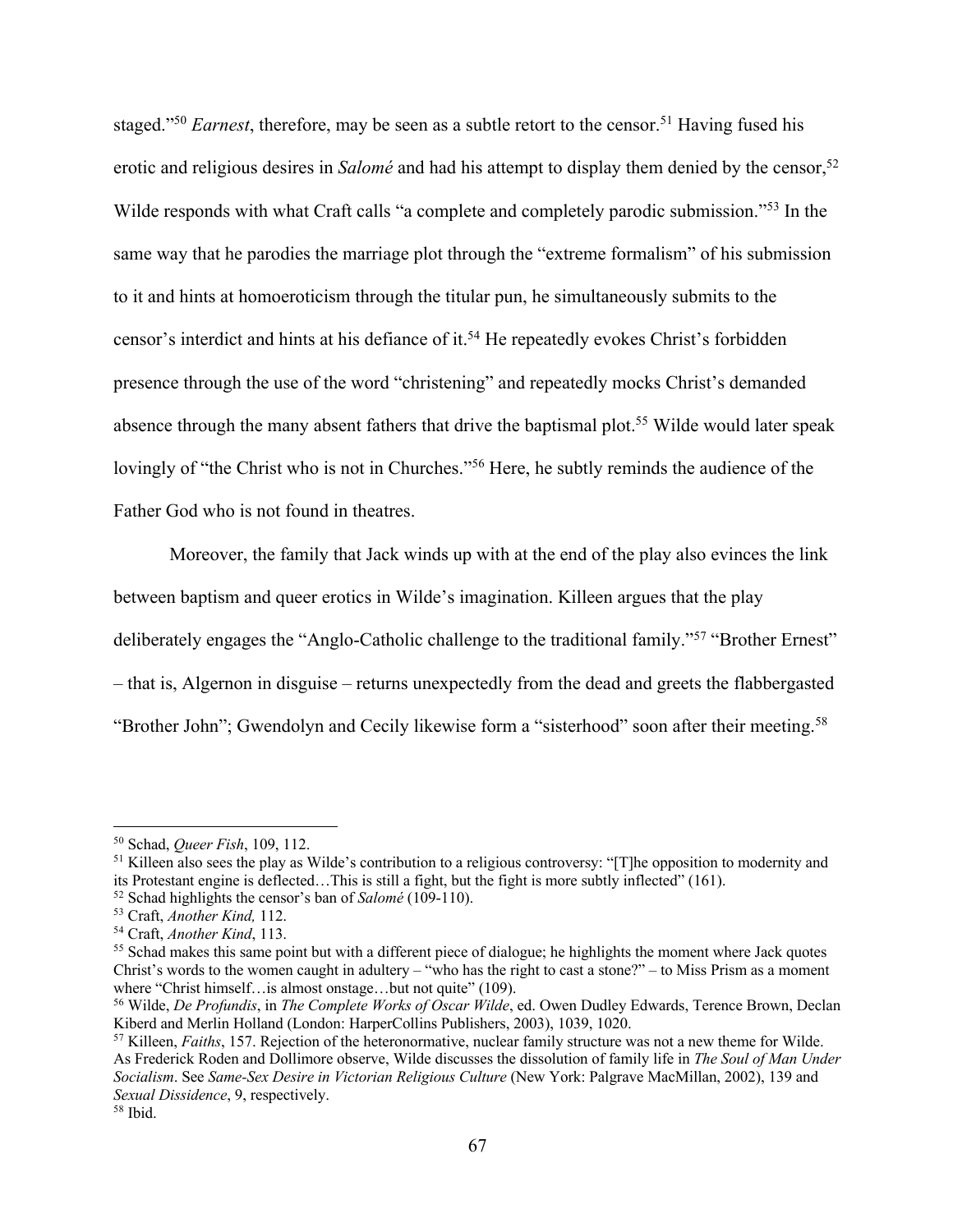The end of the play confirms this Anglo-Catholic challenge: Jack becomes "Brother Ernest," retains "Brother Algernon" and can call the masculine Lady Bracknell "Aunt Augusta."59

While Killeen is right to note that the challenge the play's ending poses to the patriarchal family order is a religious one, I would argue that Wilde borrowed not from the Anglo-Catholic movement, but from the mainstream Anglicanism of his bourgeois audience. In the order of service for baptism in *The Book of Common Prayer*, it is not the child's biological mother and father who present him for christening; instead, it is the godparents of the child who present him to the priest, confess their faith on his behalf, and are charged with his spiritual care and nurture.<sup>60</sup> Additionally, the *BCP* specifies that each child is to have three godparents – two female godparents and one male godparent for a female child, and one female godparent and two male godparents for a male child.<sup>61</sup> According to Lady Bracknell, "Every luxury that money could buy, including christening, had been lavished on you by your fond and doting parents" – so we can likely assume that Jack's baptism was done by the book.<sup>62</sup> Ernest John Moncrieff's family of origin, then, is just as queer as the teleological one he winds up with at the play's conclusion.63 He begins with two dads and a mom; he concludes, as Peter Raby observes, with a brother/son in Algernon, a daughter/sister in Cecily, and a kissing cousin in Gwendolyn. <sup>64</sup> To

<sup>&</sup>lt;sup>59</sup> Killeen, *Faiths*, 161.<br><sup>60</sup> "Publick Baptism of Infants," 334, 336, 338.<br><sup>61</sup> "Publick Baptism of Infants," 338.<br><sup>62</sup> Wilde, *Earnest*, 2262.<br><sup>63</sup> Once again, my argument parallels Killeen's. In his reading, Jack an Christianity of their Protestant context and accept the Ritualism represented by the female characters (see note 18). Jack's discovery that he actually belongs via baptism to the Ritualist clan that he has sought to join all along thus recalls the experience of Newman, whose conversion to Catholicism came in the form of a discovery that he was really Catholic all along, and Wilde himself, whose reluctance to convert was due to the fact that his mother had already baptized him in the Catholic Church as a child. Jack is thus an "always already" Ritualist via baptism (160). I argue that, for all the play's emphasis on the heterosexist order, Jack is "always already" part of a queer family through baptism.

<sup>&</sup>lt;sup>64</sup> Peter Raby, "How to Be Modern," 158.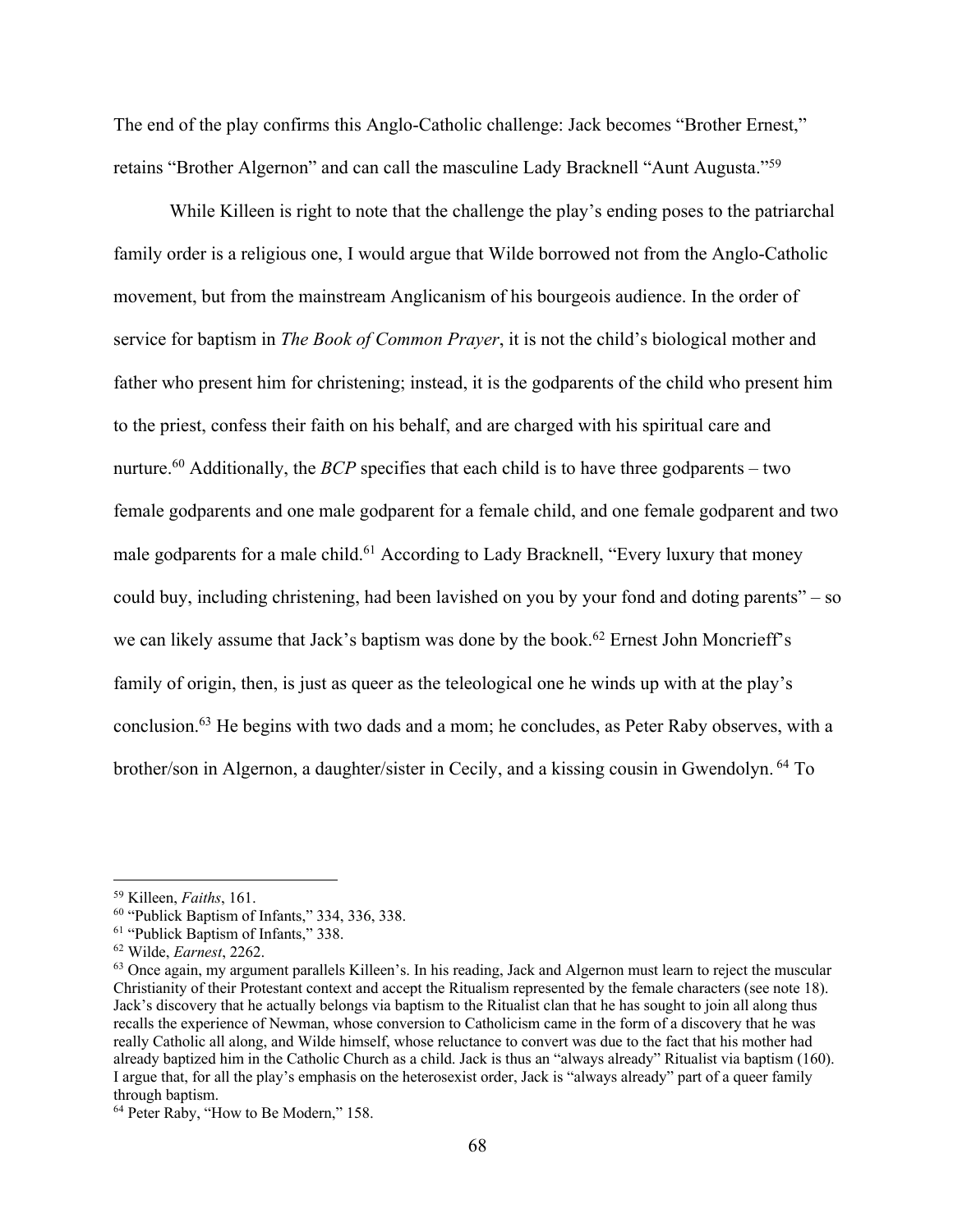play on Algernon's words in Act I: Jack comes to "realize that" in baptism, as in marriage, "three is company and two is none."65

Yet baptism is not the only strategy whereby Jack and Algernon seek to reinvent themselves. Their first tactic is bunburying, Algernon's "incomparable expression" for creating a fictional double that enables one to pursue pleasure beyond the constraints of the paternal identity.66 Critics have traced the queer resonances of Wilde's neologism – the most obvious of which is its punning allusion to anal sex – and highlighted its various connections to Wilde's own erotic adventures in London's gay underground.67

What I want to highlight, however, is the religious resonances of bunburying and the ways in which Jack and Algernon's misadventures faintly echo the Eucharistic sacrifices that appear in Wilde's earlier works. As Jarlath Killeen rightly argues, the play enacts a kind of transubstantiation.68 No sooner does Jack reveal he has a double than he declares his intent to kill him: "I'm not a Bunburyist at all," he replies to Algernon.<sup>69</sup> "If Gwendolen accepts me, I am going to kill my brother. Indeed, I think I'll kill him in any case."70 This he does, only to watch Ernest be resurrected not once, but twice:<sup>71</sup> first in the form of Algernon, and second in the form of Jack himself, who learns that his name "is Ernest after all."72 Just as the believer mysteriously joins Christ's death and resurrection in the Mass, so too do Jack and Algernon join in the mysterious death and resurrection of Ernest.73

<sup>65</sup> Wilde, *Earnes*t, 2227.

<sup>&</sup>lt;sup>67</sup> Craft contends that "[Bunbury is] a collection of signifiers that straightforwardly express their desire to bury in the bun" (118) and spends several pages exploring the play's gay allusions (116-128). 68 Killeen, *Faiths*, 157. 69 Wilde, *Earnest*, 2227. 70 Wilde, *Earnest*, Ibid.

<sup>71</sup> Killeen, *Faiths*, 157.

<sup>72</sup> Wilde, *Earnest*, 2263. 73 Killeen, *Faiths*, 157.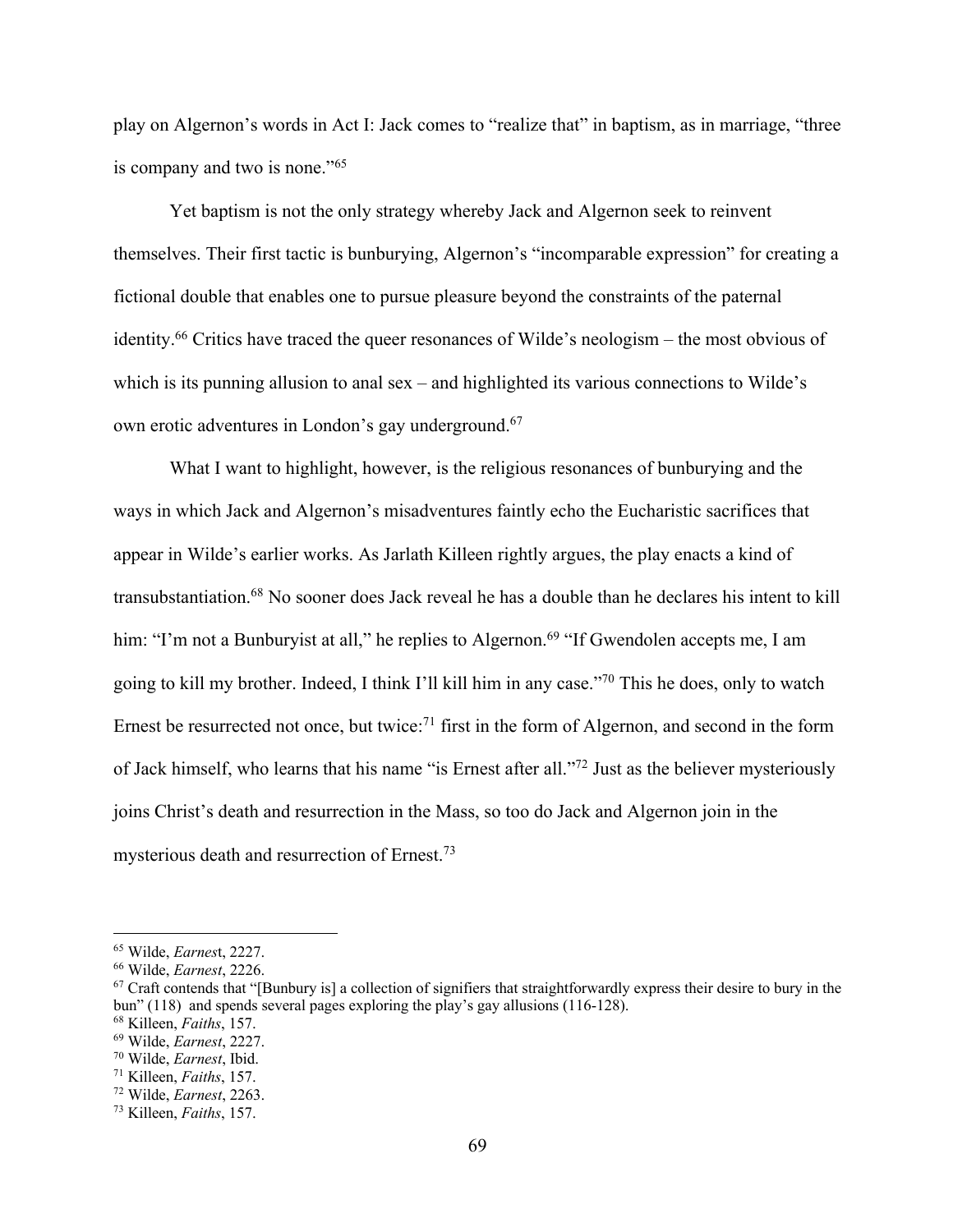What Killeen does not discuss, however, is the role that Bunbury plays in Wilde's subtextual sacramental economy. Like Ernest, Bunbury is also fated for death; as Craft writes, it is only when Bunbury is "ritually expelled" that "the irreducibly divided male subject" is "integrated."74 Even though Algernon proclaims that "nothing will induce me to part with Bunbury," he finds himself killing his beloved invalid a mere two acts later.<sup>75</sup> He responds to Lady Bracknell's inquiries with a fumbling, "Oh! I killed poor Bunbury this afternoon. I mean, poor Bunbury died this afternoon."76 When Lady Bracknell presses him for details, his words are astonishingly prescient: "My dear Aunt Augusta, I mean he was found out! The doctors found out that Bunbury could not live, that is what I mean – so Bunbury died."77 Wilde himself would be "found out" soon after the play's premier; just four days after *Earnest* opened, the Marquess of Queensberry would deliver the infamous and poorly spelled note that ignited the lawsuits that ultimately led to Wilde's arrest, trial, and incarceration.78 Jack's words about the death of wicked brother Ernest are similarly prophetic. He decides to chalk his doppelganger's death up to a "severe chill" in Paris<sup>79</sup> – exactly where Wilde himself would die five years later.<sup>80</sup>

While the play might seem all froth and whimsy upon first reading, when situated in the broader arc of Wilde's life and work, its more serious, sacramental undertones emerge.<sup>81</sup> Wilde was no Bloxham, and his play neither concludes with dying lovers clasped in one another's arms

<sup>&</sup>lt;sup>74</sup> Craft, *Another Kind*, 115, 114.<br><sup>75</sup> Wilde, *Earnest*, 2227. Craft also highlights Algernon's sudden obliviousness (131).<br><sup>76</sup> Wilde, *Earnest*, 2256.<br><sup>77</sup> Ibid.<br><sup>78</sup> Ellmann notes that Earnest opened on Valentine's Queensberry's card as February 18 (438).

<sup>&</sup>lt;sup>79</sup> Wilde, *Earnest*, 2234.<br><sup>80</sup> "Appendix A: Chronological Table," in *The Complete Works of Oscar Wilde*, ed. Owen Dudley Edwards, Terence Brown, Declan Kiberd and Merlin Holland (London: HarperCollins Publishers, 2003), 1250.<br><sup>81</sup> Killeen likewise notes the subtlety with which Wilde embeds his sacramental imagery, commenting: "The

laughter distracts purposely from the serious purpose of the text…the Real Presence is diffused through the comedic Ernest; the baptismal regeneration ceremony through the hilarious desire for a potent Christian name; the conversation narratives are only suggested via the debate over name changes…the priest looks like a woman" (161).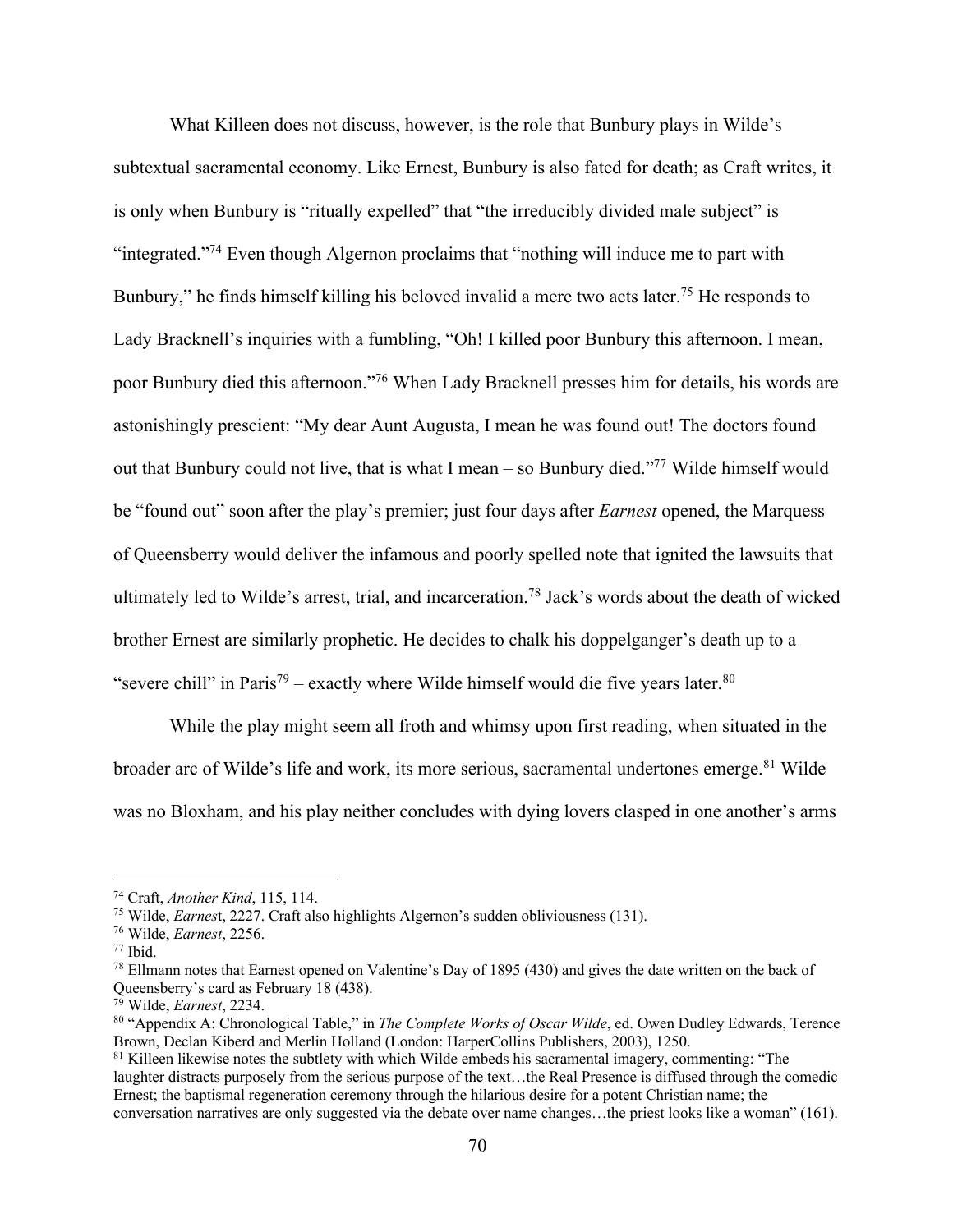nor directly acknowledges the nature of his transgressive erotic desires and religious beliefs. Instead, he conceals his passions in a pun and does not even permit the person whom the pun names to make an entrance. The slaughter of doppelganger Bunbury to appease the generic conventions of comedy and the teleology of the marriage plot recalls the deaths of Dorian, of the Fisherman and the Mermaid, and of Salomé and the Baptist, as well as auguring Wilde's own crucifixion on the altar of public opinion. $82$ 

That these sacrifices are bloodless and occur offstage only reinforces their religious significance. As Schad writes: "Wilde's recurring intuition [is] that God hides his face …Algernon…conjures up his imaginary friend Bunbury, and Bunbury too is finally 'exploded.' But then that is precisely the fate of the Victorians' imaginary friend, God."<sup>83</sup> Having consistently framed his own aesthetic development through the dialectic of the classical and the Christian, Wilde evokes both traditions in the death of Bunbury. Its bloodlessness parallels the bloodless sacrifice of the Mass and, as Craft notes, its location offstage parallels the offstage deaths of Greek tragedy.84 Craft further observes that *Earnest* continued to play several weeks into Wilde's trials, providing London "an almost too ready diptych" that counterpoised "gay insouciance" with "bourgeois retribution," "evanescent...signification" with "a brutal travesty in which the author would be nailed to the specificity of his acts," and "crime" with "punishment."85 Craft is right to recognize the dual dramas as a diptych, but his binarism is perhaps too neat. At the Old Bailey, the scene of the punishment, Wilde would use Christian and classical allusion to name his crime; at the St. James, the scene of the crime, he used Christian

<sup>82</sup> Craft also links Bunbury's death with Dorian's (118) and uses the language of "teleology" to characterize Wilde's depiction of marriage (112, 131).<br><sup>83</sup> Schad, *Oueer Fish*, 99, 112.

<sup>&</sup>lt;sup>84</sup> Craft calls Bunbury's death "an offstage parody of the tragic *sparagmos*" (114). Roden notes that it is "the absence of corporeality" in the Mass that Dorian finds so compelling (142). <sup>85</sup> Craft, *Another Kind*, 138-139.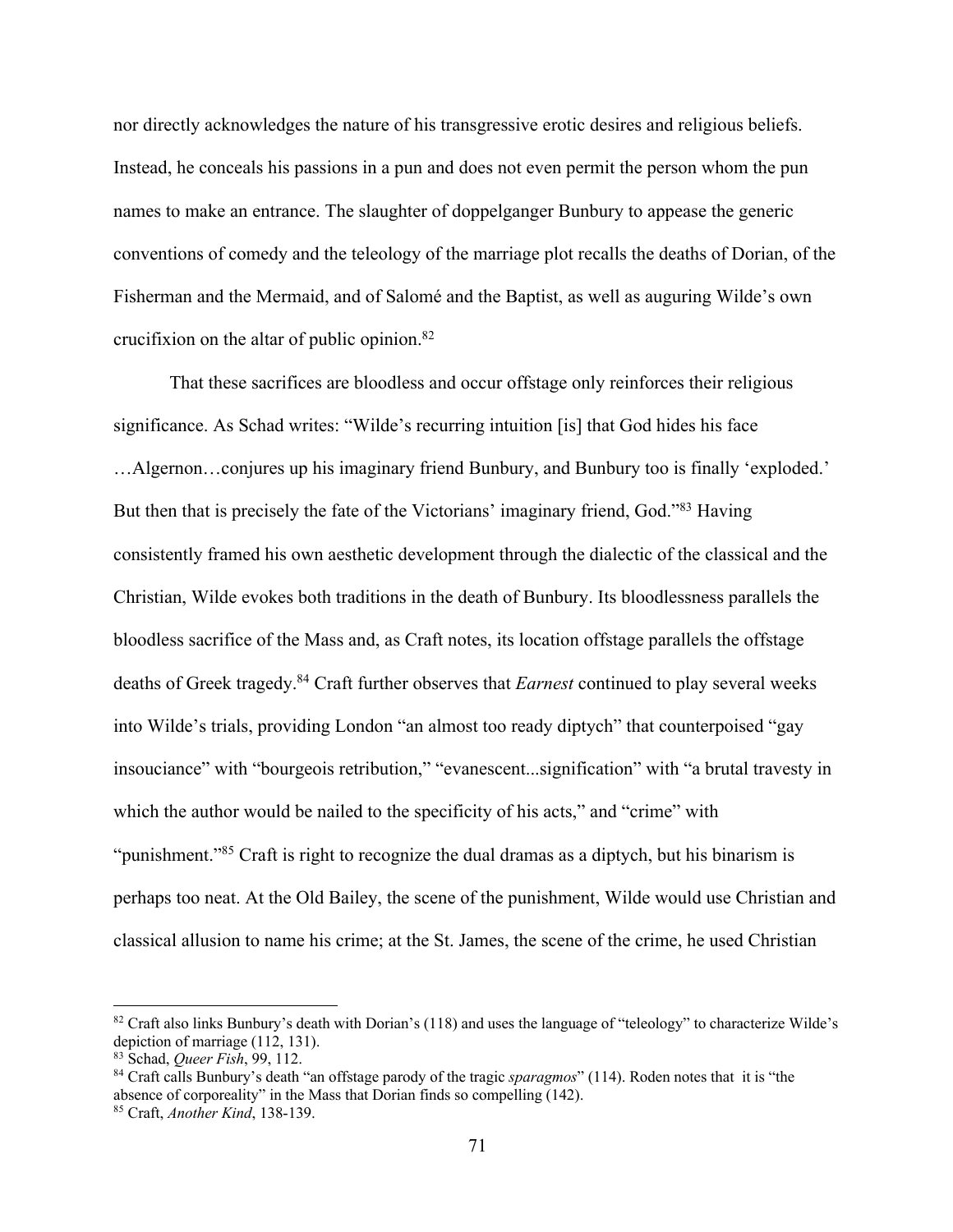and classical allusion to hint at it.<sup>86</sup> The subtlety of his technique perhaps explains why even critics as brilliant as Craft have seen the play as a heartless piece of pure performativity. Dismissing a silent and invisible presence as mere *hocus pocus* or sleight of hand has a long and distinguished history in Anglophone letters.

In a certain sense, Wilde invites such dismissal: The reunion that occurs after the expiatory sacrifice of Bunbury and "wicked brother Ernest" is comically and absurdly fortuitous.87 Not only do the deaths of Bunbury and Ernest allow Jack to unite with Gwendolyn in marriage, but they also enable him to reunite with the very same queer double whom he has killed off. As Craft explains: "Jack discovers himself to be, as indeed he has always been, both himself and his own fictive other."<sup>88</sup> Wilde thus repeats the reunions he has staged in earlier texts: Just as the Soul reunites with the Fisherman, and the Fisherman with the Mermaid, just as Dorian's soul reunites with his body, and his body's beauty with the painting; so too John Worthing reunites with Ernest John Moncrieff, and Ernest John Moncrieff with Gwendolyn Fairfax.

The different outcomes of these reunions – death in the first two and marriage in the third – in no way undercuts their similarity. If anything, the seeming dissimilarities provide a perfect example of Wilde's strategic use of inversion. By recycling material from the fairytales that reviewers found "unsuitable for children"89 and the novel they found "unmanly, sickening and

<sup>86</sup> Roden highlights Wilde's dual use of biblical and classical imagery in his speech at the Old Bailey (146-47), as does Naomi Wood, "Creating the Sensual Child: Paterian Aesthetics, Pederasty, and Oscar Wilde's Fairy Tales," *Marvels & Tales* 16, no. 2: 164.<br><sup>87</sup> Craft also highlights the absurdity of the conclusion, arguing that the "axiomatic...and absurd ending" " is part of

Wilde's "complete and completely parodic submission to heterosexist teleology" (131, 112).

<sup>88</sup> Craft, *Another Kind*, 115. 89 "Unsigned review, *Pall Mall Gazette*, 30 November 1891, p. 3," in *Oscar Wilde: The Critical Heritage*, ed. Karl Beckson (New York: Routledge, 2005), 125.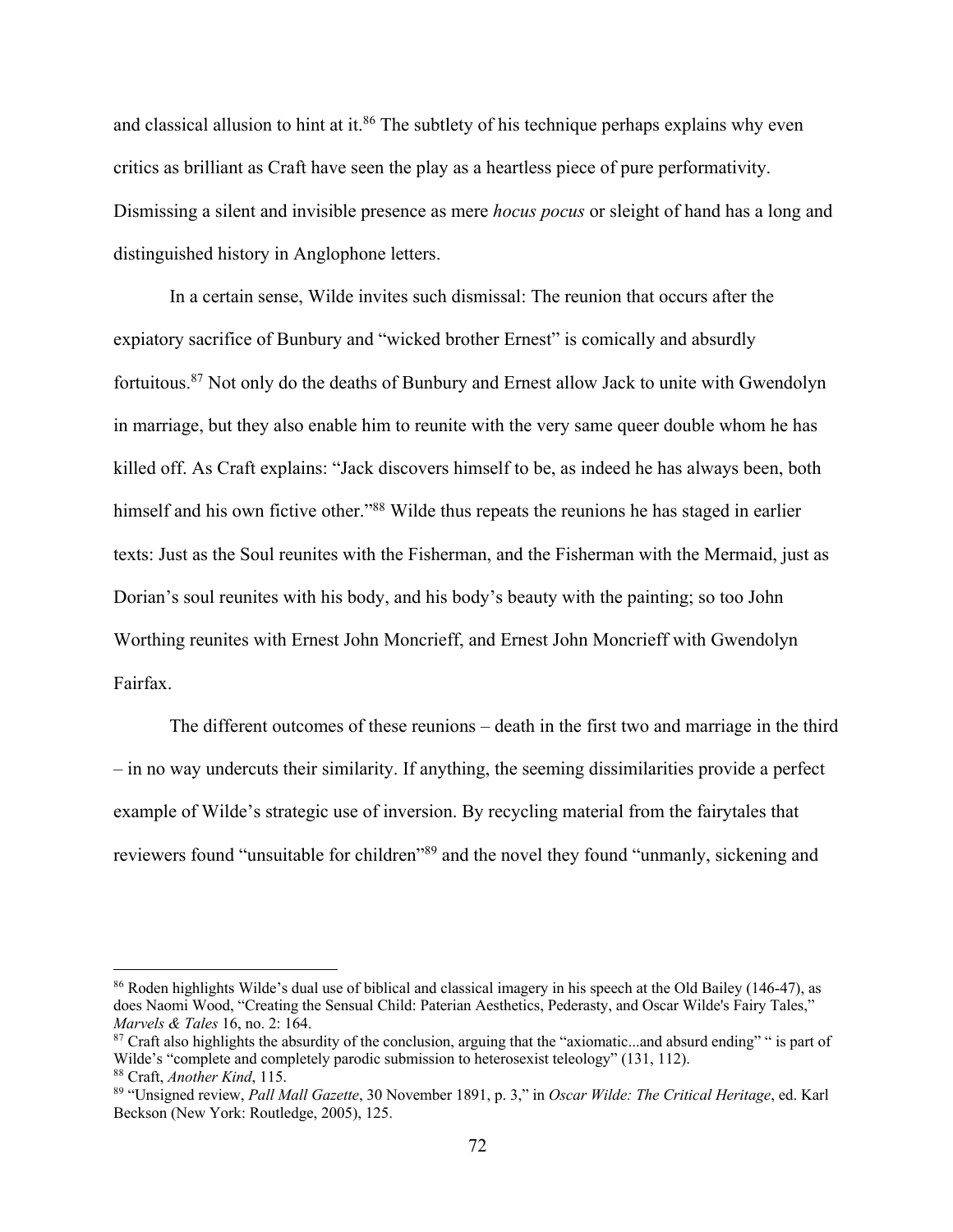vicious"90 for his greatest triumph, Wilde further highlighted the hypocrisy and shallowness of his audience. Unable to plumb the depths of divine or erotic passion, he offers them a mere sprinkling from the font; unable to stomach sacrifice, he gives them cucumber sandwiches. Craft rightly observes that the alveolar and labial consonants smacking and tonguing their way throughout the play – tea, muffins, bread and butter, tea-cakes – evoke the exploded Bunbury and the oral and anal delights he symbolizes.<sup>91</sup> But he stops short of recognizing their deeply religious significance as well. Wilde's choice to "stage [Bunbury's] expulsion as an act of ingestion, as an insistently oral practice" is not just an instance of his "rigorously inverting wit."<sup>92</sup> It is a decision informed by the inverted Eucharistic logic whereby the believer consumes the scapegoat whom he has pronounced accursed. Ellmann gets nearer the truth when he links Algernon's "mild gluttony" with Salomé's "fearsome lechery" and Dorian's "unnamable sins."93 Concealed within Algernon's idle munching on muffins is not only Salome's bloody bites of the Baptist's mouth, nor the "harsh wine" of the Fisherman's confession, but the silent, tasteless meal that contains them all.

The sacramental roots of these seemingly secular images account for the high-stakes language surrounding baptism throughout the play. In the four-act version, Dr. Chasuble explicitly rejects baptism as a purely symbolic ordinance, oddly insistent on its genuine spiritual significance.<sup>94</sup> After Lady Bracknell's interference threatens to render the two christenings and the two marriages to the two Ernests impossible, Jack tells the clergyman that baptism "wouldn't

<sup>90</sup> "Unsigned notice, *Athanaeum*, 27 June 1891, p. 824," in *Oscar Wilde: The Critical Heritage*, ed. Karl Beckson (New York: Routledge, 2005), 85.<br><sup>91</sup> Craft, *Another Kind*, 119. Fineman also notes the "labial phonemes of Bunbury" (82).

<sup>&</sup>lt;sup>92</sup> Ibid.<br><sup>93</sup> Ellmann, *Oscar Wilde*, 422. Killeen (154) also comments on the collapse of sexuality into the orality of food

<sup>&</sup>lt;sup>94</sup> Killeen cites Canon Chasuble's belief in baptismal regeneration as evidence that he is an Anglo-Catholic priest (158). Chasuble's status as such serves as the point of departure for his argument.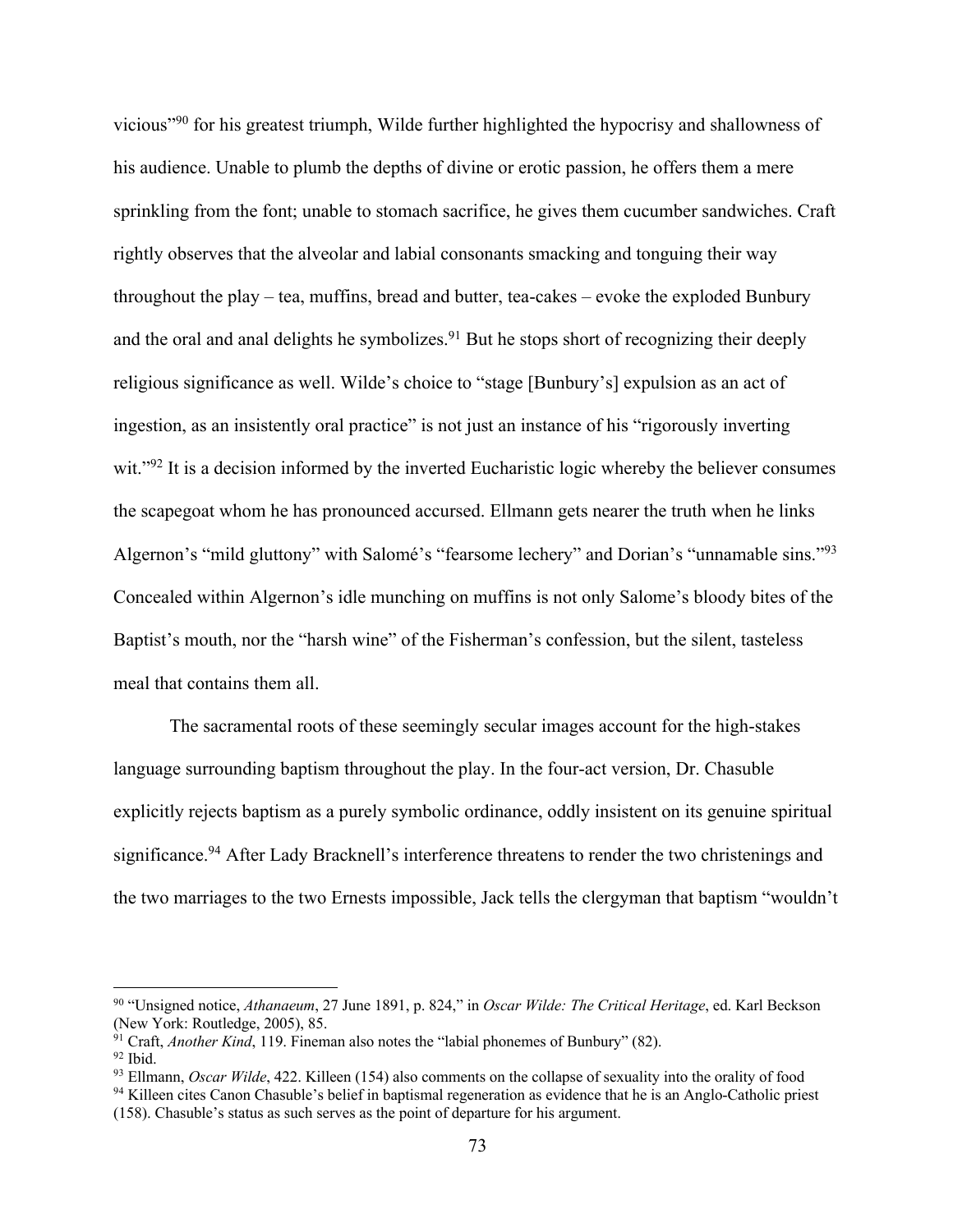be of much practical use to either of us."<sup>95</sup> "I am grieved to hear such sentiments from you, Mr. Worthing," the clergyman responds, dismayed. "They savour of the heretical views of the Anabaptists...Baptismal regeneration is not to be lightly spoken of. Indeed by the unanimous opinion of the fathers, baptism is a form of new birth."96

His refusal to speak lightly of baptism mirrors the attitude of both Cecily and Gwendolyn, who react to the news of the men's impending christenings with a mixture of awe and horror. "For my sake you are prepared to do this horrible thing?" Gwendolyn asks Jack. <sup>97</sup> Cecily likewise asks Algernon: "To please me you are ready to face this terrible ordeal?"98 In the immediate context of the play, the question is of course ridiculous: Even given wicked brother Ernest's susceptibility to chills, the simple act of sprinkling is unlikely to harm the two dashing heroes who bunbury about with such vigor. But in the wider context of Wilde's life and work, the question of what baptism signifies is a vital one. Can the "irresistible fascination" of a new Christian name effect the same kind of transformation that the "strange and curious" flowers" on the altar do?99 Can the violent expulsion and oral reunion of mysterious Mr. Bunbury generate any sort of genuine rebirth?

As in "The Fisherman and His Soul," the answer seems to be a tentative "yes" – but only in specific moments and specific cases. Gwendolyn and Jack get their miraculous ending, just as the priest and the sea-people do: he gets his name and she gets her man. But the miracle does not extend beyond them to the other couple. While the fictive Ernest may turn out to be a real person, the fictive Bunbury does not, and while Gwendolyn gets to realize her "ideal [of]

<sup>&</sup>lt;sup>95</sup> Wilde, *Earnest*, 2260.<br><sup>96</sup> Wilde, *The Importance of Being Earnest*, *The Complete Works of Oscar Wilde*, ed. Owen Dudley Edwards, Terence Brown, Declan Kiberd and Merlin Holland (London: HarperCollins Publishers, 2003), 412. 97 Wilde, *Earnest*, 2255. 98 Ibid. 99 Wilde, *Earnest*, 2230.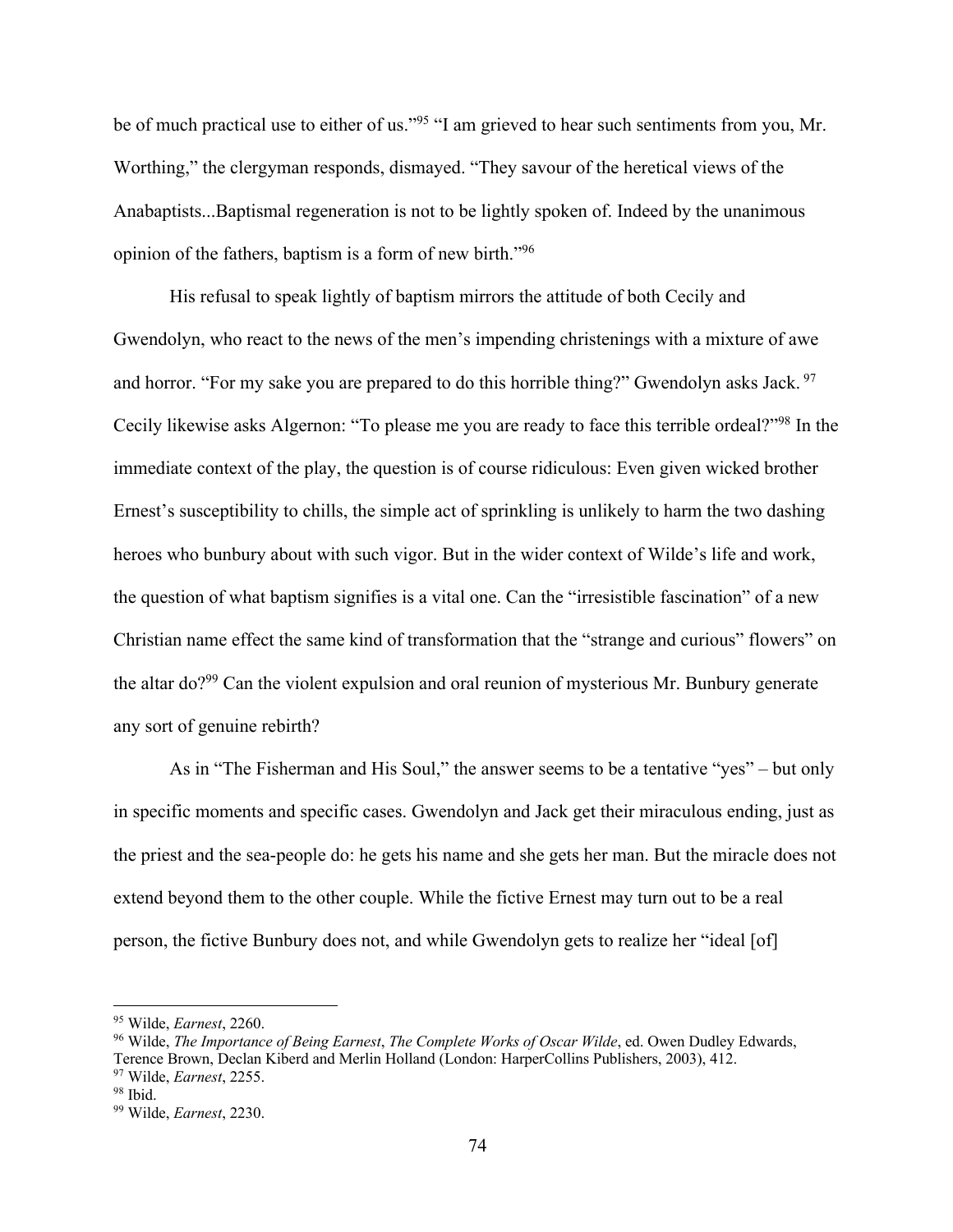lov[ing] someone of the name of Ernest,"<sup>100</sup> Cecily's "girlish dream" of the same bliss remains unfulfilled.101 Indeed, even Gwendolyn and Ernest John's marital and nominal miracle doesn't seem built to last. "Gwendolyn, it is a terrible thing for a man to find out suddenly that all his life he has been speaking nothing but the truth," confesses Ernest to his bride.<sup>102</sup> "Can you forgive me?"<sup>103</sup> "I can," she readily responds, "For I feel sure you are to change."<sup>104</sup> Just as the priest's blessing fails to make a permanent home for the sea-folk in the bay, so too does the baptismal miracle fail to make Ernest John into a man who speaks the truth.

If the explosion of Bunbury and the name of the father fail to make Ernest John a man who speaks the truth, the same cannot be said for his creator. The secrets that Wilde buried deep within the puns and parody would be "quite exploded" in the days and weeks to come by a father figure whose presence had long haunted Wilde. After he successfully barred the Marquess of Queensberry from entering the St. James Theatre for the premiere of the play and lobbing carrots at the playwright, Queensberry made his presence felt, as John Dawick observes, "on a more public and exposed stage."105 Jack's omitted quip from the four-act play – "But fathers bother a chap and never pay his bills. I don't know a single chap at the club who speaks to his father" – becomes eerily prophetic.106 Queensberry delivered his note to Wilde's Albermarle Club and successfully provoked him to the legal battle that he would lose so spectacularly.<sup>107</sup> Compared to a *Christus victor* by *The New York Times* after the opening night of *Earnest*<sup>108</sup> – "Oscar Wilde

<sup>&</sup>lt;sup>100</sup> Ibid.<br><sup>101</sup> Wilde, *Earnest*, 2237. Craft observes that Cecily's desire to marry an Ernest goes ignored (131).<br><sup>102</sup> Wilde, *Earnest*, 2263.<br><sup>103</sup> Ibid.<br><sup>104</sup> Ibid.<br><sup>104</sup> Ibid.<br><sup>104</sup> Ibid.

*Reinventing Oscar: Versions of Wilde During the Last 100 Years*, ed. Uwe Böker, Richard Corballis and Julie A. Hibbard (New York: Rodopi, 2002), 14-15.<br><sup>106</sup> Wilde, *Earnest*, 2233n6. Dawick also links this line with the Marquess of Queensberry (15).<br><sup>107</sup> Ellmann's account of the note and the subsequent trials may be found on page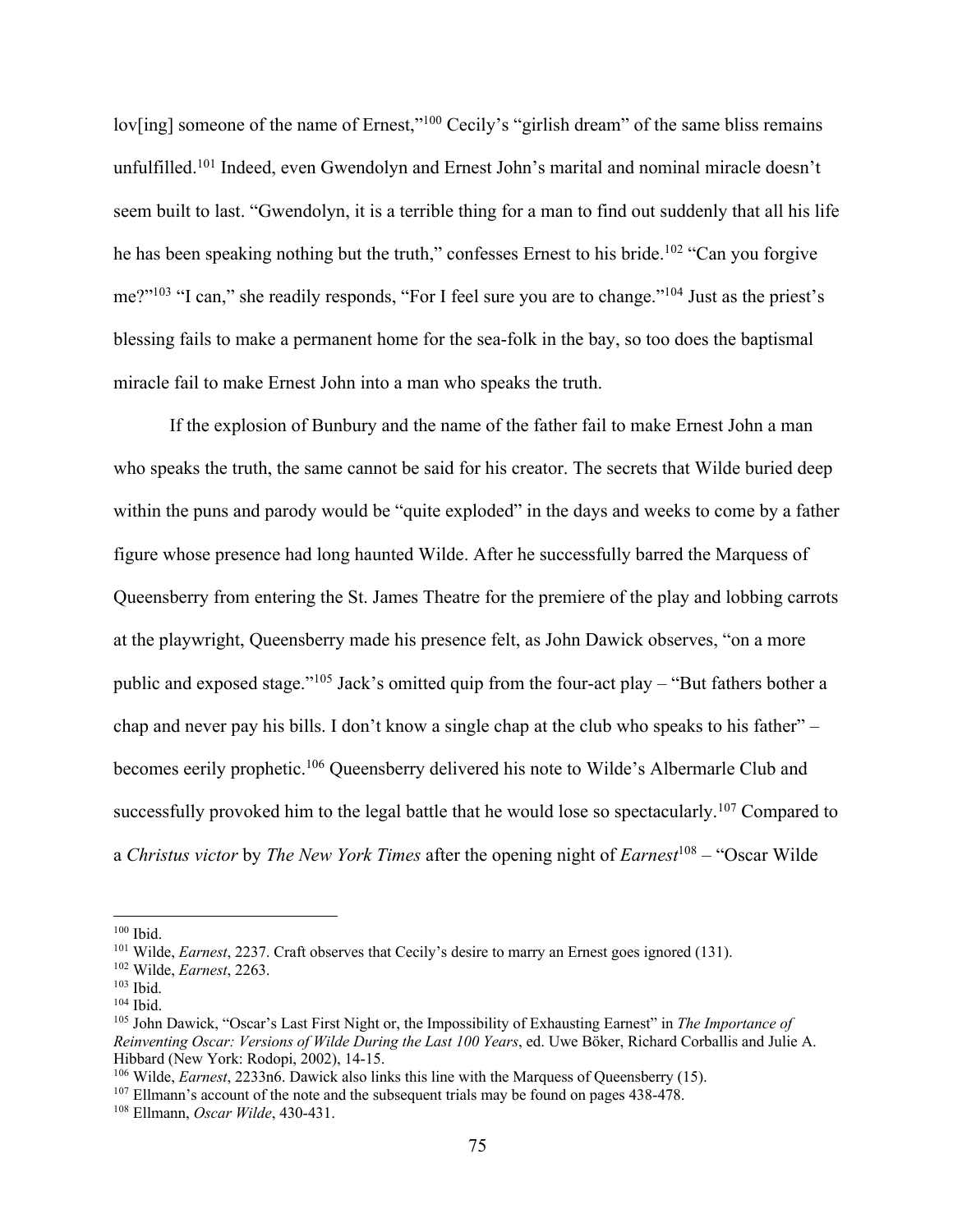may be said to have at last, and by a single stroke, put his enemies under his feet" – Wilde would descend to the depths of despair and the limits of himself in the stand, in gaol, and on the Continent.109 It is this final and most profound moment of weakness that my final chapter will explore – a moment, interestingly enough, where the question of baptism's significance assumes great aesthetic and biographical importance.

<sup>&</sup>lt;sup>109</sup> *Cf.* Romans 16:20: "And the God of peace shall bruise Satan under your feet shortly."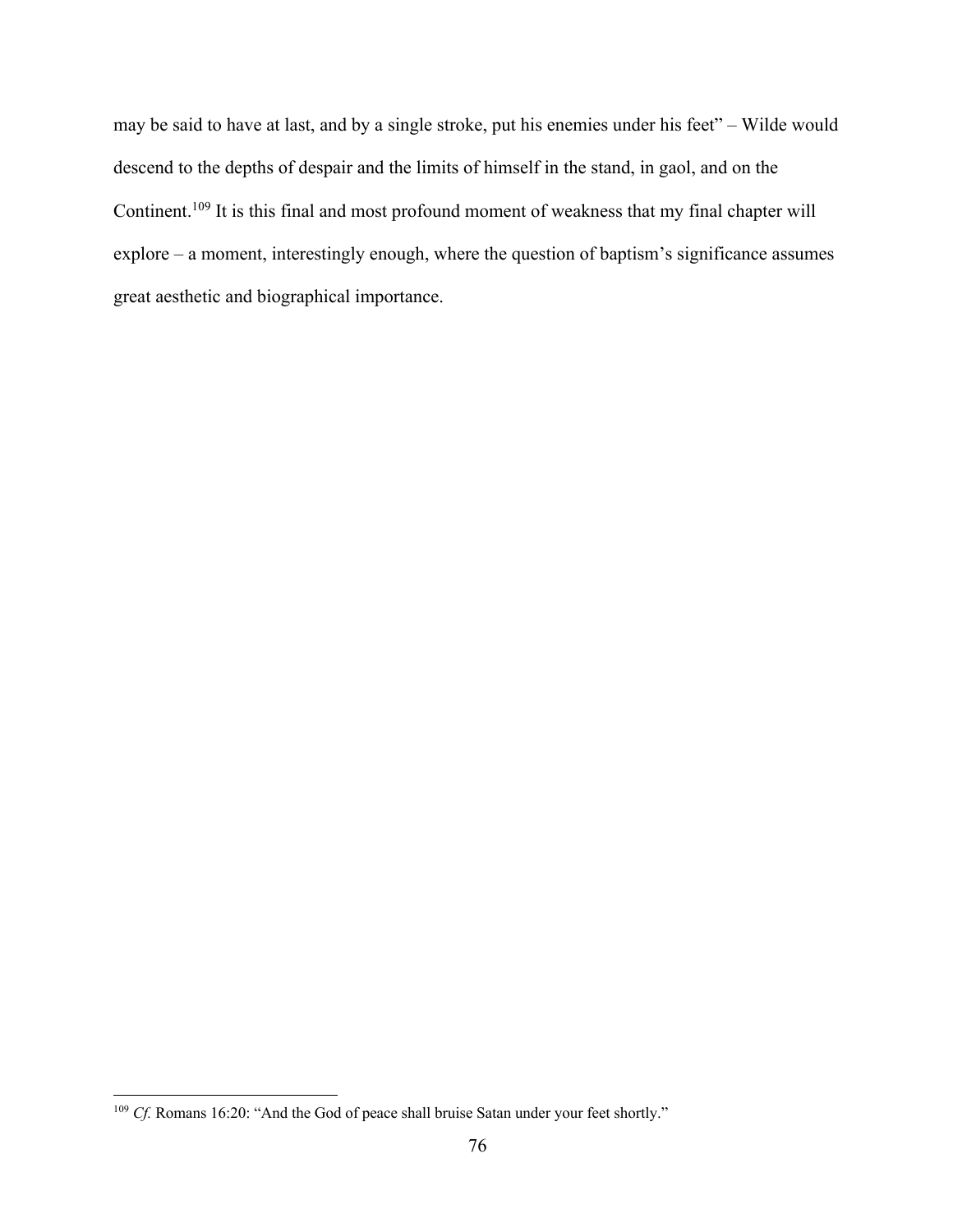## CHAPTER 3 "A PRISONER OF CHRIST JESUS": *DE PROFUNDIS* AS ANTINOMIAN EPISTLE

The preface to *The Picture of Dorian Gray* declares: "All art is at once surface and symbol. Those who go beneath the surface do so at their peril. Those who read the symbol do so at their peril."1 As with many of Wilde's witticisms and epigrams, these words prove prophetic. At the moment of his greatest peril, Wilde plunges to the depths. No longer content with surfaces or masks, he writes *De Profundis*, a 30,000-word prison letter in which he excoriates Douglas for his shallowness and exalts pain as the path to greater depth in art, in life and in oneself.<sup>2</sup> "There is not a single wretched man in this wretched place along with me who does not stand in symbolic relation to the very secret of life," he declares. "For the secret of life is suffering. It is what is hidden behind everything... Art is a symbol, because man is a symbol."<sup>3</sup>

The letter has proven remarkably divisive among critics. Jonathan Dollimore has famously lamented *De Profundis* as Wilde's surrender. Broken by the forces of the penal system, he abandons his earlier anti-essentialism and collapses into the very sincere, bourgeois subject he mocked in other works.<sup>4</sup> Ellis Hanson, by contrast, views the letter not as a break with Wilde's earlier philosophy, but as continuous with it, and not as a defeat, but as a triumph. "A fine example of Foucauldian reverse discourse,"5 *De Profundis* shows Wilde retelling his story such that "his love for Douglas becomes the mode of his salvation."6 Other critics have agreed, highlighting how images and themes from the poetry, prose stories and fairytales reemerge in *De* 

<sup>&</sup>lt;sup>1</sup> Oscar Wilde, *The Picture of Dorian Gray*, in *The Complete Works of Oscar Wilde*, ed. Owen Dudley Edwards, Terence Brown, Declan Kiberd, and Merlin Holland (London: HarperCollins Publishers, 2003),17.

<sup>&</sup>lt;sup>2</sup> Jarlath Killeen, *The Faiths of Oscar Wilde: Catholicism, Folklore and Ireland* (New York: Palgrave Macmillan, 2005), 163.

<sup>3</sup> Oscar Wilde, *De Profundis*, in *The Complete Works of Oscar Wilde*, ed. Owen Dudley Edwards, Terence Brown, Declan Kiberd, and Merlin Holland (London: HarperCollins Publishers, 2003), 1024, 1026. 4 Jonathan Dollimore, *Sexual Dissidence: Augustine to Wilde, Freud to Foucault* (Oxford, Clarendon Press, 1991),

<sup>95-98. 5</sup> Ellis Hanson, *Decadence and Catholicism* (Cambridge: Harvard University Press, 1997), 294

<sup>6</sup> Hanson, *Decadence*, 104. See pages 103-107 and 293-296 for Hanson's discussion of *De Profundis*.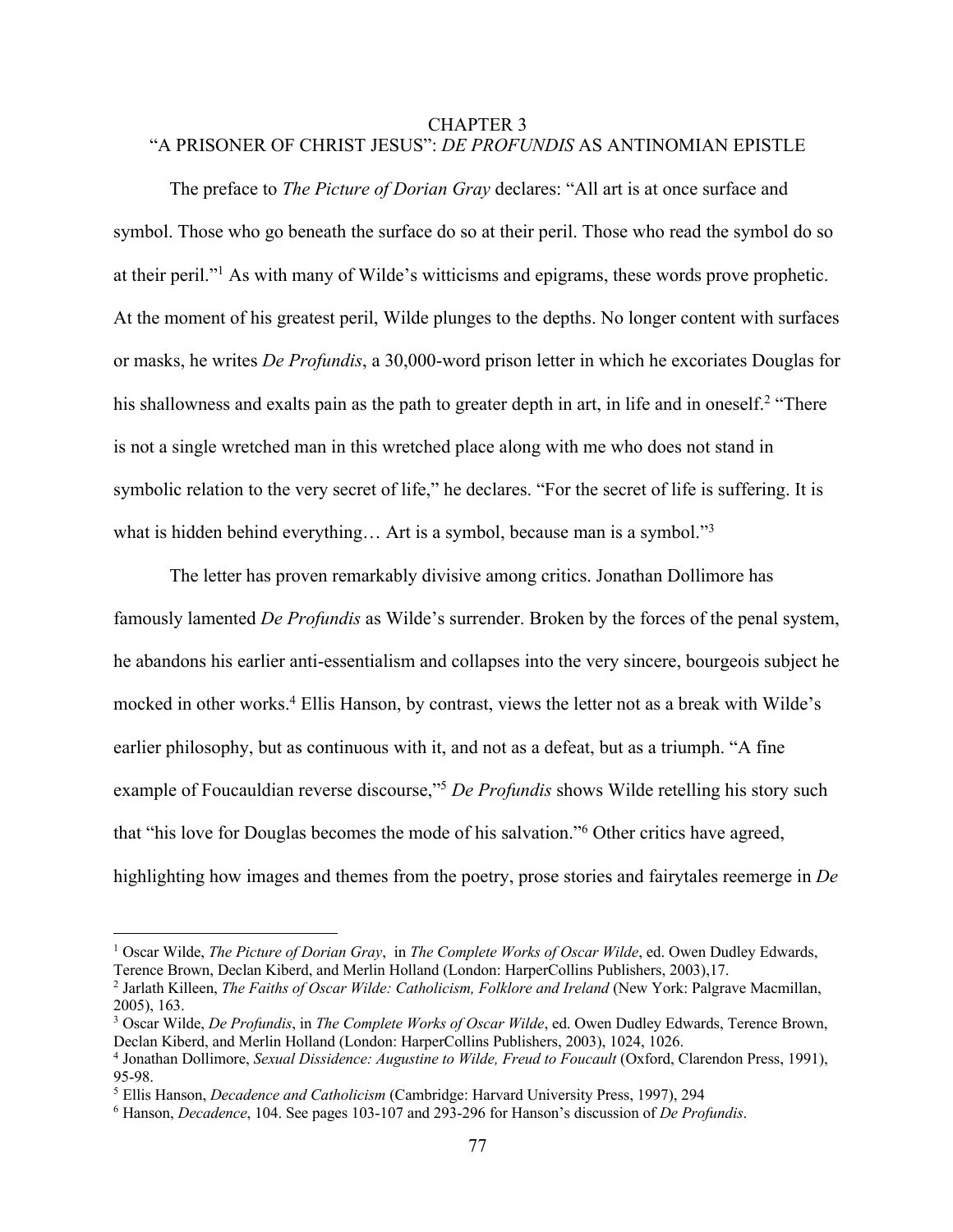*Profundis* and *The Ballad of Reading Gaol.*<sup>7</sup> Frederick Roden stakes out a middle ground, arguing that while the Catholic themes in Wilde's work persist, he no longer conceals them; the text serves as "a 'coming out' into Love, personified in the human figure of Christ."8

Taking my cues from Roden and Hanson, I aim in this final chapter to highlight how, paradoxically, Wilde wears his depth close to the surface. What had before been buried beneath the politesse of society comedy and the parable-like language of the fairy tales now rises to the fore. Wilde figures both himself and Douglas as a Eucharistic Christ, excoriated and exiled in the hope of eventual reunion, and traces the same themes of baptismal renaming that occur in *The Importance of Being Earnest* in their lives.

In his previous works, Wilde draws on the figure of Christ to create a doubling effect among his various characters: the rigid purity of the Jokanaan and the perverse passion of Salomé unite in their bloody, Eucharistic embrace; the ritual sacrifice of Bunbury enables Jack and Algernon to shuffle from name to name and identity to identity; and the Fisherman's transgressive love for the mermaid parallels the priest's passion for God. In *De Profundis*, he finally names this doubling effect as explicitly Christological. "[Y]ou were as remote from the true temper of the artist as you were from what Matthew Arnold calls 'the secret of Jesus,'" he scolds Douglas.<sup>9</sup> "Either would have taught you that whatever happens to another happens to oneself."10 This, as John Allen Quintus and Frederick Roden observe, is an ethical claim that

<sup>7</sup> See Chapter 1, note 24 for a discussion of the links between the fairy tales and the prison writing. 8 Frederick Roden, *Same-Sex Desire in Victorian Religious Cultures* (New York: Palgrave Macmillan, 2002), 146. See pages 145-153 for Roden's discussion of *De Profundis* as a whole. 9 Wilde, *De Profundis*, 1027.

<sup>&</sup>lt;sup>10</sup> Ibid. Hanson comments on this quote: "[Wilde] says that everything that happens to another also happens to oneself, an unlikely assertion that relies for its effect on the figure of Christ as he suffers for our sins" (101). Schad, writing on *The Ballad of Reading Gaol*, similarly observes: "Wilde's Christ endures a double and self-reflexive death" (104).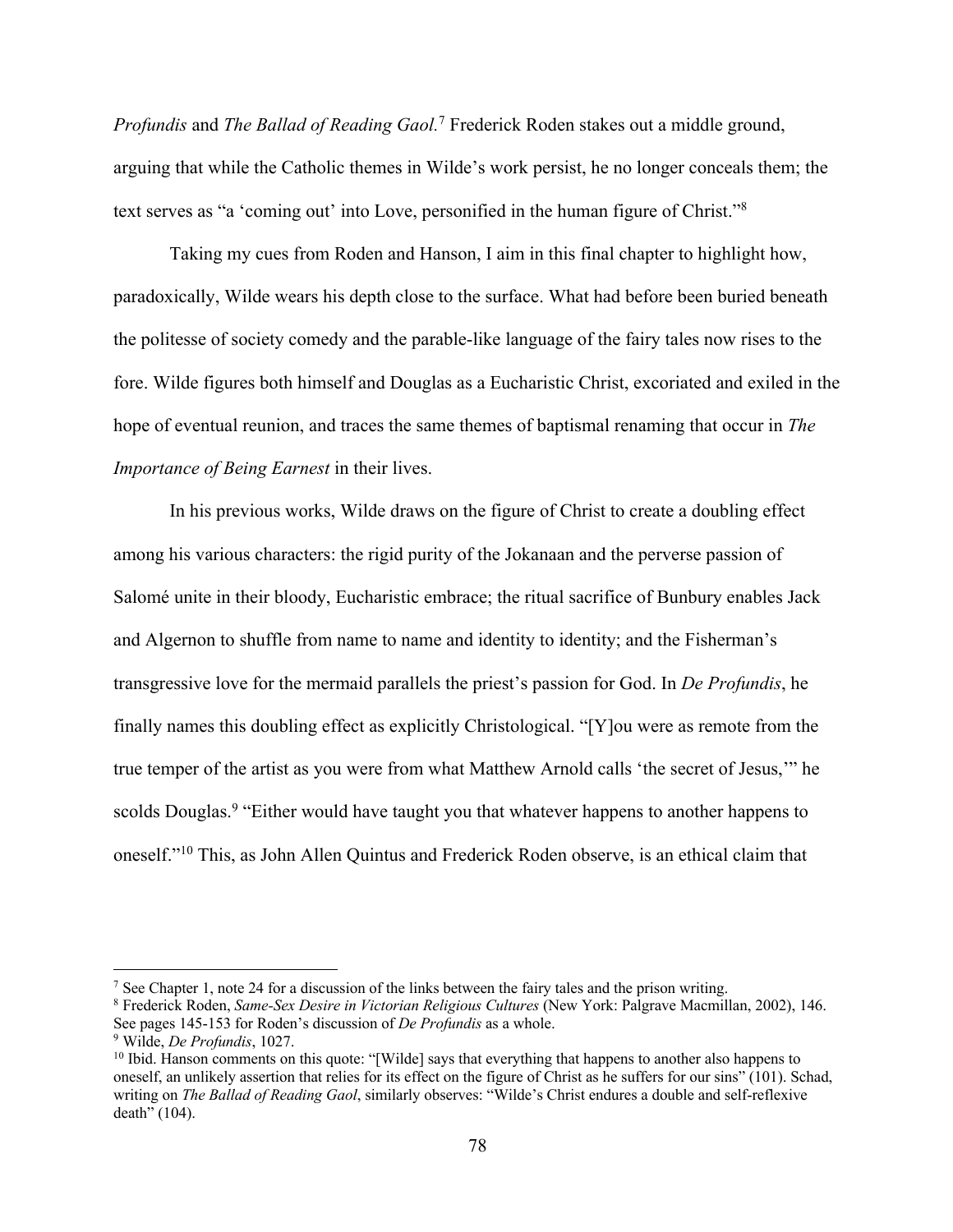crowns sympathy as the supreme moral value.11 But it is also Wilde's means of undoing the binary between ordered and disordered love, between natural and unnatural passion.<sup>12</sup> The wide embrace of Christ's love gathers sinner and saint alike to his bosom, and the transformative power of his imagination integrates them both into himself. The Fisherman thus may serve as Christ's type just as well as the priest, and Salomé just as well as the Baptist. In the epistle to the Romans, St. Paul asks, "Shall we continue in sin, such that grace may abound?" and promptly answers with a horrified "God forbid!"<sup>13</sup> Wilde's epistolary answer to that same question is the answer of the antinomian, that is, a resounding "yes." <sup>14</sup> Several pages later, he writes: "[Christ's] primary desire was not to reform people…he regarded sin and suffering as being in themselves beautiful, holy things, and modes of perfection."15 Wilde had long hinted at this "dangerous idea" through the sacrificial erotics that occur both offstage and centerstage in his earlier works.16 *In De Profundis*, he proclaims, with almost Pauline authority and indignation, the Christological center of his inverted gospel.

*De Profundis*, therefore, may be seen, as Hanson aptly puts it, as a "painful spectacle of mutual crucifixion."<sup>17</sup> This at first might seem like a profound misunderstanding of the letter.

<sup>11</sup> Roden, *Same-Sex*, 149; John Allen Quintus, "Christ, Christianity, and Oscar Wilde," *Texas Studies in Literature and Language* 33, no. 4 (Winter 1991): 515, 526-27 and Quintus, "The Moral Prerogative in Oscar Wilde: A Look at the Fairy Tales," *The Virginia Quarterly Review* 53, no. 4 (Autumn 1977): 710-716.<br><sup>12</sup> Hanson discusses Wilde's rejection of this binary (which he calls "the dialectic of shame and grace") throughout

his writing (93-107, 294-96).<br><sup>13</sup> Romans 6:1a-2a.<br><sup>14</sup> Wilde explicitly identifies himself as an antinomian in the letter (1019). Critics have pointed out his

antinomianism as well, including Hanson (104, 270), Killeen (188), and Richard Ellmann, *Oscar Wilde* (New York: Vintage Press, 1988), 275. Although Quintus does not use the language of antinomianism, he notes Wilde's attraction to the theological concept of the *felix culpa* – that Christians should celebrate the "happy fault" that allowed them to experience such glorious salvation in Christ; see "Moral Prerogative," 715 and "Christ, Christianity," 524-525. Killeen similarly comments that Wilde resembles "Augustine the Catholic penitent…recognizing the fortune of his fall into sin" (170).

<sup>&</sup>lt;sup>15</sup> Wilde, *De Profundis*, 1036-1037.<br><sup>16</sup> Ibid. Schad notes the presence of this "dangerous idea" in *Salomé*, where one of the Nazarenes mentions the "dangerous doctrine…that cometh from Alexandria…that God is in what is evil." John Schad, *Queer Fish: Christian Unreason from Darwin to Derrida* (Eastbourne: Sussex Academic Press, 2004), 111. 17 Hanson, *Decadence*, 102.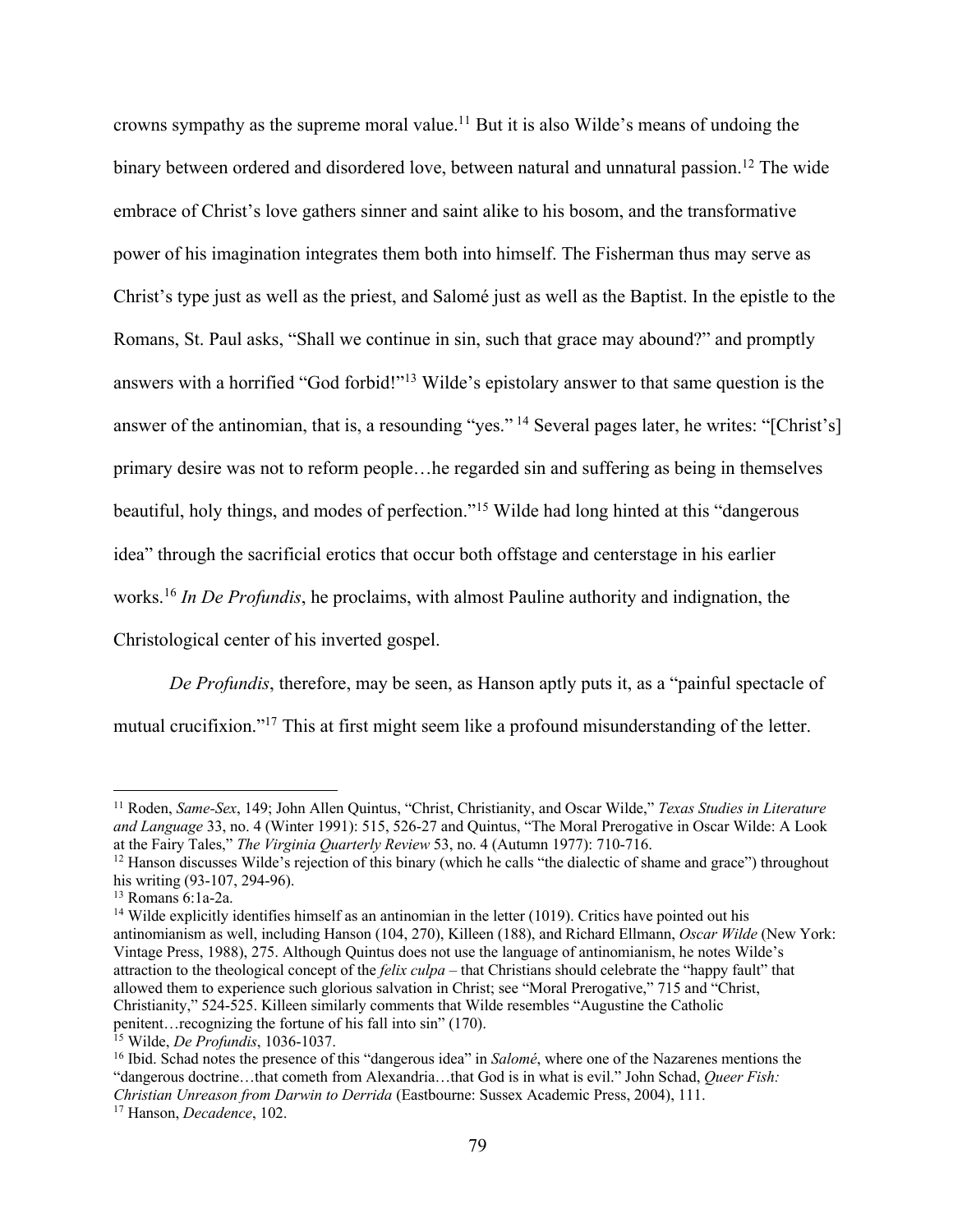Wilde's own self-comparison to Christ is understandable, given the publicity and pain of his fall from grace.18 But his endless catalogue of his grievances against Douglas and damning assessment of the younger man's character would seem to preclude reading the latter as a Christ figure.19 But when the letter is considered not merely as a love letter or a piece of prison writing, but specifically as a biblical epistle, the Christological parallels between the two men emerge. Drawing both on the biblical tradition and the classical tradition of pederastic pedagogy,<sup>20</sup> Wilde takes on the role of an apostle, instructing Douglas on how he might transform his experiences of sin "into the beautiful and holy incidents of his life" in the same way that Wilde himself has done.21 Hanson observes that "Wilde had spiritual aspirations for Douglas,"22 and Killeen notes that the letter serves as "a spiritual biography of Douglas" in which Wilde imagines himself as a martyr who "tak[es] 'everything on his shoulders' and redeem[s] Lord Alfred Douglas."<sup>23</sup> Douglas has yet to respond to Wilde's exhortation; unlike in *Salomé* and "The Fisherman and His Soul," we are not privy to any ultimate union between the saint, cloistered and in chains, and the sinner, wandering freely through the temptations of the world. Yet the language that Wilde

<sup>&</sup>lt;sup>18</sup> Many critics have noticed Wilde's self-comparison to Christ. See, for example, Quintus, "Christ, Christianity," 517; Schad, *Queer Fish*, 102, 1077; Hanson, *Decadence*, 5, 99, 104, 105, 237; Roden, *Same-Sex*, 146-151; Killeen, *Faiths*, 173-174; Elizabeth Goodenough, "Oscar Wilde, Victorian Fairy Tales, and the Meanings of Atonement," *The Lion and the Unicorn* 23, no. 3 (1999): 339 and Chris Mounsey, *Being the Body of Christ: Towards a Twenty-First Century Homosexual Theology for the Anglican Church* (New York: Routledge, 2014), 30.

<sup>&</sup>lt;sup>19</sup> Roden, for instance, sees Wilde drawing a contrast between Christ and Douglas. Although the two "exist as alternative lovers, one in flesh and the other spirit," Christ is the decisively the superior: "Wilde takes Bosie to task on his failure to be Christ. The…youth is compared with Christ and found to be wanting" (148, 151).

<sup>20</sup> Both Roden and John-Charles Duffy highlight how Wilde draws on the classical *erastes/eromenos* model of pederasty in *De Profundis*, and Roden specifically notes how Wilde's fuses this model with the Christian tradition; see Roden, *Same-Sex*, 147 and Duffy, "Gay-Related Themes in the Fairy Tales of Oscar Wilde," *Victorian Literature and Culture* 29, no. 2 (2001): 338-339. Hanson comments that Wilde figures "seduction as a form of education" (269) and "transfigure[s] Christ into a classical pederast and aesthete" (238). Naomi Wood highlights the fusion between Greek pederasty and Christianity in the fairy tales (157). She notes that Wilde frequently performed his tales in front of groups of "disciples" (164), thereby performing the parabolic model of Christianity and the *ars erotica* of pederasty and "tutor[ing] the young reader in love, what it means to love, and how one achieves it" (166). "Creating the Sensual Child: Paterian Aesthetics, Pederasty, and Oscar Wilde's Fairy Tales," *Marvels & Tales* 16, no. 2: 156-170. 21 Wilde, *De Profundis*, 1037. 22 Hanson, *Decadence*, 278. 23 Killeen, *Faiths*, 168, 174.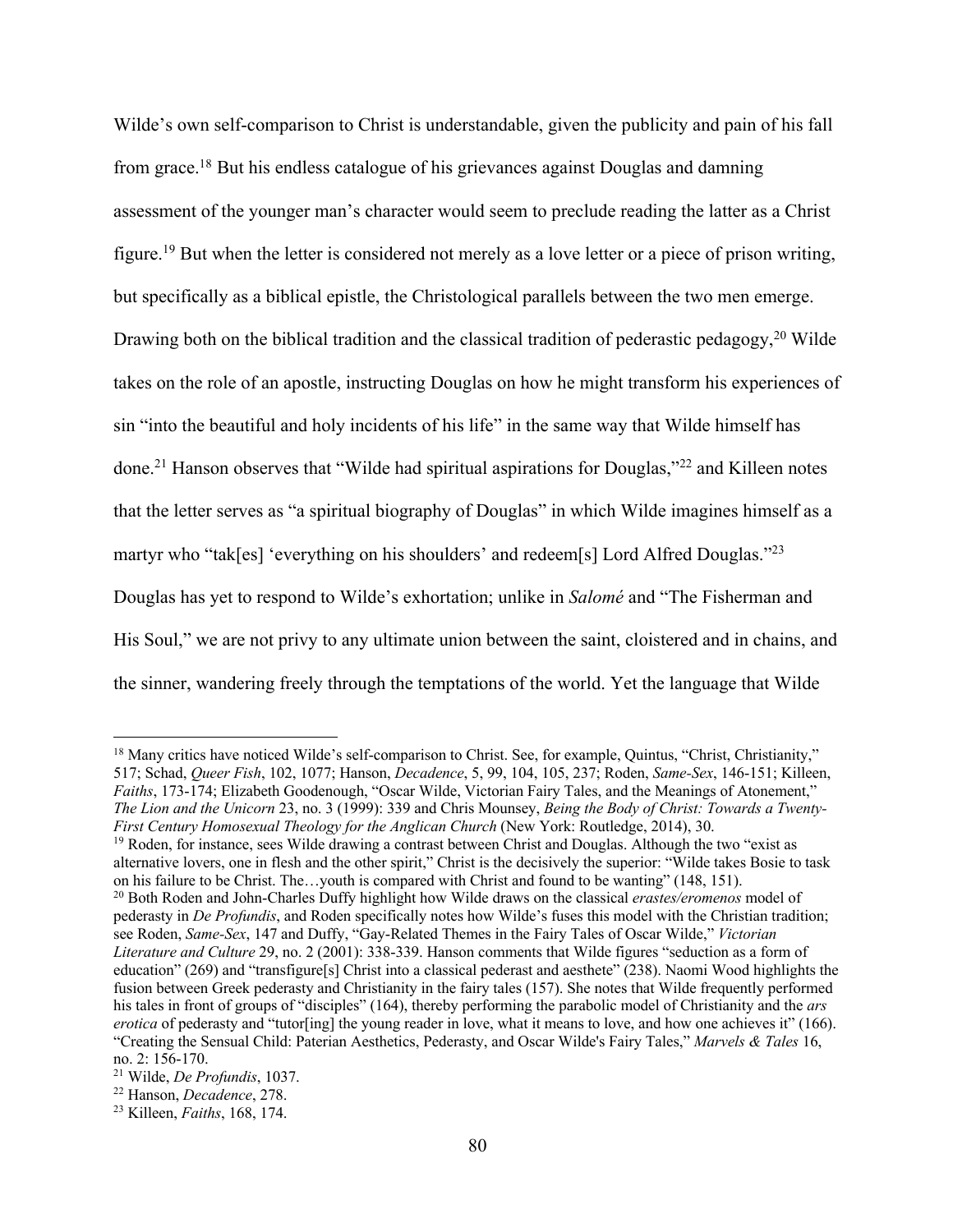uses to instruct Douglas and to describe his own experiences echoes these earlier texts, indicating his ultimate hope that the two will meet again in a reunion as spiritually and erotically charged as those he could create in his writing. It is no accident that in his instructions to Robert Ross on sending the letter to a copyist, Wilde describes the letter as an "encyclical letter" and entitles it "*Epistola: In Carcere et Vinculis*."24 The letter deliberately invokes the apostles and could well be summarized in St. Paul's words to the Corinthians: "Be ye followers of me, even as I am also of Christ."25

In his earlier writings, Wilde imagines the Eucharistic Christ as a flower, as a marred and ugly countenance, and as a prisoner. All of these images return in *De Profundis*, and are applied not only to Wilde, but to Douglas as well – a pedagogical technique that enables Wilde to position the younger man for the transformation that will enable their meeting. In an early poem entitled "Quia Multum Amavi," Wilde compares the male-male spiritual ardor of the priest for Christ with a lover's erotic passion for his beloved: "Dear Heart, I think the young impassioned priest/When first he takes from out the hidden shrine/His God imprisoned in the Eucharist,/…/Feels not such awful wonder as I felt/When first my smitten eyes beat full on thee/And night-long before thy feet I knelt/Til thou wert wearied of idolatry."26 The lines are characteristically prescient; decades later, in a full reversal of the poem's analogies, Wilde's

<sup>24</sup> Wilde qtd. Killeen 172. Killeen discusses the Catholic valences of *De Profundis* at length. He compares it to Augustine's *Confessions* and Newman's *Apologia*, and hypothesizes that Wilde may have drawn on the popular and clerical discourses surrounding the imprisonment of Pope Pius IX in 1870 to conceptualize his own incarceration (168-73). Roden also compares the letter to a Catholic *apologia* in the style of Augustine and Newman (145-46). Hanson discusses the papal (105) and Augustinian (106) resonances of the letter as well, and mentions Wilde's enjoyment of St. Paul glancingly (16-17, 268). None of these critics, however, name the specifically Pauline resonances of the *De Profundis*. 25 1 Corinthians 11:1. Hanson (105) and Killeen (172-73) note that Wilde aims to speak with the apostolic authority

of the pope within the letter, but neither mentions the apostolic authority of St. Paul.

<sup>26</sup> Wilde, "Qui Multum Amavi," in *The Complete Works of Oscar Wilde*, ed. Owen Dudley Edwards, Terence Brown, Declan Kiberd and Merlin Holland (London: HarperCollins Publishers, 2003), 840. Roden argues that the male-male love of the priest and Christ suggests that the erotic love of the narrator is also male-male (132-133).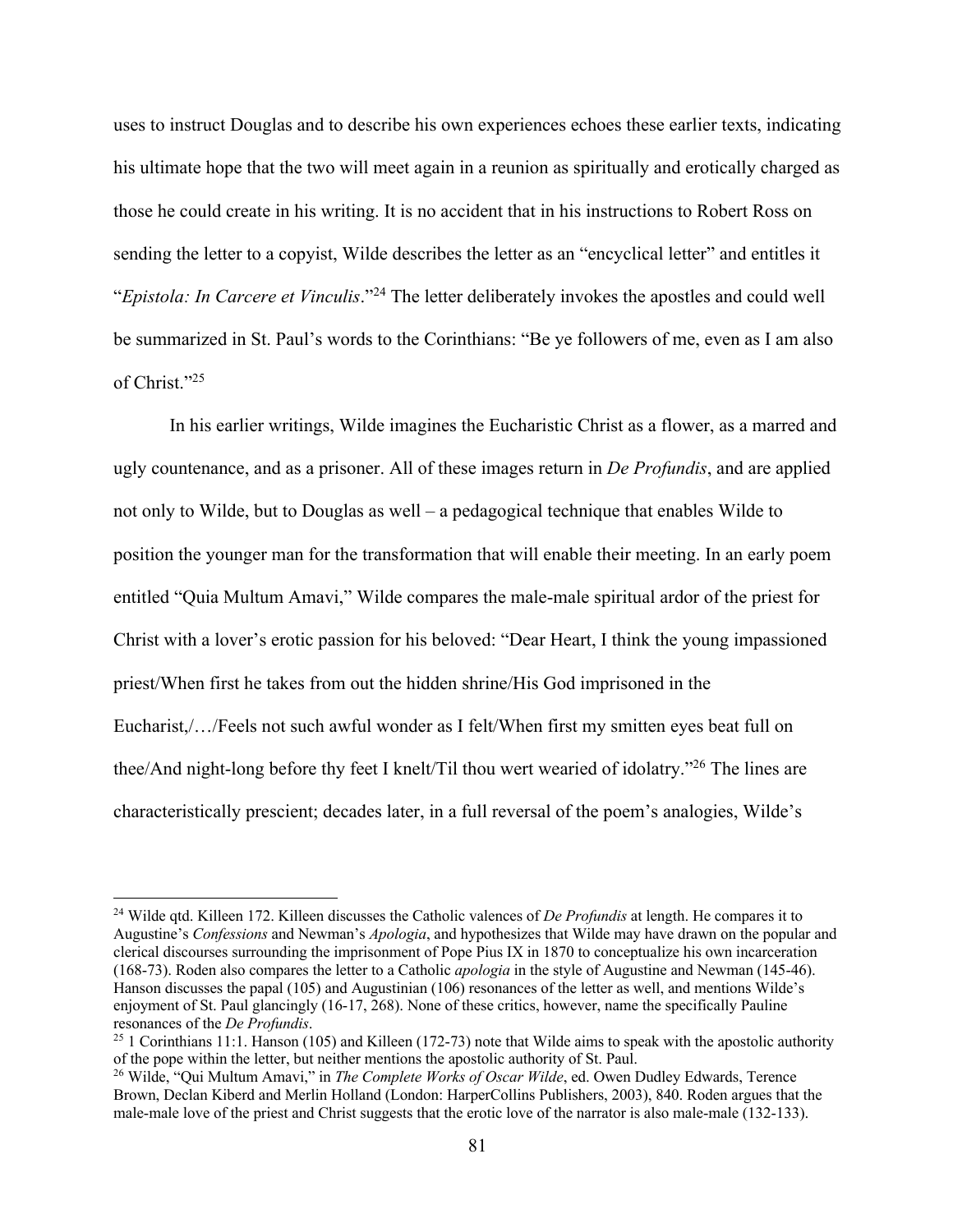male-male erotic passion for Douglas results in his imprisonment in an English gaol, where he compares his spiritual sufferings to those of the Eucharistic Christ.<sup>27</sup> Throughout the letter, Wilde reimagines Christ as an infinitely sympathetic man of sorrows, who takes on the pain of the world and ignites the romantic movement in art by the sheer force of his personality – a reimagination, as many critics have noted, borne of Wilde's own need to imbue his sufferings in prison with ethical and aesthetic meaning.28

Yet Wilde is not alone in his prison: Douglas, unawares, sits right beside him. Lamenting the lack of empathy that led Douglas to try to publish some of their earlier correspondence, Wilde writes: "If Hate blinded your eyes, Vanity sewed your eyelids together with threads of iron…The imagination was as much in prison as I was. Vanity had barred up the windows, and the name of the warder was Hate."29 The contrast is marked and deliberate. Wilde's body, though in chains, nevertheless finds spiritual freedom in the words and example of Christ, comparing his daily exercise of reading the gospels in Greek to "going into a garden of lilies out of some dark and narrow house"; Douglas, though free in body, nevertheless is imprisoned in spirit, wandering hatefully from pleasure to pleasure like the heartless Soul in "The Fisherman and His Soul."<sup>30</sup>

Concealed within the opposition, however, is an invitation. Though it might seem as though Wilde is urging Douglas to regret their earlier life of pleasure, the nature of his exhortation is, as Hanson observes, far more complex than that.<sup>31</sup> Wilde refuses regret, seeing

 $27$  Many critics have discussed how Wilde compares himself to Christ (see note 18), but Killeen specifically highlights the sacramental nature of the comparison: "Wilde...consistently compares himself to the suffering Christ, a sacrament to the needs of the world" (173).

<sup>28</sup> Killeen comments on *The Ballad of Reading Gaol*: "This need to transform potentially limiting experiences into opportunities for spiritual, Christian sacraments is also evident in Wilde's final great work" (180).

<sup>&</sup>lt;sup>29</sup> Wilde, *De Profundis*, 1009.<br><sup>30</sup> Wilde, *De Profundis*, 1033. For more on images of wandering in Wilde, see Chapter 1, note 83.<br><sup>31</sup> Hanson observes that while Wilde expresses regret and shame for his actions, he ne homosexuality (101, 103-4, 293-96). Instead, "Sins become precious works of art that decorate and sustain his own Christian tragedy…He engages a homophobic discourse in a manner that transforms homosexuality into poetry" (295).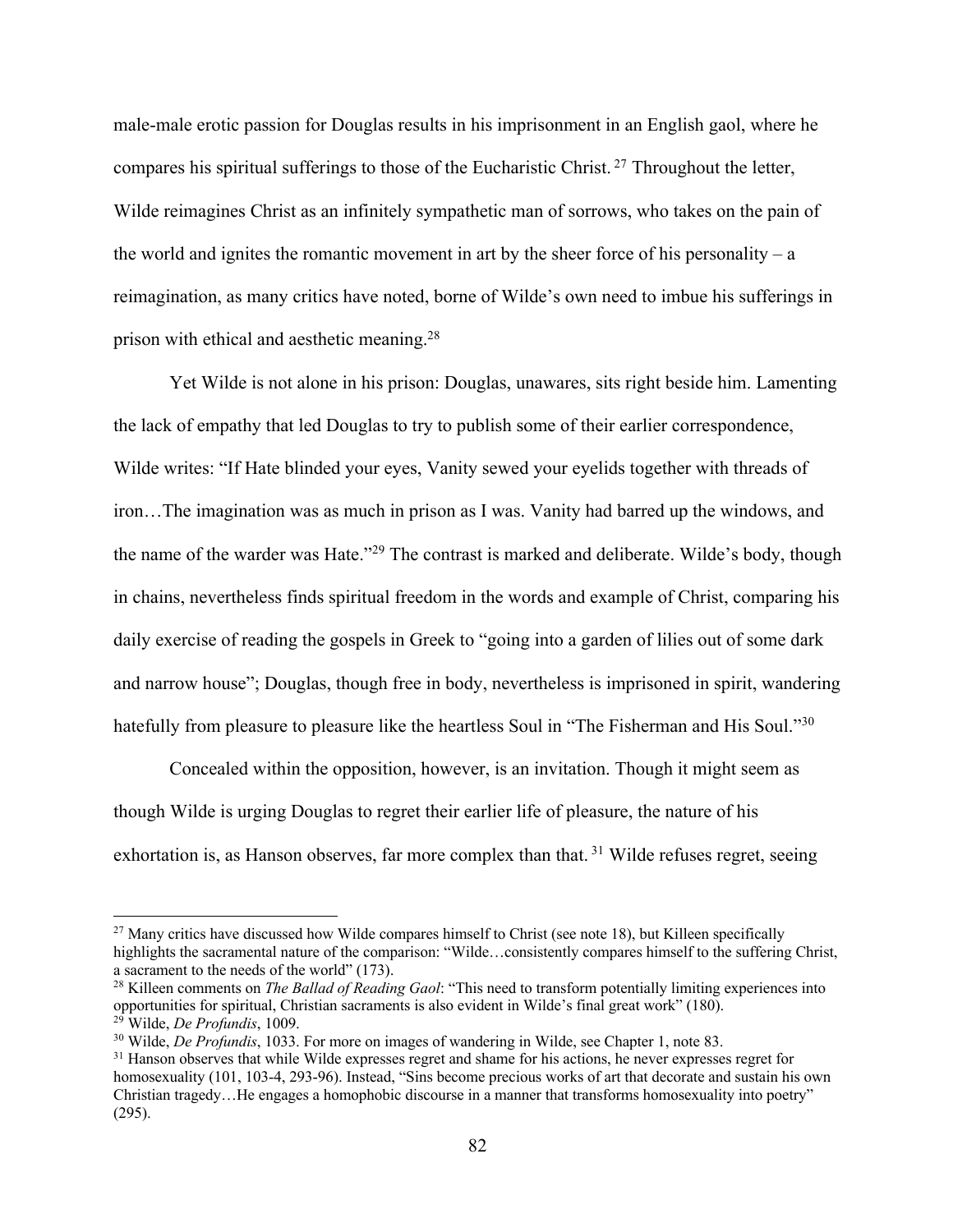his earlier life of hedonism as a necessary and beautiful phase in his own self-development.<sup>32</sup> "I don't regret for a single moment having lived for pleasure," he declares.<sup>33</sup> "I did it to the full, as one should do everything that one does to the full…But to have continued the same life would have been wrong because it would have been limiting. I had to pass on. The other half of the garden had its secrets for me also."34 Douglas's failure, then, is not his choice to enjoy the many sins the world has to offer. Rather, his failure is his refusal to develop his personality and deepen the significance of those sins through sorrow and sympathy – the two great virtues of Wilde's Eucharistic Christ. Like the Fisherman, Wilde wants to sink to the depths of love and pain alike; Douglas, as of the writing of the letter, is content to stay safely on the shore.

This subtle distinction accounts for the seeming hypocrisy that critics have noticed in the letter. Killeen observes that Wilde wants to have it both ways, vacillating "between selfconfession and self-justification,"35 and Hanson notes that "[s]hame is contagious in the letter," spreading from Douglas to Wilde and back again.<sup>36</sup> Wilde castigates Douglas for his habit of writing nasty letters – yet what could be nastier than the minutely detailed account of Douglas's actions that Wilde writes? He frames Douglas as a treacherous Judas and himself as the tearstained Christ – yet in a letter written on the cusp of his imprisonment at Reading in 1895, he worships Douglas as "a golden-haired boy with Christ's own heart in you."37 He laments the

<sup>&</sup>lt;sup>32</sup> Quintus highlights this aspect of Wilde: "Wilde argues further that Christ's ministry appeals most profoundly to people who suffer because sufferers will 'realize' themselves and exemplify the spirit of Christ through their acquaintance with grief." "Christ, Christianity," 524. Goodenough similarly notes that Wilde "liken[s] selfrealization to at-one-ment" (343).<br><sup>33</sup> Wilde, *De Profundis*, 1026.<br><sup>34</sup> Ibid.<br><sup>35</sup> Killeen, *Faiths*, 169. Killeen reads this vacillation as Wilde working in two ethical and aesthetic modes, one

Protestant and one Catholic. The Protestant mode fuses the puritanical insistence on moral superiority with the liberal Protestant demystification of Christ performed by writers like Matthew Arnold; the Catholic mode embraces self-castigation and models its exhortations on the authority of the pope (162-173).<br><sup>36</sup> Hanson, *Decadence*, 100; for development of this point, see 100-102.<br><sup>37</sup> Wilde to Lord Alfred Douglas, 2 Courtfield Gardens, May 1

Merlin Holland and Rupert Hart-Davis (New York: Henry Holt and Company, 2000), 651. Hanson first drew my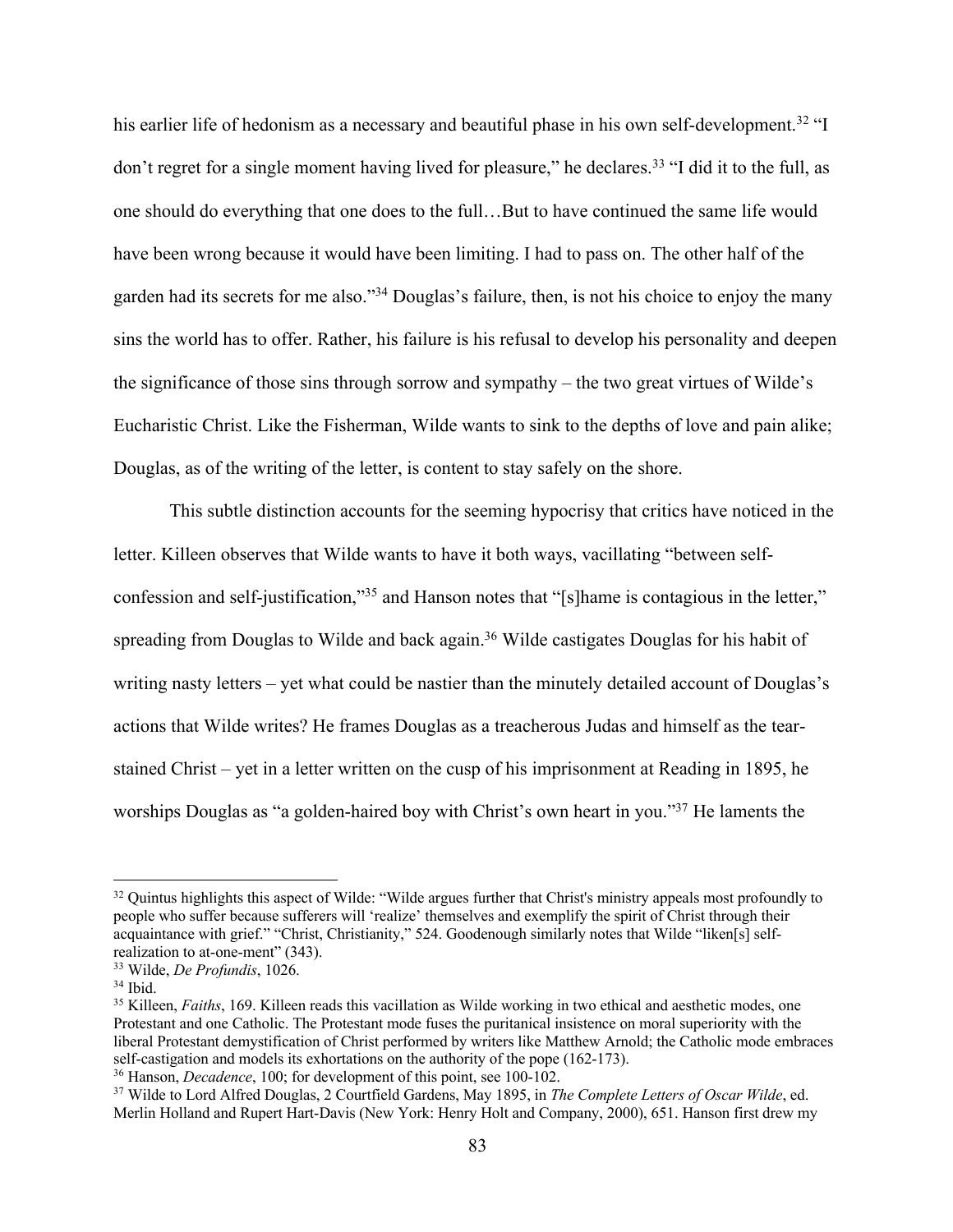ugliness of his fate and his existence in prison: "Everything about my tragedy has been hideous, mean, repellent, lacking in style. Our very dress makes us grotesques. We are the zanies of sorrow. We are clowns whose hearts are broken."38 Yet he longs to show the "golden-haired boy" the ugliness of his own spiritual countenance: "I could have held a mirror up to you, and shown you such an image of yourself that you would not have recognized it as your own till you found it mimicking back your gestures of horror, and then you would have known whose shape it was, and hated yourself forever."<sup>39</sup> Wilde remembers one of the pair's many fights in which, terrified by Douglas's anger, he worries that the younger man might have a knife on his person – yet in the very first pages of the letter, he commands him to "read the letter over and over again until it kills your vanity…though each word may become to you as the fire or knife of the surgeon."<sup>40</sup> Who, we want to ask, is the real hero here, and who the real villain? Who is really to blame for the lovers' separation, and who ought to bear the burden of shame and suffering?

The answer, as it turns out, is both – and neither. Writing on *The Ballad of Reading Gaol*, Killeen comments that the poem "reveals a universal truth...: we are all both victims and perpetrators."41 *De Profundis* operates in much the same way. Distorted through the dark glass of Wilde's warring anger and hope, Douglas emerges as the despised double whom Wilde nevertheless longs to see face to face once more.<sup>42</sup> John-Charles Duffy attributes Wilde's anger

attention to this letter; see *Decadence* 238, 278, 292-93. Roden notes the implicit comparison between Douglas and Judas (150) in *De Profundis*, as well as the explicit comparison to Christ in an earlier letter (147).

<sup>&</sup>lt;sup>38</sup> Wilde, *De Profundis*, 1041.<br><sup>39</sup> Wilde, *De Profundis*, 1004. Roden suggests this point: "However, by the *De Profundis* letter...Wilde's love for Bosie had…been transformed into something as ugly as Dorian Gray" (147).

<sup>&</sup>lt;sup>40</sup> Wilde, *De Profundis*, 980-981. Hanson first drew my attention to this particular instance of doubling (102-103).<br><sup>41</sup> Killeen, *Faiths*, 180.<br><sup>42</sup> I draw this point in part from Hanson, who notes that the "widening

place through Wilde's identification with Christ" (100). Hanson never explicitly uses the language of doubling, but his discussion of the similarities between Wilde and Douglas in the letter is located in a chapter entitled "The Dialectic of Shame and Grace" and is framed by a discussion of the "mutual crucifixion." I also draw from and disagree with Schad (96-102), who argues that Wilde anticipates the thought of Bersani and borrows from the negative theology of Judaism by rejecting "philosophy's invitation to go face to face" (98) and instead "seeing history from behind" (101).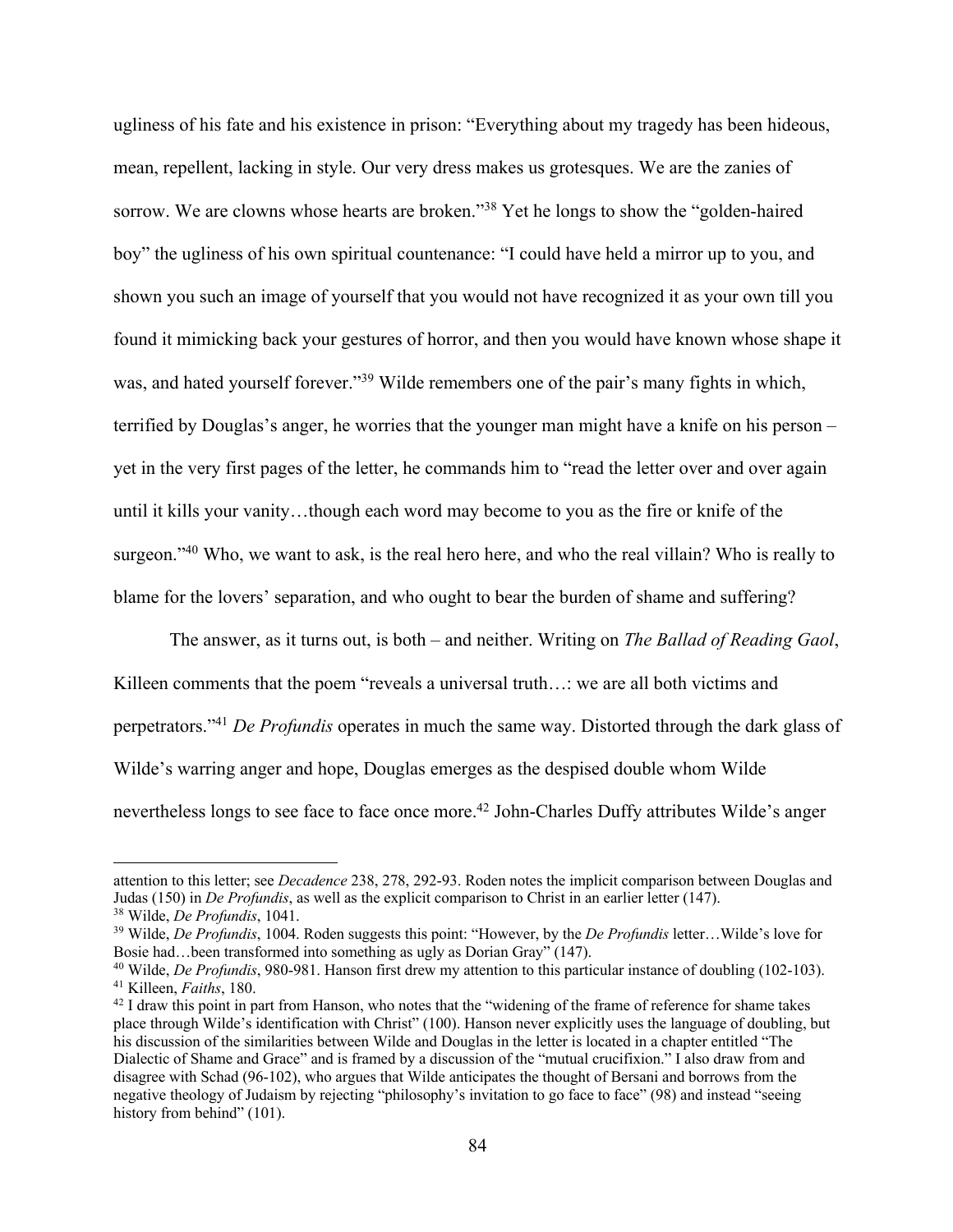at Douglas to the latter's inability to live up to the spiritual ideal of the *erastes/eromenos* dynamic: "This explains the reproach which Wilde heaps upon both his own head and Douglas's in *De Profundis*: Wilde faults Douglas for keeping their relationship at a lower, sensual level, and himself for allowing Douglas to keep it there when he, as the older lover, should have been nurturing Douglas's spiritual and intellectual development."<sup>43</sup> Roden also comments on this dynamic, arguing that Wilde reinvents himself as an *eromenos* to Christ's *erastes*. <sup>44</sup> These analyses, however, fall short of recognizing the full extent of Wilde's subversion. Wilde does not merely Christianize the *erastes/eromenos* model, as Roden suggests, but he does so by adopting the righteous, rebuking tone of the very St. Paul who condemns such love. "Awake," Paul writes to the Corinthians, "…for some have not the knowledge of God. I speak this to your shame."45 Yet a mere two chapters prior, he writes with aching beauty of the supremacy of love in all things: "Charity never faileth…and the greatest of these is charity."46 Wilde, vacillating between scorn and love, rage and longing, writes in much the same way: "Love can read the writing on the remotest star, but Hate so blinded you that you could see no further than the narrow, walledin, and already lust-withered garden of your own desires."47 Condemned to read nothing but the Bible while in Wandsworth prison, Wilde refashions the insights of its most explicitly homophobic author to bring Douglas to his knees.<sup>48</sup>

Yet for all his frustration with Douglas, Wilde knows he has himself failed to live up to his spiritual ideals.<sup>49</sup> Paul writes: "Not as though I had already attained, either were already perfect…but…forgetting those things which are behind, and reaching forth unto those things

<sup>&</sup>lt;sup>43</sup> Duffy, "Gay-Related," 338.<br>
<sup>44</sup> Roden, *Same-Sex*, 147.<br>
<sup>45</sup> 1 Corinthians 15:34.<br>
<sup>46</sup> 1 Corinthians 13:8, 13.<br>
<sup>47</sup> Wilde, *De Profundis*, 999-1000.<br>
<sup>48</sup> Killeen, Faiths, 165.<br>
<sup>49</sup> Killeen and Hanson both make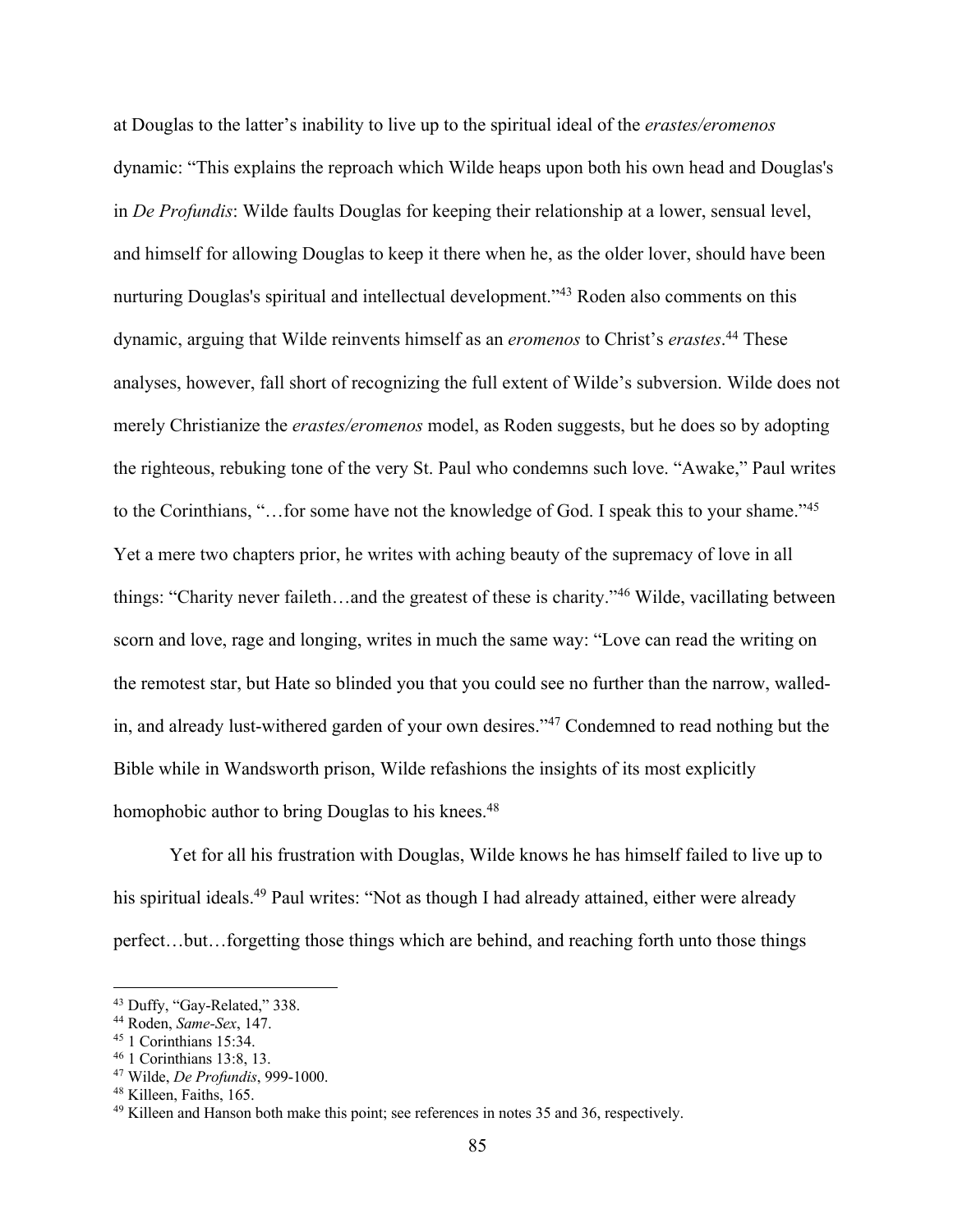which are before, I press toward the mark for the prize of the high calling of God in Christ Jesus."50 Wilde echoes this desire for perfection, writing of the city of God, "far off [and] like a perfect pearl" and of his own slow, imperfect attempts to walk towards it: "One can realise a thing in a single moment, but one loses it on the long hours that follow with leaden feet…yet I must…be filled with joy if my feet are on the right road and face set towards the 'gate which is called Beautiful,' though I may fall many times in the mire and often in the mist go astray."51

The crux of Wilde's anger with both himself and with Douglas, then, is their mutual inability to live up to their full Christ-like potential. The only advantage the teacher has over the disciple is being further along the process of perfection. Wilde writes that Christ came "to reveal to the world the mystical meaning of wine and the real beauty of the lilies of the field."52 This revelation has long been manifest to him; he embeds it in the climaxes of *Salomé* and "The Fisherman and His Soul," and in *De Profundis* describes himself as one "to whom flowers are part of desire" and for whom "[t]here is not a single colour hidden away in the chalice of a flower…to which by some subtle sympathy with the very soul of things, my nature does not answer."53 He sees in Douglas the potential to realize this revelation, but finds himself drawn up short again and again by the shallowness of the young man's behavior. Rather than sipping spiritual wine from the Christ-like chalice of the flower, Douglas delights in "the marvellous *fine champagne* served always at the bottom of the great bell-shaped glasses that its bouquet might be better savoured by the true epicures of what was really exquisite in life."54 Douglas's ravenous consumption of these oral delights disturbs Wilde not because they are wrong, but because they

 $50$  Philippians 3:12-14.<br> $51$  Wilde, De Profundis, 1025, 1026.

<sup>51</sup> Wilde, De Profundis, 1025, 1026. 52 Wilde, *De Profundis*, 1032. 53 Wilde, *De Profundis*, 1057. 54 Wilde, *De Profundis*, 1055. Italics original to the text.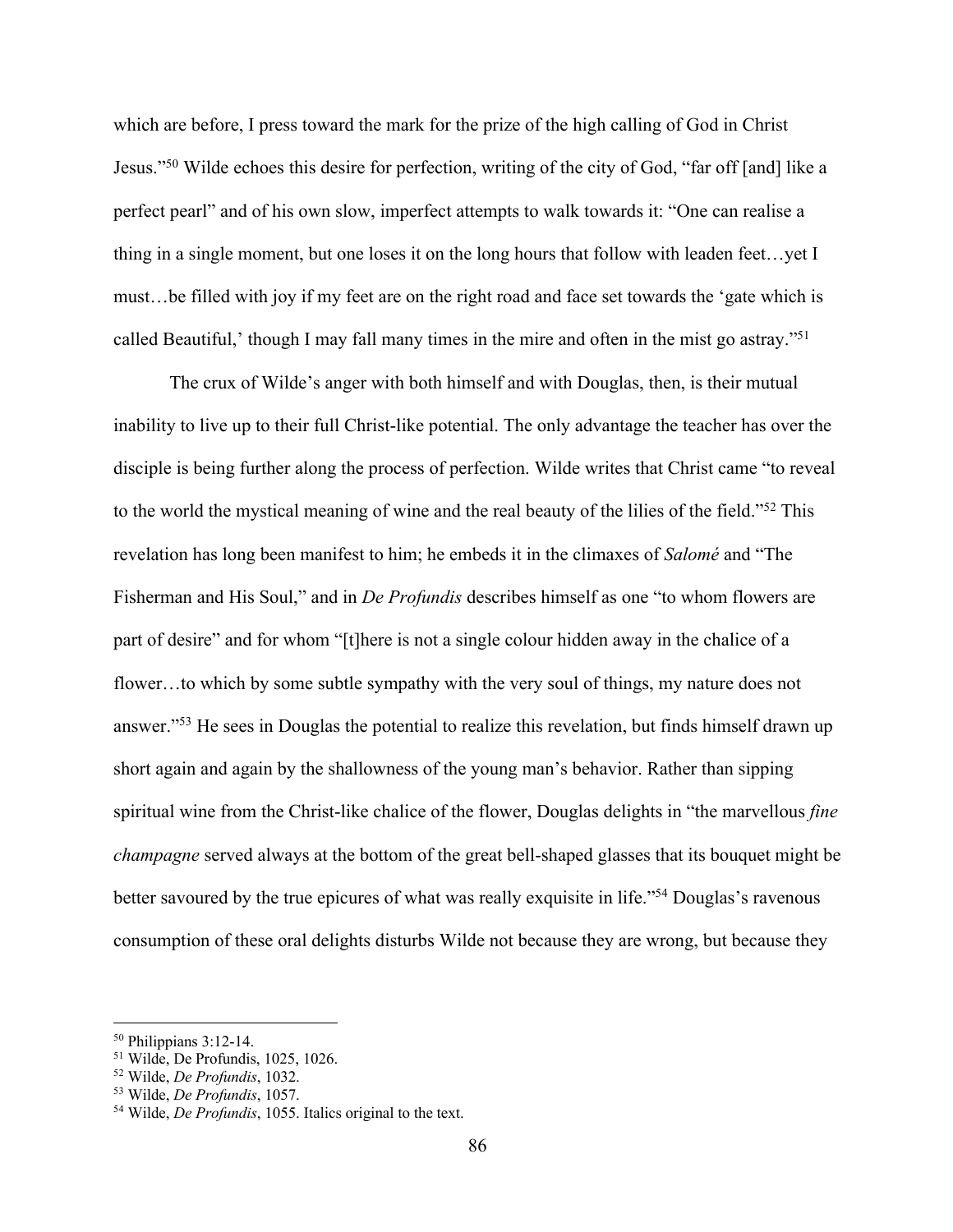are incomplete. Douglas might possess Salomé's sensuousness and the Fisherman's capacity for love – but until those qualities are transformed by self-sacrificing sorrow and sympathy, they remain unrealized and imperfect. "I have had to look at my past face to face," he reminds his errant, erstwhile lover.<sup>55</sup> "Look at your own past face to face...The supreme vice is shallowness. Whatever is realized is right."56

Immediately after giving this advice, Wilde urges Douglas to speak to his brother Percy about his past, in hopes that the wisdom of the elder brother will succeed where the wisdom of the elder lover has failed. It is a suggestive piece of advice that recalls the familial metaphors of *The Importance of Being Earnest*. Indeed, seen in a certain light, *De Profundis* plays out in tragic form the same struggles of names and naming that occur in *Earnest*. Like Ernest/John Worthing, Wilde finds his name bandied about, not only by the public more generally, but by the irresponsible younger brother/double who cheerfully assumes false names. Learning that his mother has died, Wilde's grief takes the form of a meditation on names: "She and my father had bequeathed me a name they had made noble and honored…I had disgraced that name eternally. I had dragged it through the very mire. I had given it to brutes that they might make it brutal, and to fools that they might turn it into a synonym for folly."57

Such grief explains his anger when he learns that Douglas intends to put that same name "on the fore-page" of a volume of poetry and when the young man sends his remembrances to the incarcerated Wilde under the assumed name of "Prince Fleur-de-Lys."58 Douglas views himself as "the graceful prince of a trivial comedy" and acts with Algernon's boyish insouciance – a performance that Wilde, imprisoned in part for his willingness to put his name beside

<sup>55</sup> Wilde, *De Profundis*, 1056.

<sup>56</sup> Ibid. 57 Wilde, *De Profundis*, 1010. 58 Wilde, *De Profundis*, 1011, 1006.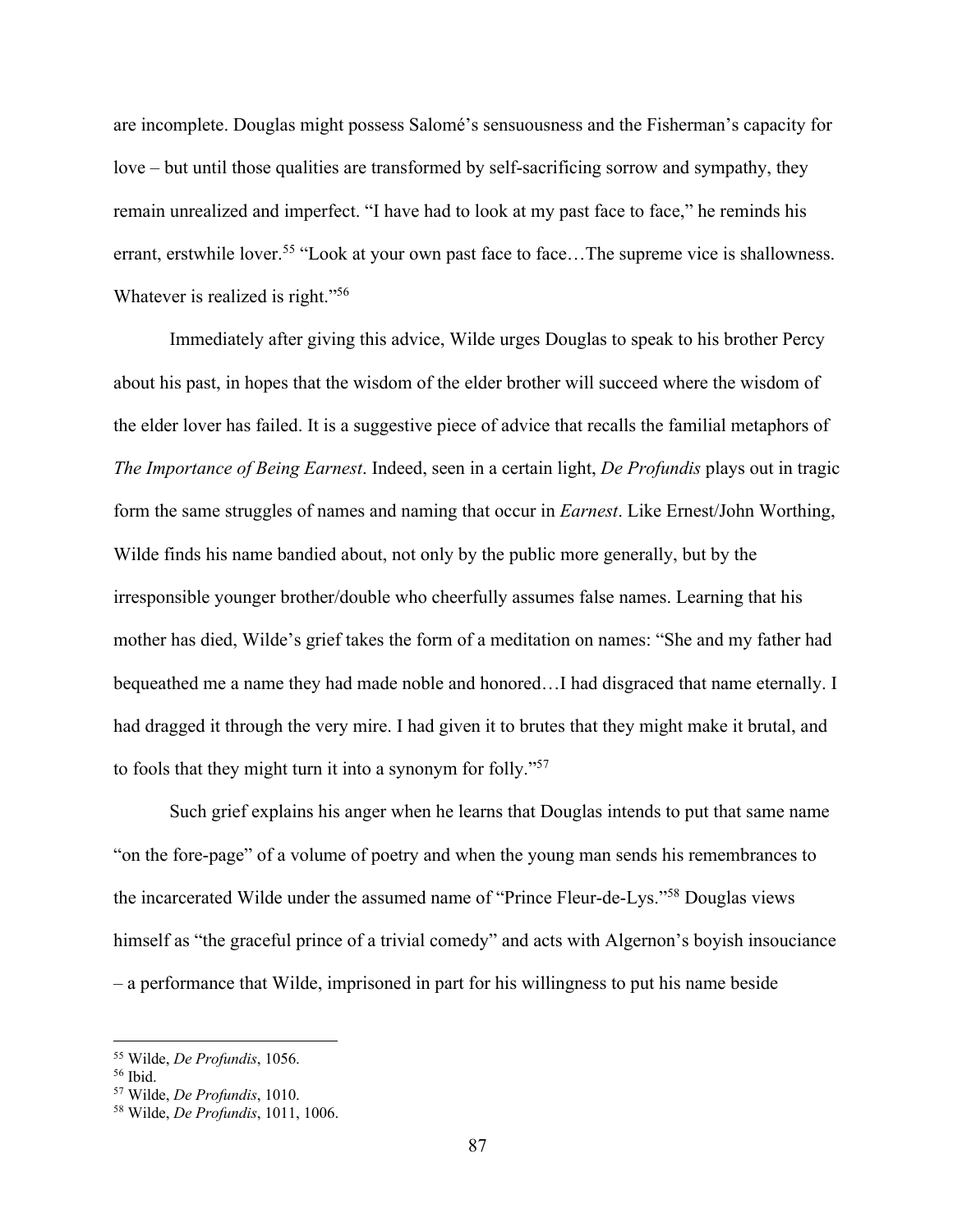Douglas's in *The Chameleon*,<sup>59</sup> cannot but regard as blatant insolence.<sup>60</sup> Sounding not dissimilar from Jack as he rebukes Algernon for appearing as "wicked cousin Ernest" in the garden of the Manor House, he scolds Douglas for making free with a name on which he has no right to presume: "The dedication of verses to me when I was in prison would have seemed a sort of silly effort at smart repartee, an accomplishment which in your old days of dreadful letterwriting...you used openly to pride yourself and about which it is your joy to boast."<sup>61</sup>

The irony of the author of *The Importance of Being Earnest* reproaching another writer for a "silly effort at smart repartee" is overwhelming – but so too, we must remember, was Wilde's pain. His name was not merely ruined, but taken from him altogether. Like Jack in the climactic moments of *Earnest*, <sup>62</sup> he finds himself stripped of a name and identity: "I myself, at that time, had no name at all. In the great prison where I was incarcerated, I was merely the figure and letter of a little cell in a long gallery, one of a thousand lifeless numbers, as of a thousand lifeless lives."63 And like Jack, he turns to mother church in quest of a new name and new identity. Upon moving to the Continent, he adopts the name "Sebastian Melmoth." The first name evokes St. Sebastian, the young Roman guard-turned-Christian-martyr who remains an icon in queer and Catholic art,<sup>64</sup> and the last name is one from his mother's family of origin; Charles Maturin, the author of the gothic novel *Melmoth the Wanderer*, was Wilde's great-uncle on his mother's side.65

<sup>59</sup> "But I go to prison…for your friend's undergraduate magazine 'and the Love that dares not tell its name'" (996).

<sup>&</sup>lt;sup>60</sup> Wilde, *De Profundis*, 1006.<br><sup>61</sup> Wilde, *De Profundis*, 1012.<br><sup>62</sup> John Schad notes Jack's momentary experience of namelessness in *The Importance of Being Earnest* (95).<br><sup>63</sup> Wilde, *De Profundis*, 1006-1007.<br><sup>64</sup>

chosen Christian name. Hanson specifically highlights St. Sebastian's persistence in queer art. 65 Killeen discusses Maturin's relationship to Wilde (3, 39, 179).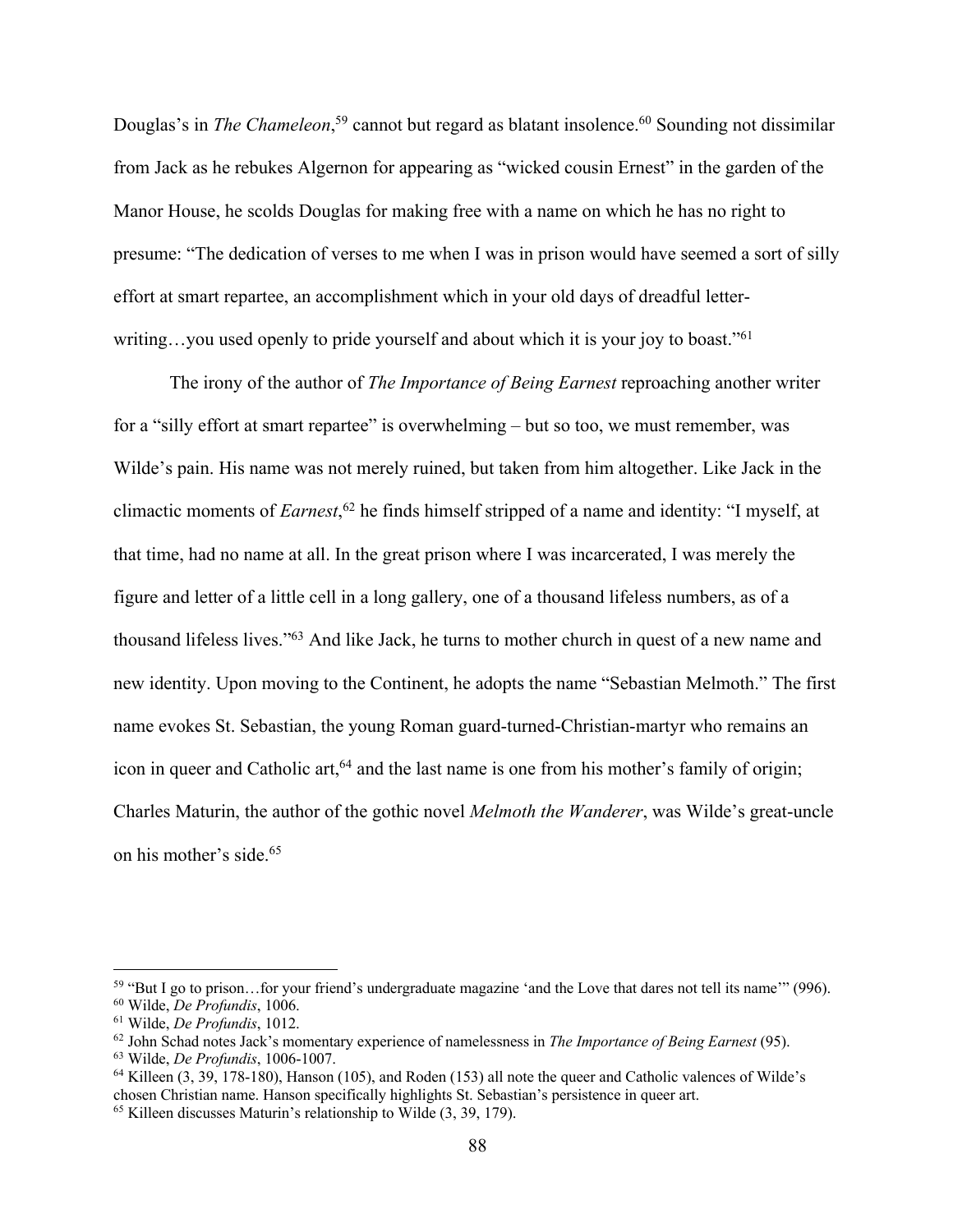As Roden, Killeen, and Hanson point out, this self-stylization as a kind of "queer martyr" was a conscious one on Wilde's part.<sup>66</sup> Upon the publication of *The Ballad of Reading Gaol*, he wrote to Ross that the work would beatify him "as the Infamous St. Oscar of Oxford, Poet and Martyr."67 Perhaps prepared by the relentless reinvention that occurs in *Earnest*, Wilde repeatedly christens himself anew – an eccentricity understandable for one who, Donatist-like, doubted the true power of the institutional church even as, Augustine-like, he felt himself inexorably drawn to the mercy and beauty it claimed to dispense.<sup>68</sup> He received the pope's blessing at least seven times while in Rome, but was not baptized until he lay on his deathbed in Paris.<sup>69</sup>

But what, we might ask along with Algernon, about Douglas? "What about the profligate Ernest?"<sup>70</sup> Having meditated at length upon the sufferings and example of Christ for the artist, Wilde concludes the letter by returning his attention to "that unfortunate young man" who, like Judas, has betrayed him but whom, like Peter, he longs to reinstate.71 The final pages of *De Profundis* resound with the apostolic authority that Wilde found so attractive in the pope and in St. Paul.72 In language reminiscent of both *Earnest* and "The Fisherman and His Soul," he envisions what his life will be like upon his return to the world and prepares Douglas for their eventual meeting. As in the latter, he imagines reunion and renewal on the shores of the sea.

<sup>66</sup> The language of "queer martyr" is drawn directly from Roden (153). Killeen (173-74) and Hanson (105-7) also see Wilde figuring himself as a martyr.<br><sup>67</sup> Wilde gtd. Hanson, *Decadence*, 105.

<sup>&</sup>lt;sup>68</sup> Roden notes Wilde's ambivalence towards the institutional church: "By March 1900 he had distanced himself from the institution of the Roman Church but still felt the pull of its trappings" (154). See note 24 for critics who discuss Augustine as an inspiration for Wilde.<br><sup>69</sup> Killeen (16), Hanson (99), and Roden (154) all mention that Wilde received the pope's blessing seven times.

<sup>&</sup>lt;sup>70</sup> Wilde, *The Importance of Being Earnest*, in *The Norton Anthology of English Literature*, ed. Carol T. Christ, Alfred David, et. al (New York: W.W. Norton & Company, 2006), 2234.

<sup>&</sup>lt;sup>71</sup> Wilde, *Earnest*, 2237, 2238. 2006). The Company, 2006 of a Company, 2234. *The Company Other critics have noted Wilde's invocation of apostolic authority*, but none name it as specifically Pauline. See notes 24 and 25.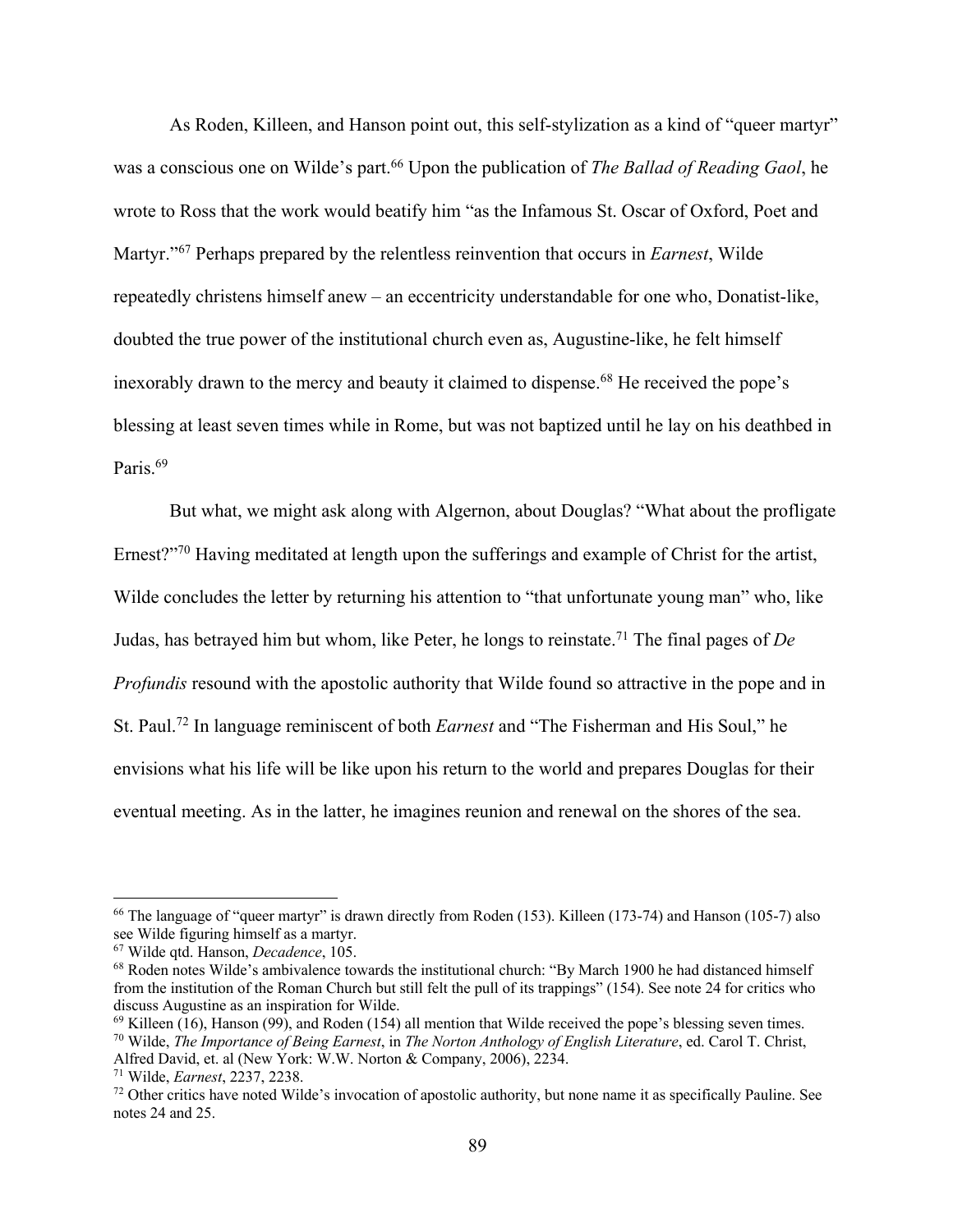Planning "to go at once to some little seaside vision abroad" with loyal disciples Ross and More Adey, he hopes to find both cleansing and meaning in the ocean:<sup>73</sup> "The sea...washes away the stains and wounds of the world…The Mystical in Art, the Mystical in Life, the Mystical in Nature – this is what I am looking for and in the great symphonies of Music, in the initiation of Sorrow, in the depths of the Sea I may find it."<sup>74</sup> And as in the former, he demands that his beloved surrender his old name and take on a new one as a testament to his devotion:

> I will, if I feel able, arrange through Robbie to meet you in some quiet foreign town like Bruges, whose grey houses and green canals and cool still ways had a charm for me, years ago. For the moment you will have to change your name. The little title of which you were so vain – and indeed it made your name sound like the name of a flower – you will have to surrender, if you wish to see *me*; just as *my* name, once so musical in the mouth of Fame, will have to be abandoned by me in turn. How narrow, and mean, and inadequate to its burdens is this century of ours! It can give to its Success its palaces of porphyry, but for Sorrow and Shame it does not keep even a wattled house in which they may dwell: all it can do for me is to bid me alter my name into some other name, where even mediaevalism would have given me the cowl of the monk or the face-cloth of the leper behind which I might be at peace.<sup>75</sup>

As the passage indicates, even the authoritative commands Wilde issues Douglas ultimately emerge from a place of weakness. What begins as an order rapidly collapses into a lament for secularization.76 The Fisherman in the pre-industrial past of fairyland can build himself a house of wattles and spend each day calling for his beloved mermaid, and Jokanaan is recognized even by his foes as a prophet and a man of God.<sup>77</sup> Yet no such possibilities remain open "to one so modern as [Wilde]."78 Even his petition to take on the "monk's cowl" was denied: When he

<sup>&</sup>lt;sup>73</sup> Wilde, *De Profundis*, 1056.<br><sup>74</sup> Wilde, *De Profundis*, 1057.<br><sup>75</sup> Wilde, *De Profundis*, 1057-1058.<br><sup>76</sup> This, broadly, is how Schad reads Wilde; throughout his chapter, he highlights the ways in which Wilde "intuit[s]…a link between being queer and being Christian" (96) in a world where the generative, productive morality of bourgeois capitalism has superseded the paradoxical Christian ethic of self-sacrifice (94-115). Killeen also comments on the yearning for an older, more mystical world in the final pages of the letter, attributing it to Wilde's desire for the folkloric Catholicism of his Irish roots (175-178).<br><sup>77</sup> Hanson notes the biblical basis for Herod's ambivalent admiration of the Baptist in *Salomé* (270-71).<br><sup>78</sup> Wilde, *De Profundis*, 1057.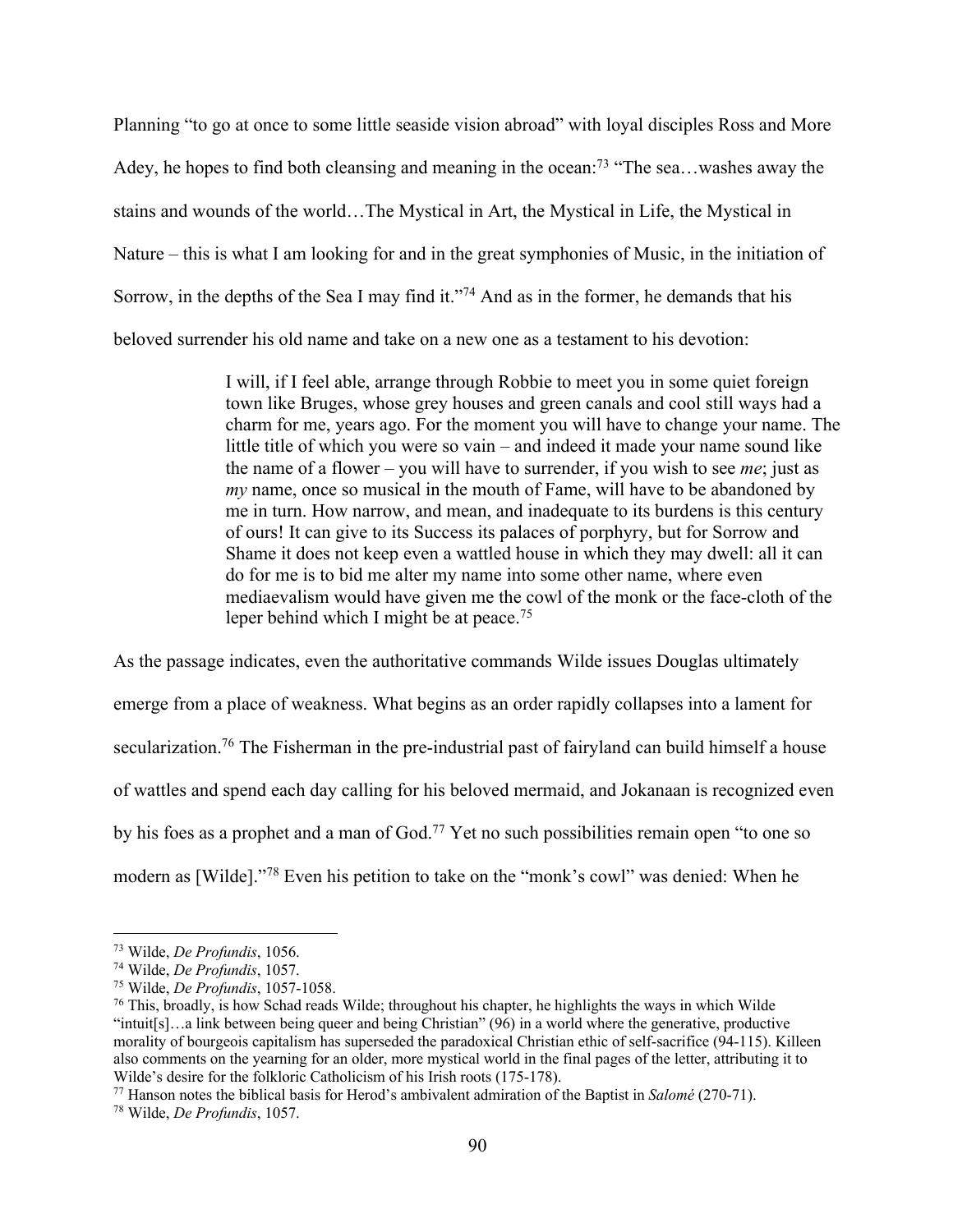asked the Farm Street Jesuits for a six-month retreat after his release, the brothers replied that they would need a year to consider his request.79 The response made Wilde dissolve into tears in the drawing-room of friends.<sup>80</sup>

This lament in turn converts into a frank confession of frailty and a plea for grace. "How far I am from the true temper of soul, this letter in its changing, uncertain moods, its scorn and bitterness, its aspirations and its failure to realize those aspirations, shows you quite clearly," he admits.<sup>81</sup> "But do not forget in what a terrible school I am sitting at my task."<sup>82</sup> Wilde ends his epistle in neither anger nor despair, but in hope: "And incomplete, imperfect, as I am, yet from me you may still have much to gain. You came to me to learn the Pleasure of Life and the Pleasure of Art. Perhaps I am chosen to teach you something much more wonderful, the meaning of Sorrow, and its beauty."83 As in "The Fisherman and His Soul" and *The Importance of Being Earnest*, no definitive answer can be given and no final word can speak for all.<sup>84</sup> Douglas may, like Algernon, decide against changing his name, and Wilde's dreams of their reunion may prove as ephemeral the flowers that bloom on the grave of the Fisherman and the Mermaid. Having plummeted to the very depths of sorrow and read the symbols of life to his own great peril, Wilde writes from a posture of weakness and humility. Conditional verbs and unrealized hopes are the only gifts he has to offer Douglas. Placing these hard-won treasures in the hands of one whose life of preposterous prodigality had left Wilde penniless and in prison was nothing less than a radical act of faith.

<sup>&</sup>lt;sup>79</sup> Killeen (178) and Richard Ellmann mention this event. *Oscar Wilde* (New York: Vintage Books, 1988), 528.<br><sup>80</sup> Ibid. See also Hanson, *Decadence*, 259.<br><sup>81</sup> Wilde, *De Profundis*, 1059.<br><sup>82</sup> Ibid.<br><sup>83</sup> Ibid.<br><sup>84</sup> Rod Neither claims to have all the answers" (146).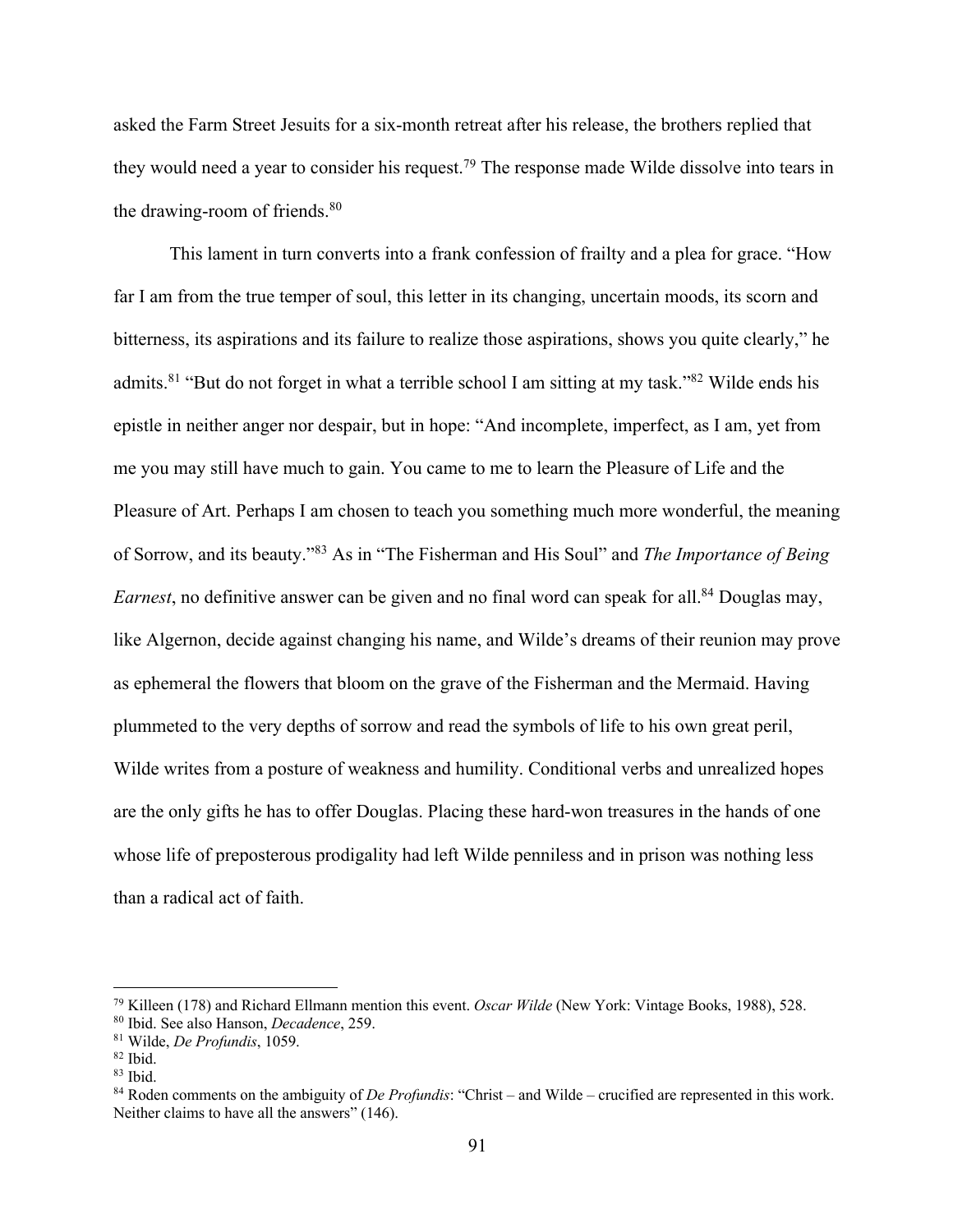That faith would be vindicated on almost every count. Wilde and Douglas would in fact meet again and the two would spend several months together on the shores of the Mediterranean.<sup>85</sup> And though Douglas would be separated from Wilde by the intervention of his family,86 he would spend the rest of his life walking in Wilde's footsteps – to the confessional, to the witness box and eventually to prison.<sup>87</sup> He converted to Catholicism just over a decade after Wilde's death in 1911.<sup>88</sup> When in the following year Arthur Ransome published a book on Wilde that hinted at the destructive role Douglas had played in the author's life, Douglas sued for libel. To demonstrate the truth of Ransome's characterization, Ross unveiled the hitherto-unpublished sections of *De Profundis*. In a stunning reversal, Douglas found himself listening to Wilde's words as he stood in the stand for a libel suit, much the same way Wilde had listened to the prosecutor read Douglas's words as he stood in the stand on charges of gross indecency.

Ransome won the suit, prompting Douglas to write his own account of their relationship in *Oscar Wilde and Myself* and, later, in his *Autobiography*. Unsurprisingly, his story cast Wilde as the villain and himself as the savior, claiming that he was "born into this world chiefly to be the instrument…of exposing and smashing Wilde's cult and the Wilde myth."89 Yet after he was sent to prison for libel of Winston Churchill, he wrote a series of sonnets entitled *In Excelsis* – his own "smart repartee" to *De Profundis*. <sup>90</sup> Far from smashing the Wilde cult, Douglas spent his days serving as its most faithful – if reluctant – acolyte.

<sup>&</sup>lt;sup>85</sup> Ellmann, *Oscar Wilde*, 547-556.<br><sup>86</sup> Ellmann, *Oscar Wilde*, 552-56.<br><sup>87</sup> I draw the historical details throughout this paragraph and the following from Ellmann's account of Douglas's life after Wilde's death (587-588).

<sup>88</sup> G.A. Cevasco, "Douglas, Lord Alfred Bruce," in *Oxford Dictionary of National Biography* (Oxford University Press, 2014), https://doi-org.proxy.library.georgetown.edu/10.1093/ref:odnb/32869.<br><sup>89</sup> Douglas qtd. Ellmann, *Oscar Wilde*, 587.<br><sup>90</sup> Ellmann notes that the poems were "a riposte to De Profundis" (587).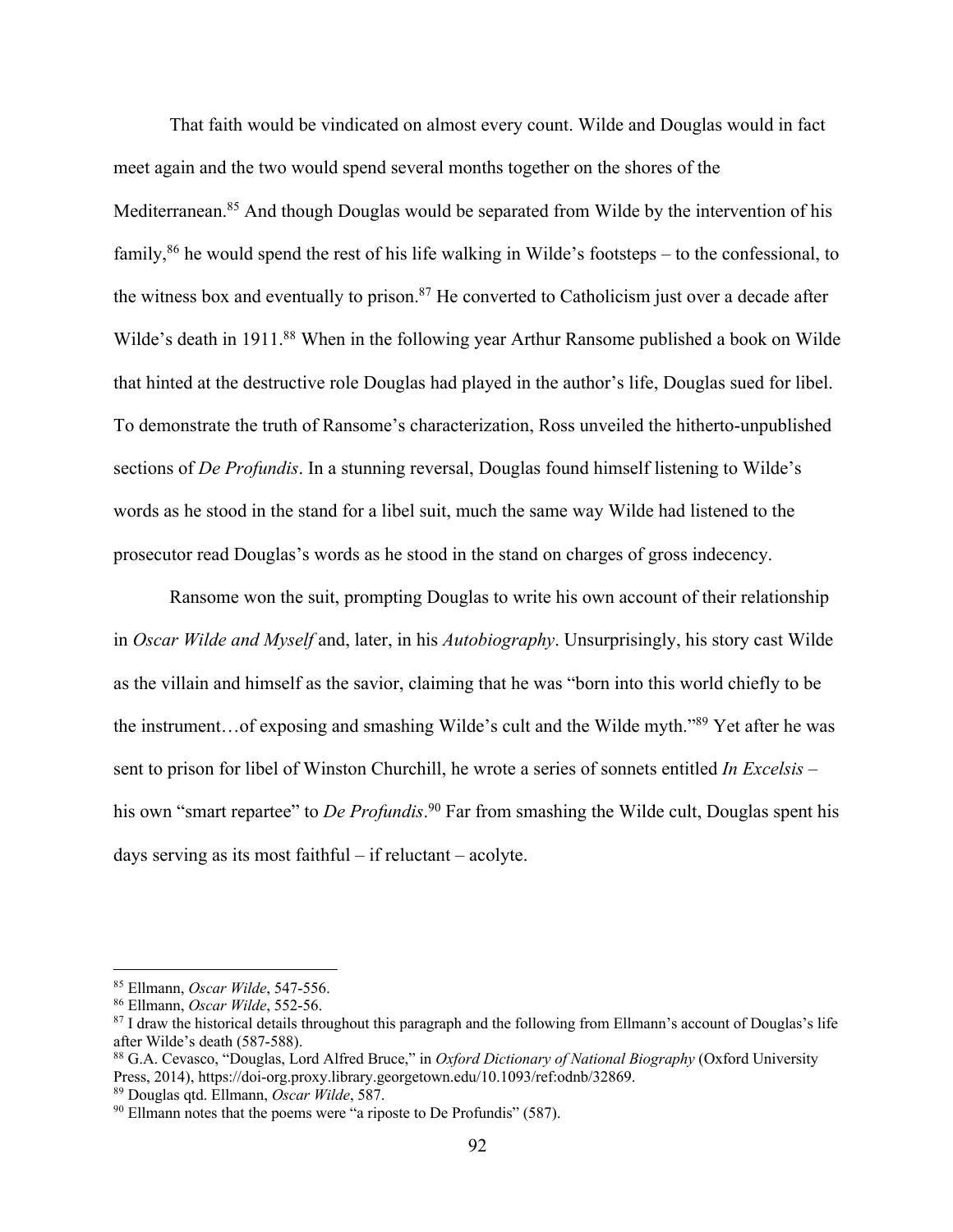As for Wilde, his story ends in weakness and in failure. Dying of what was diagnosed as meningitis in a Parisian hotel,  $91$  it is unclear whether he even assented to the baptism administered by the Passionist priest whom a frantic Ross managed to locate.<sup>92</sup> As Ellmann observes: "The application of sacred oils to his hands and feet may have been a ritualized pardon for his omissions or commissions, or it may have been like putting a green carnation in his button-hole."93 Similarly, we will never know if that final baptism was the genuine repentance of a prodigal or whether – as would be the case if his mother had in fact had him baptized into the Catholic Church as a child – whether it was a beautiful performance utterly empty of theological significance.<sup>94</sup>

This thesis does not aim answer such questions definitively – nor could it. Seeing through a glass darkly at a pano-play of Wilde signifiers, it can only guess at what went on in the depths at the last. "Hope," writes Sedgwick, "often a fracturing, even a traumatic thing to experience, is among the energies by which the reparatively positioned reader tries to organize the fragments or part-objects she encounters or creates."95 Given the creativity with which Wilde organized the jumbled, contradictory, and even damaging fragments of the religious traditions he encountered, we might cautiously speculate that he concluded in hope.

<sup>&</sup>lt;sup>91</sup> Ellmann, *Oscar Wilde*, 577, 582.<br><sup>92</sup> Ellmann, *Oscar Wilde*, 584.<br><sup>93</sup> Ibid.<br><sup>94</sup> Ellmann, Oscar Wilde, 19-20.<br><sup>95</sup> Eve Kosofsky Sedgwick, *Touching Feeling: Affect, Pedagogy, Performativity* (Durham: Duke Universit 2003), 146.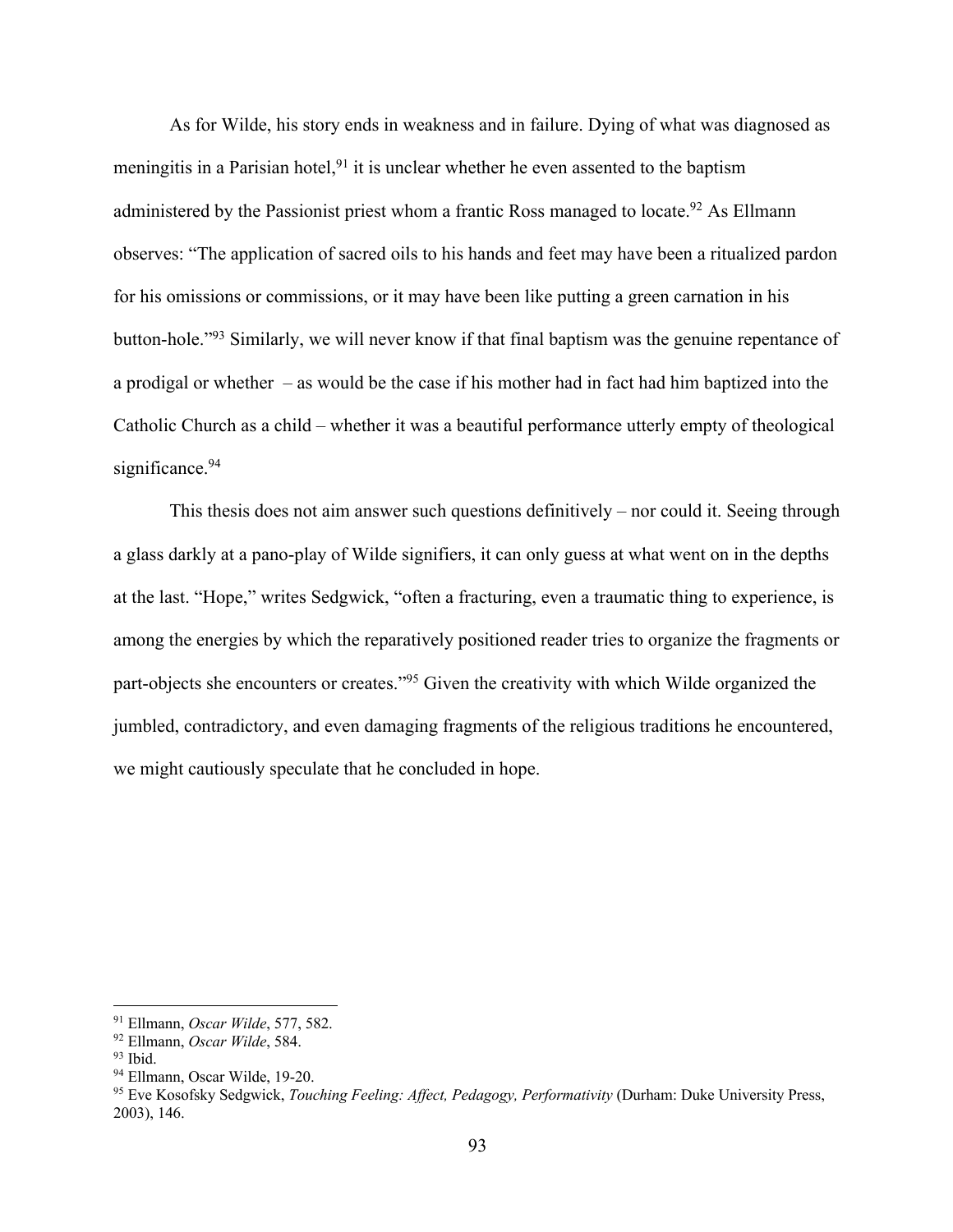## BIBLIOGRAPHY

- American Academy of Poets. "Amiri Baraka." Poets.org. Accessed March 23, 2020. https://poets.org/poet/amiri-baraka.
- "Appendix A: Chronological Table." In *The Complete Works of Oscar Wilde*, edited by Owen Dudley Edwards, Terence Brown, Declan Kiberd and Merlin Holland, 1247-1251. London: HarperCollins Publishers, 2003.
- "Appendix C: List of Original Dedications in Wilde's Published Works." In *The Complete Works of Oscar Wilde*, edited by Owen Dudley Edwards, Terence Brown, Declan Kiberd and Merlin Holland, 1254. London: HarperCollins Publishers, 2003.
- Andersen, Hans Christian. "The Little Mermaid." In *Hans Andersen's Fairy-Tales*, Second Series, edited by J.H. Stickney. Boston, 1915; Project Gutenberg, 2010. https://www.gutenberg.org/files/32572/32572-h/32572-h.htm.
- "Articles of Religion." In *The Book of Common Prayer, And Administration of the Sacraments, and Other Rites and Ceremonies of the Church, According to the Use of The Church of England; Together with the Psalter or Psalms of David*, 672-684*.* Cambridge: John Baskerville, 1762. https://play.google.com/books/reader?id=\_sYUAAAAQAAJ&hl=en&p g=GBS.PA19-IA284.
- Astell, Ann. "'My Life is a Work of Art: Oscar Wilde's Novelistic and Religious Conversion," *Renascence* 65, no. 3 (Spring 2013): 188-205.
- Astell, Ann W. *The Song of Songs in the Middle Ages*. Ithaca: Cornell University Press, 1990.
- Bastiat, Brigitte. "The Importance of Being Earnest (1895) by Oscar Wilde: Conformity and Resistance in Victorian Society." Cahiers Victoriens & Édouardiens 72 (2010): 53-63.
- Benedict XVI. *Sacramentum Caritatis*. Apostolic Exhortation. Vatican website. February 22, 2007. http://www.vatican.va/content/benedictxvi/en/apost\_exhortations/documents/hf\_ben-xvi\_exh\_20070222\_sacramentumcaritatis.html.
- Best, Stephen and Sharon Marcus. "Surface Reading: An Introduction." *Representations* 108, no. 1 (Fall 2009): 1-21.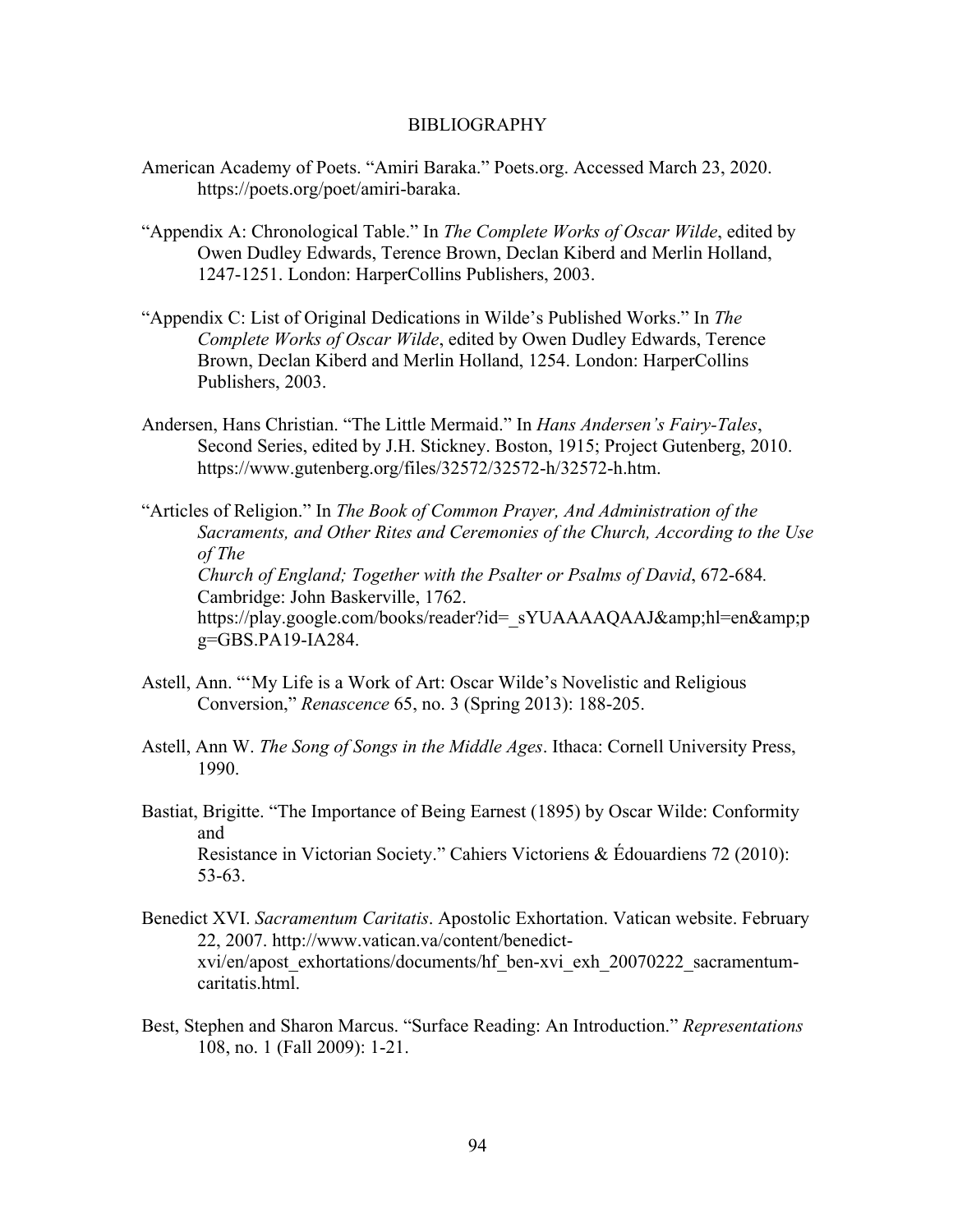- Bloxham, John Francis. *The Priest and the Acolyte*. London, 1907; Project Gutenberg, 2019. http://www.gutenberg.org/files/60229/60229-h/60229-h.htm.
- Borland, Maureen. *Wilde's Devoted Friend: A Life of Robert Ross, 1869-1918*. Oxford: Lennard Publishing, 1990.
- Carravetta, Peter. "Introduction." In *Weak Thought*, edited by Gianni Vattimo and Pier Aldo Rovatti and translated by Peter Carravetta, 1-38. Albany: State University of New York Press, 2012.
- *Catechism of the Catholic Church*. 2nd ed. Washington, D.C.: *Libreria Editrice Vaticana*, 1997.
- Cevasco, G.A. "Douglas, Lord Alfred Bruce." In *Oxford Dictionary of National Biography*. Oxford University Press, 2014. https://doiorg.proxy.library.georgetown.edu/10.1093/ref:odnb/32869.
- Craft, Christopher. *Another Kind of Love: Male Homosexual Desire in English Discourse*, *1850-1920.* Berkeley: University of California Press, 1994.
- Dawick, John. "Oscar's Last First Night or, the Impossibility of Exhausting Earnest." In The Importance of Reinventing Oscar: Versions of Wilde During the Last 100 Years, edited by Uwe Böker, Richard Corballis and Julie A. Hibbard, 13-24. New York: Rodopi, 2002.
- Dollimore, Jonathan. *Sexual Dissidence: Augustine to Wilde, Freud to Foucault.* Oxford: Clarendon Press, 1991.
- Duffy, John-Charles. "Gay-Related Themes in the Fairy Tales of Oscar Wilde. *Victorian Literature and Culture* 29, no. 2 (2001): 327-349.
- Ellmann, Richard. *Oscar Wilde*. New York: Vintage Books, 1988.
- "Felix culpa." *OED* Online. March 2020. Oxford University Press. https://www-oedcom.proxy.library.georgetown.edu/view/Entry/242894?redirectedFrom=felix+cul pa#eid.
- Fineman, Joel. "The Significance of Literature: '*The Importance of Being Earnest*.'" October 15 (1980): 79-90.
- Foucault, Michel. *The History of Sexuality: Volume 1: An Introduction*. Translated by Robert Hurley. New York: Vintage Books, 1990.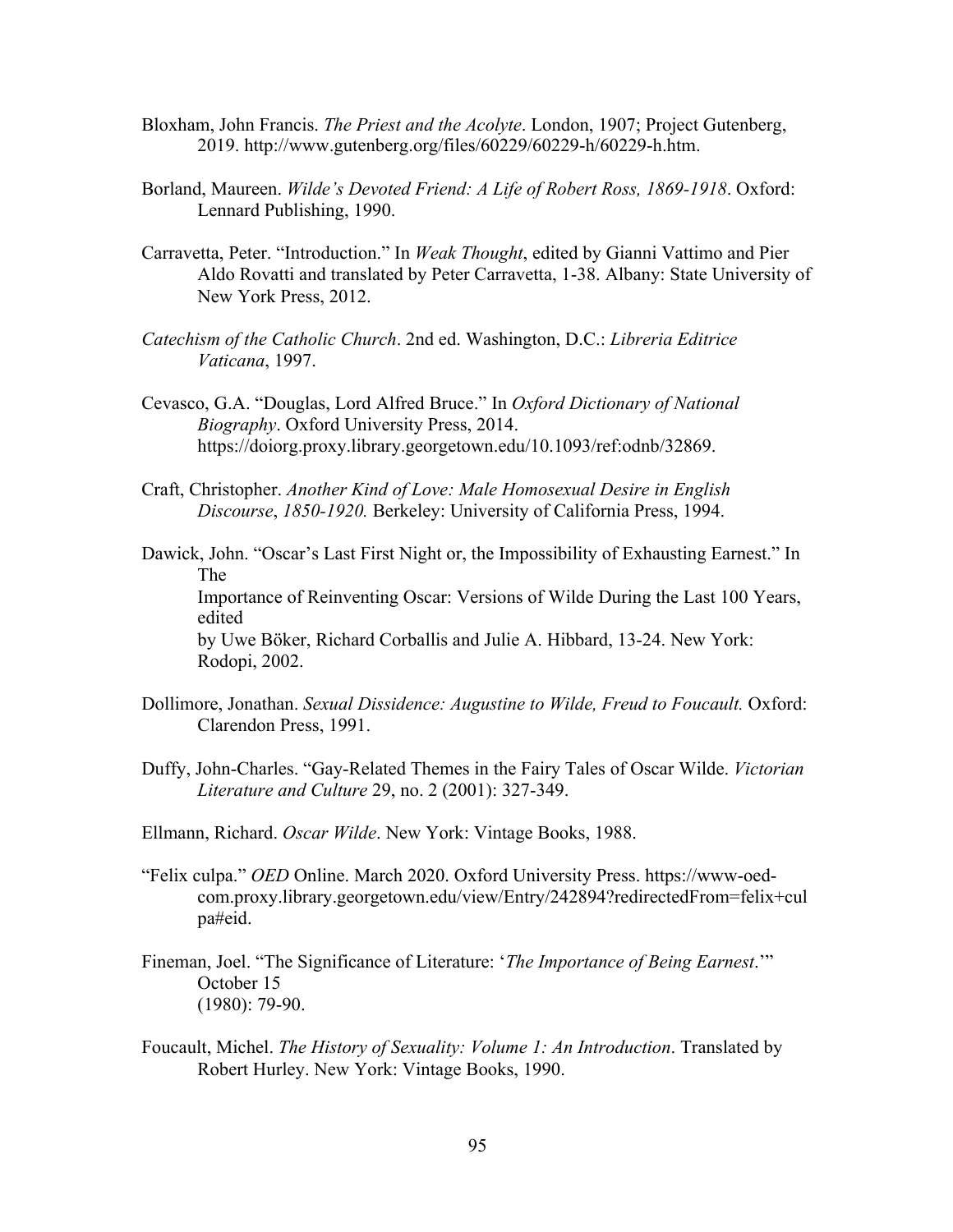- Furness, Hannah. "Civil partners of knights and peers should get honorary title just like wives do, MP argues." *The Telegraph*, July 2, 2012. https://www.telegraph.co.uk/news/politics/9368303/Civil-partners-of-knightsand-peers-should-get-honorary-title-just-like-wives-do-MP-argues.html.
- Gantar, Jure. *The Evolution of Wilde's Wit*. New York: Palgrave Macmillan, 2015.
- Garland, Tony W. "The Contest of Naming Between Ladies in The Importance of Being Earnest." *The Explicator* 70, no. 4 (2012): 272-274.
- Goodenough, Elizabeth. "Oscar Wilde, Victorian Fairy Tales, and the Meanings of Atonement." *The Lion and the Unicorn* 23, no. 3 (September 1999): 336-354.
- Halberstram, Jack. *The Queer Art of Failure*. Durham: Duke University Press, 2011.

Hanson, Ellis. *Decadence and Catholicism*. Cambridge: Harvard University Press, 1997.

Holy Mass, The. "Canon." Accessed February 1, 2020. http://www.theholymass.com/part3.htm.

- Horan, Patrick. *The Importance of Being Paradoxical: Maternal Presence in the Works of Oscar Wilde*. Cranbury, NJ: Associated University Presses, 1997.
- Jacobs, Alan. "Contexts and Obstacles." In *A Theology of Reading: The Hermeneutics of Love*, 9-35. New York: Routledge, 2018.
- Jones, Justin T. "Morality's Ugly Implications in Oscar Wilde's Fairy Tales." *Studies in English Literature* 51, no. 4 (Autumn 2011): 883-903.
- Killeen, Jarlath. *The Faiths of Oscar Wilde: Catholicism, Folklore and Ireland.* New York: Palgrave Macmillan, 2005.
- Knight, Mark. Review of *Queer Fish: Christian Unreason from Darwin to Derrida*, by John Schad, and *The Puppet and the Dwarf: The Perverse Core of Christianity*, by Slavoj Žižek. *Christianity and Literature* 54, no. 2 (Winter 2005): 305-310.
- Knott, Charles E. and Donald L. Lawler. "The Context of Invention: Suggested Origins of *Dorian Gray*." *Modern Philology* 73, no. 4 (May 1976): 389-398.
- "Latin-English Hand Missal for the Traditional Latin Mass," *Resources for the Extraordinary Form of the Mass*, http://www.extraordinaryform.org/handmissals/HandMissal.pdf.
- Love, Heather. *Feeling Backward: Loss and the Politics of Queer History*. Cambridge: Harvard University Press, 2007.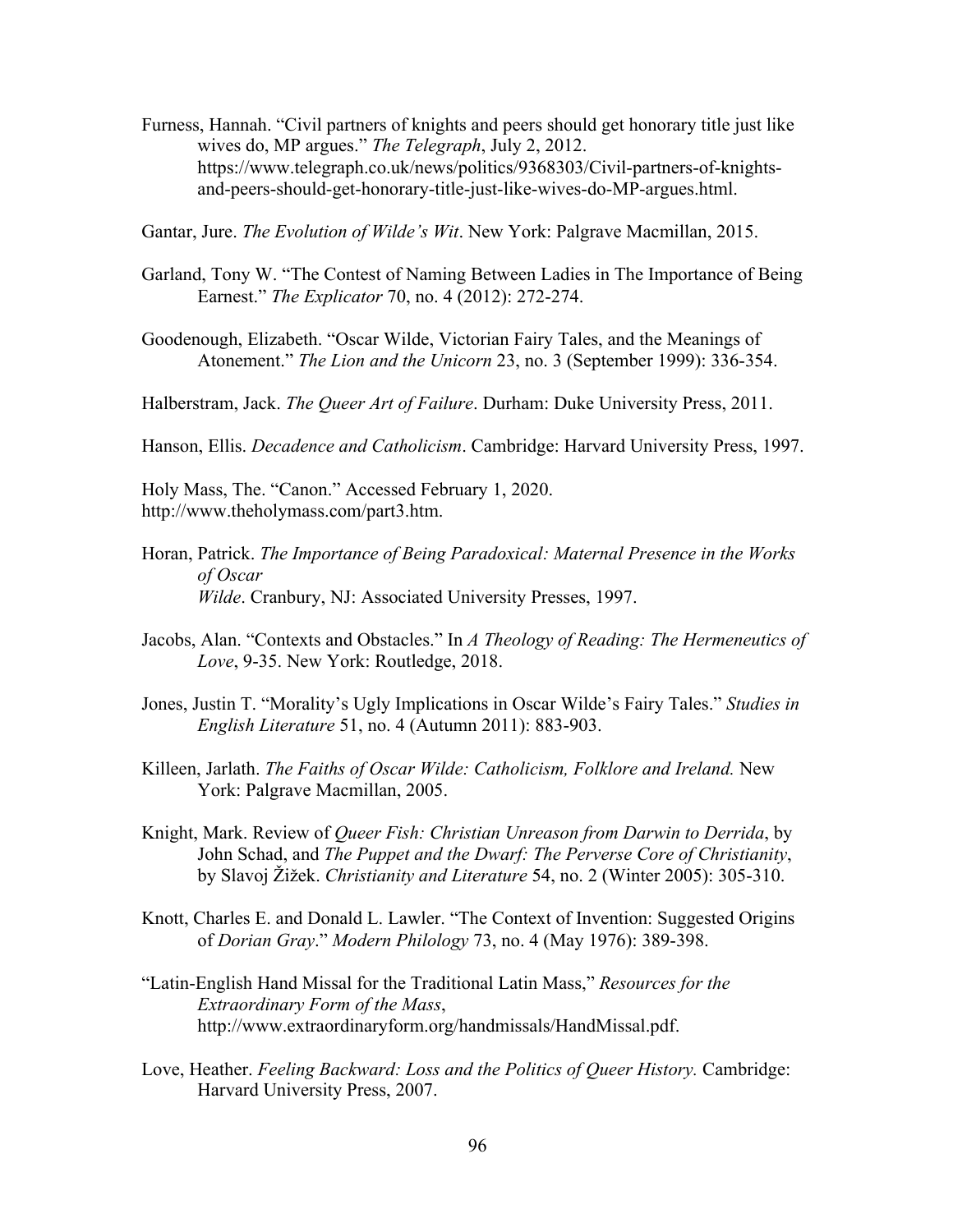- Martin, Robert K. "Oscar Wilde and the Fairy Tale: 'The Happy Prince' as Self-Dramatization." *Studies in Short Fiction* 16, no. 1 (1979): 74.
- Mason, Emma. "Divine Pastoral: Wordsworth and the Weak Things of the World." Paper presented at the Ecology and Religion in Nineteenth-Century Studies Conference, University of Lancaster, Lancaster, UK, September 19, 2019.
- McAleavey, Maia. *The Bigamy Plot: Sensation and Convention in Victorian Novels*. Cambridge: Cambridge University Press, 2015.
- Mounsey, Chris. *Being the Body of Christ: Towards a Twenty-First Century Homosexual Theology for the Anglican Church.* New York: Routledge, 2014.
- Muñoz, José Esteban. *Cruising Utopia: The Then and There of Queer Futurity*. New York: New York University Press, 2009.
- Nassaar, Christopher S. "Andersen's 'The Shadow' and Wilde's 'The Fisherman and His Soul': A Case of Influence." *Nineteenth-Century Literature* 50, no. 2 (Sept. 1995): 217-224.
- Nassaar, Christopher S. "Wilde's *The Happy Prince and Other Tales* and *A House of Pomegranates*." *The Explicator* (Spring 2002): 142-145.
- Pater, Walter. *Studies in the History of the Renaissance.* Edited by Matthew Beaumont. Oxford: Oxford University Press, 2010.
- Pendlebury, Kate. "The Building of *A House of Pomegranates*." *Marvels & Tales* 25, no. 1 (2011):124-141.
- "Publick Baptism of Infants, The." In *The Book of Common Prayer, And Administration of the Sacraments, and Other Rites and Ceremonies of the Church, According to the Use of The Church of England; Together with the Psalter or Psalms of David*, 332-338*.* Cambridge: John Baskerville, 1762. https://play.google.com/books/reader?id= sYUAAAAQAAJ&hl=en&p g=GBS.PA19-IA284.
- Quintus, John Allen. "Christ, Christianity, and Oscar Wilde." *Texas Studies in Literature and Language* 33, no. 4 (Winter 1991): 514-527.
- Quintus, John Allen. "The Moral Prerogative in Oscar Wilde: A Look at the Fairy Tales." *The Virginia Quarterly Review* 53, no. 4 (Autumn 1977): 708-717.

Raby, Peter. "Wilde, and How to Be Modern: or, Bags of Red Gold." In *Wilde Writings:*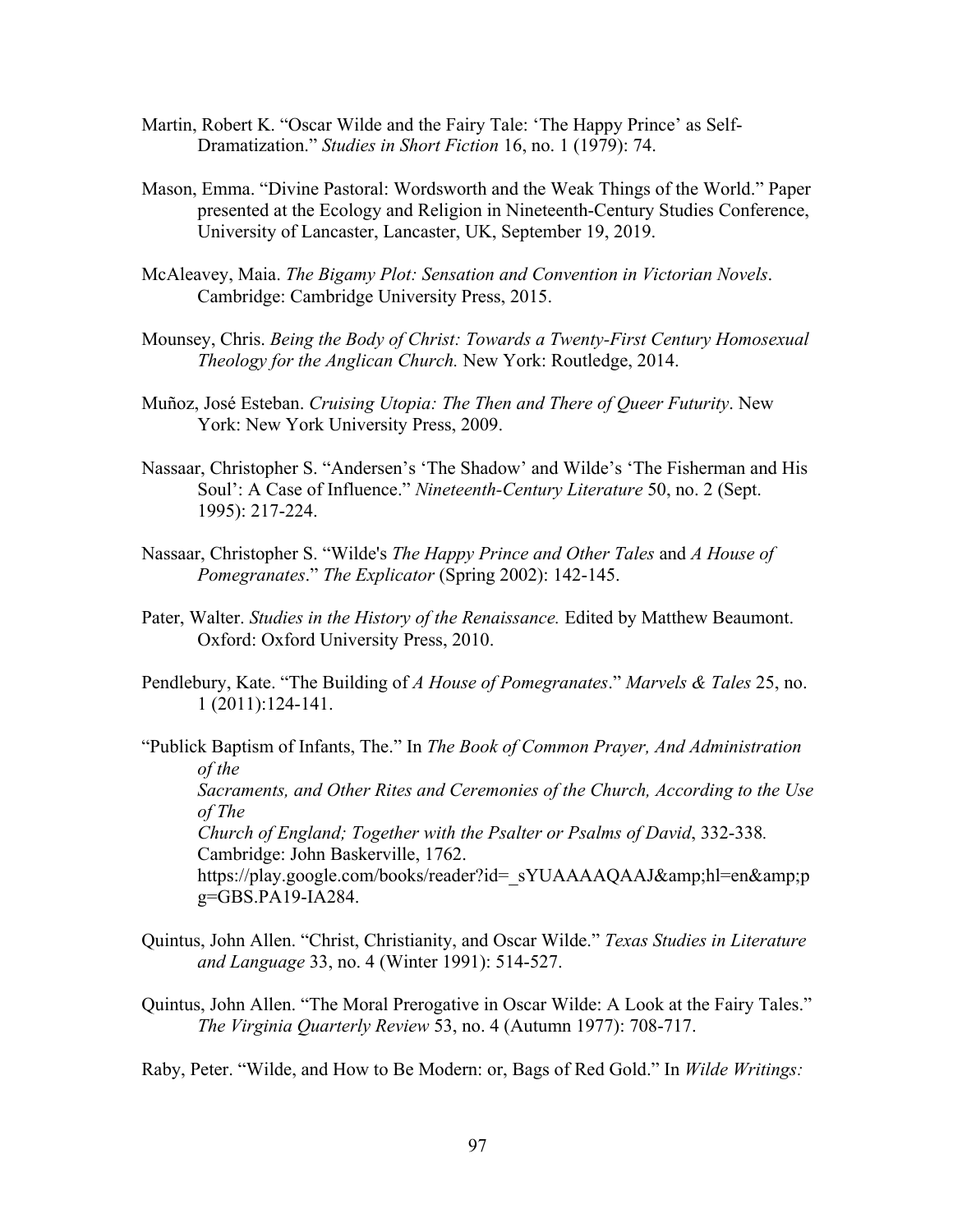*Contextual Considerations*, edited by Joseph Bristow, 147-152. Toronto: University of Toronto Press, 2003.

- "Reparative, adj. and n." *OED* Online. March 2020. Oxford University Press. https://www-oedcom.proxy.library.georgetown.edu/view/Entry/162654?redirectedFrom=reparativ e (accessed March 09, 2020).
- Roden, Frederick S. *Same-Sex Desire in Victorian Religious Culture*. New York: Palgrave Macmillan, 2002.
- Ruggaber, Michelle. "Wilde's *The Happy Prince* and *A House of Pomegranates*: Bedtime Stories for Grown-Ups." *English Literature in Transition, 1880-1920* 46, no. 2 (2003): 141-153.
- Saint-Amour, Paul K. "Weak Theory, Weak Modernism." *Modernism/Modernity* 24, no. 3 (2018): 437-459.
- Simonsen, Rasmus R. "Dark Avunculate: Shame, Animality, and Queer Development in Oscar Wilde's 'The Star-Child,'" *Children's Literature* 42, no. 1: 22-23.
- Sinnott-Armstrong, Walter and Jesse S. Armstrong. *Clean Hands: Philosophical Lessons from Scrupulosity*. Oxford: Oxford University Press, 2019.
- Schad, John. *Queer Fish: Christian Unreason from Darwin to Derrida.* Eastbourne: Sussex Academic Press, 2004.
- Sedgwick, Eve Kosofsky. *Epistemology of the Closet*. Berkeley: University of California Press, 1990.
- Sedgwick, Eve Kosofsky. "Paranoid Reading and Reparative Reading, Or, You're So Paranoid, You Probably Think This Essay Is About You." In *Touching Feeling: Affect, Pedagogy, Performativity*, 123-151. Durham: Duke University Press, 2003.
- Sloan, John. *Authors in Context: Oscar Wilde*. Oxford: Oxford University Press, 2003.
- United States Conference of Catholic Bishops. "The Real Presence of Jesus Christ in the Sacrament of the Eucharist: Basic Questions and Answers." Accessed March 5, 2020. http://www.usccb.org/prayer-and-worship/the-mass/order-of-mass/liturgyof-the-eucharist/the-real-presence-of-jesus-christ-in-the-sacrament-of-theeucharist-basic-questions-and-answers.cfm.
- "Unsigned notice, *Athanaeum*, 27 June 1891, p. 824." In *Oscar Wilde: The Critical Heritage*. Edited by Karl Beckson. New York: Routledge, 2005.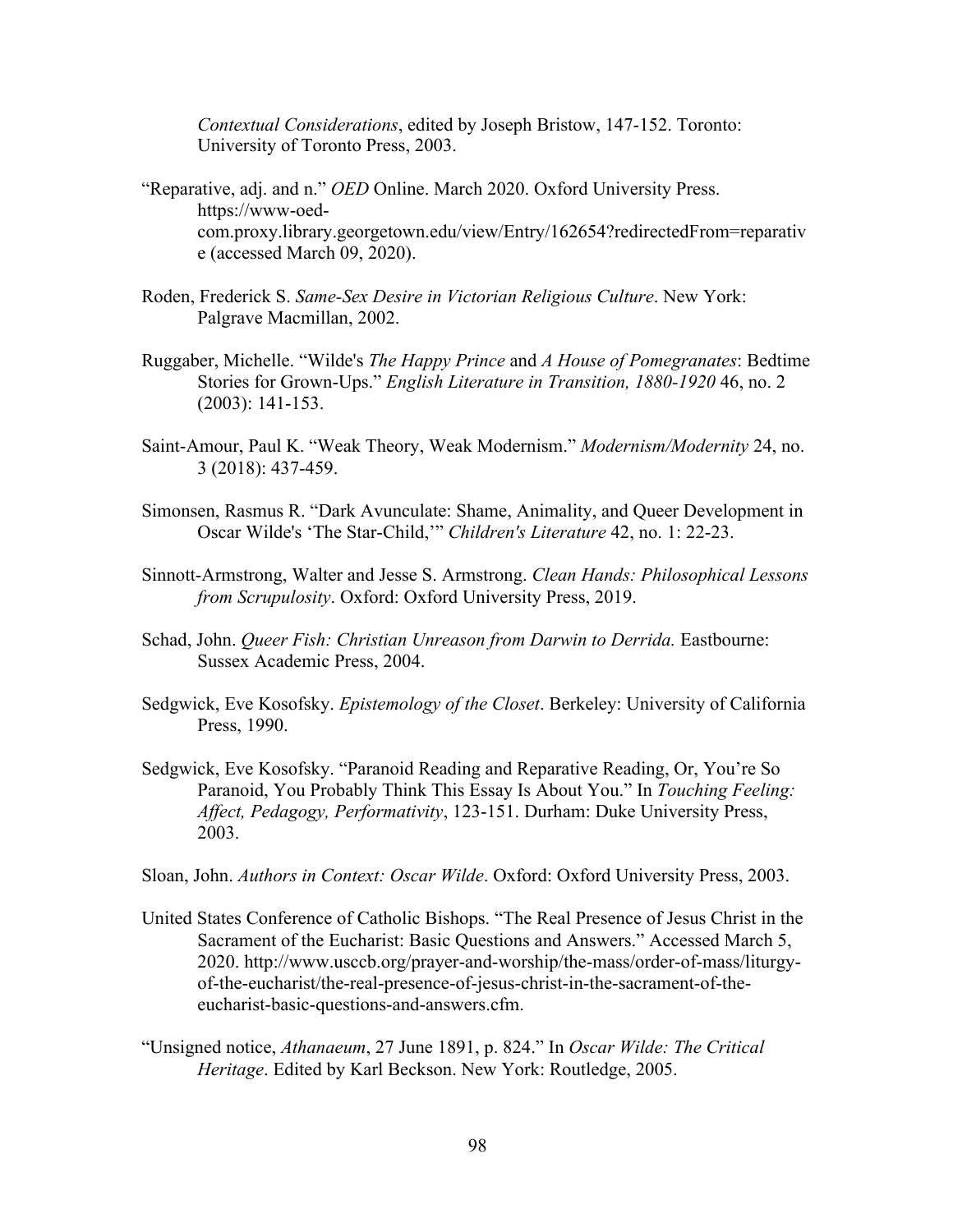- "Unsigned review, *Pall Mall Gazette*, 30 November 1891, p. 3." In *Oscar Wilde: The Critical Heritage*. Edited by Karl Beckson. New York: Routledge, 2005.
- Vattimo, Gianni. "Dialectics, Difference, and Weak Thought." In *Weak Thought*, edited by Gianni Vattimo and Pier Aldo Rovatti and translated by Peter Carravetta, 39- 52. Albany: State University of New York Press, 2012.
- White, Victoria. "Women of No Importance: Misogyny in the Work of Oscar Wilde." In Wilde the Irishman, edited by Jerusha McCormack, 158-165. New Haven: Yale University Press, 1998.
- Wilde, Oscar. *Ballad of Reading Gaol, The*. In *The Complete Works of Oscar Wilde*, edited by Owen Dudley Edwards, Terence Brown, Declan Kiberd and Merlin Holland, 883-899. London: HarperCollins Publishers, 2003.
- Wilde, Oscar. *The Complete Letters of Oscar Wilde*, edited by Merlin Holland and Rupert Hart-Davis. New York: Henry Holt and Company, 2000.
- Wilde, Oscar. *De Profundis*. In *Complete Works of Oscar Wilde*, edited by Owen Dudley Edwards, Terence Brown, Declan Kiberd, and Merlin Holland, 980-1059. London: HarperCollins Publishers, 2003.
- Wilde, Oscar. "Fisherman and His Soul, The." In *Complete Works of Oscar Wilde*, edited by Owen Dudley Edwards, Terence Brown, Declan Kiberd, and Merlin Holland, 236-259. London: HarperCollins Publishers, 2003.
- Wilde, Oscar. *Importance of Being Earnest, The*. In *Complete Works of Oscar Wilde*, edited by Owen Dudley Edwards, Terence Brown, Declan Kiberd, and Merlin Holland, 357-419. London: HarperCollins Publishers, 2003.
- Wilde, Oscar. *Importance of Being Earnest, The*. In *The Norton Anthology of English Literature*, edited by Carol T. Christ, Alfred David, et. al., 2222-2263. New York: W.W. Norton & Company, 2006.
- Wilde, Oscar. *Phrases and Philosophies for the Use of the Young*. In *The Complete Works of Oscar Wilde*, edited by Owen Dudley Edwards, Terence Brown, Declan Kiberd and Merlin Holland, 1244-1245. London: HarperCollins Publishers, 2003).
- Wilde, Oscar. *Picture of Dorian Gray, The*. In *Complete Works of Oscar Wilde*, edited by Owen Dudley Edwards, Terence Brown, Declan Kiberd and Merlin Holland, 17- 159. London: HarperCollins Publishers, 2003.